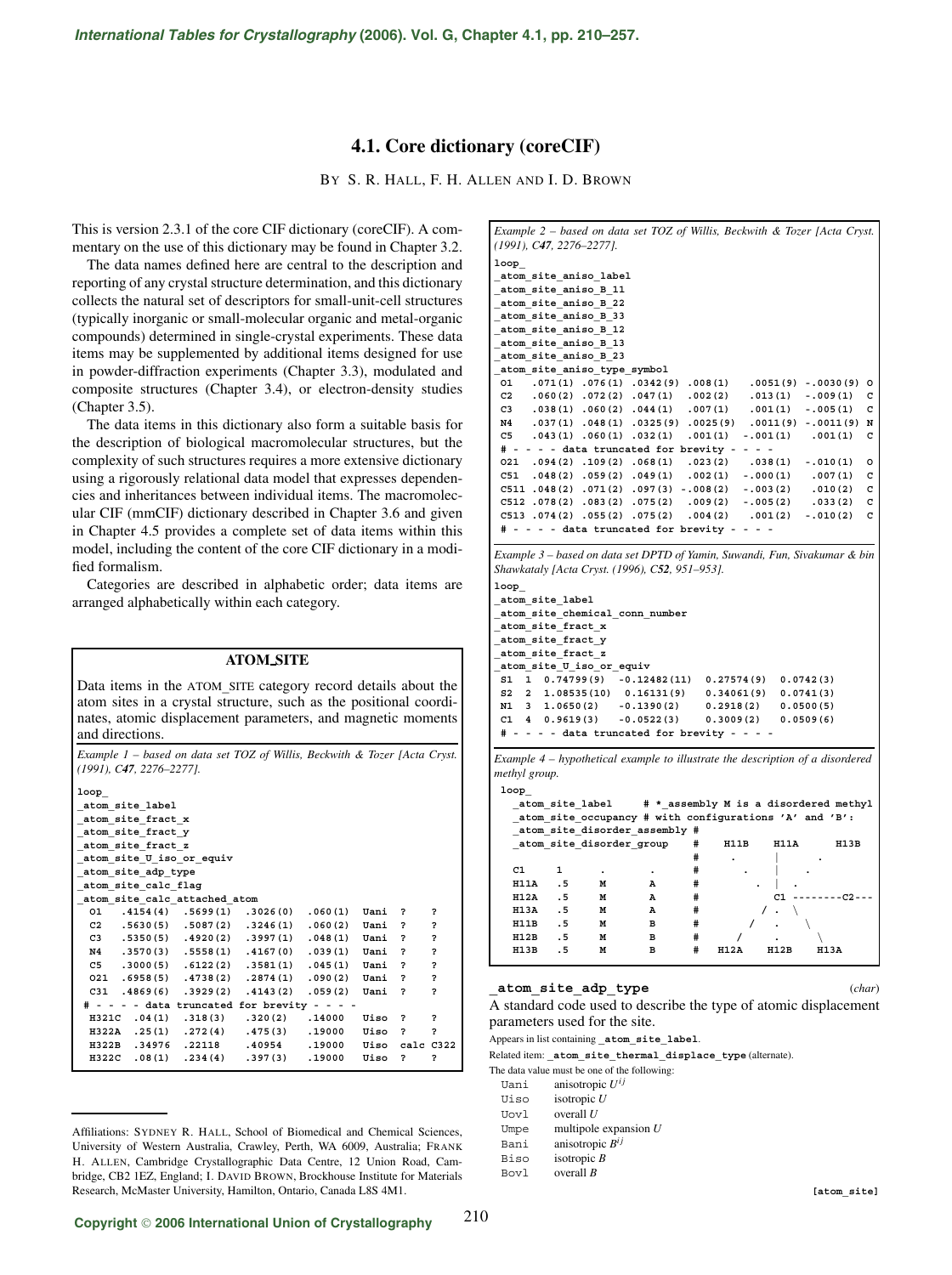| atom site aniso B 11 |            |
|----------------------|------------|
| atom site aniso B 12 |            |
| atom site aniso B 13 |            |
| atom site aniso B 22 |            |
| atom site aniso B 23 |            |
| atom site aniso B 33 | (numb, su) |

These are the standard anisotropic atomic displacement components in ångströms squared which appear in the structure-factor term

$$
T = \exp\left\{-\left(1/4\right)\sum_{i}\left[\sum_{j}\left(B^{ij}h_{i}h_{j}a_{i}^{*}a_{j}^{*}\right)\right]\right\},\,
$$

where  $h =$  the Miller indices and  $a^* =$  the reciprocal-space cell lengths.

The unique elements of the real symmetric matrix are entered by row. The IUCr Commission on Nomenclature recommends against the use of **B** for reporting atomic displacement parameters. **U**, being directly proportional to **B**, is preferred.

Appears in list containing **\_atom\_site\_aniso\_label**.

Related item: **\_atom\_site\_aniso\_U\_** (conversion). **[atom\_site]**

**\_atom\_site\_aniso\_label** (*char*) Anisotropic atomic displacement parameters are usually looped in a separate list. If this is the case, this code must match the **atom** site label of the associated atom in the atom coordinate list and conform with the same rules described in **\_atom\_site\_label**.

Appears in list as essential element of loop structure. **Must** match parent data name **\_atom\_site\_label**. **[atom\_site]**

**\_atom\_site\_aniso\_ratio** (*numb*) Ratio of the maximum to minimum principal axes of displacement (thermal) ellipsoids.

Appears in list containing **\_atom\_site\_aniso\_label**. The permitted range is  $1.0 \rightarrow \infty$ . **[atom\_site]** 

**\_atom\_site\_aniso\_type\_symbol** (*char*) This atom type symbol code links the anisotropic atom parameters to the atom-type data associated with this site and must match one of the **\_atom\_type\_symbol** codes in this list.

Appears in list containing **\_atom\_site\_aniso\_label**. **Must** match parent data name **\_atom\_site\_type\_symbol**. **[atom\_site]**

| atom site aniso U 11 |
|----------------------|
| atom site aniso U 12 |
| atom site aniso U 13 |
| atom site aniso U 22 |
| atom site aniso U 23 |
| atom site aniso U 33 |

These are the standard anisotropic atomic displacement components in ångströms squared which appear in the structure-factor term

$$
T = \exp\bigg\{-2\pi^2\sum_i\bigg[\sum_j(U^{ij}h_ih_ja_i^*a_j^*)\bigg]\bigg\},\,
$$

where  $h =$  the Miller indices and  $a^* =$  the reciprocal-space cell lengths.

The unique elements of the real symmetric matrix are entered by row.

Appears in list containing **\_atom\_site\_aniso\_label**. Related item: **\_atom\_site\_aniso\_B\_** (conversion). **[atom\_site]**

 $(numb, su)$ 

# **\_atom\_site\_attached\_hydrogens** (*numb*)

The number of hydrogen atoms attached to the atom at this site excluding any hydrogen atoms for which coordinates (measured or calculated) are given.

Appears in list containing **\_atom\_site\_label**.

The permitted range is  $0 \rightarrow 8$ . Where no value is given, the assumed value is '0'. Examples: '2' (water oxygen), '1' (hydroxyl oxygen), '4' (ammonium nitrogen).

**[atom\_site]**

**\_atom\_site\_B\_equiv\_geom\_mean** (*numb, su*) Equivalent isotropic atomic displacement parameter, *B*equiv, in ångströms squared, calculated as the geometric mean of the anisotropic atomic displacement parameters.

$$
B_{\text{equiv}} = (B_i B_j B_k)^{1/3},
$$

where  $B_n$  = the principal components of the orthogonalized  $B^{ij}$ .

The IUCr Commission on Nomenclature recommends against the use of **B** for reporting atomic displacement parameters. **U**, being directly proportional to **B**, is preferred.

Appears in list containing **\_atom\_site\_label**.

The permitted range is 0.0  $\rightarrow \infty$ . Related items:

**\_atom\_site\_B\_iso\_or\_equiv** (alternate), **\_atom\_site\_U\_equiv\_geom\_mean** (conversion). **[atom\_site]**

**\_atom\_site\_B\_iso\_or\_equiv** (*numb, su*) Isotropic atomic displacement parameter, or equivalent isotropic atomic displacement parameter,  $B_{\text{equiv}}$ , in angströms squared, calculated from anisotropic displacement components.

$$
B_{\text{equiv}} = (1/3) \sum_{i} \left[ \sum_{j} (B^{ij} A_i A_j a_i^* a_j^*) \right],
$$

where  $A =$  the real-space cell lengths and  $a^* =$  the reciprocal-space cell lengths;  $B^{ij} = 8\pi^2 U^{ij}$ .

Reference: Fischer, R. X. & Tillmanns, E. (1988). *Acta Cryst.* C**44**, 775–776.

The IUCr Commission on Nomenclature recommends against the use of **B** for reporting atomic displacement parameters. **U**, being directly proportional to **B**, is preferred.

Appears in list containing **\_atom\_site\_label**.

The permitted range is 0.0  $\rightarrow \infty$ . Related items:

**\_atom\_site\_B\_equiv\_geom\_mean** (alternate), **\_atom\_site\_U\_iso\_or\_equiv** (conversion). **[atom\_site]**

### **\_atom\_site\_calc\_attached\_atom** (*char*)

The atom site label of the atom site to which the 'geometrycalculated' atom site is attached.

Appears in list containing **\_atom\_site\_label**. Where no value is given, the assumed value is '.'. *atom\_sitel* 

**\_atom\_site\_calc\_flag** (*char*) A standard code to signal whether the site coordinates have been

determined from the intensities or calculated from the geometry of surrounding sites, or have been assigned dummy coordinates. The abbreviation 'c' may be used in place of 'calc'.

Appears in list containing **\_atom\_site\_label**.

- The data value must be one of the following:
	- d determined from diffraction measurements
	- calc calculated from molecular geometry
	- c abbreviation for 'calc'

dum dummy site with meaningless coordinates

Where no value is given, the assumed value is 'd'. [atom\_site]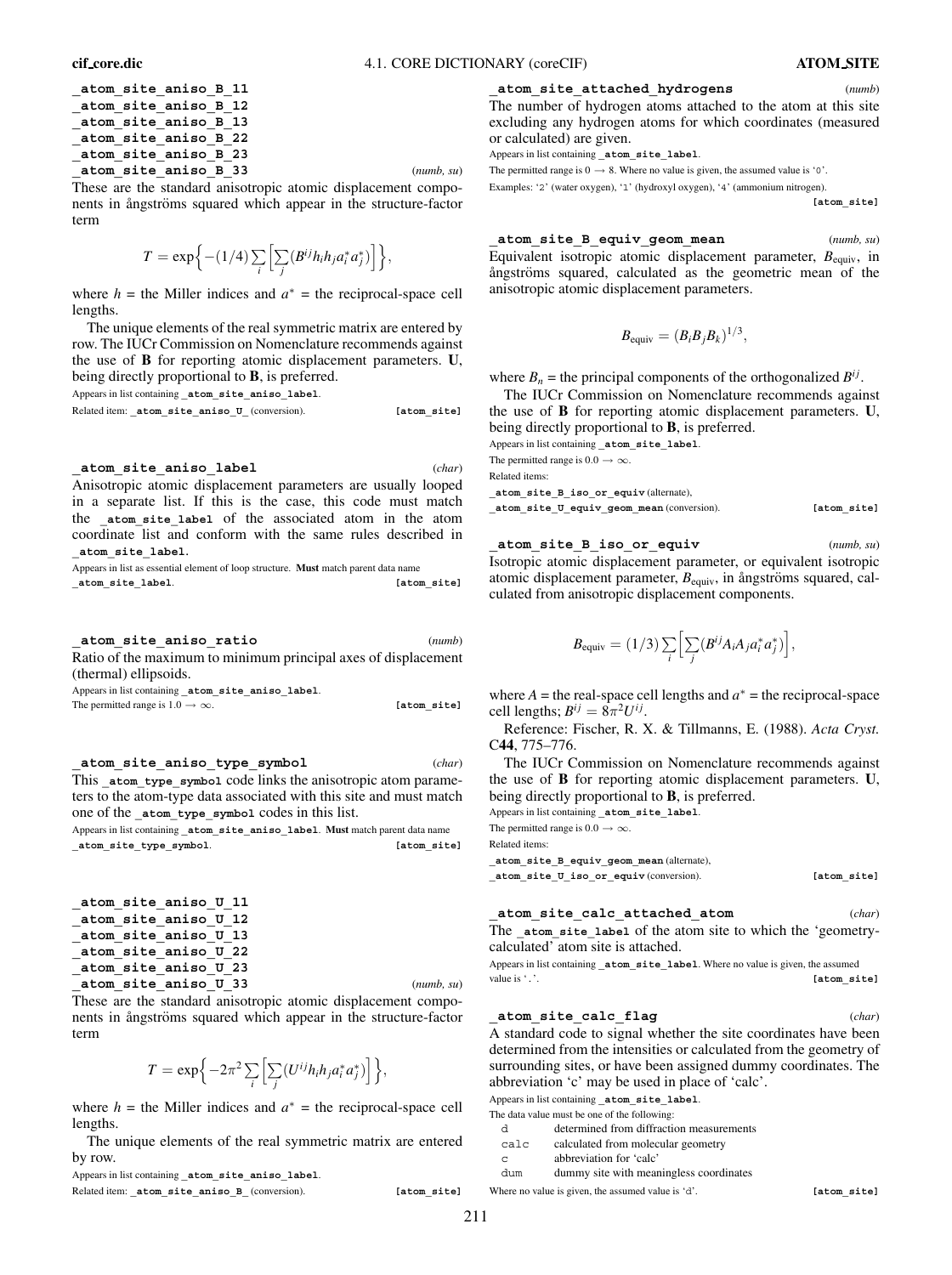# **\_atom\_site\_Cartn\_x \_atom\_site\_Cartn\_y \_atom\_site\_Cartn\_z** (*numb, su*) The atom-site coordinates in angstroms specified according to a set of orthogonal Cartesian axes related to the cell axes as specified by the **\_atom\_sites\_Cartn\_transform\_axes** description. Appears in list containing **\_atom\_site\_label**. Related item: **\_atom\_site\_fract\_** (alternate). **[atom\_site] \_atom\_site\_chemical\_conn\_number** (*numb*)

This number links an atom site to the chemical connectivity list. It must match a number specified by chemical conn atom number. Appears in list containing **\_atom\_site\_label**. **Must** match parent data name **\_chemical\_conn\_atom\_number**.

The permitted range is  $1 \rightarrow \infty$ . **[atom\_site]** 

**\_atom\_site\_constraints** (*char*) A description of the constraints applied to parameters at this site during refinement. See also **\_atom\_site\_refinement\_flags** and **\_refine\_ls\_number\_constraints**. Appears in list containing **\_atom\_site\_label**. Where no value is given, the assumed value is '.'. Example: 'pop=1.0-pop(Zn3)'. **[atom\_site]**

| atom site description                                             | (char)      |
|-------------------------------------------------------------------|-------------|
| A description of special aspects of this site. See also atom site |             |
| refinement flags.                                                 |             |
| Appears in list containing atom site label.                       |             |
| Example: 'Aq/Si disordered'.                                      | [atom site] |

### **\_atom\_site\_disorder\_assembly** (*char*)

A code which identifies a cluster of atoms that show long-range positional disorder but are locally ordered. Within each such cluster of atoms, **\_atom\_site\_disorder\_group** is used to identify the sites that are simultaneously occupied. This field is only needed if there is more than one cluster of disordered atoms showing independent local order.

Appears in list containing **\_atom\_site\_label**.

Examples: 'A' (disordered methyl assembly with groups 1 and 2), 'B' (disordered sites related by a mirror), 'S' (disordered sites independent of symmetry). **[atom\_site]**

**\_atom\_site\_disorder\_group** (*char*) A code which identifies a group of positionally disordered atom sites that are locally simultaneously occupied. Atoms that are positionally disordered over two or more sites (*e.g.* the hydrogen atoms of a methyl group that exists in two orientations) can be assigned to two or more groups. Sites belonging to the same group are simultaneously occupied, but those belonging to different groups are not. A minus prefix (*e.g.* '-1') is used to indicate sites disordered about a special position.

Appears in list containing **\_atom\_site\_label**.

Examples: '1' (unique disordered site in group 1), '2' (unique disordered site in group 2), '-1' (symmetry-independent disordered site). **[atom\_site]**

**\_atom\_site\_fract\_x \_atom\_site\_fract\_y**

**\_atom\_site\_fract\_z** (*numb, su*) Atom-site coordinates as fractions of the cell length values. Appears in list containing **\_atom\_site\_label**.

Related item: **\_atom\_site\_Cartn\_** (alternate). **[atom\_site]**

**\_atom\_site\_label** (*char*) The atom site label is a unique identifier for a particular site in the crystal. This code is made up of a sequence of up to seven components, **\_atom\_site\_label\_component\_0** to \***\_6**, which may be specified as separate data items. Component 0 usually matches one of the specified **\_atom\_type\_symbol** codes. This is not mandatory if an **atom** site type symbol item is included in the atomsite list. The **\_atom\_site\_type\_symbol** always takes precedence over an **atom** site label in the identification of the atom type. The label components 1 to 6 are optional, and normally only components 0 and 1 are used. Note that components 0 and 1 are concatenated, while all other components, if specified, are separated by an underscore. Underscore separators are only used if higherorder components exist. If an intermediate component is not used, it may be omitted provided the underscore separators are inserted. For example, the label 'C233\_ggg' is acceptable and represents the components C, 233, '' and ggg. Different labels may have a different number of components.

Appears in list as essential element of loop structure. May match child data name(s): **\_atom\_site\_aniso\_label**, **\_geom\_angle\_atom\_site\_label\_1**, **\_geom\_angle\_atom\_site\_label\_2**, **\_geom\_angle\_atom\_site\_label\_3**, **\_geom\_bond\_atom\_site\_label\_1**, **\_geom\_bond\_atom\_site\_label\_2**, **\_geom\_contact\_atom\_site\_label\_1**, **\_geom\_contact\_atom\_site\_label\_2**, **\_geom\_hbond\_atom\_site\_label\_D**, **\_geom\_hbond\_atom\_site\_label\_H**, **\_geom\_hbond\_atom\_site\_label\_A**, **\_geom\_torsion\_atom\_site\_label\_1**, **\_geom\_torsion\_atom\_site\_label\_2**, **\_geom\_torsion\_atom\_site\_label\_3**, **\_geom\_torsion\_atom\_site\_label\_4**. Examples: 'C12', 'Ca3g28', 'Fe3+17', 'H\*251', 'boron2a', 'C a phe 83 a 0', 'Zn Zn 301 A 0'. **[atom\_site]**

| atom site label component 0 |        |
|-----------------------------|--------|
| atom site label component 1 |        |
| atom site label component 2 |        |
| atom site label component 3 |        |
| atom site label component 4 |        |
| atom site label component 5 |        |
| atom site label component 6 | (char) |

Component 0 is normally a code which matches identically with one of the **atom** type symbol codes. If this is the case, then the rules governing the **\_atom\_type\_symbol** code apply. If, however, the data item **\_atom\_site\_type\_symbol** is also specified in the atom-site list, component 0 need not match this symbol or adhere to any of the **atom** type symbol rules. Component 1 is referred to as the 'atom number'. When component 0 is the atom-type code, it is used to number the sites with the same atom type. This component code must start with at least one digit which is not followed by  $a + or - sign$  (to distinguish it from the component 0 rules). Components 2 to 6 contain the identifier, residue, sequence, asymmetry identifier and alternate codes, respectively. These codes may be composed of any characters except an underscore. Appears in list containing **\_atom\_site\_label**. **[atom\_site]**

# **\_atom\_site\_occupancy** (*numb, su*)

The fraction of the atom type present at this site. The sum of the occupancies of all the atom types at this site may not significantly exceed 1.0 unless it is a dummy site. The value must lie in the 99.97% Gaussian confidence interval  $-3u \le x \le 1 + 3u$ . The **enumeration** range of  $0.0 \rightarrow 1.0$  is thus correctly interpreted as meaning  $(0.0 - 3u) \le x \le (1.0 + 3u)$ . Appears in list containing **\_atom\_site\_label**.

The permitted range is  $0.0 \rightarrow 1.0$ . Where no value is given, the assumed value is '1.0'.

**[atom\_site]**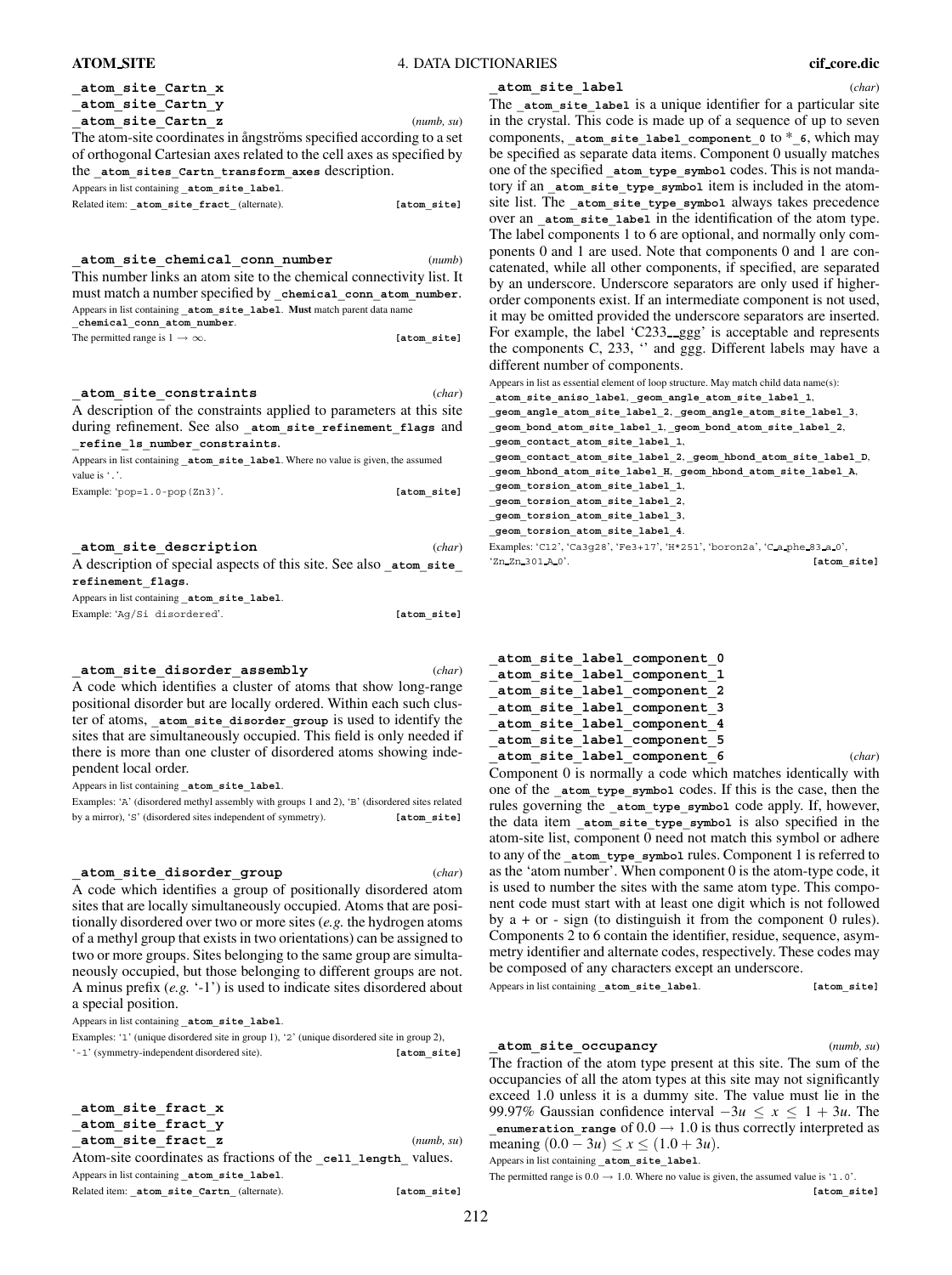#### **\_atom\_site\_refinement\_flags** (*char*)

**This definition has been superseded and is retained here only for archival purposes. Use instead \_atom\_site\_refinement\_flags\_posn, \_atom\_site\_refinement\_flags\_adp, \_atom\_site\_refinement\_flags\_ occupancy.**

*A concatenated series of single-letter codes which indicate the refinement restraints or constraints applied to this site. This item should not be used. It has been replaced by* **\_atom\_site\_refinement\_flags\_posn***, \****\_adp** *and \****\_occupancy***. It is retained in this dictionary only to provide compatibility with legacy CIFs.*

*Appears in list containing* **\_atom\_site\_label***.*

The data value must be one of the following:

. *no refinement constraints*

- S *special-position constraint on site*
- G *rigid-group refinement of site*
- R *riding-atom site attached to non-riding atom*
- D *distance or angle restraint on site*
- T *thermal displacement constraints*
- U  $U_{\text{iso}}$  *or*  $U^{ij}$  *restraint (rigid bond)*
- P *partial occupancy constraint*

**[atom\_site]**

### **\_atom\_site\_refinement\_flags\_adp** (*char*)

A code which indicates the refinement restraints or constraints applied to the atomic displacement parameters of this site.

Appears in list containing **\_atom\_site\_label**.

Related item: **\_atom\_site\_refinement\_flags** (alternate).

The data value must be one of the following:

. no constraints on atomic displacement parameters

T special-position constraints on atomic displacement parameters

- U  $U_{\text{iso}}$  or  $U^{ij}$  restraint (rigid bond)<br>TU both constraints applied
- both constraints applied

**[atom\_site]**

**\_atom\_site\_refinement\_flags\_occupancy** (*char*) A code which indicates that refinement restraints or constraints were applied to the occupancy of this site. Appears in list containing **\_atom\_site\_label**.

Related item: atom site refinement flags (alternate).

The data value must be one of the following:

- . no constraints on site-occupancy parameters
- P site-occupancy constraint

**[atom\_site]**

### **\_atom\_site\_refinement\_flags\_posn** (*char*)

A code which indicates the refinement restraints or constraints applied to the positional coordinates of this site.

Appears in list containing **\_atom\_site\_label**.

Related item: **\_atom\_site\_refinement\_flags** (alternate).

The data value must be one of the following: . no constraints on positional coordinates

| no constraints on positional coordinates              |
|-------------------------------------------------------|
| distance or angle restraint on positional coordinates |

| $\overline{\phantom{a}}$ | distance of angle restraint on positional coordinates |
|--------------------------|-------------------------------------------------------|
| G                        | rigid-group refinement of positional coordinates      |

R riding-atom site attached to non-riding atom

- S special-position constraint on positional coordinates
- DG combination of the above constraints
- DR combination of the above constraints
- DS combination of the above constraints
- GR combination of the above constraints
- GS combination of the above constraints
- RS combination of the above constraints
- DGR combination of the above constraints
- DGS combination of the above constraints
- DRS combination of the above constraints GRS combination of the above constraints
- DGRS combination of the above constraints
- 

**\_atom\_site\_restraints** (*char*)

A description of restraints applied to specific parameters at this site during refinement. See also **\_atom\_site\_refinement\_flags**

and **\_refine\_ls\_number\_restraints**.

Appears in list containing **\_atom\_site\_label**.

Example: 'restrained to planar ring'. **[atom\_site]**

**[atom\_site]**

**\_atom\_site\_symmetry\_multiplicity** (*numb*)

The multiplicity of a site due to the space-group symmetry as given in *International Tables for Crystallography* Vol. A (2002). Appears in list containing **\_atom\_site\_label**. The permitted range is  $1 \rightarrow 192$ . [atom\_site]

**\_atom\_site\_thermal\_displace\_type** (*char*) **This definition has been superseded and is retained here only for archival purposes. Use instead \_atom\_site\_adp\_type.**

*A standard code used to describe the type of atomic displacement parameters used for the site.*

*Appears in list containing* **\_atom\_site\_label***.*

- The data value must be one of the following:
	- Uani *anisotropic Ui j* Uiso *isotropic U* Uovl *overall U*
	- Umpe *multipole expansion U* Bani *anisotropic Bi j* Biso *isotropic B* Bovl *overall B*

**[atom\_site]**

# **\_atom\_site\_type\_symbol** (*char*)

A code to identify the atom species (singular or plural) occupying this site. This code must match a corresponding **\_atom\_type\_symbol**. The specification of this code is optional if component 0 of the **\_atom\_site\_label** is used for this purpose. See atom type symbol.

Appears in list containing **\_atom\_site\_label**. **Must** match parent data name

**\_atom\_type\_symbol**. May match child data name(s): **\_atom\_site\_aniso\_type\_symbol**.

Examples: 'Cu', 'Cu2+', 'dummy', 'Fe3+Ni2+', 'S-', 'H\*', 'H(SDS)'. **[atom\_site]**

# **\_atom\_site\_U\_equiv\_geom\_mean** (*numb, su*)

Equivalent isotropic atomic displacement parameter, *U*equiv, in ångströms squared, calculated as the geometric mean of the anisotropic atomic displacement parameters.

$$
U_{\text{equiv}} = (U_i U_j U_k)^{1/3},
$$

where  $U_n$  = the principal components of the orthogonalized  $U^{ij}$ . Appears in list containing **\_atom\_site\_label**. The permitted range is  $0.0 \rightarrow \infty$ . Related items: **\_atom\_site\_U\_iso\_or\_equiv** (alternate),

**\_atom\_site\_B\_equiv\_geom\_mean** (conversion). **[atom\_site]**

**\_atom\_site\_U\_iso\_or\_equiv** (*numb, su*)

Isotropic atomic displacement parameter, or equivalent isotropic atomic displacement parameter,  $U_{\text{equiv}}$ , in ångströms squared, calculated from anisotropic atomic displacement parameters.

$$
U_{\text{equiv}} = (1/3) \sum_{i} \left[ \sum_{j} (U^{ij} A_i A_j a_i^* a_j^*) \right],
$$

where  $A =$  the real-space cell lengths and  $a^* =$  the reciprocal-space cell lengths.

Reference: Fischer, R. X. & Tillmanns, E. (1988). *Acta Cryst.* C**44**, 775–776.

Appears in list containing **\_atom\_site\_label**.

The permitted range is  $0.0 \rightarrow \infty$ .

Related items:

- 
- **\_atom\_site\_U\_equiv\_geom\_mean** (alternate), **\_atom\_site\_B\_iso\_or\_equiv** (conversion). **[atom\_site]**

# **\_atom\_site\_Wyckoff\_symbol** (*char*)

The Wyckoff symbol (letter) as listed in the space-group tables of *International Tables for Crystallography* Vol. A (2002).

Appears in list containing **\_atom\_site\_label**. **[atom\_site]**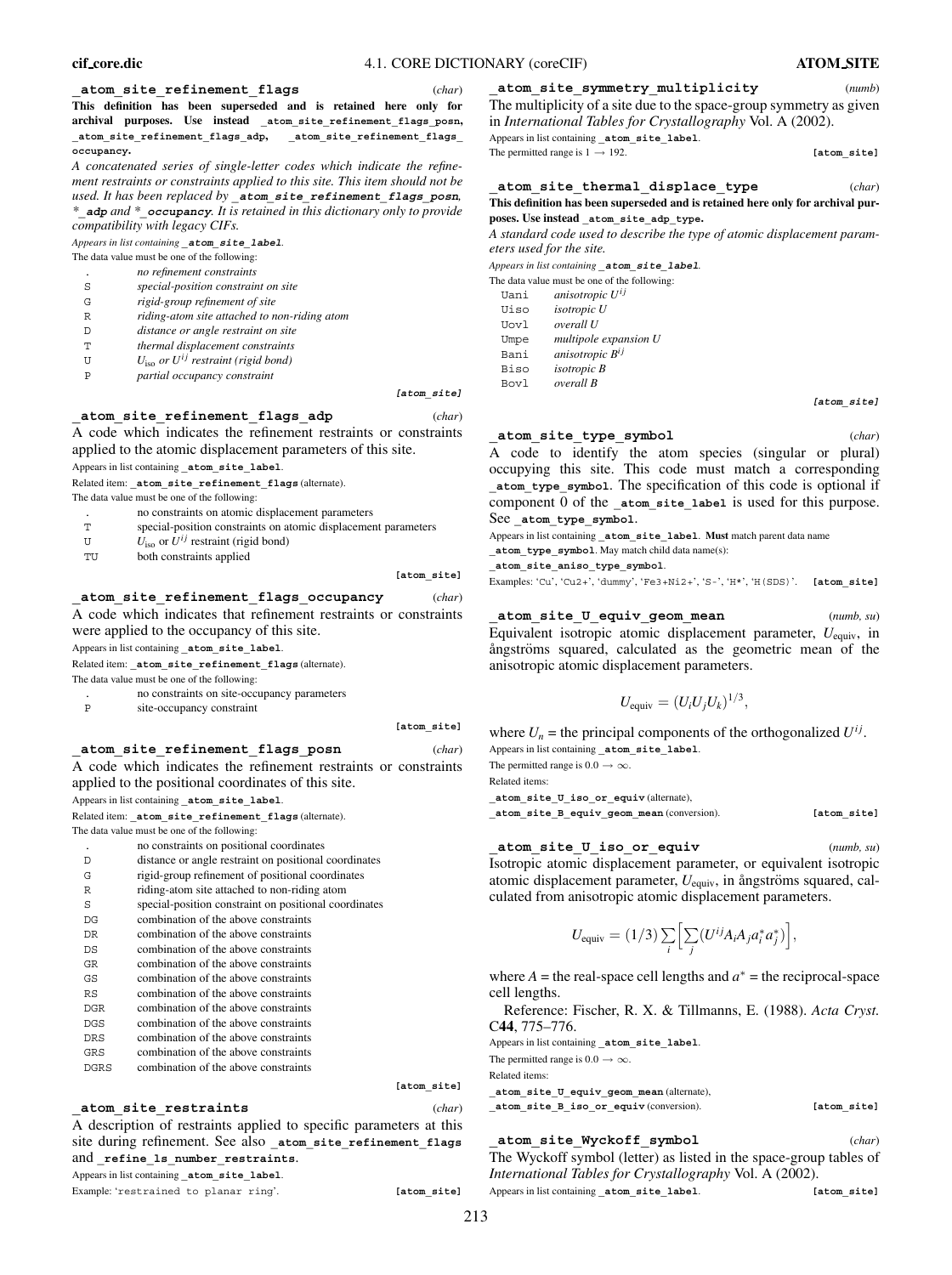### **ATOM SITES**

Data items in the ATOM**\_**SITES category record details about the crystallographic cell and cell transformations, which are common to all atom sites.

*Example 1 – based on PDB entry 5HVP and laboratory records for the structure corresponding to PDB entry 5HVP.*

| atom sites Cartn transform axes       |       |  |  |  |
|---------------------------------------|-------|--|--|--|
| 'c along z, astar along x, b along y' |       |  |  |  |
|                                       |       |  |  |  |
| atom sites Cartn tran matrix 11       | 58.39 |  |  |  |
| atom sites Cartn tran matrix 12       | 0.00  |  |  |  |
| atom sites Cartn tran matrix 13       | 0.00  |  |  |  |
| atom sites Cartn tran matrix 21       | 0.00  |  |  |  |
| atom sites Cartn tran matrix 22       | 86.70 |  |  |  |
| atom sites Cartn tran matrix 23       | 0.00  |  |  |  |
| atom sites Cartn tran matrix 31       | 0.00  |  |  |  |
| atom sites Cartn tran matrix 32       | 0.00  |  |  |  |
| atom sites Cartn tran matrix 33       | 46.27 |  |  |  |
|                                       |       |  |  |  |

**\_atom\_sites\_Cartn\_tran\_matrix\_11 \_atom\_sites\_Cartn\_tran\_matrix\_12 \_atom\_sites\_Cartn\_tran\_matrix\_13 \_atom\_sites\_Cartn\_tran\_matrix\_21 \_atom\_sites\_Cartn\_tran\_matrix\_22 \_atom\_sites\_Cartn\_tran\_matrix\_23 \_atom\_sites\_Cartn\_tran\_matrix\_31 \_atom\_sites\_Cartn\_tran\_matrix\_32 \_atom\_sites\_Cartn\_tran\_matrix\_33** (*numb*)

Matrix elements used to transform fractional coordinates in the ATOM**\_**SITE category to Cartesian coordinates. The axial alignments of this transformation are described in **\_atom\_sites\_Cartn\_transform\_axes**. The 3 × 1 translation is defined in **\_atom\_sites\_Cartn\_tran\_vector\_**.

$$
\begin{pmatrix} x' \\ y' \\ z' \end{pmatrix}_{\text{Cartesian}} = \begin{pmatrix} 11 & 12 & 13 \\ 21 & 22 & 23 \\ 31 & 32 & 33 \end{pmatrix} \begin{pmatrix} x \\ y \\ z \end{pmatrix}_{\text{fractional}} + \begin{pmatrix} 1 \\ 2 \\ 3 \end{pmatrix}.
$$

**[atom\_sites]**

**\_atom\_sites\_Cartn\_tran\_vector\_1 \_atom\_sites\_Cartn\_tran\_vector\_2 \_atom\_sites\_Cartn\_tran\_vector\_3** (*numb*)

Elements of a  $3 \times 1$  translation vector used in the transformation of fractional coordinates in the ATOM**\_**SITE category to Cartesian coordinates. The axial alignments of this transformation are described in **\_atom\_sites\_Cartn\_transform\_axes**.

$$
\begin{pmatrix} x' \\ y' \\ z' \end{pmatrix}_{\text{fractional}} = \begin{pmatrix} 11 & 12 & 13 \\ 21 & 22 & 23 \\ 31 & 32 & 33 \end{pmatrix} \begin{pmatrix} x \\ y \\ z \end{pmatrix}_{\text{Cartesian}} + \begin{pmatrix} 1 \\ 2 \\ 3 \end{pmatrix}.
$$

**[atom\_sites]**

**[atom\_sites]**

**\_atom\_sites\_Cartn\_transform\_axes** (*char*) A description of the relative alignment of the crystal cell axes to the Cartesian orthogonal axes as applied in the transformation matrix **\_atom\_sites\_Cartn\_tran\_matrix\_**.

Example: 'a parallel to x; b in the plane of y and z'.

```
_atom_sites_fract_tran_matrix_11
_atom_sites_fract_tran_matrix_12
_atom_sites_fract_tran_matrix_13
_atom_sites_fract_tran_matrix_21
_atom_sites_fract_tran_matrix_22
_atom_sites_fract_tran_matrix_23
_atom_sites_fract_tran_matrix_31
```
# **\_atom\_sites\_fract\_tran\_matrix\_32**

**\_atom\_sites\_fract\_tran\_matrix\_33** (*numb*)

Matrix elements used to transform Cartesian coordinates in the ATOM**\_**SITE category to fractional coordinates. The axial alignments of this transformation are described in atom sites Cartn transform axes. The  $3 \times 1$  translation is defined in **\_atom\_sites\_fract\_tran\_vector\_**.

$$
\begin{pmatrix} x' \\ y' \\ z' \end{pmatrix}_{\text{fractional}} = \begin{pmatrix} 11 & 12 & 13 \\ 21 & 22 & 23 \\ 31 & 32 & 33 \end{pmatrix} \begin{pmatrix} x \\ y \\ z \end{pmatrix}_{\text{Cartesian}} + \begin{pmatrix} 1 \\ 2 \\ 3 \end{pmatrix}.
$$

**[atom\_sites]**

# **\_atom\_sites\_fract\_tran\_vector\_1 \_atom\_sites\_fract\_tran\_vector\_2**

**\_atom\_sites\_fract\_tran\_vector\_3** (*numb*) Elements of a  $3 \times 1$  translation vector used in the transformation of Cartesian coordinates in the ATOM**\_**SITE category to fractional coordinates. The axial alignments of this transformation are described in **\_atom\_sites\_Cartn\_transform\_axes**.

$$
\begin{pmatrix} x' \\ y' \\ z' \end{pmatrix}_{\text{fractional}} = \begin{pmatrix} 11 & 12 & 13 \\ 21 & 22 & 23 \\ 31 & 32 & 33 \end{pmatrix} \begin{pmatrix} x \\ y \\ z \end{pmatrix}_{\text{Cartesian}} + \begin{pmatrix} 1 \\ 2 \\ 3 \end{pmatrix}.
$$

**[atom\_sites]**

# **\_atom\_sites\_solution\_primary \_atom\_sites\_solution\_secondary \_atom\_sites\_solution\_hydrogens** (*char*)

Codes which identify the methods used to locate the initial atom sites. The \***\_primary** code identifies how the first atom sites were determined; the \***\_secondary** code identifies how the remaining non-hydrogen sites were located; and the \***\_hydrogens** code identifies how the hydrogen sites were located. The data value must be one of the following:

| difmap | difference Fourier map             |
|--------|------------------------------------|
| vecmap | real-space vector search           |
| heavy  | heavy-atom method                  |
| direct | structure-invariant direct methods |
| qeom   | inferred from neighbouring sites   |
| disper | anomalous-dispersion techniques    |
| isomor | isomorphous structure methods      |

**[atom\_sites]**

**\_atom\_sites\_special\_details** (*char*) Additional information about the atomic coordinates not coded elsewhere in the CIF.

**[atom\_sites]**

# **ATOM TYPE**

Data items in the ATOM**\_**TYPE category record details about properties of the atoms that occupy the atom sites, such as the atomic scattering factors.

*Example 1 – based on data set TOZ of Willis, Beckwith & Tozer [Acta Cryst. (1991), C47, 2276–2277].*

| loop                                                                               |  |  |  |  |
|------------------------------------------------------------------------------------|--|--|--|--|
| atom type symbol                                                                   |  |  |  |  |
| atom type oxidation number                                                         |  |  |  |  |
| atom type number in cell                                                           |  |  |  |  |
| atom type scat dispersion real                                                     |  |  |  |  |
| atom type scat dispersion imag                                                     |  |  |  |  |
| atom type scat source                                                              |  |  |  |  |
| C 0 72 .017 .009 International Tables Vol IV Table 2.2B                            |  |  |  |  |
| International Tables Vol IV Table 2.2B<br>H 0 100<br>0<br>$\overline{\phantom{0}}$ |  |  |  |  |
| 0 0 12 .047 .032 International Tables Vol IV Table 2.2B                            |  |  |  |  |
| .029<br>.018<br>International Tables Vol IV Table 2.2B<br>N 0 4                    |  |  |  |  |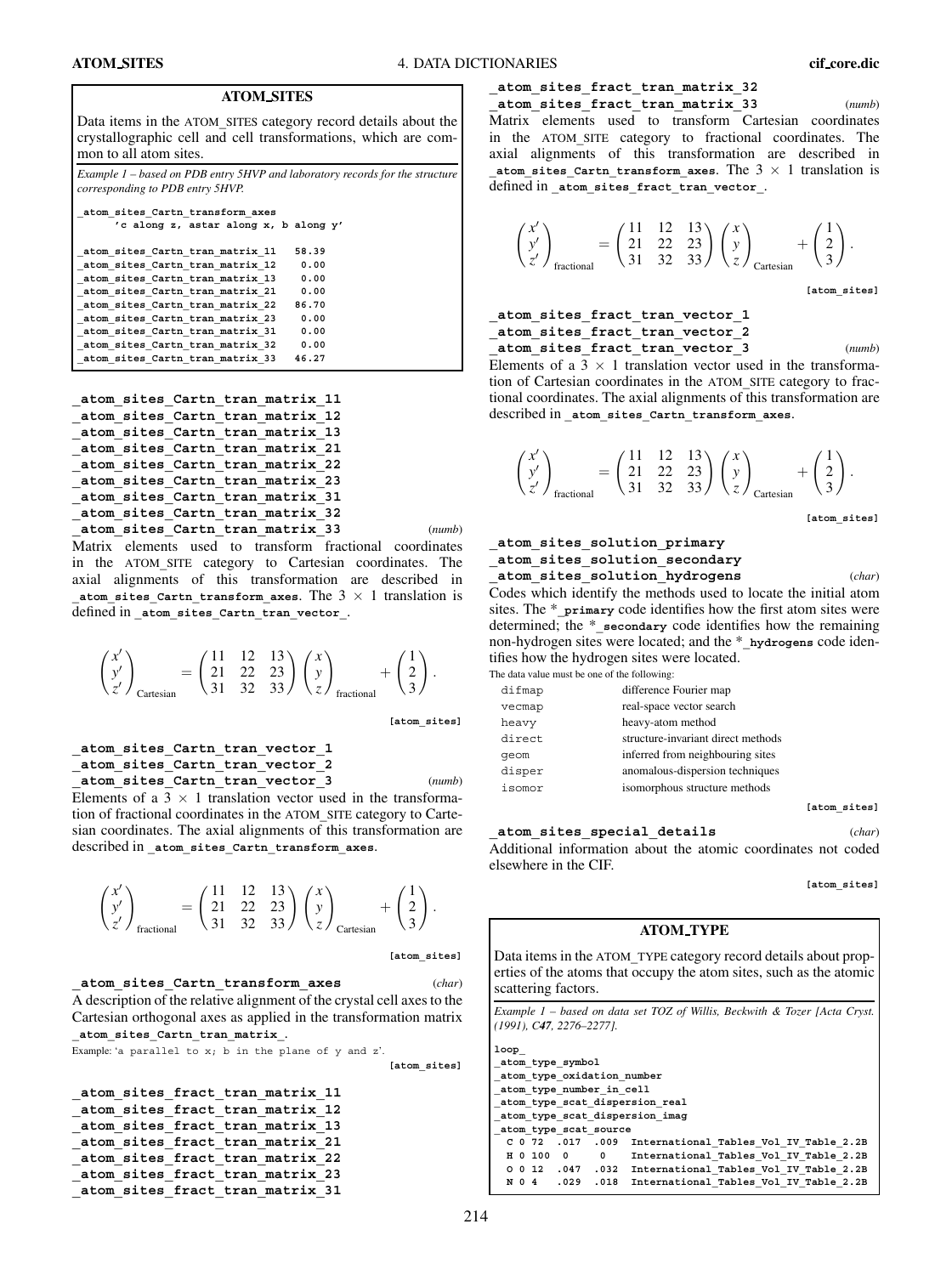| cif_core.dic                                                                                                                                                                                                                                                                                                     | 4.1. CORE DICTIONARY (coreCIF) |                                                                                                                                                                                                                                                                                  | <b>AUDIT</b>      |
|------------------------------------------------------------------------------------------------------------------------------------------------------------------------------------------------------------------------------------------------------------------------------------------------------------------|--------------------------------|----------------------------------------------------------------------------------------------------------------------------------------------------------------------------------------------------------------------------------------------------------------------------------|-------------------|
| _atom_type_analytical_mass_%<br>Mass percentage of this atom type derived from chemical analysis.<br>Appears in list containing _atom_type_symbol.                                                                                                                                                               | (numb)                         | atom_type_scat_source<br>Reference to source of scattering factors or scattering lengths used                                                                                                                                                                                    | (char)            |
| The permitted range is $0.0 \rightarrow 100.0$ .                                                                                                                                                                                                                                                                 | [atom type]                    | for this atom type.<br>Appears in list containing atom type symbol.                                                                                                                                                                                                              |                   |
| _atom_type_description                                                                                                                                                                                                                                                                                           | (char)                         | Example: 'International Tables Vol. IV Table 2.4.6B'.                                                                                                                                                                                                                            | [atom type]       |
| A description of the atom(s) designated by this atom type. In most<br>cases, this will be the element name and oxidation state of a sin-<br>gle atom species. For disordered or nonstoichiometric structures it<br>will describe a combination of atom species.<br>Appears in list containing _atom_type_symbol. |                                | atom_type_scat_versus_stol_list<br>A table of scattering factors as a function of $(\sin \theta)/\lambda$ . This table<br>should be well commented to indicate the items present. Regularly<br>formatted lists are strongly recommended.                                         | (char)            |
| Examples: 'deuterium', '0.34Fe+0.66Ni'.                                                                                                                                                                                                                                                                          | [atom_type]                    | Appears in list containing _atom_type_symbol.                                                                                                                                                                                                                                    | [atom_type]       |
| _atom_type_number_in_cell<br>Total number of atoms of this atom type in the unit cell.<br>Appears in list containing _atom_type_symbol.<br>The permitted range is $0 \rightarrow \infty$ .                                                                                                                       | (numb)<br>[atom_type]          | _atom_type_symbol<br>The code used to identify the atom species (singular or plural) rep-<br>resenting this atom type. Normally this code is the element symbol.                                                                                                                 | (char)            |
| _atom_type_oxidation_number<br>Formal oxidation state of this atom type in the structure.<br>Appears in list containing _atom_type_symbol.<br>The permitted range is $-8 \rightarrow 8$ . Where no value is given, the assumed value is '0'.                                                                     | (numb)                         | The code may be composed of any character except an underscore<br>with the additional proviso that digits designate an oxidation state<br>and must be followed by $a + or$ - character.<br>Appears in list as essential element of loop structure. May match child data name(s): |                   |
|                                                                                                                                                                                                                                                                                                                  | [atom type]                    | atom site_type_symbol.<br>Examples: 'C', 'Cu2+', 'H (SDS)', 'dummy', 'FeNi'.                                                                                                                                                                                                     | [atom_type]       |
| _atom_type_radius_bond<br>atom_type_radius_contact<br>The effective intra- and intermolecular bonding radii in ångströms                                                                                                                                                                                         | (numb)                         |                                                                                                                                                                                                                                                                                  |                   |
| of this atom type.<br>Appears in list containing _atom_type_symbol.                                                                                                                                                                                                                                              |                                | <b>AUDIT</b>                                                                                                                                                                                                                                                                     |                   |
| The permitted range is $0.0 \rightarrow 5.0$ .                                                                                                                                                                                                                                                                   | [atom_type]                    | Data items in the AUDIT category record details about the cre-<br>ation and subsequent updating of the data block.                                                                                                                                                               |                   |
| atom type scat Cromer Mann al<br>atom type scat Cromer Mann a2                                                                                                                                                                                                                                                   |                                | Example 1 – based on data set TOZ of Willis, Beckwith & Tozer [Acta Cryst.<br>$(1991)$ , C47, 2276–2277].                                                                                                                                                                        |                   |
| atom type scat Cromer Mann a3<br>atom type scat Cromer Mann a4                                                                                                                                                                                                                                                   |                                | audit_block_code<br>TOZ_1991-03-20                                                                                                                                                                                                                                               |                   |
| atom type scat Cromer Mann b1<br>atom type scat Cromer Mann b2<br>atom type scat Cromer Mann b3<br>atom type scat Cromer Mann b4                                                                                                                                                                                 |                                | audit creation date<br>1991-03-20<br>audit creation method from xtal archive file using CIFIO<br>audit_update_record<br>$: 1991 - 04 - 09$<br>text and data added by Tony Willis.                                                                                                |                   |
| atom type scat Cromer Mann c<br>The Cromer-Mann scattering-factor coefficients used to calculate<br>the scattering factors for this atom type.                                                                                                                                                                   | (numb)                         | 1991-04-15<br>rec'd by co-editor as manuscript HL0007.<br>1991-04-17<br>adjustments based on first referee report.<br>$1991 - 04 - 18$<br>adjustments based on second referee report.<br>$\ddot{ }$                                                                              |                   |
| References: International Tables for X-ray Crystallography<br>(1974). Vol. IV, Table 2.2B; International Tables for Crystallog-<br>raphy (2004). Vol. C, Tables 6.1.1.4 and 6.1.1.5.                                                                                                                             |                                |                                                                                                                                                                                                                                                                                  |                   |
| Appears in list containing _atom_type_symbol.                                                                                                                                                                                                                                                                    | [atom_type]                    | audit block code<br>A code intended to identify uniquely the current data block.                                                                                                                                                                                                 | (char)            |
| _atom_type_scat_dispersion_imag<br>atom_type_scat_dispersion_real<br>The imaginary and real components of the anomalous-dispersion<br>scattering factor, $f''$ and $f'$ , in electrons for this atom type and the                                                                                                | (numb)                         | Example: 'TOZ_1991-03-20'.                                                                                                                                                                                                                                                       | [audit]           |
| radiation given in _diffrn_radiation_wavelength.<br>Appears in list containing _atom_type_symbol. Where no value is given, the assumed<br>value is '0.0'.                                                                                                                                                        | [atom_type]                    | audit creation date<br>The date that the data block was created. The date format is yyyy-<br>mm-dd.                                                                                                                                                                              | (char)            |
|                                                                                                                                                                                                                                                                                                                  |                                | Example: '1990-07-12'.                                                                                                                                                                                                                                                           | [audit]           |
| _atom_type_scat_dispersion_source<br>Reference to source of real and imaginary dispersion corrections<br>for scattering factors used for this atom type.<br>Appears in list containing _atom_type_symbol.                                                                                                        | (char)                         | audit creation method<br>A description of how data were entered into the data block.<br>Example: 'spawned by the program QBEE'.                                                                                                                                                  | (char)<br>[audit] |
| Example: 'International Tables Vol. IV Table 2.3.1'.                                                                                                                                                                                                                                                             | [atom type]                    |                                                                                                                                                                                                                                                                                  |                   |
| _atom_type_scat_length_neutron<br>The bound coherent scattering length in femtometres for the atom<br>type at the isotopic composition used for the diffraction experi-<br>ment.<br>Appears in list containing <b>atom type symbol</b> . Where no value is given, the assumed                                    | (numb)                         | audit update record<br>A record of any changes to the data block. The update format is a<br>date (yyyy-mm-dd) followed by a description of the changes. The<br>latest update entry is added to the bottom of this record.                                                        | (char)            |

Appears in list containing **\_atom\_type\_symbol**. Wh value is '0.0'.  $[atom\_type]$ 

Example: '1990-07-15 Updated by the Co-editor'. **[audit]**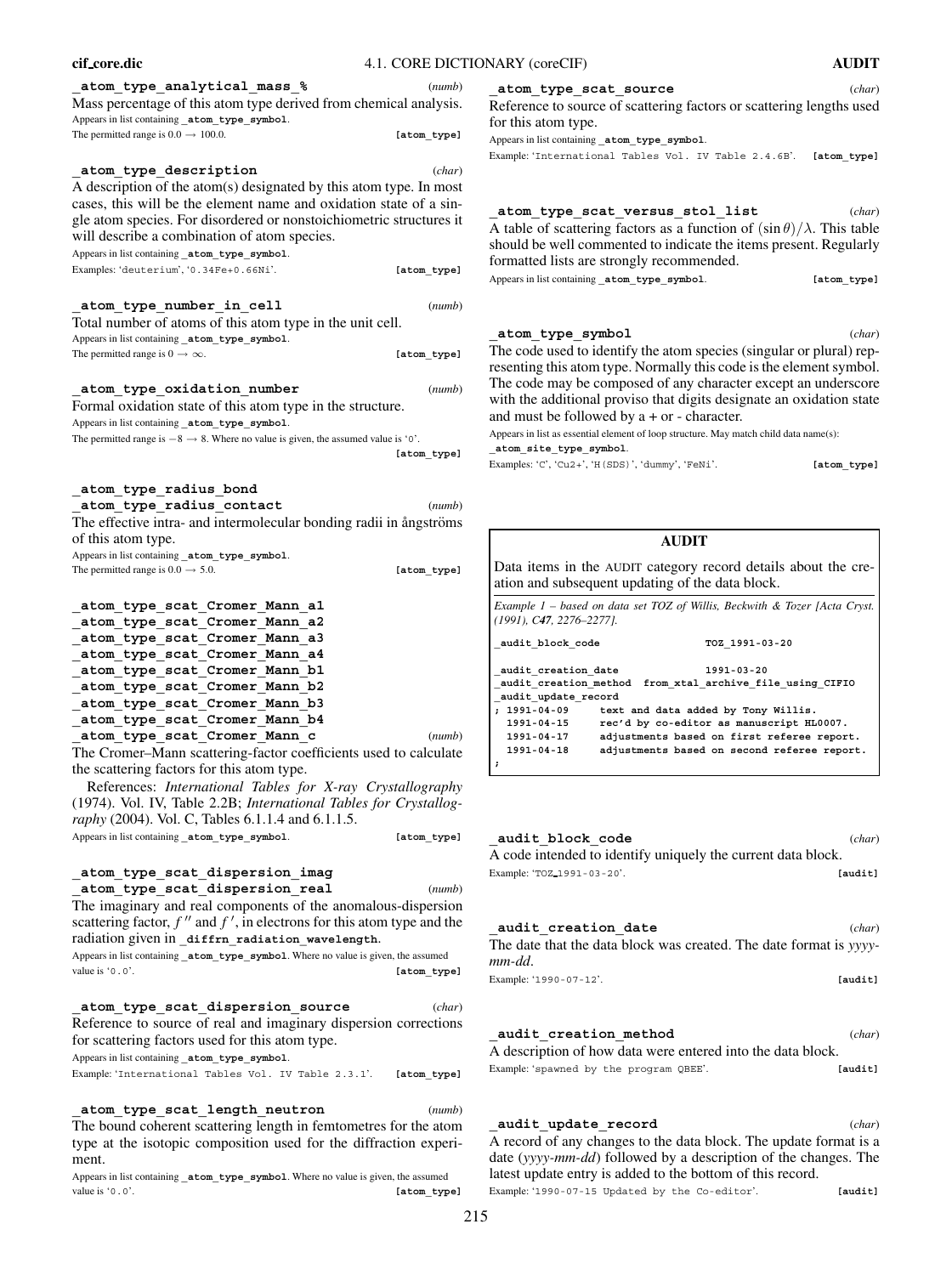# **AUDIT AUTHOR** 4. DATA DICTIONARIES **cif core.dic**

### **AUDIT AUTHOR**

Data items in the AUDIT**\_**AUTHOR category record details about the author(s) of the data block.

*Example 1 – based on PDB entry 5HVP and laboratory records for the structure corresponding to PDB entry 5HVP.*



### **\_audit\_author\_address** (*char*)

The address of an author of this data block. If there are multiple authors, **\_audit\_author\_address** is looped with **\_audit\_author\_ name**.

Appears in list containing **audit** author name. Example: ; Department Institute Street City and postcode COUNTRY

; **[audit\_author]**

### **\_audit\_author\_name** (*char*)

The name of an author of this data block. If there are multiple authors, **\_audit\_author\_name** is looped with audit author address. The family name(s), followed by a comma and including any dynastic components, precedes the first  $name(s)$  or initial(s).

Appears in list as essential element of loop structure.

Examples: 'Bleary, Percival R.', 'O'Neil, F.K.', 'Van den Bossche, G.', 'Yang, D.-L.', 'Simonov, Yu.A.', 'M\"uller, H.A.', 'Ross II, C.R.'. **[audit\_author]**

# **AUDIT CONFORM**

Data items in the AUDIT**\_**CONFORM category describe the dictionary versions against which the data names appearing in the current data block are conformant.

*Example 1 – any file conforming to the current CIF core dictionary.*

| audit conform dict name                   | cif core.dic |
|-------------------------------------------|--------------|
| audit conform dict version                | 2.3.1        |
| audit conform dict location               |              |
| ftp://ftp.iucr.org/pub/cif core.2.3.1.dic |              |

# **\_audit\_conform\_dict\_location** (*char*)

A file name or uniform resource locator (URL) for the dictionary to which the current data block conforms.

May appear in list containing **\_audit\_conform\_dict\_name**. **[audit\_conform]**

**\_audit\_conform\_dict\_name** (*char*) The string identifying the highest-level dictionary defining data names used in this file.

May appear in list as essential element of loop structure. [audit\_conform]

**\_audit\_conform\_dict\_version** (*char*)

The version number of the dictionary to which the current data block conforms.

May appear in list containing **\_audit\_conform\_dict\_name**. **[audit\_conform]**

# **AUDIT CONTACT AUTHOR**

Data items in the AUDIT**\_**CONTACT**\_**AUTHOR category record details about the name and address of the author to be contacted concerning the contents of this data block.

*Example 1 – based on PDB entry 5HVP and laboratory records for the structure corresponding to PDB entry 5HVP.*

| loop                                  |
|---------------------------------------|
| audit contact author name             |
| audit contact author address          |
| audit contact author email            |
| audit contact author fax              |
| audit contact author phone            |
| 'Fitzgerald, Paula M. D.'             |
| ; Department of Biophysical Chemistry |
| Merck Research Laboratories           |
| PO Box 2000, Ry80M203                 |
| Rahway                                |
| New Jersey 07065                      |
| USA                                   |
|                                       |
| 'paula fitzgerald@merck.com'          |
| '1(908)5945510'                       |
| '1(908)5945510'                       |

### **\_audit\_contact\_author\_address** (*char*)

The mailing address of the author of the data block to whom correspondence should be addressed.

| Example:          |
|-------------------|
| ; Department      |
| Tnstitute         |
| Street            |
| City and postcode |
| COUNTRY           |
|                   |

[audit contact author]

**\_audit\_contact\_author\_email** (*char*) The electronic mail address of the author of the data block to whom correspondence should be addressed, in a form recognizable to international networks. The format of e-mail addresses is given in Section 3.4, *Address Specification*, of *Internet Message Format*, RFC 2822, P. Resnick (Editor), Network Standards Group, April 2001.

Examples: 'name@host.domain.country', 'bm@iucr.org'. **[audit\_contact\_author]**

# **\_audit\_contact\_author\_fax** (*char*)

The facsimile telephone number of the author of the data block to whom correspondence should be addressed. The recommended style starts with the international dialing prefix, followed by the area code in parentheses, followed by the local number with no spaces.

Examples: '12(34)9477334', '12()349477334'. **[audit\_contact\_author]**

# **\_audit\_contact\_author\_name** (*char*)

The name of the author of the data block to whom correspondence should be addressed. The family name(s), followed by a comma and including any dynastic components, precedes the first name(s) or initial(s).

Examples: 'Bleary, Percival R.', 'O'Neil, F.K.', 'Van den Bossche, G.', 'Yang, D.-L.', 'Simonov, Yu.A.', 'M\"uller, H.A.', 'Ross II, C.R.'.

**[audit\_contact\_author]**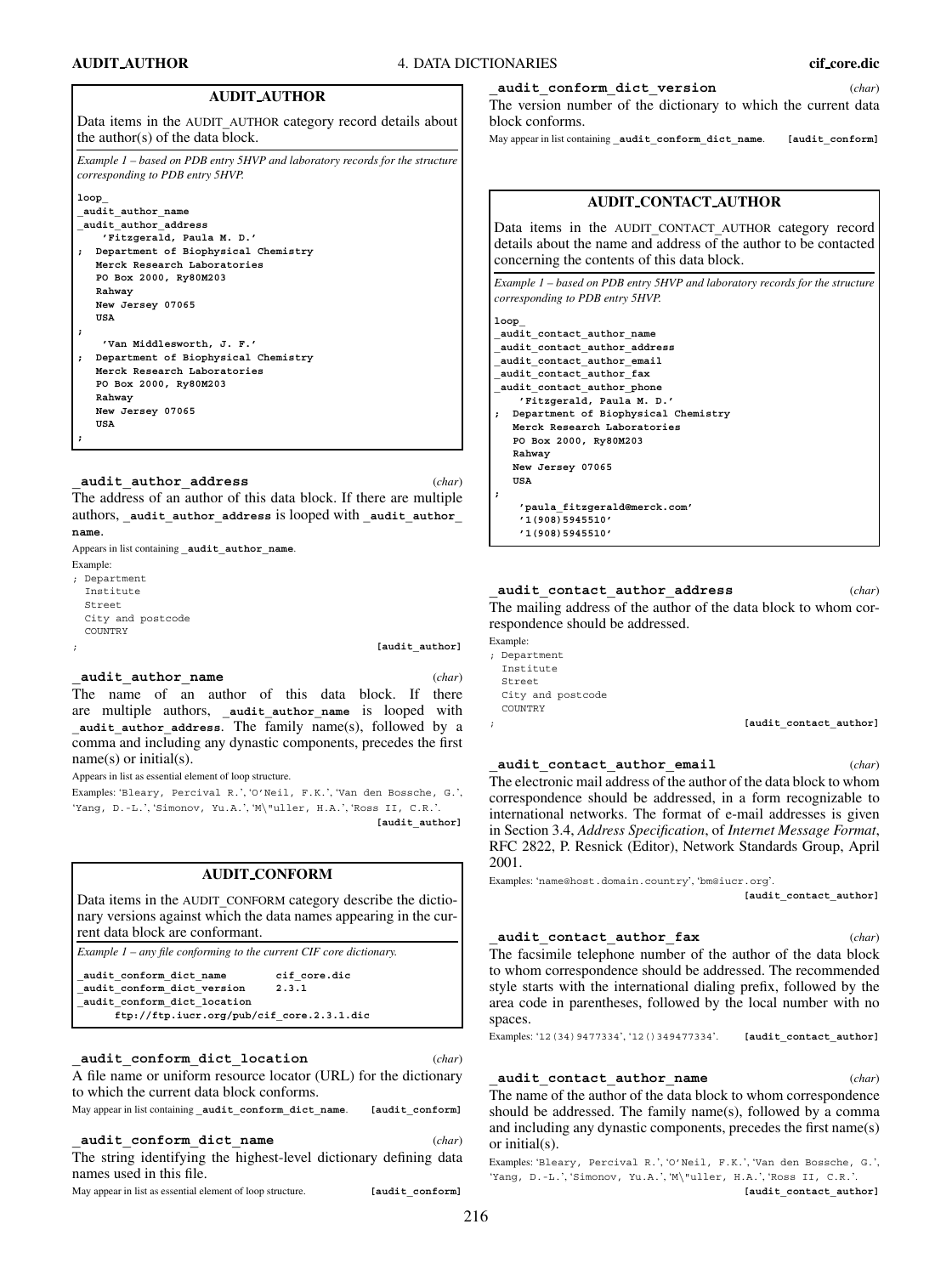### **\_audit\_contact\_author\_phone** (*char*)

The telephone number of the author of the data block to whom correspondence should be addressed. The recommended style starts with the international dialing prefix, followed by the area code in parentheses, followed by the local number and any extension number prefixed by 'x', with no spaces.

Examples: '12(34)9477330', '12()349477330', '12(34)9477330x5543'.

**[audit\_contact\_author]**

# **AUDIT LINK**

Data items in the AUDIT**\_**LINK category record details about the relationships between data blocks in the current CIF.

*Example 1 – multiple structure paper, as illustrated in A Guide to CIF for Authors (1995). IUCr: Chester.*

| loop                 |                                                |
|----------------------|------------------------------------------------|
|                      | audit link block code                          |
|                      | audit link block description                   |
| <b>All Contracts</b> | 'discursive text of paper with two structures' |
|                      | morA (1) 'structure 1 of 2'                    |
|                      | morA (2) 'structure 2 of 2'                    |

*Example 2 – example file for the one-dimensional incommensurately modulated structure of K2SeO4.*

**loop\_ \_audit\_link\_block\_code \_audit\_link\_block\_description . 'publication details' KSE\_COM 'experimental data common to ref./mod. structures' KSE\_REF 'reference structure' KSE\_MOD 'modulated structure'**

**\_audit\_link\_block\_code** (*char*) The value of **\_audit\_block\_code** associated with a data block in the current file related to the current data block. The special value '.' may be used to refer to the current data block for completeness. Appears in list as essential element of loop structure. **[audit link]** 

**\_audit\_link\_block\_description** (*char*) A textual description of the relationship of the referenced data block to the current one.

Appears in list containing **\_audit\_link\_block\_code**. **[audit\_link]**

### **CELL**

Data items in the CELL category record details about the crystallographic cell parameters and their measurement.

*Example 1 – based on data set TOZ of Willis, Beckwith & Tozer [Acta Cryst. (1991), C47, 2276–2277].* **\_cell\_length\_a 5.959(1) \_cell\_length\_b 14.956(1) \_cell\_length\_c 19.737(3) \_cell\_angle\_alpha 90 \_cell\_angle\_beta 90 \_cell\_angle\_gamma 90 \_cell\_volume 1759.0(3) \_cell\_measurement\_temperature 293 \_cell\_measurement\_reflns\_used 25 \_cell\_measurement\_theta\_min 25 \_cell\_measurement\_theta\_max 31**

**\_cell\_angle\_alpha**

**\_cell\_angle\_beta**

**\_cell\_angle\_gamma** (*numb, su*) Unit-cell angles of the reported structure in degrees. The values of **\_refln\_index\_h**, \***\_k**, \***\_l** must correspond to the cell defined by these values and **\_cell\_length\_a**, \***\_b** and \***\_c**. The values of **\_diffrn\_refln\_index\_h**, \***\_k**, \***\_l** may not correspond to these values if a cell transformation took place following the measurement of the diffraction intensities. See also **\_diffrn\_reflns\_transf\_matrix\_**.

The permitted range is  $0.0 \rightarrow 180.0$ . Where no value is given, the assumed value is '90.0'. **[cell]**

| cell formula units Z                                             | (numb) |
|------------------------------------------------------------------|--------|
| The number of the formula units in the unit cell as specified by |        |
| chemical formula structural, chemical formula moiety             |        |
| Of chemical formula sum.                                         |        |
| The permitted range is $1 \rightarrow \infty$ .                  | [cell] |
|                                                                  |        |

# **\_cell\_length\_a \_cell\_length\_b \_cell\_length\_c** (*numb, su*)

Unit-cell lengths in ångströms corresponding to the structure reported. The values of **\_refln\_index\_h**, \***\_k**, \***\_l** must correspond to the cell defined by these values and **\_cell\_angle\_** values. The values of **\_diffrn\_refln\_index\_h**, \***\_k**, \***\_l** may not correspond to these values if a cell transformation took place following the measurement of the diffraction intensities. See also **\_diffrn\_reflns\_transf\_matrix\_**. The permitted range is  $0.0 \rightarrow \infty$ . **[cell]** 

**\_cell\_measurement\_pressure** (*numb, su*) The pressure in kilopascals at which the unit-cell parameters were measured (not the pressure at which the sample was synthesized). The permitted range is  $0.0 \rightarrow \infty$ . **[cell]** 

| cell measurement radiation                                                  | (char) |
|-----------------------------------------------------------------------------|--------|
| Description of the radiation used to measure the unit-cell data. See        |        |
| also cell measurement wavelength.                                           |        |
| Examples: 'neutron', 'Cu K\a', 'synchrotron'.                               | [cell] |
|                                                                             |        |
| cell measurement reflns used                                                | (numb) |
| The total number of reflections used to determine the unit cell.            |        |
| These reflections may be specified as cell measurement refln<br>data items. |        |
|                                                                             | [cell] |

| cell measurement temperature                                      | (numb, su) |
|-------------------------------------------------------------------|------------|
| The temperature in kelvins at which the unit-cell parameters were |            |
| measured (not the temperature of synthesis).                      |            |
| The permitted range is $0.0 \rightarrow \infty$ .                 | [cell]     |

# **\_cell\_measurement\_theta\_max**

**\_cell\_measurement\_theta\_min** (*numb*) The maximum and minimum  $\theta$  angles of reflections used to measure the unit cell in degrees. The permitted range is  $0.0 \rightarrow 90.0$ . **[cell]** 

# **\_cell\_measurement\_wavelength** (*numb*) The wavelength in ångströms of the radiation used to measure the unit cell. If this is not specified, the wavelength is assumed to be

the same as that given in **\_diffrn\_radiation\_wavelength**. The permitted range is  $0.0 \rightarrow \infty$ . **[cell]**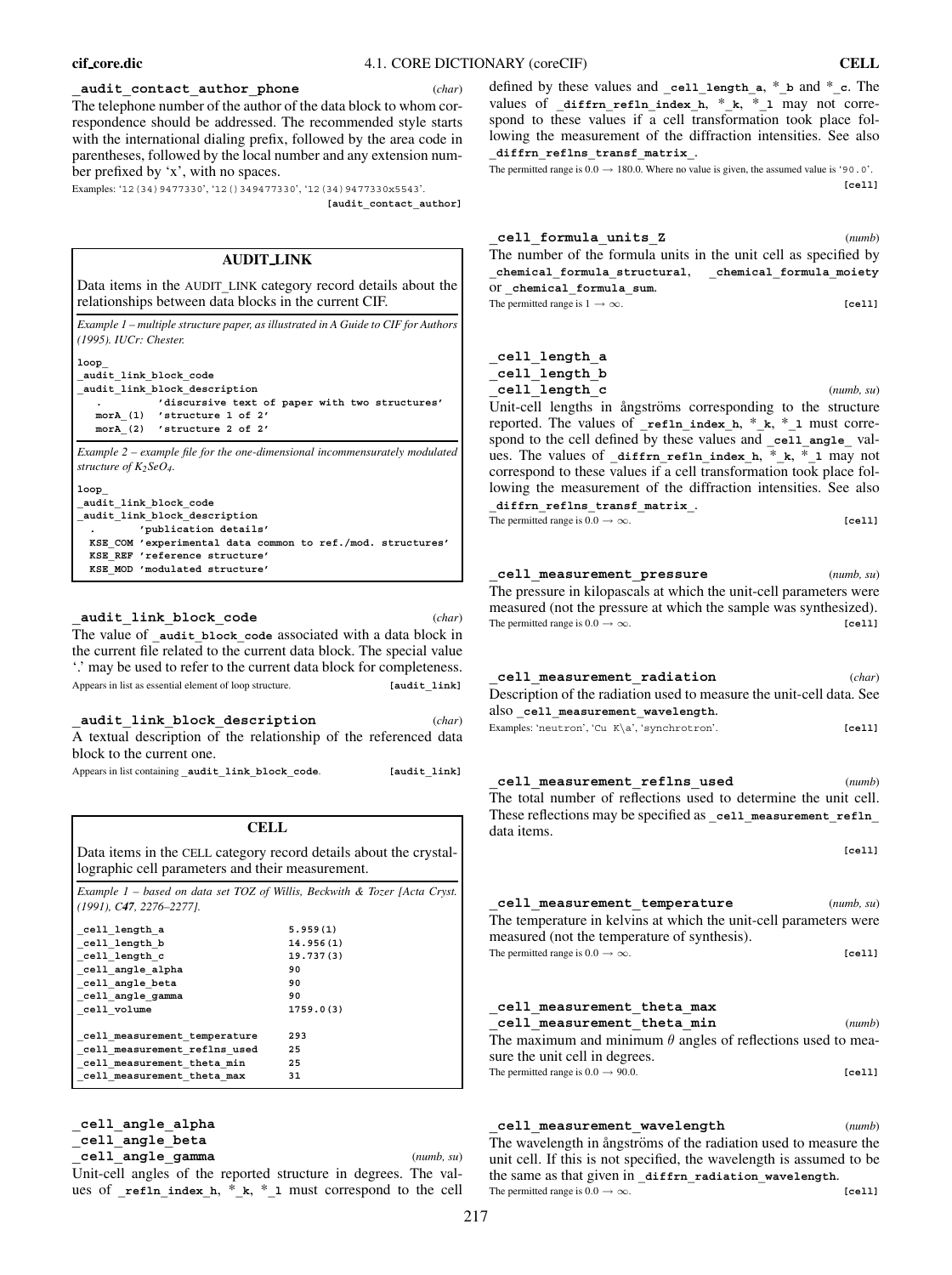**\_cell\_reciprocal\_angle\_alpha \_cell\_reciprocal\_angle\_beta \_cell\_reciprocal\_angle\_gamma** (*numb, su*)

The angles defining the reciprocal cell in degrees. These are related to those in the real cell by

$$
\cos \alpha^* = (\cos \beta \cos \gamma - \cos \alpha)/(\sin \beta \sin \gamma),
$$
  
\n
$$
\cos \beta^* = (\cos \gamma \cos \alpha - \cos \beta)/(\sin \gamma \sin \alpha),
$$
  
\n
$$
\cos \gamma^* = (\cos \alpha \cos \beta - \cos \gamma)/(\sin \alpha \sin \beta).
$$

Reference: Buerger, M. J. (1942). *X-ray Crystallography*, p. 360. New York: John Wiley & Sons Inc.

The permitted range is  $0.0 \rightarrow 180.0$ . Where no value is given, the assumed value is '90.0'. **[cell]**

```
_cell_reciprocal_length_a
_cell_reciprocal_length_b
_cell_reciprocal_length_c (numb, su)
```
The reciprocal-cell lengths in inverse ångströms. These are related to the real cell by

$$
a^* = bc \sin \alpha / V,
$$
  
\n
$$
b^* = ca \sin \beta / V,
$$
  
\n
$$
c^* = ab \sin \gamma / V,
$$

where *V* is the cell volume.

Reference: Buerger, M. J. (1942). *X-ray Crystallography*, p. 360. New York: John Wiley & Sons Inc.

The permitted range is  $0.0 \rightarrow \infty$ . **[cell]** 

**\_cell\_special\_details** (*char*)

A description of special aspects of the cell choice, noting possible alternative settings.

Examples: 'pseudo-orthorhombic', 'standard setting from 45 deg rotation around c'. **[cell]**

**\_cell\_volume** (*numb, su*) Cell volume  $V$  in ångströms cubed.

 $V = abc(1 - \cos^2 \alpha - \cos^2 \beta - \cos^2 \gamma + 2 \cos \alpha \cos \beta \cos \gamma)^{1/2},$ 

where  $a =$   $\text{\_cell\_length\_a}, b = \text{\_cell\_length\_b}, c = \text{\_cell}$ length\_c,  $\alpha$  = \_cell\_angle\_alpha,  $\beta$  = \_cell\_angle\_beta and  $\gamma =$  cell angle gamma. The permitted range is  $0.0 \rightarrow \infty$ . **[cell]** 

### **CELL MEASUREMENT REFLN**

Data items in the CELL**\_**MEASUREMENT**\_**REFLN category record details about the reflections used in the determination of the crystallographic cell parameters. The cell measurement refln data items would in general be used only for diffractometer measurements.

*Example 1 – extracted from the CAD-4 listing for*  $Rb_2S_2O_6$  *at room temperature (unpublished).*

**loop\_ \_cell\_measurement\_refln\_index\_h \_cell\_measurement\_refln\_index\_k \_cell\_measurement\_refln\_index\_l \_cell\_measurement\_refln\_theta -2 4 1 8.67 0 3 2 9.45 3 0 2 9.46 -3 4 1 8.93 -2 1 -2 7.53 10 0 0 23.77 0 10 0 23.78 -5 4 1 11.14 # - - - - data truncated for brevity - - - -** **\_cell\_measurement\_refln\_index\_h**

# **\_cell\_measurement\_refln\_index\_k**

**\_cell\_measurement\_refln\_index\_l** (*numb*) Miller indices of a reflection used for measurement of the unit cell. Appears in list as essential element of loop structure. [cell measurement refln]

**\_cell\_measurement\_refln\_theta** (*numb*)

 $\theta$  angle in degrees for the reflection used for measurement of the unit cell with the indices **\_cell\_measurement\_refln\_index\_**. Appears in list containing **\_cell\_measurement\_refln\_index\_**. The permitted range is  $0.0 \rightarrow 90.0$ . **[cell\_measurement\_refln]** 

# **CHEMICAL**

Data items in the CHEMICAL category record details about the composition and chemical properties of the compound. The formula data items must agree with those that specify the density, unit-cell and *Z* values.

*Example 1 – based on data set 9597gaus of Alyea, Ferguson & Kannan [Acta Cryst. (1996), C52, 765–767].*

**\_chemical\_name\_systematic**

**trans-bis(tricyclohexylphosphine)tetracarbonylmolybdenum(0)**

**\_chemical\_absolute\_configuration** (*char*)

Necessary conditions for the assignment of chemical **absolute\_configuration** are given by H. D. Flack and G. Bernardinelli (1999, 2000).

References: Flack, H. D. & Bernardinelli, G. (1999). *Acta Cryst.* A**55**, 908–915; Flack, H. D. & Bernardinelli, G. (2000). *J. Appl. Cryst.* **33**, 1143–1148.

The data value must be one of the following:

- rm Absolute configuration established by the structure determination of a compound containing a chiral reference molecule of known absolute configuration.
- ad Absolute configuration established by anomalous-dispersion effects in diffraction measurements on the crystal.
- rmad Absolute configuration established by the structure determination of a compound containing a chiral reference molecule of known absolute configuration and confirmed by anomalous-dispersion effects in diffraction measurements on the crystal.
- syn Absolute configuration has not been established by anomalousdispersion effects in diffraction measurements on the crystal. The enantiomer has been assigned by reference to an unchanging chiral centre in the synthetic procedure.
- unk Absolute configuration is unknown, there being no firm chemical evidence for its assignment to hand and it having not been established by anomalous-dispersion effects in diffraction measurements on the crystal. An arbitrary choice of enantiomer has been made. . Inapplicable.

**[chemical]**

### **\_chemical\_compound\_source** (*char*)

Description of the source of the compound under study, or of the parent molecule if a simple derivative is studied. This includes the place of discovery for minerals or the actual source of a natural product.

Examples: 'From Norilsk (USSR)',

'Extracted from the bark of Cinchona Naturalis'. **[chemical]**

**\_chemical\_melting\_point** (*numb, su*) The temperature in kelvins at which the crystalline solid changes to a liquid. The permitted range is  $0.0 \rightarrow \infty$ . **[chemical]**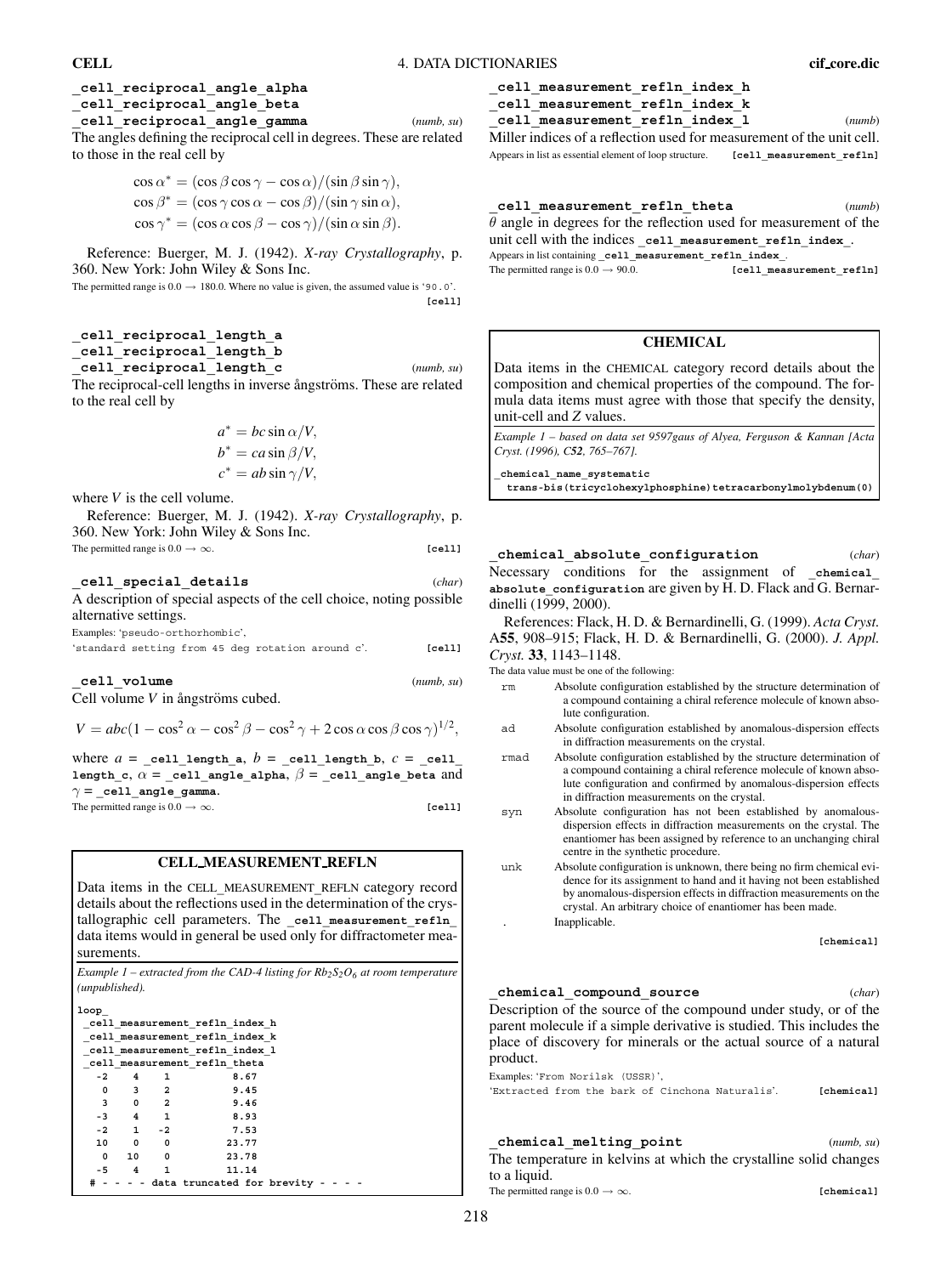| chemical_melting_point_gt                                                                                                | _chemical_properties_physical<br>(char)                                                         |
|--------------------------------------------------------------------------------------------------------------------------|-------------------------------------------------------------------------------------------------|
| chemical_melting_point_lt<br>(numb)                                                                                      | A free-text description of the physical properties of the material.                             |
| A temperature in kelvins below which $(*_1\texttt{t})$ or above which                                                    | Examples: 'air-sensitive', 'moisture-sensitive', 'hygroscopic',                                 |
| $(*$ <sub>g</sub> $t)$ the melting point (the temperature at which the crystalline                                       | 'deliquescent', 'oxygen-sensitive', 'photo-sensitive', 'pyrophoric',                            |
| solid changes to a liquid) lies. These items allow a range of tem-                                                       | 'semiconductor', 'ferromagnetic at low temperature',                                            |
| peratures to be given. _ chemical_melting_point should always<br>be used in preference to these items whenever possible. | 'paramagnetic and thermochromic'.<br>[chemical]                                                 |
| The permitted range is $0.0 \rightarrow \infty$ .                                                                        |                                                                                                 |
| Related item: _ chemical_melting_point (alternate).<br>[chemical]                                                        |                                                                                                 |
|                                                                                                                          | _chemical_temperature_decomposition<br>(numb, su)                                               |
| _chemical_name_common<br>(char)                                                                                          | The temperature in kelvins at which the solid decomposes.                                       |
| Trivial name by which the compound is commonly known.                                                                    | The permitted range is $0.0 \rightarrow \infty$ .                                               |
| Example: '1-bromoestradiol'.<br>[chemical]                                                                               | Example: '350'.<br>[chemical]                                                                   |
| chemical_name_mineral<br>(char)                                                                                          |                                                                                                 |
| Mineral name accepted by the International Mineralogical Asso-                                                           |                                                                                                 |
| ciation. Use only for natural minerals. See also _chemical_                                                              | chemical temperature decomposition gt                                                           |
| compound source.                                                                                                         | _chemical_temperature_decomposition_lt<br>(numb)                                                |
| Example: 'chalcopyrite'.<br>[chemical]                                                                                   | A temperature in kelvins below which (* 1t) or above which                                      |
|                                                                                                                          | $(*$ gt) the solid is known to decompose. These items allow                                     |
|                                                                                                                          | a range of temperatures to be given. _ chemical_temperature_                                    |
| _chemical_name_structure_type<br>(char)                                                                                  | decomposition should always be used in preference to these items                                |
| Commonly used structure-type name. Usually only applied to min-                                                          | whenever possible.                                                                              |
| erals or inorganic compounds.                                                                                            | The permitted range is $0.0 \rightarrow \infty$ .                                               |
| Examples: 'perovskite', 'sphalerite', 'A15'.<br>[chemical]                                                               | Related item: _chemical_temperature_decomposition (alternate).<br>Example: '350'.<br>[chemical] |
| _chemical_name_systematic<br>(char)                                                                                      |                                                                                                 |
| IUPAC or <i>Chemical Abstracts</i> full name of the compound.                                                            |                                                                                                 |
| Example: '1-bromoestra-1, 3, 5(10) -triene-3, $17\b{-diol}$ .<br>[chemical]                                              |                                                                                                 |
|                                                                                                                          |                                                                                                 |
|                                                                                                                          | _chemical_temperature_sublimation<br>(numb, su)                                                 |
| chemical optical rotation<br>(char)                                                                                      | The temperature in kelvins at which the solid sublimes.                                         |
| The optical rotation in solution of the compound is specified in the                                                     | The permitted range is $0.0 \rightarrow \infty$ .                                               |
| following format:                                                                                                        | Example: '350'.<br>[chemical]                                                                   |
| $[\alpha]_{\text{WAVE}}^{\text{TEMP}} = \text{SORT}$ $(c = \text{CONC}, \text{SOLV}),$                                   |                                                                                                 |
| where TEMP is the temperature of the measurement in degrees                                                              |                                                                                                 |
| Celsius, WAVE is an indication of the wavelength of the light                                                            | chemical temperature sublimation gt                                                             |
| used for the measurement, CONC is the concentration of the solu-                                                         | chemical temperature sublimation lt<br>(numb)                                                   |
| tion given as the mass of the substance in g per 100 ml of solu-                                                         | A temperature in kelvins below which (* 1t) or above which                                      |
| tion, SORT is the signed value (preceded by $a + or a - sign$ ) of                                                       | (* $gt$ ) the solid is known to sublime. These items allow a range of                           |
| $100\alpha/(lc)$ , where $\alpha$ is the signed optical rotation in degrees mea-                                         | temperatures to be given. _ chemical_temperature_sublimation                                    |
| sured in a cell of length $l$ in dm and $c$ is the value of CONC as                                                      | should always be used in preference to these items whenever pos-<br>sible.                      |
| defined above, and SOLV is the chemical formula of the solvent.                                                          |                                                                                                 |
| Example: '[\a] $^25^{\sim}D^{\sim} = +108$ (c = 3.42, CHCl ~ 3 ~)'.<br>[chemical]                                        | The permitted range is $0.0 \rightarrow \infty$ .                                               |
|                                                                                                                          | Related item: _chemical_temperature_sublimation (alternate).<br>Example: '350'.<br>[chemical]   |
| chemical properties biological<br>(char)                                                                                 |                                                                                                 |
| A free-text description of the biological properties of the material.                                                    |                                                                                                 |
| Examples:                                                                                                                |                                                                                                 |
| ; diverse biological activities including use as a                                                                       |                                                                                                 |
| laxative and strong antibacterial activity against                                                                       |                                                                                                 |
| S. aureus and weak activity against                                                                                      | <b>CHEMICAL CONN ATOM</b>                                                                       |
| cyclooxygenase-1 (COX-1)                                                                                                 |                                                                                                 |
| ; antibiotic activity against Bacillus subtilis                                                                          | Data items in the _chemical_conn_atom_and _chemical_conn_                                       |
| (ATCC 6051) but no significant activity against                                                                          | bond_ categories record details about the two-dimensional (2D)                                  |
| Candida albicans (ATCC 14053), Aspergillus flavus                                                                        | chemical structure of the molecular species. They allow a 2D                                    |
| (NRRL 6541) and Fusarium verticillioides (NRRL                                                                           | chemical diagram to be reconstructed for use in a publication or                                |
| 25457)                                                                                                                   | in a database search for structural and substructural relationships.                            |
| $\ddot{i}$<br>; weakly potent lipoxygenase nonredox inhibitor                                                            | The chemical conn atom data items provide information                                           |

; no influenza A virus sialidase inhibitory and plaque reduction activities ;

;

; low toxicity against Drosophila melanogaster ; **[chemical]**

# **cif core.dic** 4.1. CORE DICTIONARY (coreCIF) **CHEMICAL CONN ATOM**

# **\_chemical\_temperature\_decomposition\_gt**

# **\_chemical\_temperature\_sublimation\_gt**

# **CHEMICAL CONN ATOM**

chemical conn **b**-dimensional (2D) They allow a 2D in a publication or tural relationships. tovide information about the chemical properties of the atoms in the structure. In cases where crystallographic and molecular symmetry elements coincide, they must also contain symmetry-generated atoms, so that the **\_chemical\_conn\_atom\_** and **\_chemical\_conn\_bond\_** data items will always describe a complete chemical entity.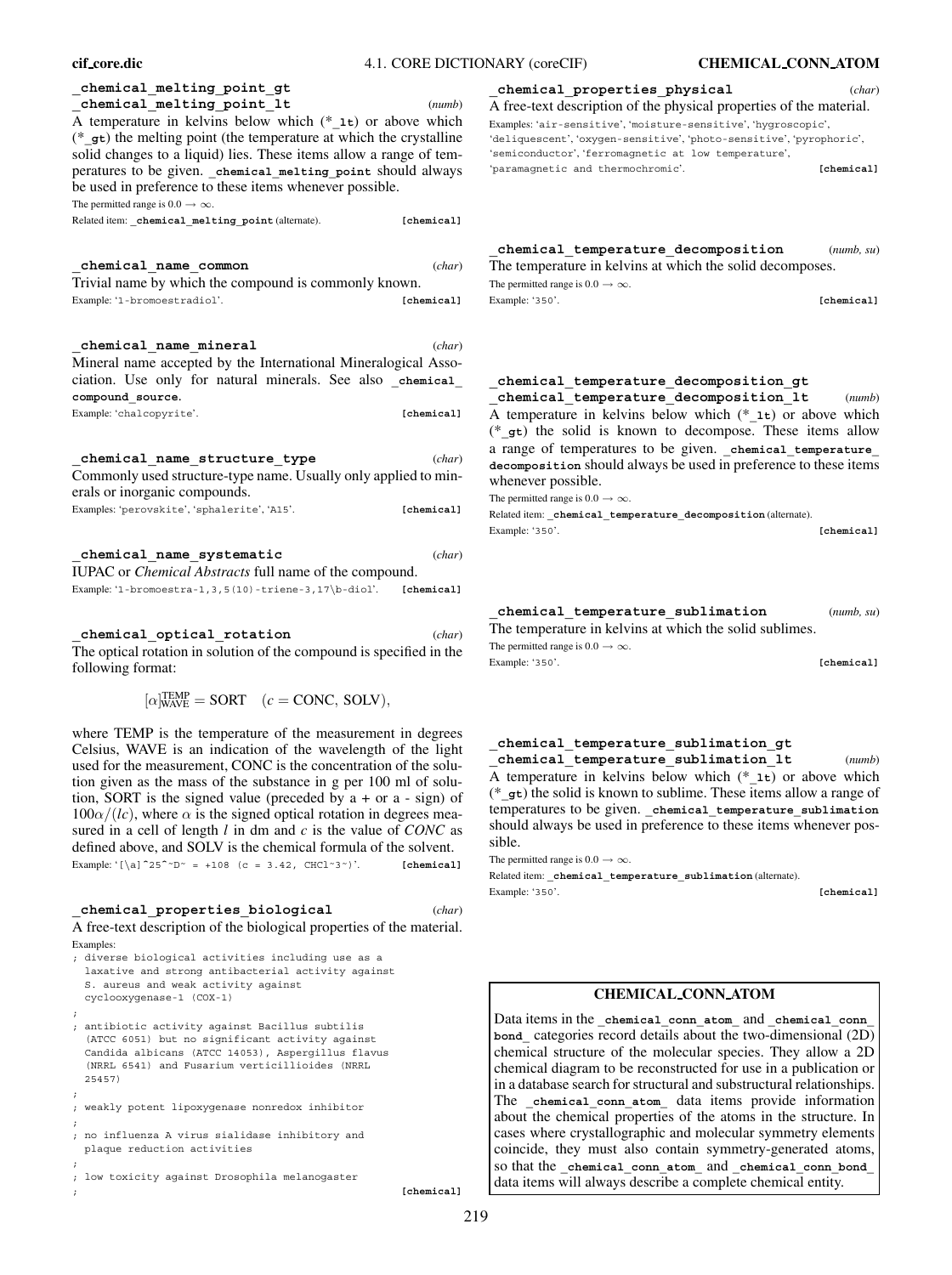*Example 1 – based on data set DPTD of Yamin, Suwandi, Fun, Sivakumar & bin Shawkataly [Acta Cryst. (1996), C52, 951–953].*

| loop                    |   |                                |     |                         |                |  |
|-------------------------|---|--------------------------------|-----|-------------------------|----------------|--|
|                         |   | chemical conn atom number      |     |                         |                |  |
|                         |   | chemical_conn_atom_type symbol |     |                         |                |  |
|                         |   | chemical_conn_atom_display_x   |     |                         |                |  |
|                         |   | chemical conn atom display y   |     |                         |                |  |
|                         |   | chemical conn atom NCA         |     |                         |                |  |
|                         |   | chemical conn atom NH          |     |                         |                |  |
| $\mathbf{1}$            | s | .39.81                         |     | 1                       | 0              |  |
| $\overline{\mathbf{2}}$ | s | .39.96                         |     | $\overline{a}$          | $\mathbf 0$    |  |
| 3                       | N | $.14$ .88                      |     | 3                       | $\mathbf 0$    |  |
| 4                       | с | .33.88                         |     | 3                       | 0              |  |
| 5                       | с | $.11$ .96                      |     | $\overline{\mathbf{2}}$ | 2              |  |
| 6                       | c | .03                            | .96 | $\overline{\mathbf{2}}$ | 2              |  |
| 7                       | C | .03.08                         |     | $\overline{a}$          | $\overline{a}$ |  |
| 8                       | c | $.11 - .80$                    |     | $\overline{a}$          | $\overline{a}$ |  |
| 9                       | s | .54.81                         |     | 1                       | 0              |  |
| 10                      | s | .54.96                         |     | $\overline{\mathbf{2}}$ | 0              |  |
| 11                      | N | .80                            | .88 | 3                       | 0              |  |
| 12 <sup>2</sup>         | C | .60                            | .88 | 3                       | 0              |  |
| 13                      | C | .84                            | .96 | $\overline{a}$          | $\overline{a}$ |  |
| 14                      | c | .91                            | .96 | $\overline{a}$          | $\overline{a}$ |  |
| 15                      | с | .91                            | .80 | $\overline{\mathbf{2}}$ | $\overline{a}$ |  |
| 16                      | C | .84                            | .80 | $\overline{a}$          | 2              |  |

**\_chemical\_conn\_atom\_charge** (*numb*) The net integer charge assigned to this atom. This is the formal charge assignment normally found in chemical diagrams. Appears in list containing chemical conn atom type symbol. The permitted range is  $-6 \rightarrow 6$ . Where no value is given, the assumed value is '0'.

Examples: '1' (for an ammonium nitrogen), '-1' (for a chloride ion).

**[chemical\_conn\_atom]**

# **\_chemical\_conn\_atom\_display\_x**

**\_chemical\_conn\_atom\_display\_y** (*numb*) The 2D Cartesian coordinates  $(x, y)$  of the position of this atom in a recognizable chemical diagram. The coordinate origin is at the lower left corner, the *x* axis is horizontal and the *y* axis is vertical. The coordinates must lie in the range 0.0 to 1.0. These coordinates can be obtained from projections of a suitable uncluttered view of the molecular structure.

Appears in list containing **\_chemical\_conn\_atom\_type\_symbol**. The permitted range is  $0.0 \rightarrow 1.0$ . **[chemical conn atom]** 

**\_chemical\_conn\_atom\_NCA** (*numb*) The number of connected atoms excluding terminal hydrogen atoms.

Appears in list containing **\_chemical\_conn\_atom\_type\_symbol**.

The permitted range is  $0 \to \infty$ . **[chemical connatom]** 

**\_chemical\_conn\_atom\_NH** (*numb*)

The total number of hydrogen atoms attached to this atom, regardless of whether they are included in the refinement or the **\_atom\_site\_** list. This number will be the same as **\_atom\_site\_attached\_hydrogens** only if none of the hydrogen atoms appear in the **\_atom\_site\_** list.

Appears in list containing **\_chemical\_conn\_atom\_type\_symbol**.

The permitted range is  $0 \to \infty$ . **[chemical\_conn\_atom]** 

**\_chemical\_conn\_atom\_number** (*numb*) The chemical sequence number to be associated with this atom.

Appears in list containing **\_chemical\_conn\_atom\_type\_symbol**. May match child data name(s): **atom** site chemical conn number, **\_chemical\_conn\_bond\_atom\_1**, **\_chemical\_conn\_bond\_atom\_2**.

The permitted range is  $1 \rightarrow \infty$ . **[chemical conn atom]** 

**\_chemical\_conn\_atom\_type\_symbol** (*char*)

A code identifying the atom type. This code must match an **\_atom\_type\_symbol** code in the **\_atom\_type\_** list or be a recognizable element symbol.

Appears in list as essential element of loop structure. **[chemical\_conn\_atom]** 

# **CHEMICAL CONN BOND**

Data items in the chemical conn atom and chemical conn **bond\_** categories record details about the two-dimensional (2D) chemical structure of the molecular species. They allow a 2D chemical diagram to be reconstructed for use in a publication or in a database search for structural and substructural relationships. The **\_chemical\_conn\_bond\_** data items specify the connections between the atoms in the chemical conn atom list and the nature of the chemical bond between these atoms.

*Example 1 – based on data set DPTD of Yamin, Suwandi, Fun, Sivakumar & bin Shawkataly [Acta Cryst. (1996), C52, 951–953].*

# **loop\_**

| ⊥∪ບບຼ                     |                         |                           |    |    |      |
|---------------------------|-------------------------|---------------------------|----|----|------|
| chemical conn bond atom 1 |                         |                           |    |    |      |
|                           |                         | chemical conn bond atom 2 |    |    |      |
|                           |                         | chemical conn bond type   |    |    |      |
| 4                         | 1                       | doub                      | 4  | 3  | sing |
| 4                         | $\overline{\mathbf{2}}$ | sinq                      | 5  | 3  | sinq |
| 6                         | 5                       | sinq                      | 7  | 6  | sing |
| 8                         | 7                       | sinq                      | 8  | 3  | sinq |
| 10                        | 2                       | sinq                      | 12 | 9  | doub |
| 12                        | 11                      | sing                      | 12 | 10 | sing |
| 13                        | 11                      | sinq                      | 14 | 13 | sing |
| 15                        | 14                      | sing                      | 16 | 15 | sing |
| 16                        | 11                      | sinq                      | 17 | 5  | sing |
| 18                        | 5                       | sinq                      | 19 | 6  | sing |
| 20                        | 6                       | sinq                      | 21 | 7  | sing |
| 22                        | 7                       | sing                      | 23 | 8  | sing |
| 24                        | 8                       | sinq                      | 25 | 13 | sing |
| 26                        | 13                      | sing                      | 27 | 14 | sing |
| 28                        | 14                      | sing                      | 29 | 15 | sing |
| 30                        | 15                      | sinq                      | 31 | 16 | sinq |
| 32                        | 16                      | sing                      |    |    |      |

# **\_chemical\_conn\_bond\_atom\_1 \_chemical\_conn\_bond\_atom\_2** (*numb*) Atom numbers which must match with chemical sequence num-

bers specified as **\_chemical\_conn\_atom\_number** values. These link the bond connection to the chemical numbering and atom sites. Appears in list. **Must** match parent data name **\_chemical\_conn\_atom\_number**. The permitted range is  $1 \rightarrow \infty$ . **[chemical\_conn\_bond]** 

#### **\_chemical\_conn\_bond\_type** (*char*)

The chemical bond type associated with the connection between the two sites **\_chemical\_conn\_bond\_atom\_1** and \***\_2**.

Appears in list containing **\_chemical\_conn\_bond\_atom\_**.

The data value must be one of the following:

| sınq | single bond |
|------|-------------|
|      |             |

- doub double bond
- 
- trip triple bond
- quad quadruple bond
- arom aromatic bond
- poly polymeric bond
- delo delocalized double bond<br>pi  $\pi$  bond

 $\pi$  bond

Where no value is given, the assumed value is 'sing'. [chemical\_conn\_bond]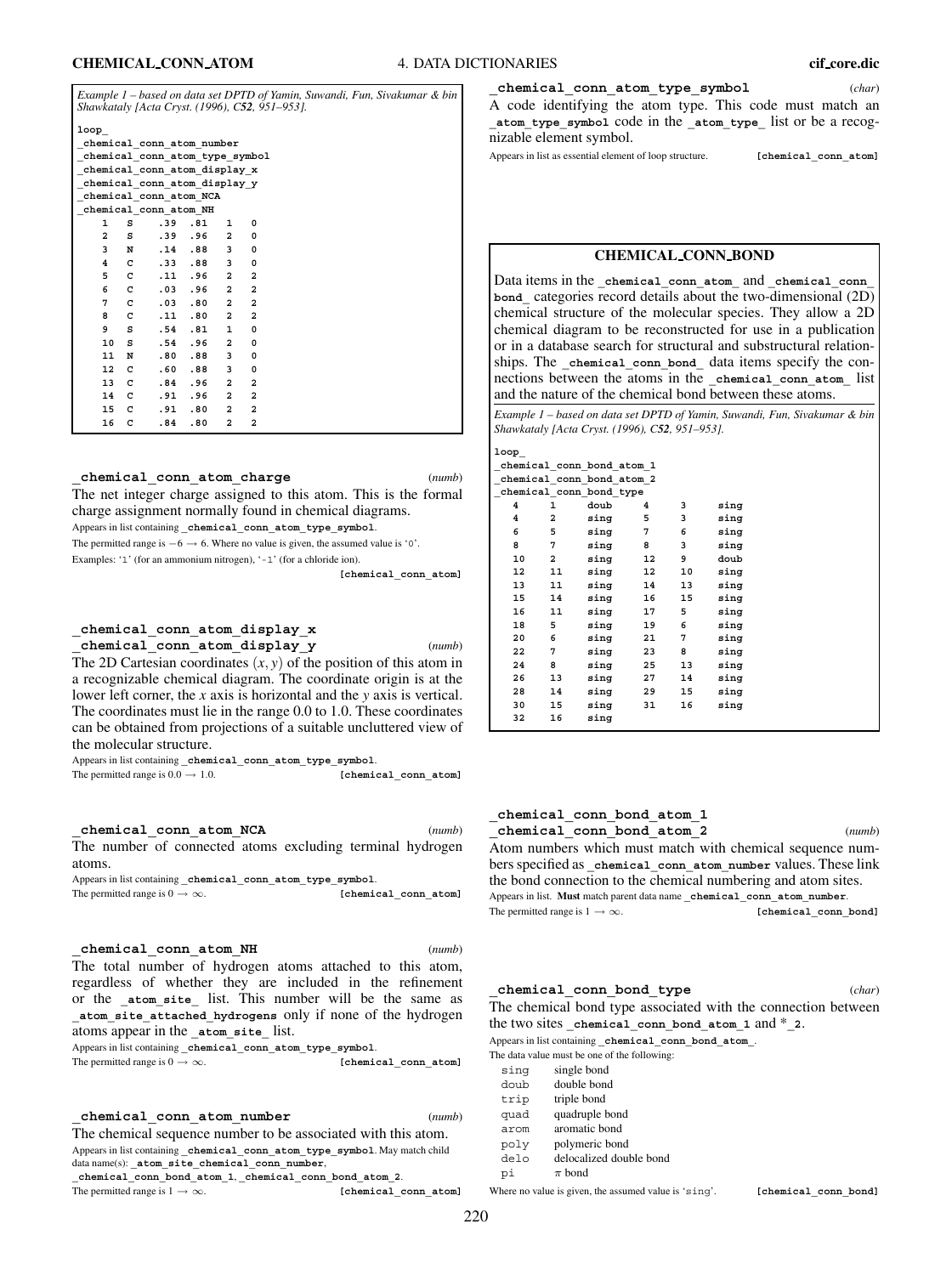#### **CHEMICAL FORMULA**

**\_chemical\_formula\_** items specify the composition and chemical properties of the compound. The formula data items must agree with those that specify the density, unit-cell and *Z* values. The following rules apply to the construction of the data items **\_chemical\_formula\_analytical**, \***\_structural** and \***\_sum**. For the data item \***\_moiety**, the formula construction is broken up into residues or moieties, *i.e.* groups of atoms that form a molecular unit or molecular ion. The rules given below apply within each moiety but different requirements apply to the way that moieties are connected (see **\_chemical\_formula\_moiety**). (1) Only recognized element symbols may be used. (2) Each element symbol is followed by a 'count' number. A count of '1' may be omitted. (3) A space or parenthesis must separate each cluster of (element symbol + count). (4) Where a group of elements is enclosed in parentheses, the multiplier for the group must follow the closing parenthesis. That is, all element and group multipliers are assumed to be printed as subscripted numbers. (An exception to this rule exists for \***\_moiety** formulae where pre- and post-multipliers are permitted for molecular units.) (5) Unless the elements are ordered in a manner that corresponds to their chemical structure, as in **\_chemical\_formula\_structural**, the order of the elements within any group or moiety depends on whether carbon is present or not. If carbon is present, the order should be: C, then H, then the other elements in alphabetical order of their symbol. If carbon is not present, the elements are listed purely in alphabetical order of their symbol. This is the 'Hill' system used by *Chemical Abstracts*. This ordering is used in **\_chemical\_formula\_moiety** and **\_chemical\_formula\_sum**.

*Example 1 – based on data set TOZ of Willis, Beckwith & Tozer [Acta Cryst. (1991), C47, 2276–2277].*

| chemical formula moiety | $'$ C18 H25 N 03' |
|-------------------------|-------------------|
| chemical formula sum    | $'$ C18 H25 N 03' |
| chemical formula weight | 303.40            |
|                         |                   |

*Example 2 – based on data set 9597gaus of Alyea, Ferguson & Kannan [Acta Cryst. (1996), C52, 765–767].*

| chemical formula iupac                                          | $'$ [Mo (C 0) 4 (C18 H33 P) 2]' |
|-----------------------------------------------------------------|---------------------------------|
| chemical formula moiety                                         | 'Mo, 4(C 0), 2(C18 H33 P)'      |
| chemical formula structural $\prime$ ((C O)4 (P (C6 H11)3)2)Mo' |                                 |
| chemical formula sum                                            | 'C40 H66 Mo O4 P2'              |
| chemical formula weight                                         | 768.81                          |

### **\_chemical\_formula\_analytical** (*char*)

Formula determined by standard chemical analysis including trace elements. See the CHEMICAL**\_**FORMULA category description for rules for writing chemical formulae. Parentheses are used only for standard uncertainties (e.s.d.'s).

Example: 'Fe2.45(2) Ni1.60(3) S4'. **[chemical\_formula]**

### **\_chemical\_formula\_iupac** (*char*)

Formula expressed in conformance with IUPAC rules for inorganic and metal-organic compounds where these conflict with the rules for any other **\_chemical\_formula\_** entries. Typically used for formatting a formula in accordance with journal rules. This should appear in the data block in addition to the most appropriate of the other **\_chemical\_formula\_** data names.

Reference: IUPAC (1990). *Nomenclature of Inorganic Chemistry*. Oxford: Blackwell Scientific Publications.

Example: '[Co Re (C12 H22 P)2 (C O)6].0.5C H3 O H'.

**[chemical\_formula]**

#### **\_chemical\_formula\_moiety** (*char*)

Formula with each discrete bonded residue or ion shown as a separate moiety. See the CHEMICAL**\_**FORMULA category description for rules for writing chemical formulae. In addition to the general formulae requirements, the following rules apply: (1) Moieties are separated by commas ','. (2) The order of elements within a moiety follows general rule (5) in the CHEMICAL**\_**FORMULA category description. (3) Parentheses are not used within moieties but may surround a moiety. Parentheses may not be nested. (4) Charges should be placed at the end of the moiety. The charge '+' or '-' may be preceded by a numerical multiplier and should be separated from the last (element symbol + count) by a space. Pre- or post-multipliers may be used for individual moieties.

Examples: 'C7 H4 Cl Hg N O3 S', 'C12 H17 N4 O S 1+, C6 H2 N3 O7 1-', 'C12 H16 N2 O6, 5(H2 O1)', '(Cd 2+)3, (C6 N6 Cr 3-)2, 2(H2 O)'. **[chemical\_formula]**

# **\_chemical\_formula\_structural** (*char*)

See the CHEMICAL**\_**FORMULA category description for the rules for writing chemical formulae for inorganics, organometallics, metal complexes *etc.*, in which bonded groups are preserved as discrete entities within parentheses, with post-multipliers as required. The order of the elements should give as much information as possible about the chemical structure. Parentheses may be used and nested as required. This formula should correspond to the structure as actually reported, *i.e.* trace elements not included in atom-type and atom-site lists should not be included in this formula (see also **\_chemical\_formula\_analytical**).

Examples: 'Ca ((Cl O3)2 O)2 (H2 O)6', '(Pt (N H3)2 (C5 H7 N3 O)2) (Cl O4)2'. **[chemical\_formula]**

**\_chemical\_formula\_sum** (*char*)

See the CHEMICAL**\_**FORMULA category description for the rules for writing chemical formulae in which all discrete bonded residues and ions are summed over the constituent elements, following the ordering given in general rule (5) in the CHEMICAL**\_**FORMULA category description. Parentheses are not normally used.

Example: 'C18 H19 N7 O8 S'. **[chemical\_formula]** 

### **\_chemical\_formula\_weight** (*numb*)

Formula mass in daltons. This mass should correspond to the formulae given under **\_chemical\_formula\_structural**, \***\_iupac**, \***\_moiety** or \***\_sum** and, together with the *Z* value and cell parameters, should yield the density given as **\_exptl\_crystal\_density\_ diffrn**.

The permitted range is  $1.0 \rightarrow \infty$ . **[chemical\_formula]** 

**\_chemical\_formula\_weight\_meas** (*numb*) Formula mass in daltons measured by a non-diffraction experiment.

The permitted range is  $1.0 \rightarrow \infty$ . **[chemical formula]**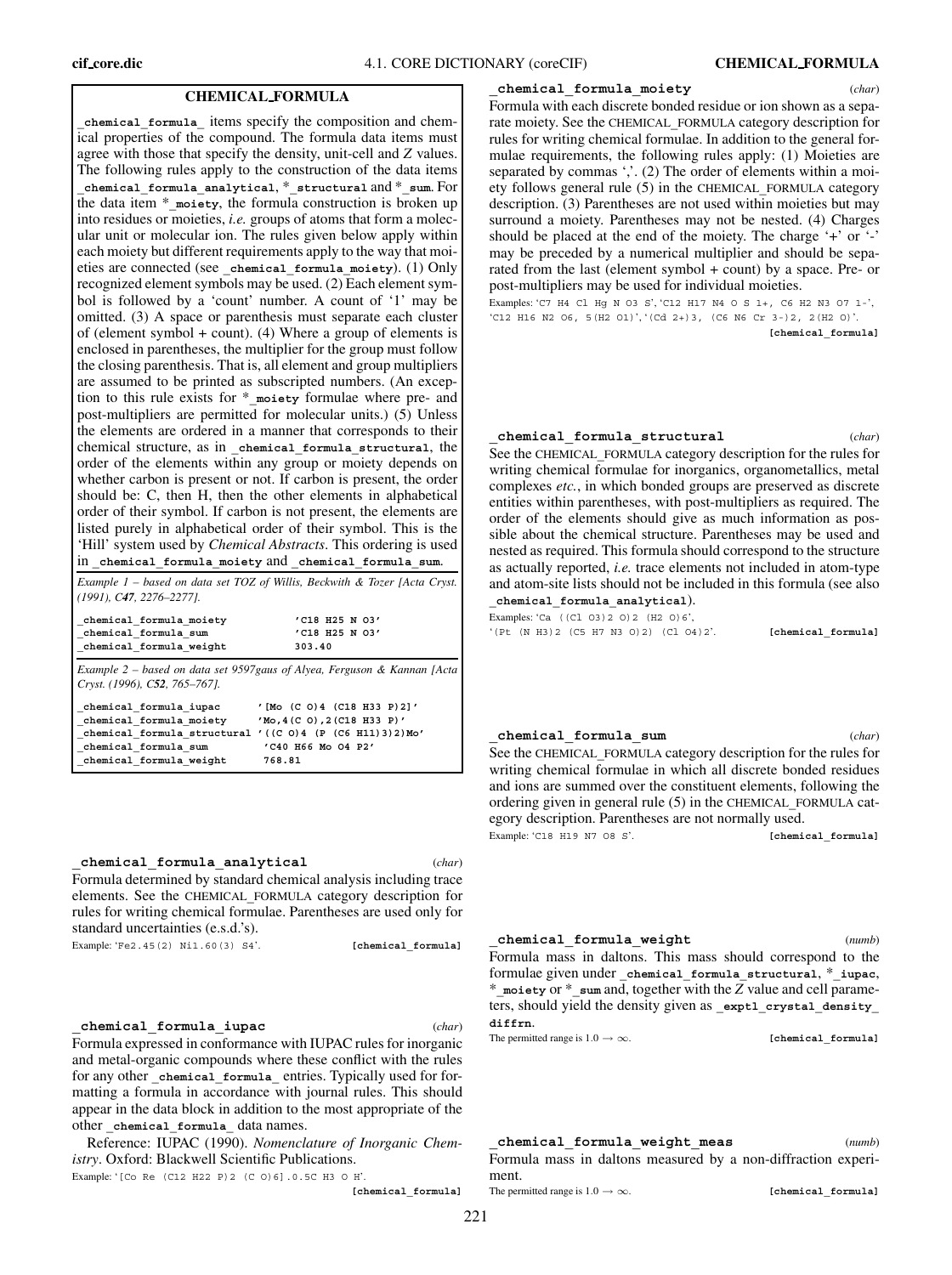| CITATION<br><b>4. DATA DICTIONARIES</b> | cif_core.dic |
|-----------------------------------------|--------------|
|-----------------------------------------|--------------|

```
CITATION
Data items in the CITATION category record details about the lit-
erature cited as being relevant to the contents of the data block.
Example 1 – based on PDB entry 5HVP and laboratory records for the structure
corresponding to PDB entry 5HVP.
loop_
_citation_id
_citation_coordinate_linkage
_citation_title
_citation_country
_citation_page_first
_citation_page_last
_citation_year
_citation_journal_abbrev
_citation_journal_volume
_citation_journal_issue
_citation_journal_id_ASTM
_citation_journal_id_ISSN
_citation_book_title
_citation_book_publisher
_citation_book_id_ISBN
_citation_special_details
 primary yes
; Crystallographic analysis of a complex between human
 immunodeficiency virus type 1 protease and
 acetyl-pepstatin at 2.0-Angstroms resolution.
;
 US 14209 14219 1990 'J. Biol. Chem.' 265 .
 HBCHA3 0021-9258
; The publication that directly relates to this coordinate
 set.
;
 2 no
; Three-dimensional structure of aspartyl-protease from
 human immunodeficiency virus HIV-1.
;
 UK 615 619 1989 'Nature' 337 .
 NATUAS 0028-0836 . . .
; Determination of the structure of the unliganded enzyme.
;
 3 no
; Crystallization of the aspartylprotease from human
  immunodeficiency virus, HIV-1.
;
  US 1919 1921 1989 'J. Biol. Chem.' 264 .
 HBCHA3 0021-9258 . . .
 ; Crystallization of the unliganded enzyme.
;
_citation_abstract (char)
                                                               _citation_book_publisher_city (char)
                                                               The location of the publisher of the citation; relevant for books or
                                                               book chapters.
                                                               Appears in list containing citation id.
                                                               Example: 'New York'. [citation]
                                                               _citation_book_title (char)
                                                               The title of the book in which the citation appeared; relevant for
                                                               books or book chapters.
                                                               Appears in list containing _citation_id. [citation]
                                                               _citation_coordinate_linkage (char)
                                                               _citation_coordinate_linkage states whether or not this cita-
                                                               tion is concerned with precisely the set of coordinates given in
                                                               the data block. If, for instance, the publication described the same
                                                               structure, but the coordinates had undergone further refinement
                                                               prior to creation of the data block, the value of this data item would
                                                               be 'no'.
                                                               Appears in list containing _citation_id.
                                                               The data value must be one of the following:
                                                                no citation unrelated to current coordinates
                                                                n abbreviation for 'no'
                                                                yes citation related to current coordinates
                                                                y abbreviation for 'yes'
                                                                                                                 [citation]
                                                                _citation_country (char)
                                                               The country of publication; relevant for books and book chapters.
                                                               Appears in list containing _citation_id. [citation]
                                                               _citation_database_id_CSD (char)
                                                               Identifier ('refcode') of the database record in the Cambridge
                                                               Structural Database that contains details of the cited structure.
                                                               Appears in list containing citation id.
                                                               Example: 'LEKKUH'. [citation]
```
Abstract for the citation. This is used most when the citation is extracted from a bibliographic database that contains full text or abstract information. Appears in list containing **\_citation\_id**. **[citation] \_citation\_abstract\_id\_CAS** (*char*) The *Chemical Abstracts* Service (CAS) abstract identifier; relevant for journal articles. Appears in list containing **\_citation\_id**. **[citation] \_citation\_book\_id\_ISBN** (*char*) The International Standard Book Number (ISBN) code assigned to the book cited; relevant for books or book chapters. Appears in list containing **citation** id. **[citation] \_citation\_book\_publisher** (*char*) The name of the publisher of the citation; relevant for books or book chapters. Appears in list containing citation id.

Example: 'John Wiley'. **[citation]**

**\_citation\_database\_id\_Medline** (*numb*) Accession number used by Medline to categorize a specific bibliographic entry. Appears in list containing **\_citation\_id**. The permitted range is  $1 \rightarrow \infty$ . Example: '89064067'. **[citation]**

### **\_citation\_id** (*char*)

The value of citation id must uniquely identify a record in the **\_citation\_** list. The **\_citation\_id** 'primary' should be used to indicate the citation that the author(s) consider to be the most pertinent to the contents of the data block. Note that this item need not be a number; it can be any unique identifier.

Appears in list as essential element of loop structure. May match child data name(s): **\_citation\_author\_citation\_id**, **\_citation\_editor\_citation\_id**. Examples: 'primary', '1', '2', '3'. **[citation]**

| citation journal abbrev                                               |  | (char)     |
|-----------------------------------------------------------------------|--|------------|
| Abbreviated name of the journal cited as given in the <i>Chemical</i> |  |            |
| <i>Abstracts</i> Service Source Index.                                |  |            |
| Appears in list containing citation id.                               |  |            |
| Example: 'J. Mol. Biol.'.                                             |  | [citation] |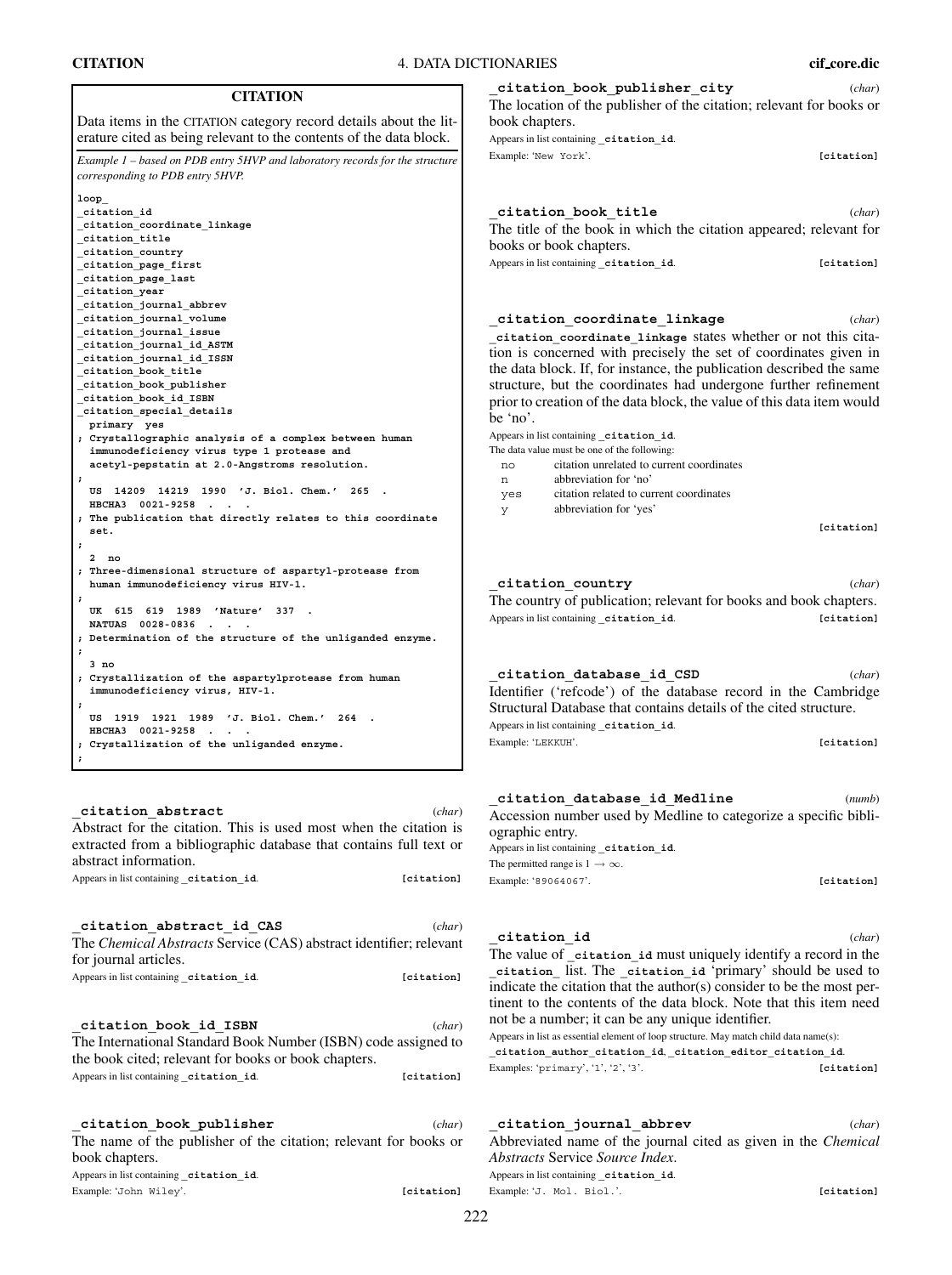| cif_core.dic                                                                                                                                                                                                                    |            | 4.1. CORE DICTIONARY (coreCIF)<br><b>CITATION_AUTHOR</b>                                                                                           |
|---------------------------------------------------------------------------------------------------------------------------------------------------------------------------------------------------------------------------------|------------|----------------------------------------------------------------------------------------------------------------------------------------------------|
| citation_journal_full<br>Full name of the journal cited; relevant for journal articles.<br>Appears in list containing _citation_id.                                                                                             | (char)     | citation year<br>(numb)<br>The year of the citation; relevant for journal articles, books and<br>book chapters.                                    |
| Example: 'Journal of Molecular Biology'.                                                                                                                                                                                        | [citation] | Appears in list containing citation id.<br>Example: '1984'.<br>[citation]                                                                          |
| citation_journal_id_ASTM<br>The American Society for Testing and Materials (ASTM) code<br>assigned to the journal cited (also referred to as the CODEN des-<br>ignator of the Chemical Abstracts Service); relevant for journal | (char)     |                                                                                                                                                    |
| articles.                                                                                                                                                                                                                       |            | <b>CITATION_AUTHOR</b>                                                                                                                             |
| Appears in list containing citation id.                                                                                                                                                                                         | [citation] | Data items in the CITATION AUTHOR category record details<br>about the authors associated with the citations in the citation                       |
| citation_journal_id CSD<br>The Cambridge Structural Database (CSD) code assigned to the<br>journal cited; relevant for journal articles. This is also the system<br>used at the Protein Data Bank (PDB).                        | (char)     | list.<br>Example 1 - based on PDB entry 5HVP and laboratory records for the structure<br>corresponding to PDB entry 5HVP.<br>loop                  |
| Appears in list containing _citation_id.                                                                                                                                                                                        |            | citation_author_citation_id                                                                                                                        |
| Example: '0070'.                                                                                                                                                                                                                | [citation] | citation author name<br>primary 'Fitzgerald, P.M.D.'<br>primary 'McKeever, B.M.'                                                                   |
| citation journal id ISSN                                                                                                                                                                                                        | (char)     | primary<br>'Van Middlesworth, J.F.'<br>'Springer, J.P.'                                                                                            |
| The International Standard Serial Number (ISSN) code assigned<br>to the journal cited; relevant for journal articles.                                                                                                           |            | primary<br>primary<br>'Heimbach, J.C.'                                                                                                             |
| Appears in list containing citation id.                                                                                                                                                                                         | [citation] | $'$ Leu, C.-T.'<br>primary                                                                                                                         |
|                                                                                                                                                                                                                                 |            | 'Herber, W.K.'<br>primary<br>'Dixon, R.A.F.'<br>primary                                                                                            |
| _citation_journal_issue                                                                                                                                                                                                         | (char)     | primary<br>'Darke, P.L.'                                                                                                                           |
| Issue number of the journal cited; relevant for journal articles.                                                                                                                                                               |            | 2<br>'Navia, M.A.'<br>2<br>'Fitzgerald, P.M.D.'                                                                                                    |
| Appears in list containing citation id.                                                                                                                                                                                         |            | 2<br>'McKeever, B.M.'                                                                                                                              |
| Example: '2'.                                                                                                                                                                                                                   | [citation] | 2<br>$'$ Leu, C.-T.'                                                                                                                               |
|                                                                                                                                                                                                                                 |            | $\overline{\mathbf{2}}$<br>'Heimbach, J.C.'<br>$\overline{\mathbf{2}}$<br>'Herber, W.K.'                                                           |
| citation_journal_volume_                                                                                                                                                                                                        | (char)     | 2<br>'Sigal, I.S.'                                                                                                                                 |
| Volume number of the journal cited; relevant for journal articles.                                                                                                                                                              |            | 2<br>'Darke, P.L.'                                                                                                                                 |
| Appears in list containing citation id.                                                                                                                                                                                         |            | $\overline{\mathbf{2}}$<br>'Springer, J.P.'<br>3<br>'McKeever, B.M.'                                                                               |
| Example: '174'.                                                                                                                                                                                                                 | [citation] | 3<br>'Navia, M.A.'<br>3<br>'Fitzgerald, P.M.D.'                                                                                                    |
| citation language                                                                                                                                                                                                               | (char)     | 3<br>'Springer, J.P.'<br>3<br>$'$ Leu, C.-T.'                                                                                                      |
| Language in which the cited article is written.                                                                                                                                                                                 |            | 3<br>'Heimbach, J.C.'                                                                                                                              |
| Appears in list containing _citation_id.                                                                                                                                                                                        |            | 3<br>'Herber, W.K.'                                                                                                                                |
| Example: 'German'.                                                                                                                                                                                                              | [citation] | 3<br>'Sigal, I.S.'<br>3<br>'Darke, P.L.'                                                                                                           |
| _citation_page_first                                                                                                                                                                                                            |            |                                                                                                                                                    |
| citation_page_last                                                                                                                                                                                                              | (char)     |                                                                                                                                                    |
| The first and last pages of the citation; relevant for journal articles,<br>books and book chapters.                                                                                                                            |            | _citation_author_citation_id<br>(char)<br>The value of _citation_author_citation_id must match an                                                  |
| Appears in list containing citation id.                                                                                                                                                                                         | [citation] | identifier specified by _citation_id in the _citation_list.<br>Appears in list as essential element of loop structure. Must match parent data name |
| _citation_special_details<br>A description of special aspects of the relationship of the contents<br>of the data block to the literature item cited.                                                                            | (char)     | ${\tt_{citation\_id.}}$<br>[citation_author]                                                                                                       |
| Appears in list containing _citation_id.<br>Examples:                                                                                                                                                                           |            | citation_author_name<br>(char)                                                                                                                     |
| ; citation relates to this precise coordinate set<br>citation relates to earlier low-resolution structure                                                                                                                       |            | Name of an author of the citation; relevant for journal articles,<br>books and book chapters. The family name(s), followed by a                    |
| ; citation relates to further refinement of structure                                                                                                                                                                           |            | comma and including any dynastic components, precedes the first<br>$name(s)$ or initial(s).                                                        |
| reported in citation 2<br>$\ddot{i}$                                                                                                                                                                                            | [citation] | Appears in list as essential element of loop structure.<br>Examples: 'Bleary, Percival R.', 'O'Neil, F.K.', 'Van den Bossche, G.',                 |
| citation_title_                                                                                                                                                                                                                 | (char)     | 'Yang, D.-L.', 'Simonov, Yu.A.', 'M\"uller, H.A.', 'Ross II, C.R.'.<br>[citation author]                                                           |
| The title of the citation; relevant for journal articles, books and<br>book chapters.                                                                                                                                           |            |                                                                                                                                                    |
| Appears in list containing _citation_id.                                                                                                                                                                                        |            | _citation_author_ordinal<br>(char)                                                                                                                 |
| Example:                                                                                                                                                                                                                        |            | This data name defines the order of the outhor's name in the list of                                                                               |

; Structure of diferric duck ovotransferrin at 2.35 \%A resolution. ; **[citation]**

# **CITATION AUTHOR**

|                | citation author citation id      |
|----------------|----------------------------------|
|                | citation author name             |
|                | primary 'Fitzgerald, P.M.D.'     |
|                | primary 'McKeever, B.M.'         |
|                | primary 'Van Middlesworth, J.F.' |
|                | primary 'Springer, J.P.'         |
|                | primary 'Heimbach, J.C.'         |
|                | primary 'Leu, C.-T.'             |
|                | primary 'Herber, W.K.'           |
|                | primary 'Dixon, R.A.F.'          |
|                | primary 'Darke, P.L.'            |
| $\overline{a}$ | 'Navia, M.A.'                    |
| $\overline{a}$ | 'Fitzgerald, P.M.D.'             |
| $\overline{a}$ | 'McKeever, B.M.'                 |
| $\overline{a}$ | $'$ Leu, C.-T.'                  |
| 2              | 'Heimbach, J.C.'                 |
| $\overline{a}$ | 'Herber, W.K.'                   |
| $\overline{a}$ | 'Sigal, I.S.'                    |
| $\overline{a}$ | 'Darke, P.L.'                    |
| $\overline{a}$ | 'Springer, J.P.'                 |
| 3              | 'McKeever, B.M.'                 |
| 3              | 'Navia, M.A.'                    |
| 3              | 'Fitzgerald, P.M.D.'             |
| 3              | 'Springer, J.P.'                 |
| 3              | $'$ Leu, C.-T.'                  |
| 3              | 'Heimbach, J.C.'                 |
| 3              | 'Herber, W.K.'                   |
| 3              | 'Sigal, I.S.'                    |
| 3              | 'Darke, P.L.'                    |

# **\_citation\_author\_ordinal** (*char*)

This data name defines the order of the author's name in the list of authors of a citation. Appears in list. **[citation\_author]**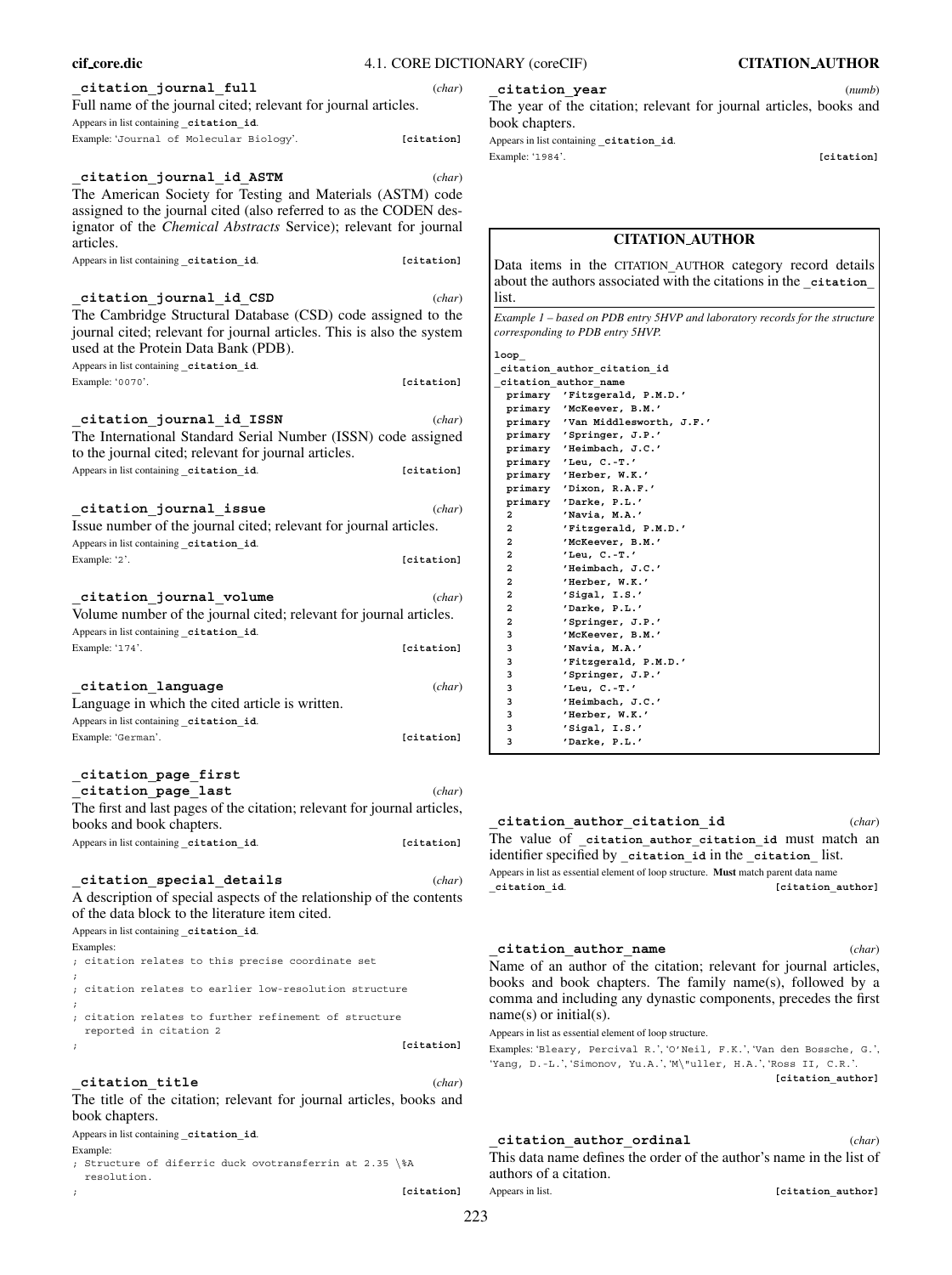## **CITATION EDITOR**

Data items in the CITATION**\_**EDITOR category record details about the editor associated with the book or book chapter citations in the **\_citation\_** list.

*Example 1 – hypothetical example.* **loop\_ \_citation\_editor\_citation\_id \_citation\_editor\_name 5 'McKeever, B.M.' 5 'Navia, M.A.' 5 'Fitzgerald, P.M.D.' 5 'Springer, J.P.'**

**\_citation\_editor\_citation\_id** (*char*) The value of citation editor citation id must match an identifier specified by citation id in the citation list. Appears in list as essential element of loop structure. **Must** match parent data name **\_citation\_id**. **[citation\_editor]**

**\_citation\_editor\_name** (*char*) Name of an editor of the citation; relevant for books and book chapters. The family name(s), followed by a comma and including any dynastic components, precedes the first name(s) or initial(s). Appears in list as essential element of loop structure.

Examples: 'Bleary, Percival R.', 'O'Neil, F.K.', 'Van den Bossche, G.', 'Yang, D.-L.', 'Simonov, Yu.A.', 'M\"uller, H.A.', 'Ross II, C.R.'. **[citation\_editor]**

**\_citation\_editor\_ordinal** (*char*) This data name defines the order of the editor's name in the list of editors of a citation. Appears in list. *Appears* in list.

## **COMPUTING**

Data items in the COMPUTING category record details about the computer programs used in the crystal structure analysis.

*Example 1 – Rodr`ıguez-Romero, Ruiz-Perez & Solans [Acta Cryst. (1996), C ´ 52, 1415–1417].*

**\_computing\_data\_collection 'CAD-4 (Enraf-Nonius, 1989)' \_computing\_cell\_refinement 'CAD-4 (Enraf-Nonius, 1989)' \_computing\_data\_reduction 'CFEO (Solans, 1978)' \_computing\_structure\_solution 'SHELXS86 (Sheldrick, 1990)' \_computing\_structure\_refinement 'SHELXL93 (Sheldrick, 1993)' \_computing\_molecular\_graphics 'ORTEPII (Johnson, 1976)' \_computing\_publication\_material 'PARST (Nardelli, 1983)'**

**\_computing\_cell\_refinement \_computing\_data\_collection \_computing\_data\_reduction \_computing\_molecular\_graphics \_computing\_publication\_material \_computing\_structure\_refinement \_computing\_structure\_solution** (*char*) Software used in the processing of the data. Give the program or package name and a brief reference. Examples: 'CAD-4 (Enraf-Nonius, 1989)', 'DIFDAT, SORTRF, ADDREF (Hall & Stewart, 1990)', 'FRODO (Jones, 1986), ORTEP (Johnson, 1965)', 'CRYSTALS (Watkin, 1988)', 'SHELX85 (Sheldrick, 1985)'.

# **DATABASE**

Data items in the DATABASE category record details about the database identifiers of the data block. These data items are assigned by database managers and should only appear in a CIF if they originate from that source.

*Example 1 – based on data set TOZ of Willis, Beckwith & Tozer [Acta Cryst. (1991), C47, 2276–2277].*

**\_database\_code\_CSD 'VOBYUG'**

| database code CAS  |  |  |  |        |
|--------------------|--|--|--|--------|
| database code CSD  |  |  |  |        |
| database code ICSD |  |  |  |        |
| database code MDF  |  |  |  |        |
| database code NBS  |  |  |  |        |
| database code PDB  |  |  |  |        |
| database code PDF  |  |  |  | (char) |
| $\mathbf{r}$       |  |  |  |        |

The codes are assigned by databases: *Chemical Abstracts*; Cambridge Structural Database (organic and metal-organic compounds); Inorganic Crystal Structure Database; Metals Data File (metal structures); NBS (NIST) Crystal Data Database (lattice parameters); Protein Data Bank; and the Powder Diffraction File (JCPDS/ICDD).

**[database]**

**\_database\_code\_depnum\_ccdc\_archive** (*char*) Deposition numbers assigned by the Cambridge Crystallographic Data Centre (CCDC) to files containing structural information archived by the CCDC.

**[database]**

**\_database\_code\_depnum\_ccdc\_fiz** (*char*)

Deposition numbers assigned by the Fachinformationszentrum Karlsruhe (FIZ) to files containing structural information archived by the Cambridge Crystallographic Data Centre (CCDC).

**[database]**

**\_database\_code\_depnum\_ccdc\_journal** (*char*) Deposition numbers assigned by various journals to files containing structural information archived by the Cambridge Crystallographic Data Centre (CCDC).

**[database]**

**\_database\_CSD\_history** (*char*) A history of changes made by the Cambridge Crystallographic Data Centre and incorporated into the Cambridge Structural Database (CSD).

**[database]**

# **\_database\_journal\_ASTM \_database\_journal\_CSD** (*char*)

The ASTM CODEN designator for a journal as given in the *Chemical Source List* maintained by the *Chemical Abstracts* Service, and the journal code used in the Cambridge Structural Database.

224

**[computing]**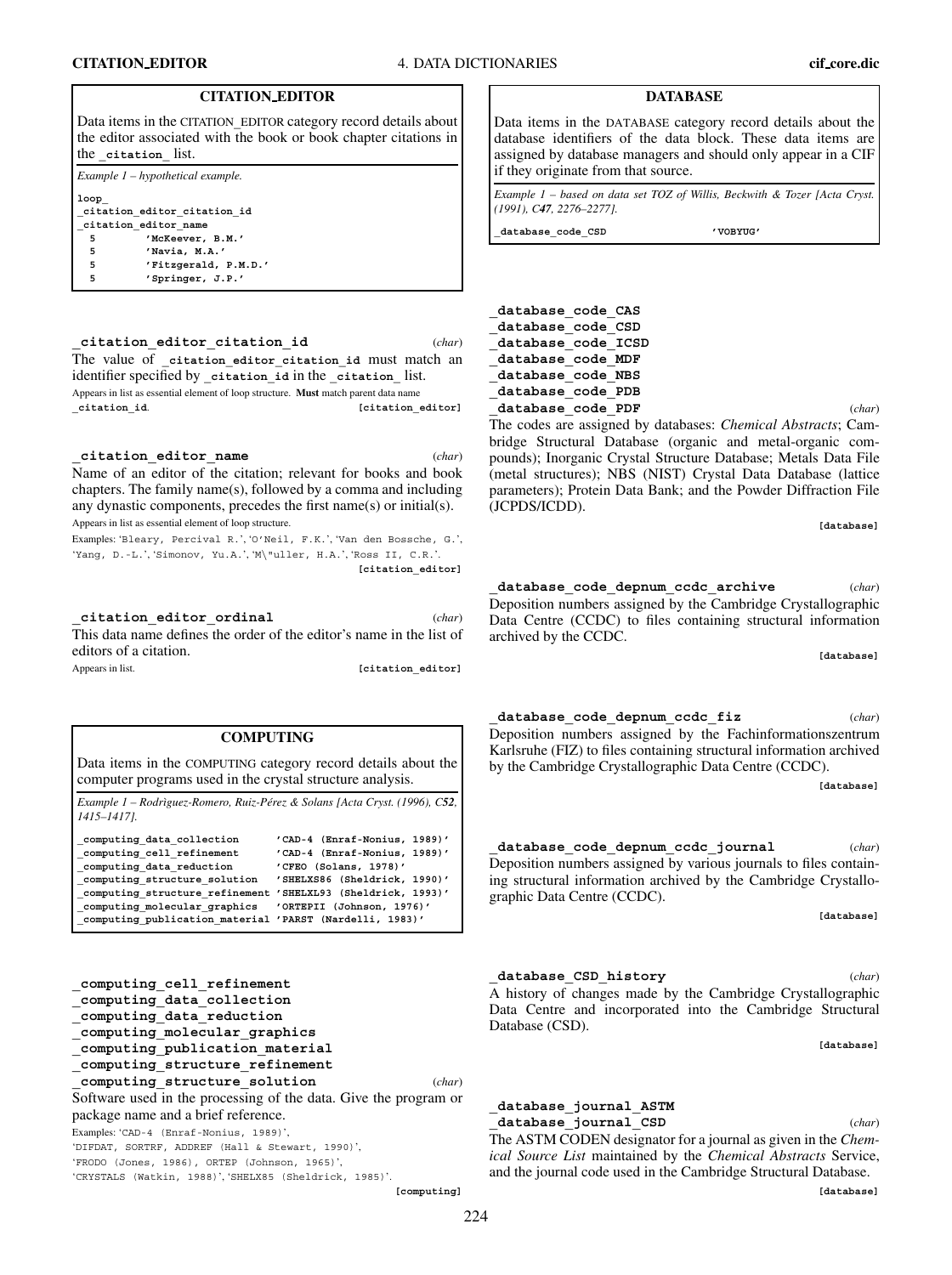| <b>DIFFRN</b>                                                                                                                                                                                                                                                                                                                 |                                 |
|-------------------------------------------------------------------------------------------------------------------------------------------------------------------------------------------------------------------------------------------------------------------------------------------------------------------------------|---------------------------------|
| Data items in the DIFFRN category record details about the inten-<br>sity measurements.                                                                                                                                                                                                                                       |                                 |
| Example 1 – based on data set TOZ of Willis, Beckwith & Tozer [Acta Cryst.<br>(1991), C47, 2276-2277].                                                                                                                                                                                                                        |                                 |
| diffrn special details<br>; $\q$ scan width (1.0 + 0.14tan $\q$ ) $\$ , $\q$ scan rate<br>1.2\% min^-1^. Background counts for 5 s on each side<br>every scan.                                                                                                                                                                |                                 |
| diffrn ambient temperature<br>293                                                                                                                                                                                                                                                                                             |                                 |
|                                                                                                                                                                                                                                                                                                                               |                                 |
| diffrn ambient environment<br>The gas or liquid surrounding the sample, if not air.                                                                                                                                                                                                                                           | (char)                          |
| Examples: 'He', 'vacuum', 'mother liquor'.                                                                                                                                                                                                                                                                                    | [diffrn]                        |
| diffrn ambient pressure                                                                                                                                                                                                                                                                                                       | (numb, su)                      |
| The mean hydrostatic pressure in kilopascals at which the intensi-<br>ties were measured.                                                                                                                                                                                                                                     |                                 |
| The permitted range is $0.0 \rightarrow \infty$ .                                                                                                                                                                                                                                                                             | [diffrn]                        |
| diffrn ambient pressure gt                                                                                                                                                                                                                                                                                                    |                                 |
| diffrn ambient pressure lt<br>The mean hydrostatic pressure in kilopascals above which<br>(*_gt) or below which (*_1t) the intensities were mea-<br>sured. These items allow for a pressure range to be given.<br>diffrn_ambient_pressure should always be used in preference<br>to these items whenever possible.            | (numb)                          |
| The permitted range is $0.0 \rightarrow \infty$ .<br>Related item: diffrn ambient pressure (alternate).                                                                                                                                                                                                                       | [diffrn]                        |
| diffrn ambient temperature<br>The mean temperature in kelvins at which the intensities were                                                                                                                                                                                                                                   | (numb, su)                      |
| measured.<br>The permitted range is $0.0 \rightarrow \infty$ .                                                                                                                                                                                                                                                                | [diffrn]                        |
| diffrn ambient temperature gt<br>diffrn_ambient temperature lt                                                                                                                                                                                                                                                                |                                 |
| temperature in kelvins above which<br>The<br>mean<br>or below which<br>$(* 1t)$ the intensities were<br>These items allow a range of temperatures to be given.<br>_diffrn_ambient_temperature should always be used in pref-<br>erence to these items whenever possible.<br>The permitted range is $0.0 \rightarrow \infty$ . | (numb)<br>$(*$ gt)<br>measured. |
| Related item: diffrn ambient temperature (alternate).                                                                                                                                                                                                                                                                         | [diffrn]                        |
| diffrn crystal treatment<br>Remarks about how the crystal was treated prior to the intensity<br>measurements. Particularly relevant when intensities were mea-<br>sured at low temperature.<br>Examples: 'equilibrated in hutch for 24 hours',<br>'flash frozen in liquid nitrogen',                                          | (char)                          |
| 'slow cooled with direct air stream'.                                                                                                                                                                                                                                                                                         | [diffrn]                        |
| diffrn measured fraction theta full<br>Fraction of unique (symmetry-independent) reflections measured                                                                                                                                                                                                                         | (numb)                          |
| out to diffrn reflns theta full.                                                                                                                                                                                                                                                                                              |                                 |
| The permitted range is $0 \rightarrow 1.0$ .                                                                                                                                                                                                                                                                                  | [diffrn]                        |

**\_diffrn\_measured\_fraction\_theta\_max** (*numb*) Fraction of unique (symmetry-independent) reflections measured out to diffrn reflns theta max. The permitted range is  $0 \rightarrow 1.0$ . **[diffrn]** 

# **\_diffrn\_special\_details** (*char*)

pecial details of the intensity-measurement process. Should clude information about source instability, crystal motion, degradation and so on.

ample:

The results may not be entirely reliable as the measurement was made during a heat

wave when the air-conditioning had failed.

; **[diffrn]**

# **\_diffrn\_symmetry\_description** (*char*)

bserved diffraction point symmetry, systematic absences and possible space group(s) or superspace group(s) compatible with ese.

**[diffrn]**

# **DIFFRN ATTENUATOR**

Data items in the DIFFRN**\_**ATTENUATOR category record details bout the diffraction attenuator scales employed.

*Example 1 – hypothetical example.* **loop\_**

|   | diffrn attenuator code  |
|---|-------------------------|
|   | diffrn attenuator scale |
| n | 1.00                    |
|   | 16.97                   |
|   | 33.89                   |

**\_diffrn\_attenuator\_code** (*char*) code associated with a particular attenuator setting. This code

referenced by the diffrn refln attenuator code which is ored with the intensities. See diffrn attenuator scale. pears in list as essential element of loop structure. May match child data name(s): **\_diffrn\_refln\_attenuator\_code**. **[diffrn\_attenuator]**

#### **\_diffrn\_attenuator\_material** (*char*)

laterial from which the attenuator is made.

Appears in list containing **\_diffrn\_attenuator\_code**. **[diffrn\_attenuator]**

#### **\_diffrn\_attenuator\_scale** (*numb*)

he scale factor applied when an intensity measurement is reduced by an attenuator identified by **\_diffrn\_attenuator\_code**. The measured intensity must be multiplied by this scale to convert it the same scale as unattenuated intensities. Appears in list containing **\_diffrn\_attenuator\_code**.

 $\epsilon$  permitted range is  $1.0 \rightarrow \infty$ . **[diffrn\_attenuator]** 

# **DIFFRN DETECTOR**

Data items in the DIFFRN**\_**DETECTOR category describe the letector used to measure the scattered radiation, including any analyser and post-sample collimation.

*Example 1 – based on PDB entry 5HVP and laboratory records for the structure corresponding to PDB entry 5HVP.*

| diffrn detector      | 'multiwire' |
|----------------------|-------------|
| diffrn detector type | 'Siemens'   |

# **\_diffrn\_detector** (*char*)

The general class of the radiation detector. Related item: **\_diffrn\_radiation\_detector** (alternate).

Examples: 'photographic film', 'scintillation counter', 'CCD plate', 'BF~3~ counter'. **[diffrn detector**]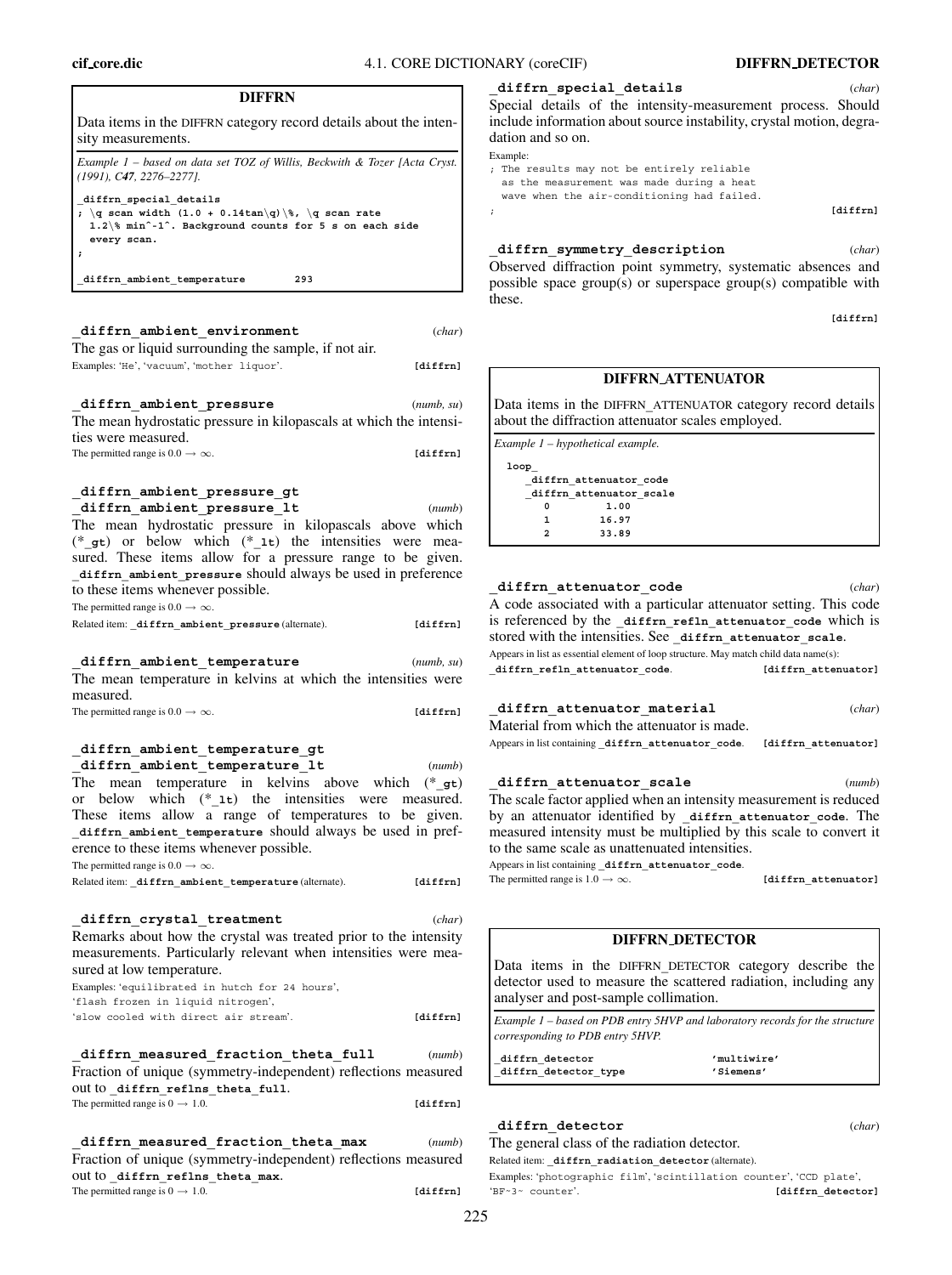| diffrn detector area resol mean                           | (numb)            |
|-----------------------------------------------------------|-------------------|
| The resolution of an area detector, in pixels $mm^{-1}$ . |                   |
| The permitted range is $0.0 \rightarrow \infty$ .         | [diffrn detector] |

**\_diffrn\_detector\_details** (*char*) A description of special aspects of the radiation detector. **[diffrn\_detector]**

**\_diffrn\_detector\_dtime** (*numb*) The deadtime in microseconds of the detector used to measure the diffraction intensities. The permitted range is  $0.0 \rightarrow \infty$ . Related item: **\_diffrn\_radiation\_detector\_dtime** (alternate).

**\_diffrn\_detector\_type** (*char*) The make, model or name of the detector device used.

**\_diffrn\_radiation\_detector** (*char*)

**This definition has been superseded and is retained here only for archival purposes. Use instead \_diffrn\_detector.** *The detector used to measure the diffraction intensities.*

**[diffrn\_detector]**

**[diffrn\_detector]**

**[diffrn\_detector]**

**\_diffrn\_radiation\_detector\_dtime** (*numb*) **This definition has been superseded and is retained here only for archival purposes. Use instead \_diffrn\_detector\_dtime.**

*The deadtime in microseconds of the detector used to measure the diffraction intensities.*

*The permitted range is*  $0.0 \rightarrow \infty$ . **[diffrn** detector]

# **DIFFRN MEASUREMENT**

Data items in the DIFFRN**\_**MEASUREMENT category refer to the mounting of the sample and to the goniometer on which it is mounted.

*Example 1 – based on data set TOZ of Willis, Beckwith & Tozer [Acta Cryst. (1991), C47, 2276–2277].*

**\_diffrn\_measurement\_device\_type 'Philips PW1100/20 diffractometer' \_diffrn\_measurement\_method** \**q/2**\**q**

**\_diffrn\_measurement\_details** (*char*) A description of special aspects of the intensity measurement. Example: '440 frames of  $0.25\$ <sup>2</sup>'. **[diffrn\_measurement]** 

**\_diffrn\_measurement\_device** (*char*) The general class of goniometer or device used to support and orient the specimen.

Examples: 'three-circle diffractometer',

'four-circle diffractometer', '\k-geometry diffractometer', 'oscillation camera', 'precession camera'. **[diffrn\_measurement]**

**\_diffrn\_measurement\_device\_details** (*char*)

A description of special aspects of the device used to measure the diffraction intensities.

Example:

; commercial goniometer modified locally to

allow for 90\% \t arc

; **[diffrn\_measurement]**

**\_diffrn\_measurement\_device\_type** (*char*) The make, model or name of the measurement device (goniometer) used.

**[diffrn\_measurement]**

**\_diffrn\_measurement\_method** (*char*) Method used to measure the intensities. Example: 'profile data from  $\qquad \qquad$   $q/2$  scans'. **[diffrn measurement]** 

**\_diffrn\_measurement\_specimen\_support** (*char*) The physical device used to support the crystal during data collection.

Examples: 'glass capillary', 'quartz capillary', 'fiber', 'metal loop'. **[diffrn\_measurement]**

# **DIFFRN ORIENT MATRIX**

Data items in the DIFFRN**\_**ORIENT**\_**MATRIX category record details about the orientation matrix used in the measurement of the diffraction intensities.

*Example 1 – data set n-alkylation C-4 of Hussain, Fleming, Norman & Chang [Acta Cryst. (1996), C52, 1010–1012].*

**\_diffrn\_orient\_matrix\_UB\_11 -0.04170** diffrn orient matrix UB 12 **\_diffrn\_orient\_matrix\_UB\_13 -0.02226 \_diffrn\_orient\_matrix\_UB\_21 -0.00380 \_diffrn\_orient\_matrix\_UB\_22 -0.05578 \_diffrn\_orient\_matrix\_UB\_23 -0.05048** -<br>diffrn\_orient\_matrix\_UB\_31 0.00587 -<br>diffrn\_orient\_matrix\_UB\_32 -0.13766 **\_diffrn\_orient\_matrix\_UB\_33 0.02277**

**\_diffrn\_orient\_matrix\_type 'TEXSAN convention (MSC, 1989)'**

# **\_diffrn\_orient\_matrix\_type** (*char*)

A description of the orientation matrix type and how it should be applied to define the orientation of the crystal precisely with respect to the diffractometer axes.

**[diffrn\_orient\_matrix]**

| diffrn orient matrix UB 11 |  |
|----------------------------|--|
| diffrn orient matrix UB 12 |  |
| diffrn orient matrix UB 13 |  |
| diffrn orient matrix UB 21 |  |
| diffrn orient matrix UB 22 |  |
| diffrn orient matrix UB 23 |  |
| diffrn orient matrix UB 31 |  |
| diffrn orient matrix UB 32 |  |
| diffrn orient matrix UB 33 |  |

The elements of the diffractometer orientation matrix. These define the dimensions of the reciprocal cell and its orientation to the local diffractometer axes. See diffrn orient matrix type.

**[diffrn\_orient\_matrix]**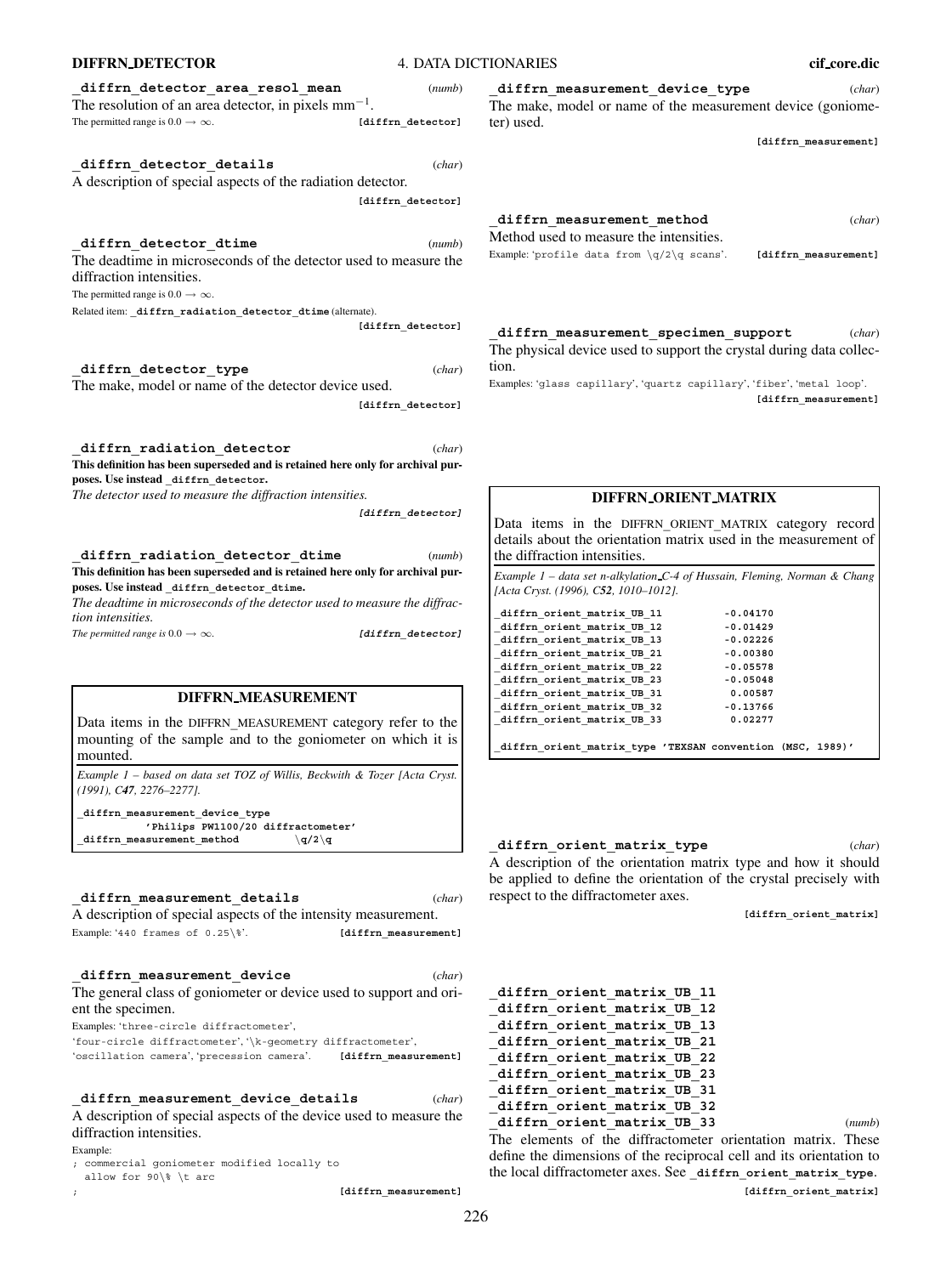# **DIFFRN ORIENT REFLN**

Data items in the DIFFRN**\_**ORIENT**\_**REFLN category record details about the reflections that define the orientation matrix used in the measurement of the diffraction intensities.

*Example 1 – typical output listing from an Enraf-Nonius CAD-4 diffractometer.*

| loop                        |                         |                |  |                                 |  |                                       |  |  |
|-----------------------------|-------------------------|----------------|--|---------------------------------|--|---------------------------------------|--|--|
| diffrn orient refln index h |                         |                |  |                                 |  |                                       |  |  |
| diffrn orient refln index k |                         |                |  |                                 |  |                                       |  |  |
|                             |                         |                |  | diffrn orient refln index 1     |  |                                       |  |  |
|                             |                         |                |  | diffrn orient refln angle theta |  |                                       |  |  |
|                             |                         |                |  | diffrn orient refln angle phi   |  |                                       |  |  |
|                             |                         |                |  | diffrn orient refln angle omega |  |                                       |  |  |
|                             |                         |                |  | diffrn orient refln angle kappa |  |                                       |  |  |
| $-3$                        |                         |                |  | 2 3 7.35 44.74 2.62             |  | 17.53                                 |  |  |
|                             |                         |                |  |                                 |  | $-4$ 1 0 9.26 83.27 8.06 5.79         |  |  |
| $\mathbf{0}$                | $\overline{\mathbf{0}}$ |                |  | $6$ 5.85 -43.93 -25.36          |  | 86.20                                 |  |  |
| $\mathbf{2}$                | 1                       |                |  |                                 |  | 3 7.36 -57.87 6.26 5.42               |  |  |
| $\mathbf 0$                 | 0                       |                |  |                                 |  | $-6$ 5.85 -161.59 36.96 -86.79        |  |  |
| -3                          | $\mathbf{1}$            |                |  | $0$ 6.74 80.28 5.87             |  | 2.60                                  |  |  |
| $\overline{a}$              | 0                       |                |  |                                 |  | 3 5.86 -76.86 -0.17 21.34             |  |  |
| 0                           | 0                       |                |  |                                 |  | 12 11.78 -44.02 -19.51 86.41          |  |  |
| 0                           |                         |                |  |                                 |  | $0 - 12$ 11.78 - 161.67 42.81 - 86.61 |  |  |
| -5                          | $\mathbf{1}$            | $\overline{0}$ |  | 11.75 86.24 9.16                |  | 7.44                                  |  |  |
| 0                           | 4                       | 6 <sup>6</sup> |  |                                 |  | 11.82 -19.82 10.45 4.19               |  |  |
| 5                           | 0                       | $6^{\circ}$    |  |                                 |  | 14.13 -77.28 10.17 15.34              |  |  |
| 8                           | 0                       | 0              |  | 20.79 -77.08 25.30              |  | $-13.96$                              |  |  |
|                             |                         |                |  |                                 |  |                                       |  |  |

```
_diffrn_orient_refln_angle_chi
_diffrn_orient_refln_angle_kappa
_diffrn_orient_refln_angle_omega
_diffrn_orient_refln_angle_phi
_diffrn_orient_refln_angle_psi
_diffrn_orient_refln_angle_theta (numb)
```
Diffractometer angles of a reflection used to define the orientation matrix in degrees. See diffrn orient matrix UB and **\_diffrn\_orient\_refln\_index\_h**, \***\_k** and \***\_l**. Appears in list containing **\_diffrn\_orient\_refln\_index\_**.

**[diffrn\_orient\_refln]**

**\_diffrn\_orient\_refln\_index\_h \_diffrn\_orient\_refln\_index\_k \_diffrn\_orient\_refln\_index\_l** (*numb*) The indices of a reflection used to define the orientation matrix. See **\_diffrn\_orient\_matrix\_**. Appears in list as essential element of loop structure. **[diffrn orient refln]** 

# **DIFFRN RADIATION**

Data items in the DIFFRN**\_**RADIATION category describe the radiation used in measuring the diffraction intensities, its collimation and monochromatization before the sample. Post-sample treatment of the beam is described by data items in the DIFFRN**\_**DETECTOR category.

*Example 1 – based on data set TOZ of Willis, Beckwith & Tozer [Acta Cryst. (1991), C47, 2276–2277].*

**\_diffrn\_radiation\_type 'Cu K**\**a' \_diffrn\_radiation\_monochromator 'graphite'**

**\_diffrn\_radiation\_collimation** (*char*)

The collimation or focusing applied to the radiation.

Examples: '0.3 mm double-pinhole', '0.5 mm', 'focusing mirrors'. **[diffrn\_radiation]**

**\_diffrn\_radiation\_filter\_edge** (*numb*)

Absorption edge in angstroms of the radiation filter used. The permitted range is  $0.0 \rightarrow \infty$ . **[diffrn\_radiation**]

**\_diffrn\_radiation\_inhomogeneity** (*numb*) Half-width in millimetres of the incident beam in the direction perpendicular to the diffraction plane. The permitted range is  $0.0 \rightarrow \infty$ . **[diffrn** radiation]

**\_diffrn\_radiation\_monochromator** (*char*) The method used to obtain monochromatic radiation. If a monochromator crystal is used, the material and the indices of the Bragg reflection are specified.

Examples: 'Zr filter', 'Ge 220', 'none', 'equatorial mounted graphite'. **[diffrn\_radiation]**

# **\_diffrn\_radiation\_polarisn\_norm** (*numb*)

The angle in degrees, as viewed from the specimen, between the perpendicular component of the polarization and the diffraction plane. See **\_diffrn\_radiation\_polarisn\_ratio**. The permitted range is  $-180.0 \rightarrow 180.0$ . **[diffrn radiation]** 

**\_diffrn\_radiation\_polarisn\_ratio** (*numb*) Polarization ratio of the diffraction beam incident on the crystal. It is the ratio of the perpendicularly polarized to the parallel polarized components of the radiation. The perpendicular component forms an angle of diffrn radiation polarisn norm to the normal to the diffraction plane of the sample (*i.e.* the plane containing the incident and reflected beams). The permitted range is  $0.0 \rightarrow \infty$ . **[diffrn** radiation]

# **\_diffrn\_radiation\_probe** (*char*)

The nature of the radiation used (*i.e.* the name of the subatomic particle or the region of the electromagnetic spectrum). It is strongly recommended that this information be given, so that the probe radiation can be simply determined.

The data value must be one of the following:

x-ray neutron electron

### gamma **[diffrn\_radiation]**

# **\_diffrn\_radiation\_type** (*char*)

The type of the radiation. This is used to give a more detailed description than diffrn radiation probe and is typically a description of the X-ray wavelength in Siegbahn notation. Examples: 'Cu K\a', 'Cu K\a˜1˜', 'Cu K-L˜2,3˜', 'white-beam'.

**[diffrn\_radiation]**

**\_diffrn\_radiation\_xray\_symbol** (*char*) The IUPAC symbol for the X-ray wavelength for the probe radiation.

The data value must be one of the following:

| $K-L^3$ <sup>~</sup> | $K\alpha_1$ in older Siegbahn notation         |
|----------------------|------------------------------------------------|
| $K-L^2$ <sup>~</sup> | $K\alpha_2$ in older Siegbahn notation         |
| $K-M^{\sim}3^{\sim}$ | $K\beta$ in older Siegbahn notation            |
| $K-L^2,3^{\sim}$     | use where $K-L_3$ and $K-L_2$ are not resolved |
|                      |                                                |

**[diffrn\_radiation]**

# **DIFFRN RADIATION WAVELENGTH**

Data items in the DIFFRN**\_**RADIATION**\_**WAVELENGTH category describe the wavelength of the radiation used in measuring the diffraction intensities. Items may be looped to identify and assign weights to distinct wavelength components from a polychromatic beam.

*Example 1 – based on data set TOZ of Willis, Beckwith & Tozer [Acta Cryst. (1991), C47, 2276–2277].*

**\_diffrn\_radiation\_wavelength 1.5418**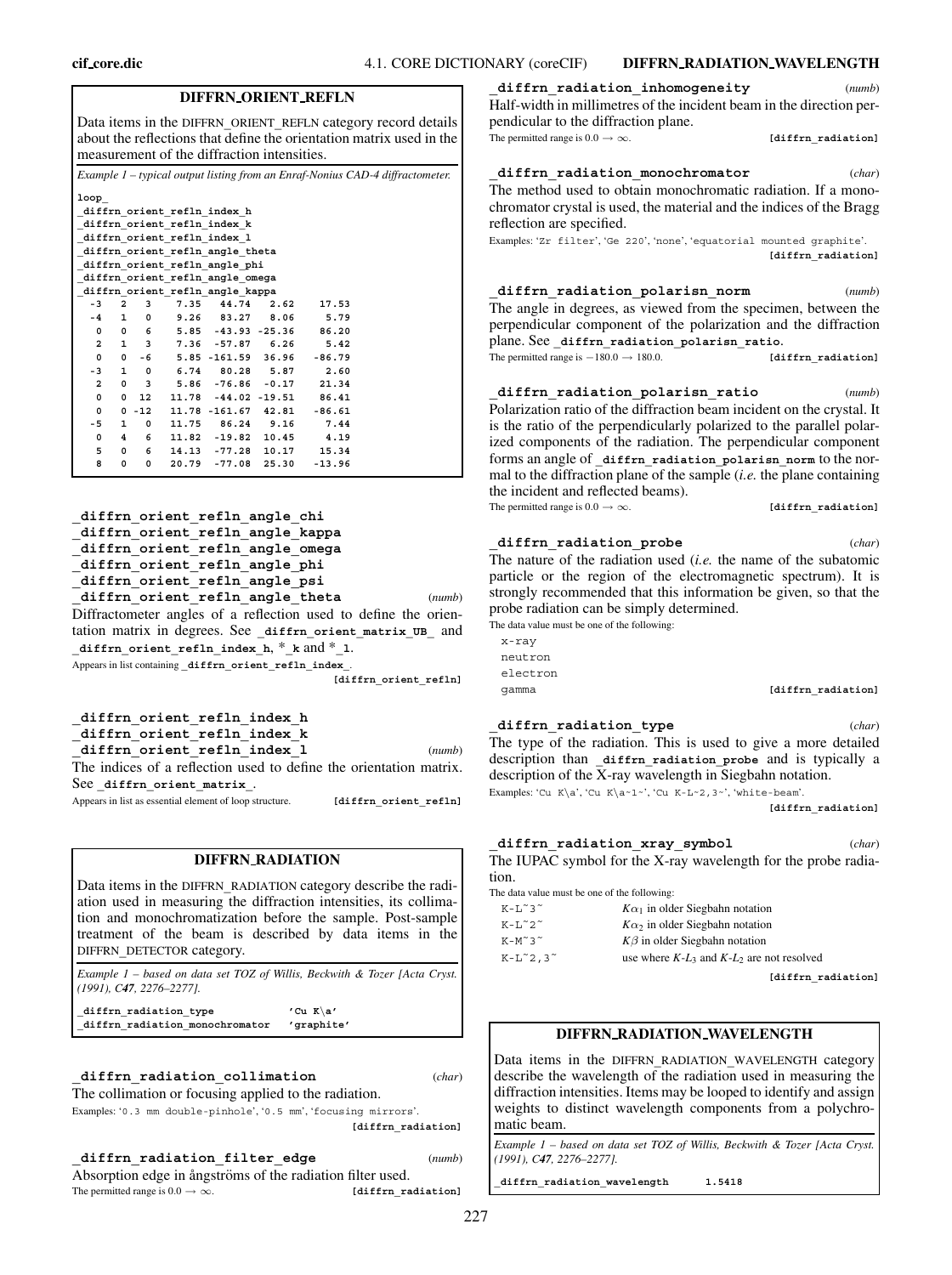# **DIFFRN RADIATION WAVELENGTH** 4. DATA DICTIONARIES **cif core.dic**

# **\_diffrn\_radiation\_wavelength** (*numb*)

The radiation wavelength in ångströms.

May appear in list containing **\_diffrn\_radiation\_wavelength\_id**. The permitted range is  $0.0 \rightarrow \infty$ . **[diffrn\_radiation\_wavelength]** 

**\_diffrn\_radiation\_wavelength\_id** (*char*) An arbitrary code identifying each value of diffrn radiation **wavelength**. Items in the DIFFRN**\_**RADIATION category are looped when multiple wavelengths are used. This code is used to link with the **diffrn** refln list. It must match with one of the **diffrn refln\_wavelength\_id** codes.

Appears in list as essential element of loop structure. May match child data name(s):

**\_diffrn\_refln\_wavelength\_id**.

Examples: 'x1', 'x2', 'neut'. **[diffrn\_radiation\_wavelength]** 

**\_diffrn\_radiation\_wavelength\_wt** (*numb*) The relative weight of a wavelength identified by the code **\_diffrn\_radiation\_wavelength\_id** in the list of wavelengths. Appears in list containing **\_diffrn\_radiation\_wavelength\_id**.

The permitted range is  $0.0 \rightarrow 1.0$ . Where no value is given, the assumed value is '1.0'. **[diffrn\_radiation\_wavelength]**

# **DIFFRN REFLN**

Data items in the DIFFRN**\_**REFLN category record details about the intensities measured in the diffraction experiment. The DIFFRN**\_**REFLN data items refer to individual intensity measurements and must be included in looped lists.

(The DIFFRN REFLNS data items specify the parameters that apply to all intensity measurements. The DIFFRN REFLNS data items are not looped.)

*Example 1 – extracted from the CAD-4 listing for*  $Tl_2Cd_2(SO_4)_3$  *at 85 K (unpublished).*

| $\mathtt{loop}_{-}$                                             |                      |  |                          |        |  |  |  |  |  |
|-----------------------------------------------------------------|----------------------|--|--------------------------|--------|--|--|--|--|--|
| diffrn refln index h                                            |                      |  |                          |        |  |  |  |  |  |
| diffrn refln index k                                            |                      |  |                          |        |  |  |  |  |  |
|                                                                 | diffrn refln index 1 |  |                          |        |  |  |  |  |  |
| _diffrn_refln_angle_chi                                         |                      |  |                          |        |  |  |  |  |  |
| $\_diffrn\_refln\_scan\_rate$                                   |                      |  |                          |        |  |  |  |  |  |
| _diffrn_refln_counts_bg 1                                       |                      |  |                          |        |  |  |  |  |  |
| $\_diffrn\_refln\_counts\_total$                                |                      |  |                          |        |  |  |  |  |  |
| ${\tt diffrn\_refln\_counts\_bg\_2}$                            |                      |  |                          |        |  |  |  |  |  |
| $\_diffrn\_refln\_angle\_theta$                                 |                      |  |                          |        |  |  |  |  |  |
| $\_diffrn\_refln\_angle\_phi$                                   |                      |  |                          |        |  |  |  |  |  |
| $\_diffrn\_refln\_angle\_omega$                                 |                      |  |                          |        |  |  |  |  |  |
| ${\tt diffrn\_refln\_angle\_kappa}$                             |                      |  |                          |        |  |  |  |  |  |
| ${\it \_diffrn\_refln\_scan\_width}$                            |                      |  |                          |        |  |  |  |  |  |
| diffrn refln elapsed time                                       |                      |  |                          |        |  |  |  |  |  |
|                                                                 |                      |  |                          |        |  |  |  |  |  |
| 0 0 -16 0. 4.12 28 127 36 33.157 -75.846 16.404                 |                      |  |                          |        |  |  |  |  |  |
| 50.170 1.516 19.43                                              |                      |  |                          |        |  |  |  |  |  |
| $0 \t 0 \t -15 \t 0 \t 4 \t 12 \t 38 \t 143$                    |                      |  | 28 30.847 -75.846        | 14.094 |  |  |  |  |  |
| 50.170 1.516 19.82                                              |                      |  |                          |        |  |  |  |  |  |
| 0 -14 0. 1.03 142 742 130 28.592 -75.846 11.839<br>$\Omega$     |                      |  |                          |        |  |  |  |  |  |
| 50.170 1.516 21.32                                              |                      |  |                          |        |  |  |  |  |  |
| 0 0 -13 0. 4.12 26 120 37 26.384 -75.846 9.631                  |                      |  |                          |        |  |  |  |  |  |
| 50.170 1.450 21.68                                              |                      |  |                          |        |  |  |  |  |  |
| 0 0 -12 0.0.97 129 618 153 24.218 -75.846<br>50.170 1.450 23.20 |                      |  |                          | 7.464  |  |  |  |  |  |
| $0 \t 0 \t -11 \t 0 \t 4 \t 12 \t 33 \t 107$                    |                      |  | 38 22.087 - 75.846 5.334 |        |  |  |  |  |  |
| 50.170 1.384 23.55                                              |                      |  |                          |        |  |  |  |  |  |
| $0 \quad 0 \quad -10 \quad 0.4.12 \quad 37 \quad 146$           | 33                   |  | 19.989 -75.846           | 3.235  |  |  |  |  |  |
| 50.170 1.384 23.90                                              |                      |  |                          |        |  |  |  |  |  |
| $0 \t 0 \t -9 \t 0.4.12 \t 50 \t 179$                           | 49                   |  | 17.918 -75.846           | 1.164  |  |  |  |  |  |
| 50.170 1.384 24.25                                              |                      |  |                          |        |  |  |  |  |  |
| # - - - - data truncated for brevity - - -                      |                      |  |                          |        |  |  |  |  |  |
| 3 4 -4 0.1.03 69 459 73 30.726 -53.744 46.543                   |                      |  |                          |        |  |  |  |  |  |
| $-47.552$ 1.516 2082.58                                         |                      |  |                          |        |  |  |  |  |  |
| 3 4 -5 0.1.03 91 465 75 31.407 -54.811 45.519                   |                      |  |                          |        |  |  |  |  |  |
| $-42.705$ 1.516 2084.07                                         |                      |  |                          |        |  |  |  |  |  |
| 3 14 -6 0. 1.03 84 560 79 32.228 -55.841 44.745                 |                      |  |                          |        |  |  |  |  |  |
| -38.092 1.516 2085.57                                           |                      |  |                          |        |  |  |  |  |  |
| # - - - - data truncated for brevity -                          |                      |  |                          |        |  |  |  |  |  |

| diffrn refln angle chi                                              |        |
|---------------------------------------------------------------------|--------|
| diffrn refln angle kappa                                            |        |
| diffrn refln angle omega                                            |        |
| diffrn refln angle phi                                              |        |
| diffrn refln angle psi                                              |        |
| diffrn refln angle theta                                            | (numb) |
| The diffractometer angles of a reflection in degrees. These corre-  |        |
| epend to the epecified orientation matrix and the original measured |        |

spond to the specified orientation matrix and the original measured cell before any subsequent cell transformations.

Appears in list containing **\_diffrn\_refln\_index\_**. **[diffrn\_refln]**

**\_diffrn\_refln\_attenuator\_code** (*char*) The code identifying the attenuator setting for this reflection. This code must match one of the diffrn attenuator code values. Appears in list containing **\_diffrn\_refln\_index\_**. **Must** match parent data name **\_diffrn\_attenuator\_code**. **[diffrn\_refln]**

# **\_diffrn\_refln\_class\_code** (*char*)

cell.

The code identifying the class to which this reflection has been assigned. This code must match a value of diffrn reflns **class\_code**. Reflections may be grouped into classes for a variety of purposes. For example, for modulated structures each reflection class may be defined by the number  $m = \sum |m_i|$ , where the  $m_i$  are the integer coefficients that, in addition to  $h, k, l$ , index the corresponding diffraction vector in the basis defined for the reciprocal

Appears in list containing **\_diffrn\_refln\_index\_**. **Must** match parent data name **\_diffrn\_reflns\_class\_code**. **[diffrn\_refln]**

```
_diffrn_refln_counts_bg_1
_diffrn_refln_counts_bg_2
_diffrn_refln_counts_net
_diffrn_refln_counts_peak
_diffrn_refln_counts_total (numb)
```
The diffractometer counts for the measurements: background before the peak, background after the peak, net counts after background removed, counts for peak scan or position, and the total counts (background plus peak). Appears in list containing **\_diffrn\_refln\_index\_**. **[diffrn\_refln]**

**\_diffrn\_refln\_crystal\_id** (*char*) Code identifying each crystal if multiple crystals are used. Is used to link with **\_exptl\_crystal\_id** in the **\_exptl\_crystal\_** list. Appears in list containing **\_diffrn\_refln\_index\_**. **Must** match parent data name **\_exptl\_crystal\_id**. **[diffrn\_refln]**

# **\_diffrn\_refln\_detect\_slit\_horiz**

**\_diffrn\_refln\_detect\_slit\_vert** (*numb*) Total slit apertures in degrees in the diffraction plane (\***\_horiz**) and perpendicular to the diffraction plane (\***\_vert**). Appears in list containing **\_diffrn\_refln\_index\_**. The permitted range is  $0.0 \rightarrow 90.0$ . **[diffrn** refln]

# **\_diffrn\_refln\_elapsed\_time** (*numb*)

Elapsed time in minutes from the start of the diffraction experiment to the measurement of this intensity.

Appears in list containing **\_diffrn\_refln\_index\_**. The permitted range is  $0.0 \rightarrow \infty$ . **[diffrn\_refln]**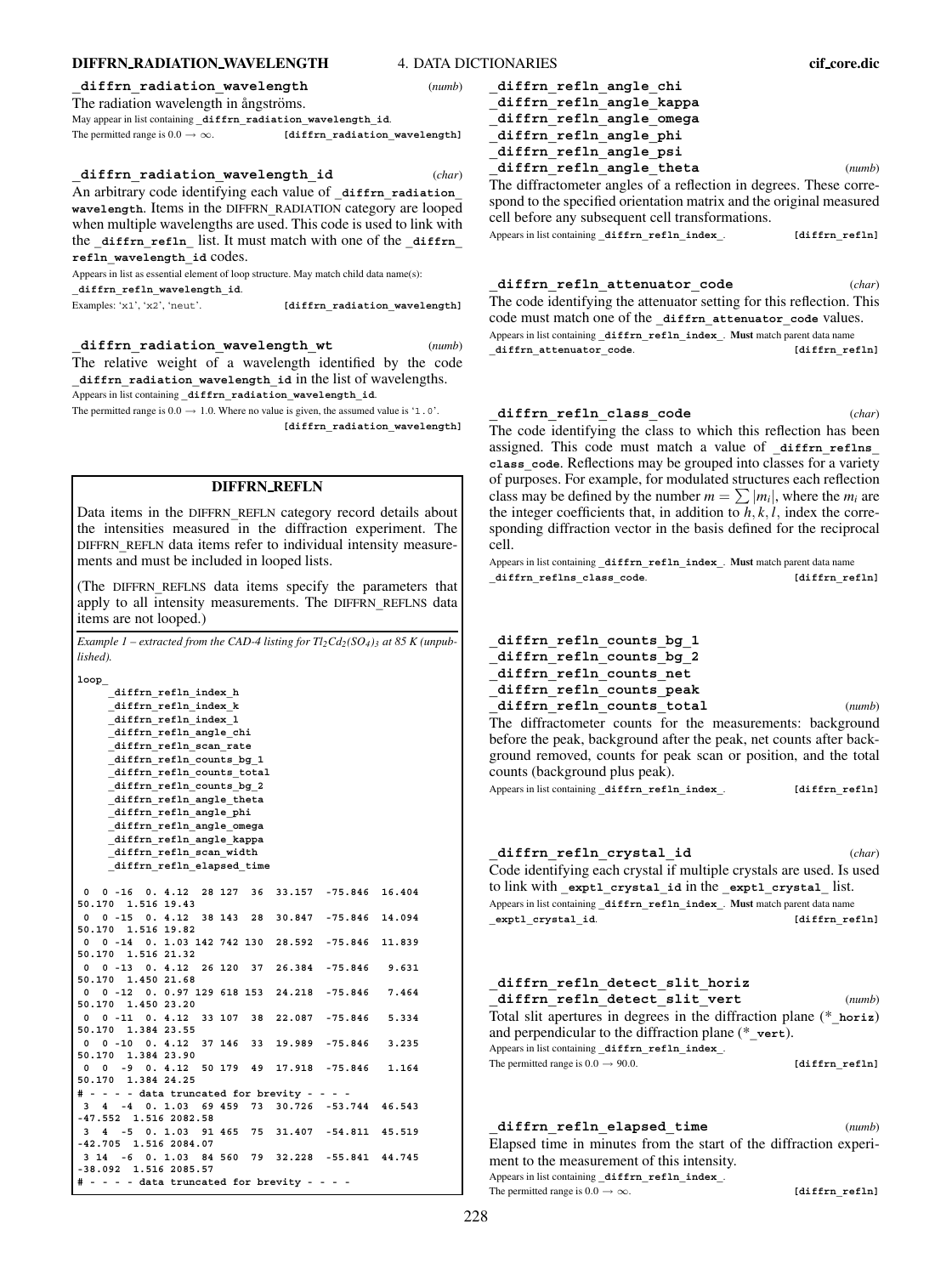#### **\_diffrn\_refln\_index\_h \_diffrn\_refln\_index\_k \_diffrn\_refln\_index\_l** (*numb*) Miller indices of a measured reflection. These need not match the **\_refln\_index\_h**, \***\_k**, \***\_l** values if a transformation of the original measured cell has taken place. Details of the cell transformation are given in **\_diffrn\_reflns\_reduction\_process**. See also **\_diffrn\_reflns\_transf\_matrix\_**. Appears in list as essential element of loop structure. **[diffrn** refln] **\_diffrn\_refln\_intensity\_net** (*numb*) Net intensity calculated from the diffraction counts after the attenuator and standard scales have been applied. Appears in list containing **\_diffrn\_refln\_index\_**. The permitted range is  $0 \rightarrow \infty$ . **[diffrn** refln] **\_diffrn\_refln\_intensity\_sigma** (*numb*) **This definition has been superseded and is retained here only for archival purposes. Use instead \_diffrn\_refln\_intensity\_u.** *Standard uncertainty (e.s.d.) of the net intensity calculated from the diffraction counts after the attenuator and standard scales have been applied. Appears in list containing* **\_diffrn\_refln\_index\_***. The permitted range is*  $0 \rightarrow \infty$ . **[diffrn refln] \_diffrn\_refln\_intensity\_u** (*numb*) Standard uncertainty of the net intensity calculated from the diffraction counts after the attenuator and standard scales have been applied. Appears in list containing diffrn refln index. The permitted range is  $0 \rightarrow \infty$ . Related item: **\_diffrn\_refln\_intensity\_sigma** (alternate). **[diffrn\_refln] \_diffrn\_refln\_scale\_group\_code** (*char*) The code identifying the scale applicable to this reflection. This code must match with a specified **\_diffrn\_scale\_group\_code** value. Appears in list containing diffrn refln index . Must match parent data name **\_diffrn\_scale\_group\_code**. **[diffrn\_refln] \_diffrn\_refln\_scan\_mode** (*char*) The code identifying the mode of scanning for measurements using a diffractometer. See diffrn refln scan width and **\_diffrn\_refln\_scan\_mode\_backgd**. Appears in list containing **\_diffrn\_refln\_index\_**. The data value must be one of the following: om ω scan ot  $\omega/2\theta$  scan q *Q* scans (arbitrary reciprocal directions) **[diffrn\_refln] \_diffrn\_refln\_scan\_mode\_backgd** (*char*) The code identifying the mode of scanning a reflection to measure the background intensity. Appears in list containing **\_diffrn\_refln\_index\_**. The data value must be one of the following: st stationary counter background mo moving counter background **[diffrn\_refln] \_diffrn\_refln\_scan\_rate** (*numb*) The rate of scanning a reflection in degrees per minute to measure the intensity. Appears in list containing **\_diffrn\_refln\_index\_**. **\_diffrn\_refln\_scan\_time\_backgd** (*numb*) The time spent measuring each background in seconds. Appears in list containing **\_diffrn\_refln\_index\_**. The permitted range is  $0.0 \rightarrow \infty$ . **[diffrn** refln] **\_diffrn\_refln\_scan\_width** (*numb*) The scan width in degrees of the scan mode defined by the code **\_diffrn\_refln\_scan\_mode**. Appears in list containing **\_diffrn\_refln\_index\_**. The permitted range is  $0.0 \rightarrow 90.0$ . **[diffrn\_refln] \_diffrn\_refln\_sint/lambda** (*numb*) The  $(\sin \theta)/\lambda$  value in reciprocal angströms for this reflection. Appears in list containing **\_diffrn\_refln\_index\_**. The permitted range is  $0.0 \rightarrow \infty$ . **[diffrn** refln] **\_diffrn\_refln\_standard\_code** (*char*) A code indicating that this reflection was measured as a standard reflection. The value must be '.' or match one of the **\_diffrn\_standard\_refln\_code** values. Appears in list containing **\_diffrn\_refln\_index\_**. **Must** match parent data name **\_diffrn\_standard\_refln\_code**. Examples: '1', '2', '3', 's1', 's2', 's3', 'A', 'B', 'C'. **[diffrn\_refln] \_diffrn\_refln\_wavelength** (*numb*) The mean wavelength in ångströms of the radiation used to measure the intensity of this reflection. This is an important parameter for reflections measured using energy-dispersive detectors or the Laue method. Appears in list containing **\_diffrn\_refln\_index\_**. The permitted range is  $0.0 \rightarrow \infty$ . **[diffrn\_refln] \_diffrn\_refln\_wavelength\_id** (*char*) Code identifying the wavelength in the **\_diffrn\_radiation\_** list. Appears in list containing **\_diffrn\_refln\_index\_**. **Must** match parent data name **\_diffrn\_radiation\_wavelength\_id**. Examples: 'x1', 'x2', 'neut'. **[diffrn refln] DIFFRN REFLNS** Data items in the DIFFRN**\_**REFLNS category record details about the set of intensities measured in the diffraction experiment. The DIFFRN REFLNS data items specify the parameters that apply to all intensity measurements. The DIFFRN**\_**REFLNS data items are not looped. (The DIFFRN**\_**REFLN data items refer to individual intensity measurements and must be included in looped lists.) *Example 1 – based on data set TOZ of Willis, Beckwith & Tozer [Acta Cryst. (1991), C47, 2276–2277].* **\_diffrn\_reflns\_number 1592 \_diffrn\_reflns\_av\_R\_equivalents 0** diffrn\_reflns\_av\_unetI/netI .027 **\_diffrn\_reflns\_limit\_h\_min 0 \_diffrn\_reflns\_limit\_h\_max 6 \_diffrn\_reflns\_limit\_k\_min -17 \_diffrn\_reflns\_limit\_k\_max 0 \_diffrn\_reflns\_limit\_l\_min 0 \_diffrn\_reflns\_limit\_l\_max 22 \_diffrn\_reflns\_theta\_min 3.71 \_diffrn\_reflns\_theta\_max 61.97**

**cif core.dic** 4.1. CORE DICTIONARY (coreCIF) **DIFFRN REFLNS**

The permitted range is  $0.0 \rightarrow \infty$ . **[diffrn\_refln]**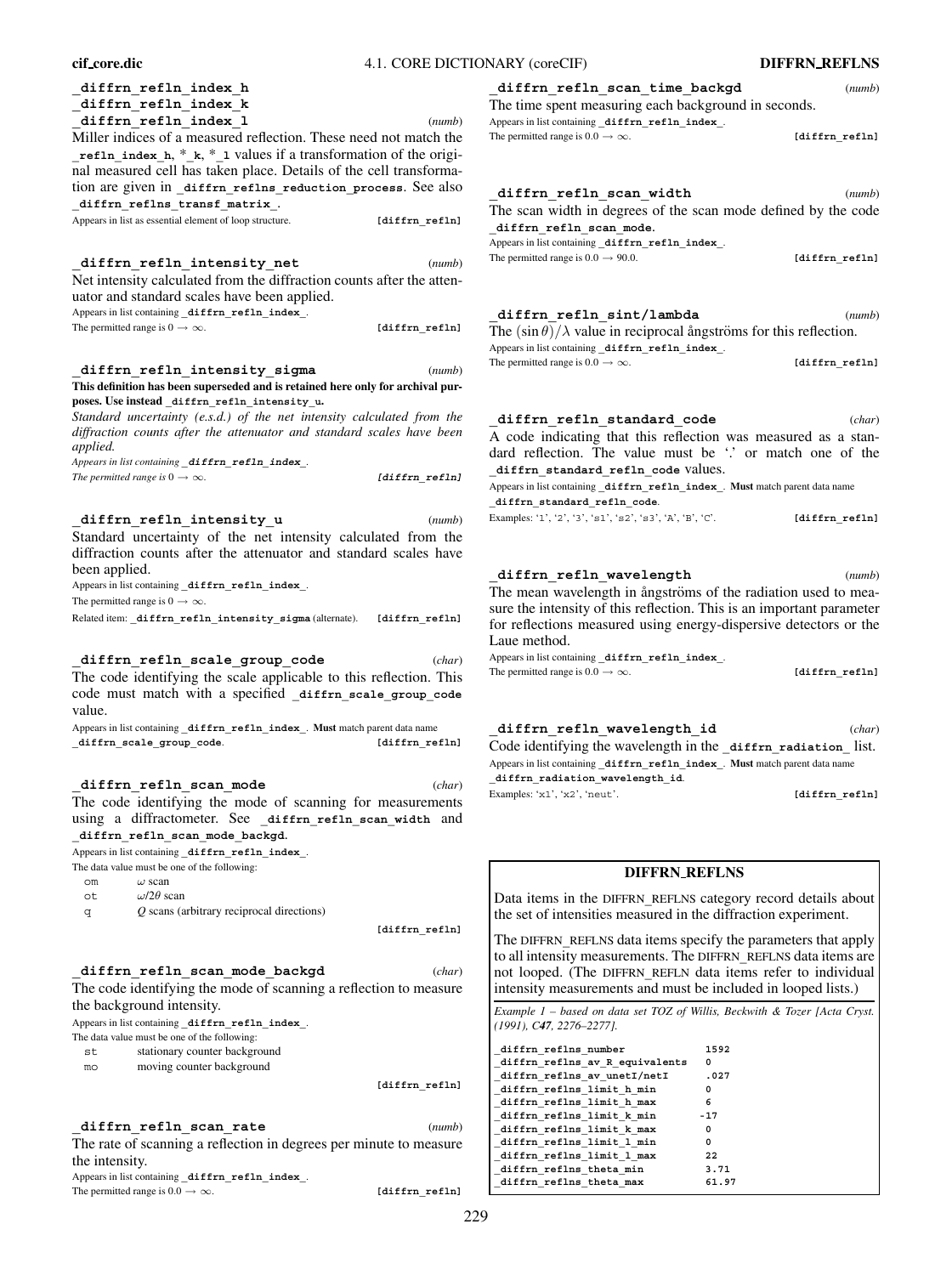**DIFFRN REFLNS** 4. DATA DICTIONARIES **cif core.dic**

**\_diffrn\_reflns\_av\_R\_equivalents** (*numb*) The residual  $[\sum av|\Delta(I)|/\sum |av(I)|]$  for symmetry-equivalent reflections used to calculate the average intensity  $av(I)$ . The  $av|\Delta(I)|$  term is the average absolute difference between  $av(I)$  and the individual symmetry-equivalent intensities. The permitted range is  $0.0 \rightarrow \infty$ . **[diffrn\_reflns]** 

**\_diffrn\_reflns\_av\_sigmaI/netI** (*numb*) **This definition has been superseded and is retained here only for archival purposes. Use instead \_diffrn\_reflns\_av\_unetI/netI.** *Measure*  $\sum |u(\text{net } I)| / \sum |\text{net } I|$  *for all measured reflections. The permitted range is*  $0.0 \rightarrow \infty$ *.* **[diffrn\_reflns]** 

**\_diffrn\_reflns\_av\_unetI/netI** (*numb*) Measure  $\sum |u(\text{net } I)| / \sum |\text{net } I|$  for all measured reflections. The permitted range is  $0.0 \rightarrow \infty$ . Related item: **\_diffrn\_reflns\_av\_sigmaI/netI** (alternate). **[diffrn\_reflns]**

**\_diffrn\_reflns\_limit\_h\_max \_diffrn\_reflns\_limit\_h\_min \_diffrn\_reflns\_limit\_k\_max \_diffrn\_reflns\_limit\_k\_min \_diffrn\_reflns\_limit\_l\_max \_diffrn\_reflns\_limit\_l\_min** (*numb*) The limits on the Miller indices of the intensities specified by **\_diffrn\_refln\_index\_h**, \***\_k**, \***\_l**.

**[diffrn\_reflns]**

**\_diffrn\_reflns\_number** (*numb*) The total number of measured intensities, excluding reflections that are classed as systematically absent arising from translational symmetry in the crystal unit cell. The permitted range is  $0 \to \infty$ . **[diffrn\_reflns] \_diffrn\_reflns\_reduction\_process** (*char*) A description of the process used to reduce the intensities into structure-factor magnitudes. Example: 'data averaged using Fisher test'. **[diffrn\_reflns] \_diffrn\_reflns\_resolution\_full** (*numb*) The resolution in reciprocal ångströms at which the measured reflection count is close to complete.

The permitted range is  $0.0 \rightarrow \infty$ .

Related item: **\_diffrn\_reflns\_theta\_full** (alternate). **[diffrn\_reflns]**

**\_diffrn\_reflns\_resolution\_max** (*numb*) Maximum resolution in reciprocal ångströms of the measured diffraction pattern. The permitted range is  $0.0 \rightarrow \infty$ .

Related item: **\_diffrn\_reflns\_theta\_max** (alternate). **[diffrn\_reflns]**

**\_diffrn\_reflns\_theta\_full** (*numb*)

The  $\theta$  angle (in degrees) at which the measured reflection count is close to complete. The fraction of unique reflections measured out to this angle is given by diffrn measured fraction **theta\_full**. The permitted range is  $0.0 \rightarrow 90.0$ . **[diffrn reflns]** 

**\_diffrn\_reflns\_theta\_max** (*numb*) Maximum  $\theta$  angle in degrees for the measured intensities. The permitted range is  $0.0 \rightarrow 90.0$ . **[diffrn\_reflns]** 

**\_diffrn\_reflns\_theta\_min** (*numb*)

Minimum  $\theta$  angle in degrees for the measured intensities. The permitted range is  $0.0 \rightarrow 90.0$ . **[diffrn** reflns]

**\_diffrn\_reflns\_transf\_matrix\_11 \_diffrn\_reflns\_transf\_matrix\_12 \_diffrn\_reflns\_transf\_matrix\_13 \_diffrn\_reflns\_transf\_matrix\_21 \_diffrn\_reflns\_transf\_matrix\_22 \_diffrn\_reflns\_transf\_matrix\_23 \_diffrn\_reflns\_transf\_matrix\_31 \_diffrn\_reflns\_transf\_matrix\_32 \_diffrn\_reflns\_transf\_matrix\_33** (*numb*)

Elements of the matrix used to transform the diffraction reflection indices **\_diffrn\_refln\_index\_h**, \***\_k**, \***\_l** into the refln index h,  $*$  k,  $*$  1 indices.

$$
(h \quad k \quad l)
$$
<sub>diffraction</sub>  $\begin{pmatrix} 11 & 12 & 13 \\ 21 & 22 & 23 \\ 31 & 32 & 33 \end{pmatrix} = (h' \quad k' \quad l').$ 

**[diffrn\_reflns]**

# **DIFFRN REFLNS CLASS**

Data items in the DIFFRN**\_**REFLNS**\_**CLASS category record details about the classes of reflections measured in the diffraction experiment.

*Example 1 – example corresponding to the one-dimensional incommensurately modulated structure of K2SeO4.* Each reflection class is defined by the number  $m = \sum |m_i|$ , where the  $m_i$  are the integer

coefficients that, in addition to  $h, k, l$ , index the corresponding diffraction vector in the basis defined for the reciprocal lattice.

**loop\_**

```
_diffrn_reflns_class_number
     _diffrn_reflns_class_d_res_high
    _diffrn_reflns_class_d_res_low
    _diffrn_reflns_class_av_R_eq
    _diffrn_reflns_class_code
     _diffrn_reflns_class_description
1580 0.551 6.136 0.015 'Main' 'm=0; main reflections'
1045 0.551 6.136 0.010 'Sat1' 'm=1; first-order satellites'
```
**\_diffrn\_reflns\_class\_av\_R\_eq** (*numb*) For each reflection class, the residual  $[\sum av|\Delta(I)|/\sum |av(I)|]$ for symmetry-equivalent reflections used to calculate the average intensity av(*I*). The av $|\Delta(I)|$  term is the average absolute difference between  $av(I)$  and the individual symmetry-equivalent intensities.

Appears in list containing **\_diffrn\_reflns\_class\_code**. The permitted range is  $0.0 \rightarrow \infty$ . **[diffrn\_reflns\_class]** 

# **\_diffrn\_reflns\_class\_av\_sgI/I** (*numb*)

**This definition has been superseded and is retained here only for archival purposes. Use instead \_diffrn\_reflns\_class\_av\_uI/I.**

 $\mathit{Measure}\left[\sum |u(\text{net } I)| / \sum |\text{net } I|\right]$  *for all measured intensities in a reflection class.*

*Appears in list containing* **\_diffrn\_reflns\_class\_code***. The permitted range is*  $0.0 \rightarrow \infty$ . **[diffrn\_reflns\_class]**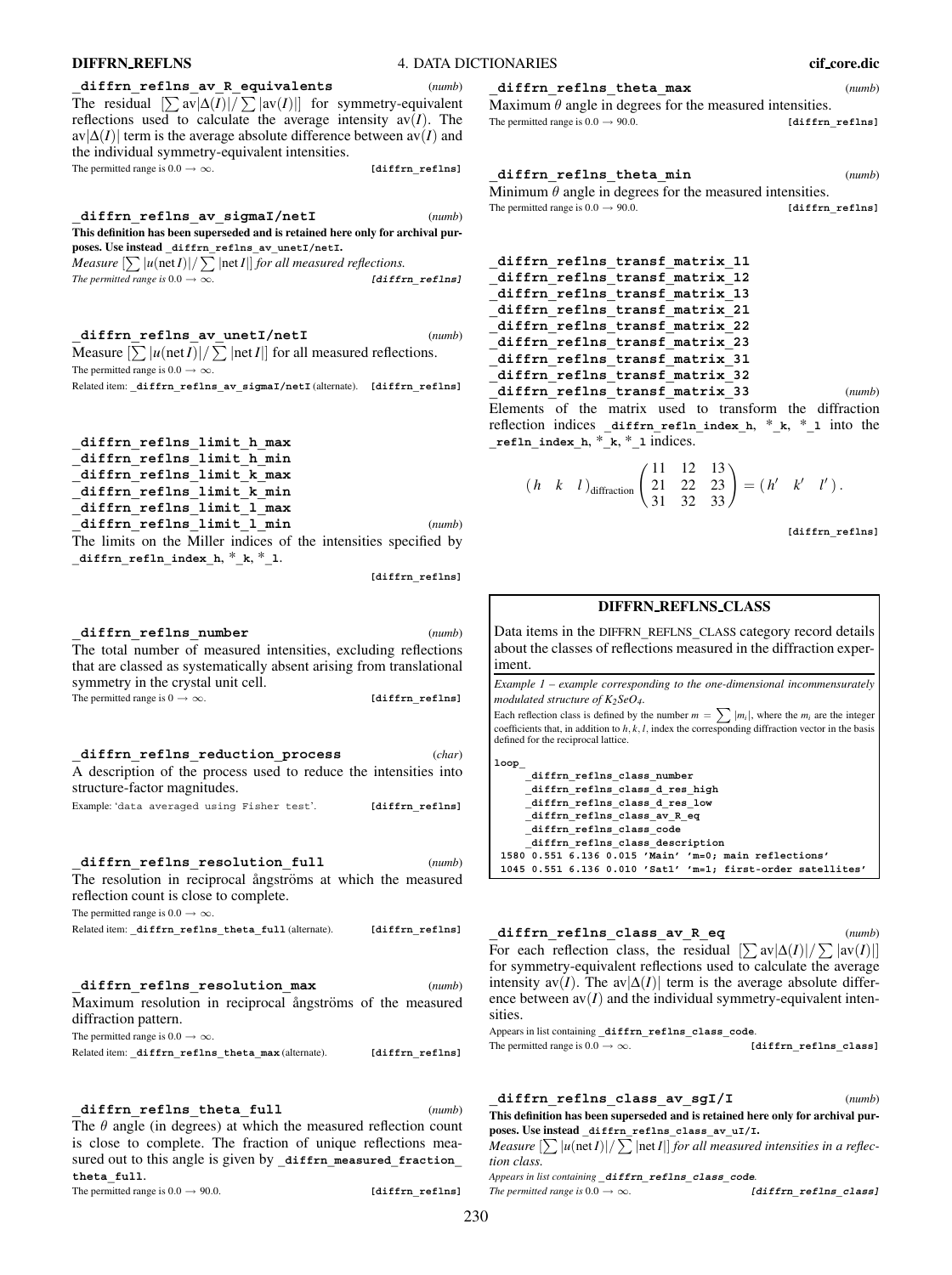**cif core.dic** 4.1. CORE DICTIONARY (coreCIF) **DIFFRN SOURCE**

| diffrn reflns class av uI/I                                                              | (numb) |
|------------------------------------------------------------------------------------------|--------|
| Measure $[\sum  u(\text{net}I)  / \sum  \text{net}I ]$ for all measured intensities in a |        |
| reflection class.                                                                        |        |
| Appears in list containing diffrn reflns class code.                                     |        |
| The permitted range is $0.0 \rightarrow \infty$ .                                        |        |
| Related item: diffrn reflns class av sgI/I (alternate).                                  |        |

**[diffrn\_reflns\_class]**

# **\_diffrn\_reflns\_class\_code** (*char*) The code identifying a certain reflection class.

Appears in list as essential element of loop structure. May match child data name(s): **\_diffrn\_refln\_class\_code**.

| Examples: ' $1'$ , ' $m1'$ , ' $s2'$ . |  |  | [diffrn reflns class] |  |
|----------------------------------------|--|--|-----------------------|--|
|                                        |  |  |                       |  |

**\_diffrn\_reflns\_class\_d\_res\_high** (*numb*) The smallest value in angströms of the interplanar spacings of the reflections in each reflection class. This is called the highest resolution for this reflection class.

Appears in list containing **\_diffrn\_reflns\_class\_code**.

| The permitted range is $0.0 \rightarrow \infty$ . | [diffrn reflns class] |
|---------------------------------------------------|-----------------------|
|                                                   |                       |
|                                                   |                       |

**\_diffrn\_reflns\_class\_d\_res\_low** (*numb*) The highest value in ångströms of the interplanar spacings of the reflections in each reflection class. This is called the lowest resolution for this reflection class.

Appears in list containing **\_diffrn\_reflns\_class\_code**.

The permitted range is  $0.0 \rightarrow \infty$ . **[diffrn\_reflns\_class**]

**\_diffrn\_reflns\_class\_description** (*char*) Description of each reflection class. Appears in list containing **\_diffrn\_reflns\_class\_code**. Examples: 'm=1 first order satellites', 'H0L0 common projection reflections'. **[diffrn\_reflns\_class]**

**\_diffrn\_reflns\_class\_number** (*numb*) The total number of measured intensities for each reflection class, excluding the systematic absences arising from centring translations.

Appears in list containing **\_diffrn\_reflns\_class\_code**.

The permitted range is  $0 \rightarrow \infty$ . **[diffrn** reflns class]

# **DIFFRN SCALE GROUP**

Data items in the DIFFRN**\_**SCALE**\_**GROUP category record details of the scaling factors applied to place all intensities in the reflection lists on a common scale. Scaling groups might, for instance, correspond to each film in a multi-film data set or each crystal in a multi-crystal data set.

*Example 1 – hypothetical example.* **loop\_**

**\_diffrn\_scale\_group\_code \_diffrn\_scale\_group\_I\_net 1 .86473 2 1.0654**

**\_diffrn\_scale\_group\_code** (*char*) The code identifying a specific measurement group (*e.g.* for multifilm or multi-crystal data). The code must match a diffrn **refln\_scale\_group\_code** in the reflection list. Appears in list as essential element of loop structure. May match child data name(s): **\_diffrn\_refln\_scale\_group\_code**.

Examples: '1', '2', '3', 's1', 'A', 'B', 'c1', 'c2', 'c3'. **[diffrn\_scale\_group]**

**\_diffrn\_scale\_group\_I\_net** (*numb*) The scale for a specific measurement group which is to be multiplied with the net intensity to place all intensities in the **\_diffrn\_refln\_** or **\_refln\_** list on a common scale. Appears in list containing **\_diffrn\_scale\_group\_code**.  $\text{The permitted range is } 0.0 \rightarrow \infty. \hspace{2cm} \text{[diffrn\_scale\_group]}$ 

# **DIFFRN SOURCE**

Data items in the DIFFRN**\_**SOURCE category record details of the source of radiation used in the diffraction experiment.

*Example 1 – based on PDB entry 5HVP and laboratory records for the structure corresponding to PDB entry 5HVP.*

| diffrn source         | 'rotating anode X-ray tube' |
|-----------------------|-----------------------------|
| diffrn source type    | 'Rigaku RU-200'             |
| diffrn source power   | 50                          |
| diffrn source current | 180                         |
| diffrn source size    | '8 mm x 0.4 mm broad focus' |

| ı                 | diffrn radiation source<br>This definition has been superseded and is retained here only for archival pur-<br>poses. Use instead diffrn source.<br>The source of radiation. | (char)                    |
|-------------------|-----------------------------------------------------------------------------------------------------------------------------------------------------------------------------|---------------------------|
| r)                |                                                                                                                                                                             | [diffrn source]           |
|                   | diffrn source                                                                                                                                                               | (char)                    |
| ı                 | The general class of the source of radiation.<br>Related item: diffrn radiation source (alternate).                                                                         |                           |
| C<br>š,           | Examples: 'sealed X-ray tube', 'nuclear reactor', 'spallation source',<br>'electron microscope', 'rotating-anode X-ray tube', 'synchrotron'.                                | [diffrn source]           |
| $\mathsf{L}$<br>ı | diffrn source current<br>The current in milliamperes at which the radiation source was<br>operated.                                                                         | (numb)                    |
|                   | The permitted range is $0.0 \rightarrow \infty$ .                                                                                                                           | [diffrn source]           |
|                   | diffrn source details<br>A description of special aspects of the source.                                                                                                    | (char)<br>[diffrn source] |
|                   | diffrn source power<br>The power in kilowatts at which the radiation source was operated.<br>The permitted range is $0.0 \rightarrow \infty$ .                              | (numb)<br>[diffrn source] |
|                   | diffrn source size                                                                                                                                                          | (char)                    |

The dimensions of the source as viewed from the sample. Examples: '8mm x 0.4 mm fine-focus', 'broad focus'. **[diffrn\_source]**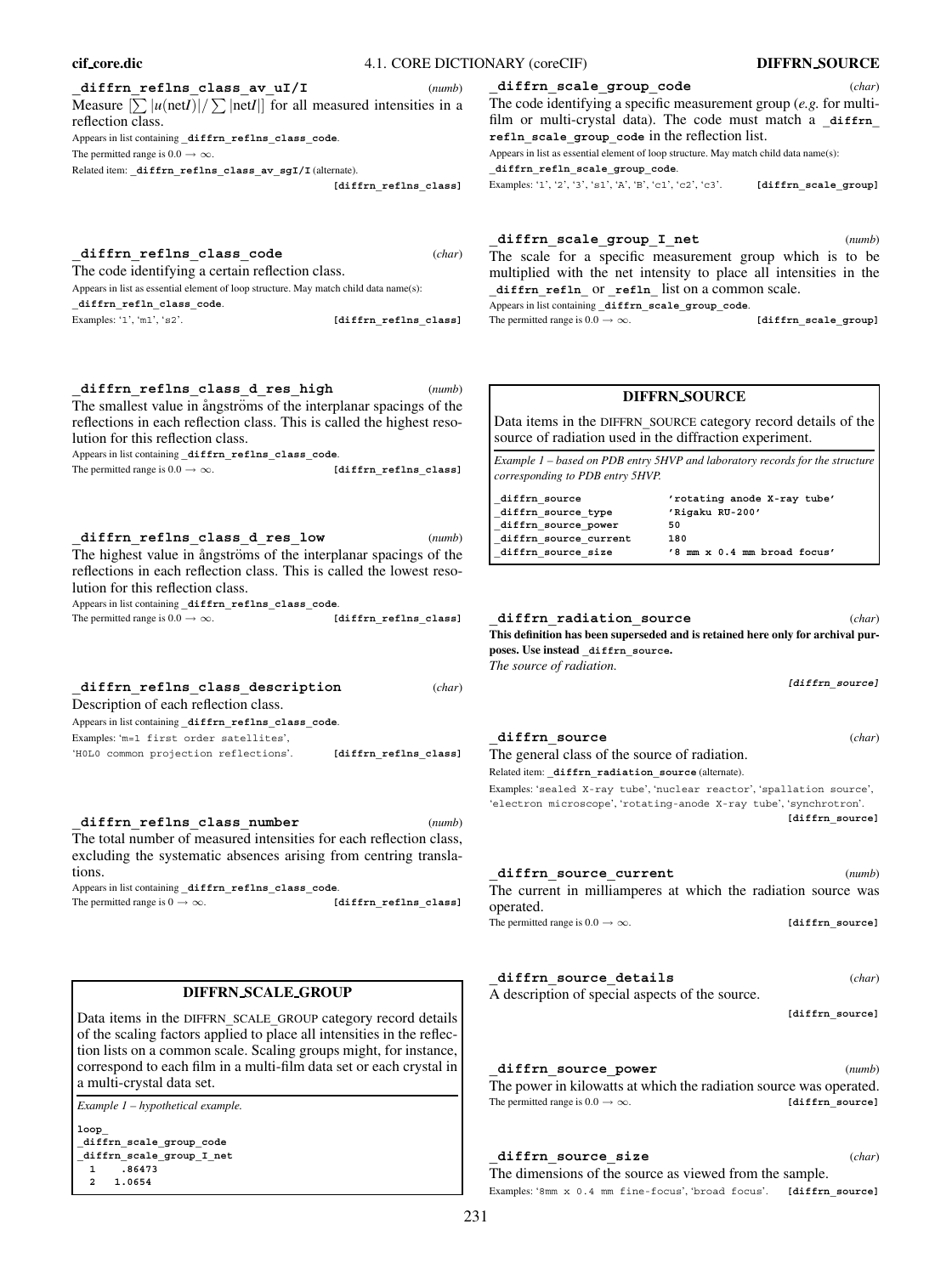# **DIFFRN SOURCE** 4. DATA DICTIONARIES **cif core.dic**

## **\_diffrn\_source\_take-off\_angle** (*numb*)

The complement of the angle in degrees between the normal to the surface of the X-ray tube target and the primary X-ray beam for beams generated by traditional X-ray tubes.

The permitted range is  $0 \rightarrow 90$ .<br>Example: '1.53'.

Example: '1.53'. **[diffrn\_source]**

**\_diffrn\_source\_target** (*char*) The chemical element symbol for the X-ray target (usually the anode) used to generate X-rays. This can also be used for spallation sources.

# The data value must be one of the following:

H He Li Be B C N O F Ne Na Mg Al Si P S Cl Ar K Ca Sc Ti V Cr Mn Fe Co Ni Cu Zn Ga Ge As Se Br Kr Rb Sr Y Zr Nb Mo Tc Ru Rh Pd Ag Cd In Sn Sb Te I Xe Cs Ba La Ce Pr Nd Pm Sm Eu Gd Tb Dy Ho Er Tm Yb Lu Hf Ta W Re Os Ir Pt Au Hg Tl Pb Bi Po At Rn Fr Ra Ac Th Pa U Np Pu Am Cm Bk Cf Es Fm Md No Lr **[diffrn\_source]**

| (char)                                              |
|-----------------------------------------------------|
| The make, model or name of the source of radiation. |
| [diffrn source]                                     |
|                                                     |

**\_diffrn\_source\_voltage** (*numb*) The voltage in kilovolts at which the radiation source was operated.

The permitted range is  $0.0 \rightarrow \infty$ . **[diffrn source]** 

# **DIFFRN STANDARD REFLN**

Data items in the DIFFRN**\_**STANDARD**\_**REFLN category record details about the reflections treated as standards during the measurement of the diffraction intensities. Note that these are the individual standard reflections, not the results of the analysis of the standard reflections.

*Example 1 – based on data set TOZ of Willis, Beckwith & Tozer [Acta Cryst. (1991), C47, 2276–2277].*

**loop\_**

**\_diffrn\_standard\_refln\_index\_h \_diffrn\_standard\_refln\_index\_k \_diffrn\_standard\_refln\_index\_l 3 2 4 1 9 1 3 0 10**

**\_diffrn\_standard\_refln\_code** (*char*) The code identifying a reflection measured as a standard reflection with the indices **\_diffrn\_standard\_refln\_index\_**. This is the same code as the diffrn refln standard code in the **\_diffrn\_refln\_** list.

Appears in list containing **\_diffrn\_standard\_refln\_index\_**. May match child data name(s): **\_diffrn\_refln\_standard\_code**.

Examples: '1', '2', '3', 's1', 'A', 'B'. **[diffrn\_standard\_refln]** 

# **\_diffrn\_standard\_refln\_index\_h**

**\_diffrn\_standard\_refln\_index\_k**

**\_diffrn\_standard\_refln\_index\_l** (*numb*)

Miller indices of standard reflections used in the diffraction measurement process.

Appears in list as essential element of loop structure. [diffrn\_standard\_refln]

# **DIFFRN STANDARDS**

Data items in the DIFFRN**\_**STANDARDS category record details about the set of standard reflections used to monitor intensity stability during the measurement of diffraction intensities. Note that these records describe properties common to the set of standard reflections, not the standard reflections themselves.

*Example 1 – based on data set TOZ of Willis, Beckwith & Tozer [Acta Cryst. (1991), C47, 2276–2277].*

**\_diffrn\_standards\_number 3 \_diffrn\_standards\_interval\_time 120 \_diffrn\_standards\_decay\_% 0**

**\_diffrn\_standards\_decay\_%** (*numb, su*) The percentage decrease in the mean of the intensities for the set of standard reflections from the start of the measurement process to the end. This value usually affords a measure of the overall decay in crystal quality during the diffraction measurement process. Negative values are used in exceptional instances where the final intensities are greater than the initial ones.

The permitted range is  $-\infty \to 100$ . [diffrn standards]

# **\_diffrn\_standards\_interval\_count**

**\_diffrn\_standards\_interval\_time** (*numb*) The number of reflection intensities, or the time in minutes, between the measurement of standard reflection intensities. The permitted range is  $0 \to \infty$ . **[diffrn standards]** 

### **\_diffrn\_standards\_number** (*numb*)

The number of unique standard reflections used during the measurement of the diffraction intensities. The permitted range is  $0 \to \infty$ . **[diffrn standards]** 

**\_diffrn\_standards\_scale\_sigma** (*numb*) **This definition has been superseded and is retained here only for archival purposes. Use instead \_diffrn\_standards\_scale\_u.**

*The standard uncertainty (e.s.d.) of the individual mean standard scales applied to the intensity data.*

*The permitted range is*  $0.0 \rightarrow \infty$ . **[diffrn\_standards]** 

# **\_diffrn\_standards\_scale\_u** (*numb*)

The standard uncertainty of the individual mean standard scales applied to the intensity data.

The permitted range is  $0.0 \rightarrow \infty$ .

Related item: **\_diffrn\_standards\_scale\_sigma** (alternate).

**[diffrn\_standards]**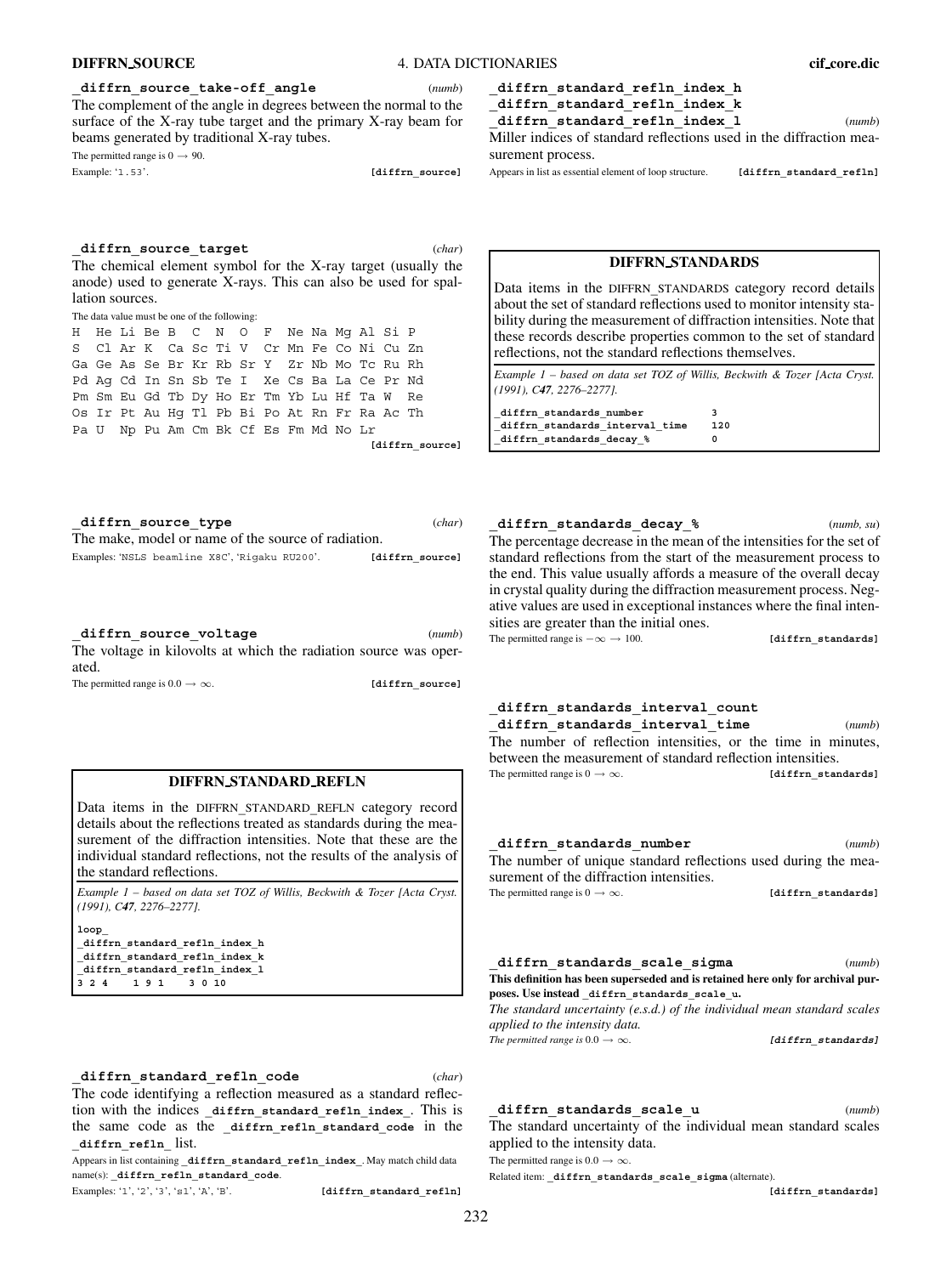Data items in the EXPTL category record details about the experimental work prior to the intensity measurements and details about the absorption-correction technique employed.

**EXPTL**

*Example 1 – based on a paper by Steiner [Acta Cryst. (1996), C52, 2554–2556].*

**\_exptl\_absorpt\_coefficient\_mu 0.962 \_exptl\_absorpt\_correction\_type psi-scan \_exptl\_absorpt\_process\_details 'North, Phillips & Mathews (1968)' \_exptl\_absorpt\_correction\_T\_min 0.929 \_exptl\_absorpt\_correction\_T\_max 0.997**

| exptl absorpt coefficient mu                                          | (numb)  |
|-----------------------------------------------------------------------|---------|
| The absorption coefficient $\mu$ in reciprocal millimetres calculated |         |
| from the atomic content of the cell, the density and the radiation    |         |
| wavelength.                                                           |         |
| The permitted range is $0.0 \rightarrow \infty$ .                     | [expt1] |
|                                                                       |         |

# **\_exptl\_absorpt\_correction\_T\_max**

**\_exptl\_absorpt\_correction\_T\_min** (*numb*) The maximum and minimum transmission factors for the crystal and radiation. These factors are also referred to as the absorption correction *A* or 1/*A*∗.

The permitted range is  $0.0 \rightarrow 1.0$ . **[exptl]** 

# **\_exptl\_absorpt\_correction\_type** (*char*) The absorption-correction type and method. The value 'empirical' should *not* be used unless more detailed information is not available.

The data value must be one of the following:

| analytical  | analytical from crystal shape    |
|-------------|----------------------------------|
| cylinder    | cylindrical                      |
| empirical   | empirical from intensities       |
| qaussian    | Gaussian from crystal shape      |
| integration | integration from crystal shape   |
| multi-scan  | symmetry-related measurements    |
| none        | no absorption correction applied |
| numerical   | numerical from crystal shape     |
| psi-scan    | $\psi$ -scan corrections         |
| refdelf     | refined from $\Delta F$          |
| sphere      | spherical                        |

**[exptl]**

### **\_exptl\_absorpt\_process\_details** (*char*)

Description of the absorption process applied to the intensities. A literature reference should be supplied for  $\psi$ -scan techniques. Examples: 'Tompa analytical', 'MolEN (Fair, 1990)', '(North, Phillips & Mathews, 1968)'. **[exptl]**

**\_exptl\_crystals\_number** (*numb*) The total number of crystals used for the measurement of intensities. The permitted range is  $1 \rightarrow \infty$ . **[exptl]** 

**\_exptl\_special\_details** (*char*)

Any special information about the experimental work prior to the intensity measurements. See also **\_exptl\_crystal\_preparation**. **[exptl]**

# **EXPTL CRYSTAL**

Data items in the EXPTL**\_**CRYSTAL category record details about experimental measurements on the crystal or crystals used, such as shape, size or density.

*Example 1 – based on data set TOZ of Willis, Beckwith & Tozer [Acta Cryst. (1991), C47, 2276–2277].*

| exptl crystal description    | prism          |
|------------------------------|----------------|
| exptl crystal colour         | colourless     |
| exptl crystal size max       | 0.32           |
| exptl crystal size mid       | 0.27           |
| exptl crystal size min       | 0.10           |
| exptl crystal density diffrn | 1.146          |
| exptl crystal density meas   | ?              |
| exptl crystal density method | 'not measured' |
| exptl crystal F 000          | 656            |
|                              |                |

*Example 2 – using separate items to define upper and lower limits for a value.*

| exptl_crystal_density meas gt | 2.5 |
|-------------------------------|-----|
| exptl_crystal density meas lt | 5.0 |

*Example 3 – here the density was measured at some unspecified temperature below room temperature.*

**\_exptl\_crystal\_density\_meas\_temp\_lt 300**

### **\_exptl\_crystal\_colour** (*char*)

The colour of the crystal. **\_exptl\_crystal\_colour\_primary** (alternate).

May appear in list containing **\_exptl\_crystal\_id**. Related items: **\_exptl\_crystal\_colour\_lustre** (alternate), **\_exptl\_crystal\_colour\_modifier** (alternate), Example: 'dark green'. **[exptl crystal]** 

**\_exptl\_crystal\_colour\_lustre** (*char*) The enumeration list of standardized names developed for the International Centre for Diffraction Data. The colour of a crystal is given by the combination of **\_exptl\_crystal\_colour\_modifier** with **exptl** crystal colour primary, as in 'dark-green' or 'bluish-violet', if necessary combined with **exptl** crystal **colour\_lustre**, as in 'metallic-green'. May appear in list containing **\_exptl\_crystal\_id**. Related item: **exptl crystal colour** (alternate). The data value must be one of the following: metallic dull<sup>1</sup> clear **[exptl** crystal]

# **\_exptl\_crystal\_colour\_modifier** (*char*) The enumeration list of standardized names developed for the International Centre for Diffraction Data. The colour of a crystal is given by the combination of **\_exptl\_crystal\_colour\_modifier** with **exptl** crystal colour primary, as in 'dark-green'

233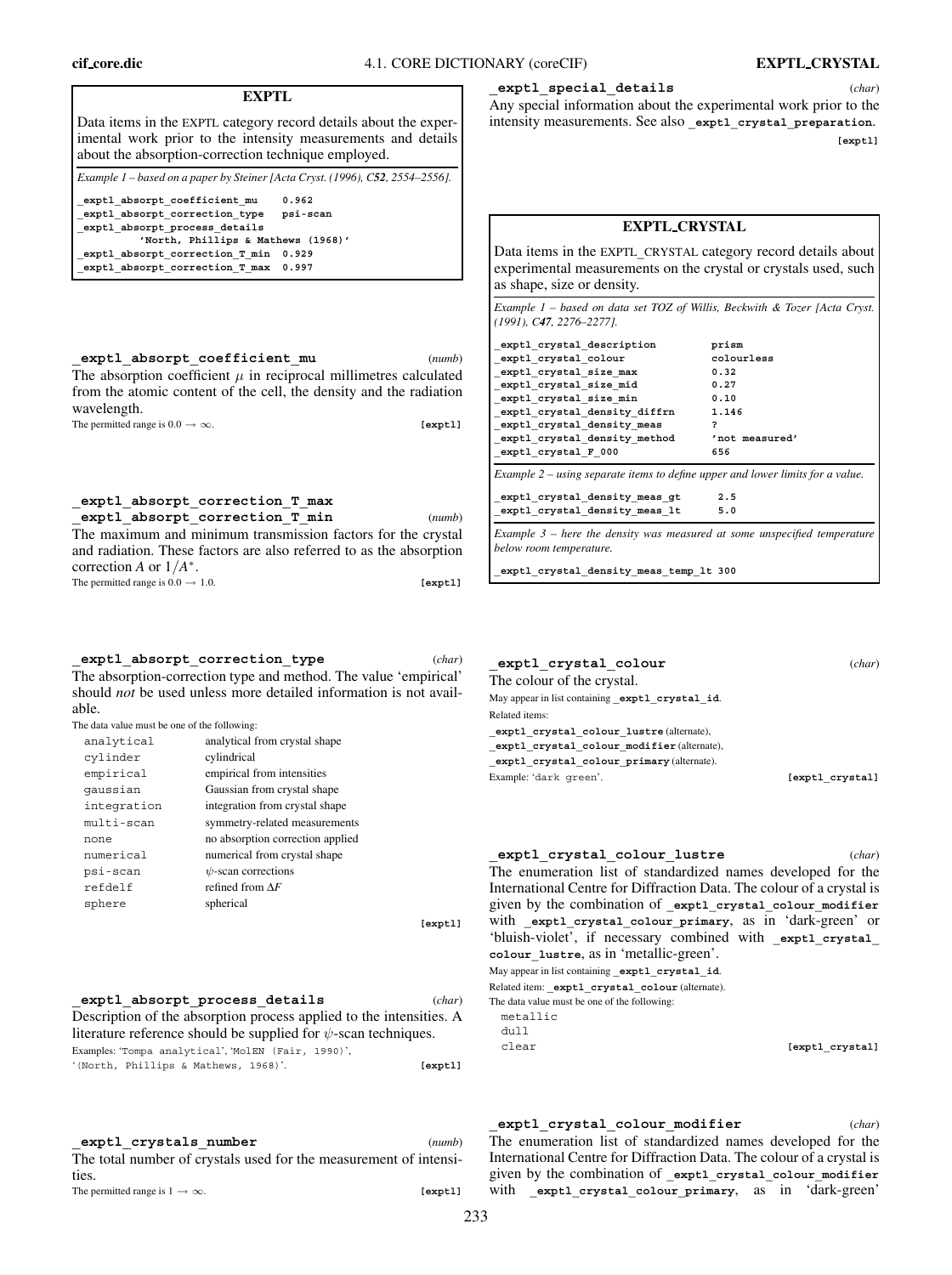or 'bluish-violet', if necessary combined with **exptl** crystal

**colour\_lustre**, as in 'metallic-green'. May appear in list containing **\_exptl\_crystal\_id**.

Related item: **exptl crystal colour** (alternate).

The data value must be one of the following:

light dark whitish blackish grayish brownish reddish pinkish orangish yellowish greenish bluish **[exptl** crystal]

**\_exptl\_crystal\_colour\_primary** (*char*)

The enumeration list of standardized names developed for the International Centre for Diffraction Data. The colour of a crystal is given by the combination of **\_exptl\_crystal\_colour\_modifier** with **\_exptl\_crystal\_colour\_primary**, as in 'dark-green' or 'bluish-violet', if necessary combined with **\_exptl\_crystal\_ colour\_lustre**, as in 'metallic-green'.

May appear in list containing **exptl** crystal id.

Related item: **\_exptl\_crystal\_colour** (alternate).

The data value must be one of the following: colourless white black gray brown red pink orange yellow green

blue violet *violet lexptl crystall* 

**\_exptl\_crystal\_density\_diffrn** (*numb*) Density values calculated from the crystal cell and contents. The units are megagrams per cubic metre (grams per cubic centimetre). May appear in list containing **\_exptl\_crystal\_id**.

The permitted range is  $0.0 \rightarrow \infty$ . **[exptl crystal]** 

**\_exptl\_crystal\_density\_meas** (*numb, su*) Density values measured using standard chemical and physical methods. The units are megagrams per cubic metre (grams per cubic centimetre).

May appear in list containing **exptl** crystal id.  $\begin{array}{l} \textbf{The permitted range is 0.0}\rightarrow \infty. \end{array} \begin{array}{l} \textbf{(exptl_ccrs)} \end{array}$ 

**\_exptl\_crystal\_density\_meas\_gt** (*numb*)

The value above which the density measured using standard chemical and physical methods lies. The units are megagrams per cubic metre (grams per cubic centimetre). **\_exptl\_crystal\_ density\_meas\_gt** and **\_exptl\_crystal\_density\_meas\_lt** should not be used to report new experimental work, for which **\_exptl\_crystal\_density\_meas** should be used. These items are

intended for use in reporting information in existing databases and archives which would be misleading if reported under **\_exptl\_crystal\_density\_meas**.

May appear in list containing **exptl** crystal id.

The permitted range is  $0.0 \rightarrow \infty$ .

Related item: **\_exptl\_crystal\_density\_meas** (alternate).

Example: '2.5' (lower limit for the density (only the range within which the density lies was given in the original paper)). **[exptl\_crystal]** 

**\_exptl\_crystal\_density\_meas\_lt** (*numb*)

The value below which the density measured using standard chemical and physical methods lies. The units are megagrams per cubic metre (grams per cubic centimetre). **exptl** crystal **density\_meas\_gt** and **\_exptl\_crystal\_density\_meas\_lt** should not be used to report new experimental work, for which **\_exptl\_crystal\_density\_meas** should be used. These items are intended for use in reporting information in existing databases and archives which would be misleading if reported under **\_exptl\_crystal\_density\_meas**.

May appear in list containing **\_exptl\_crystal\_id**.

The permitted range is  $0.0 \rightarrow \infty$ .

Related item: **\_exptl\_crystal\_density\_meas** (alternate).

Examples: '1.0' (specimen floats in water), '5.0' (upper limit for the density (only the range within which the density lies was given in the original paper)). **[exptl\_crystal]** 

**\_exptl\_crystal\_density\_meas\_temp** (*numb, su*) Temperature in kelvins at which **\_exptl\_crystal\_density\_meas** was determined. May appear in list containing **\_exptl\_crystal\_id**.

The permitted range is  $0.0 \rightarrow \infty$ . **[exptl crystal]** 

**\_exptl\_crystal\_density\_meas\_temp\_gt** (*numb*) Temperature in kelvins above which **\_exptl\_crystal\_ density\_meas** was determined. **\_exptl\_crystal\_density\_meas\_ temp\_gt** and **\_exptl\_crystal\_density\_meas\_temp\_lt** should not be used for reporting new work, for which the correct temperature of measurement should be given. These items are intended for use in reporting information stored in databases or archives which would be misleading if reported under

**\_exptl\_crystal\_density\_meas\_temp**. May appear in list containing **\_exptl\_crystal\_id**.

The permitted range is  $0.0 \rightarrow \infty$ .

Related item: **\_exptl\_crystal\_density\_meas\_temp** (alternate).

**[exptl\_crystal]**

**\_exptl\_crystal\_density\_meas\_temp\_lt** (*numb*) Temperature in kelvins below which exptl crystal **density\_meas** was determined. **\_exptl\_crystal\_density\_meas\_ temp\_gt** and **\_exptl\_crystal\_density\_meas\_temp\_lt** should not be used for reporting new work, for which the correct temperature of measurement should be given. These items are intended for use in reporting information stored in databases or archives which would be misleading if reported under **\_exptl\_crystal\_density\_meas\_temp**.

May appear in list containing **\_exptl\_crystal\_id**.

The permitted range is  $0.0 \rightarrow \infty$ .

Related item: **\_exptl\_crystal\_density\_meas\_temp** (alternate).

Example: '300' (The density was measured at some unspecified temperature below room temperature.). **[exptl\_crystal]**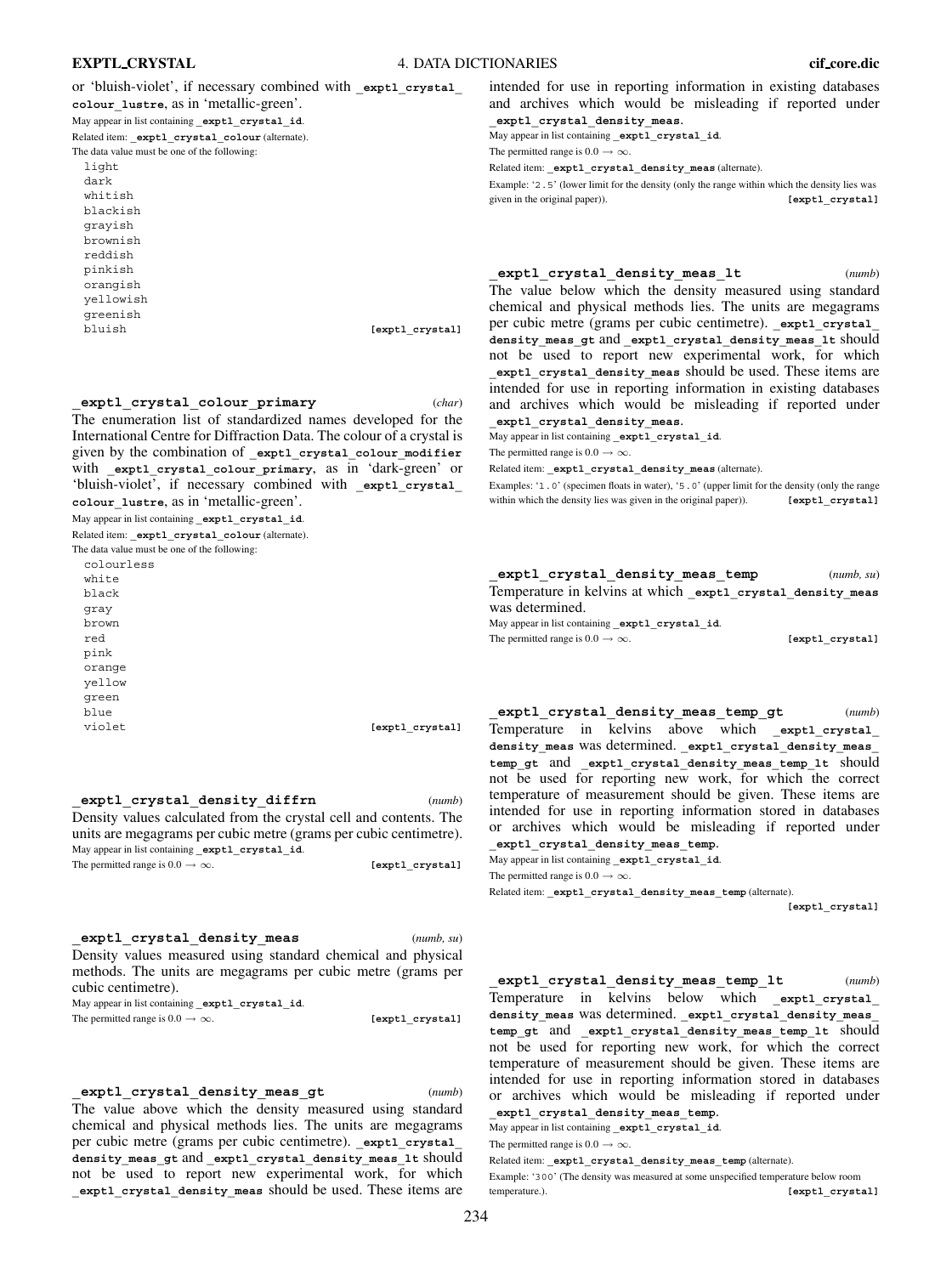**\_exptl\_crystal\_density\_method** (*char*)

The method used to measure exptl crystal density meas.

May appear in list containing **\_exptl\_crystal\_id**.

Examples: 'flotation in aqueous KI', 'not measured',

'Berman density torsion balance'. **[exptl\_crystal]** 

**\_exptl\_crystal\_description** (*char*)

A description of the quality and habit of the crystal. The crystal dimensions should not normally be reported here; use instead **\_exptl\_crystal\_size\_** for the gross dimensions of the crystal and **\_exptl\_crystal\_face\_** to describe the relationship between individual faces.

May appear in list containing **\_exptl\_crystal\_id**. **[exptl\_crystal]**

**\_exptl\_crystal\_F\_000** (*numb*) The effective number of electrons in the crystal unit cell contributing to  $F(000)$ . This may contain dispersion contributions and is calculated as

$$
F(000) = \left[ \left( \sum f_r \right)^2 + \left( \sum f_i \right)^2 \right]^{1/2},
$$

where  $f_r$  = real part of the scattering factors at  $\theta = 0^\circ$ ,  $f_i$  = imaginary part of the scattering factors at  $\theta = 0^{\circ}$  and the sum is taken over each atom in the unit cell.

May appear in list containing **\_exptl\_crystal\_id**. The permitted range is  $0.0 \rightarrow \infty$ . **[exptl crystal]** 

**\_exptl\_crystal\_id** (*char*) Code identifying each crystal if multiple crystals are used. It

is used to link with diffrn refln crystal id in the intensity measurements and with **\_refln\_crystal\_id** in the **\_refln\_** list. Appears in list as essential element of loop structure. May match child data name(s): **\_diffrn\_refln\_crystal\_id**, **\_refln\_crystal\_id**. **[exptl\_crystal]**

**\_exptl\_crystal\_preparation** (*char*) Details of crystal growth and preparation of the crystal (*e.g.* mounting) prior to the intensity measurements.

May appear in list containing **\_exptl\_crystal\_id**.

Example: 'mounted in an argon-filled quartz capillary'. **[exptl\_crystal]**

| exptl crystal pressure history                                  | (char)          |
|-----------------------------------------------------------------|-----------------|
| Relevant details concerning the pressure history of the sample. |                 |
| May appear in list containing exptl_crystal_id.                 | [exptl crystal] |

**\_exptl\_crystal\_recrystallization\_method** (*char*) Describes the method used to recrystallize the sample. Sufficient details should be given for the procedure to be repeated. The temperature or temperatures should be given as well as details of the solvent, flux or carrier gas with concentrations or pressures and ambient atmosphere.

**[exptl\_crystal]**

| (numb) |
|--------|
|        |

The maximum, medial and minimum dimensions in millimetres of the crystal. If the crystal is a sphere, then the \***\_rad** item is its radius. If the crystal is a cylinder, then the \***\_rad** item is its radius and the \***\_length** item is its length. These may appear in a list with **exptl** crystal id if multiple crystals are used in the experiment.

May appear in list containing **\_exptl\_crystal\_id**. The permitted range is  $0.0 \rightarrow \infty$ . **[exptl crystal]** 

**\_exptl\_crystal\_thermal\_history** (*char*) Relevant details concerning the thermal history of the sample.

May appear in list containing **\_exptl\_crystal\_id**. **[exptl\_crystal]**

## **EXPTL CRYSTAL FACE**

Data items in the EXPTL**\_**CRYSTAL**\_**FACE category record details of the crystal faces.

*Example 1 – based on structure PAWD2 of Vittal & Dean [Acta Cryst. (1996), C52, 1180–1182].*

| loop |                |                |                |                              |  |
|------|----------------|----------------|----------------|------------------------------|--|
|      |                |                |                | exptl crystal face index h   |  |
|      |                |                |                | exptl crystal face index k   |  |
|      |                |                |                | exptl crystal face index 1   |  |
|      |                |                |                | exptl crystal face perp dist |  |
|      | 0              |                | $-1$ $-2$      | .18274                       |  |
|      | 1              | 0              | $-2$           | .17571                       |  |
|      | $-1$           | $\mathbf{1}$   | $-2$           | .17845                       |  |
|      | $-2$           | 1              | $\Omega$       | .21010                       |  |
|      | $-1$           | $\Omega$       | $\overline{2}$ | .18849                       |  |
|      | 1              | $-1$           | $\overline{2}$ | .20605                       |  |
|      | $\overline{a}$ | $-1$           | 0              | .24680                       |  |
|      | $-1$           | $\overline{a}$ | 0              | .19688                       |  |

**0 1 2 .15206**

| exptl crystal face diffr chi                                         |        |
|----------------------------------------------------------------------|--------|
| exptl crystal face diffr kappa                                       |        |
| exptl crystal face diffr phi                                         |        |
| exptl crystal face diffr psi                                         | (numb) |
| The goniometer angle settings in degrees when the perpendicular      |        |
| to the specified crystal face is aligned along a specified direction |        |
| (e.g. the bisector of the incident and reflected beams in an optical |        |
| goniometer).                                                         |        |
| Appears in list containing exptl_crystal_face_index_.                |        |

**[exptl\_crystal\_face]**

| exptl crystal face index h                                                      |        |
|---------------------------------------------------------------------------------|--------|
| exptl crystal face index k                                                      |        |
| exptl crystal face index 1                                                      | (numb) |
| Miller indices of the crystal face associated with the value                    |        |
| exptl crystal face perp dist.                                                   |        |
| Appears in list as essential element of loop structure.<br>[exptl crystal face] |        |

**\_exptl\_crystal\_face\_perp\_dist** (*numb*)

The perpendicular distance in millimetres from the face to the centre of rotation of the crystal.

Appears in list containing **\_exptl\_crystal\_face\_index\_**. The permitted range is  $0.0 \rightarrow \infty$ . **[exptl\_crystal\_face]**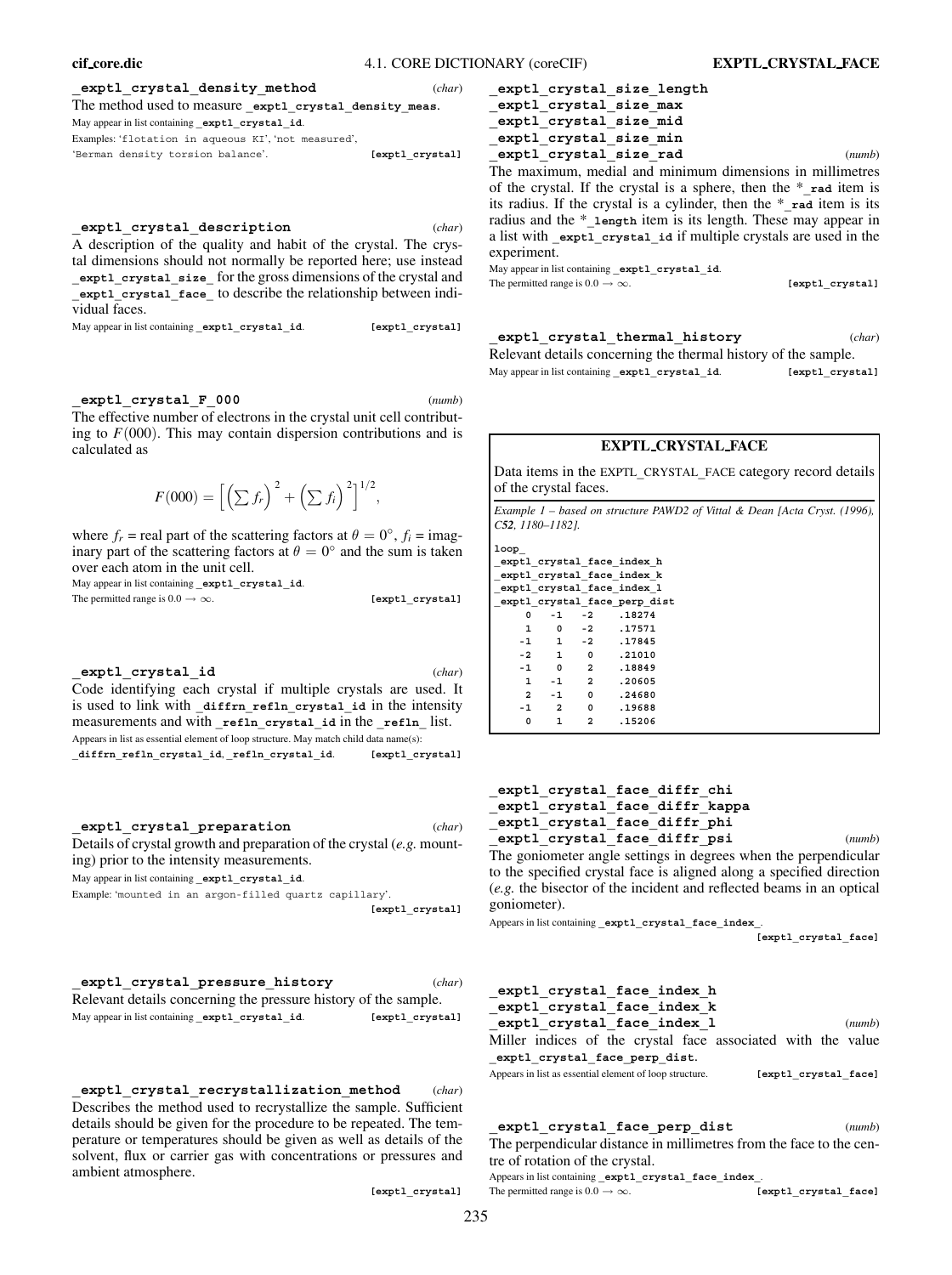**;**

### **GEOM**

Data items in the GEOM and related (GEOM**\_**ANGLE, GEOM**\_**BOND, GEOM**\_**CONTACT, GEOM**\_**HBOND and GEOM**\_**TORSION) categories record details about the molecular and crystal geometry as calculated from the ATOM, CELL and SYMMETRY data.

Geometry data are usually redundant, in that they can be calculated from other more fundamental quantities in the data block. However, they serve the dual purposes of providing a check on the correctness of both sets of data and of enabling the most important geometric data to be identified for publication by setting the appropriate publication flag.

*Example 1 – based on data set bagan of Yamane & DiSalvo [Acta Cryst. (1996), C52, 760–761].*

#### **\_geom\_special\_details**

**; All esds (except the esd in the dihedral angle between two l.s. planes) are estimated using the full covariance matrix. The cell esds are taken into account individually in the estimation of esds in distances, angles and torsion angles; correlations between esds in cell parameters are only used when they are defined by crystal symmetry. An approximate (isotropic) treatment of cell esds is used for estimating esds involving l.s. planes.**

**\_geom\_special\_details** (*char*) The description of geometrical information not covered by the existing data names in the geometry categories, such as leastsquares planes.

**[geom]**

## **GEOM ANGLE**

Data items in the GEOM**\_**ANGLE category record details about the bond angles as calculated from the ATOM, CELL and SYMMETRY data.

*Example 1 – based on data set TOZ of Willis, Beckwith & Tozer [Acta Cryst. (1991), C47, 2276–2277].*

```
loop_
_geom_angle_atom_site_label_1
_geom_angle_atom_site_label_2
_geom_angle_atom_site_label_3
_geom_angle
_geom_angle_site_symmetry_1
_geom_angle_site_symmetry_2
_geom_angle_site_symmetry_3
_geom_angle_publ_flag
C2 O1 C5 111.6(2) 1_555 1_555 1_555 yes
O1 C2 C3 110.9(2) 1_555 1_555 1_555 yes
O1 C2 O21 122.2(3) 1_555 1_555 1_555 yes
C3 C2 O21 127.0(3) 1_555 1_555 1_555 yes
C2 C3 N4 101.3(2) 1_555 1_555 1_555 yes
C2 C3 C31 111.3(2) 1_555 1_555 1_555 yes
C2 C3 H3 107(1) 1_555 1_555 1_555 no
N4 C3 C31 116.7(2) 1_555 1_555 1_555 yes
   # - - - - data truncated for brevity - - - -
```
# **\_geom\_angle** (*numb, su*)

Angle in degrees defined by the three sites **\_geom\_angle\_atom\_ site** label 1,  $*$  2 and  $*$  3. The site at  $*$  2 is at the apex of the angle.

Appears in list containing **\_geom\_angle\_atom\_site\_label\_**. **[geom\_angle]**

**\_geom\_angle\_atom\_site\_label\_1**

**\_geom\_angle\_atom\_site\_label\_2**

**\_geom\_angle\_atom\_site\_label\_3** (*char*)

The labels of the three atom sites which define the angle given by geom angle. These must match labels specified as

**\_atom\_site\_label** in the atom list. Label 2 identifies the site at the apex of the angle.

Appears in list as essential element of loop structure. **Must** match parent data name **\_atom\_site\_label**. **[geom\_angle]**

| geom angle publ flag                                                | (char) |
|---------------------------------------------------------------------|--------|
| This code signals whether the angle is referred to in a publication |        |
| or should be placed in a table of significant angles.               |        |
| Appears in list containing geom angle atom site label.              |        |
| The data value must be one of the following:                        |        |
| .                                                                   |        |

no do not include angle in special list

- n abbreviation for 'no'
- yes do include angle in special list y abbreviation for 'yes'

Where no value is given, the assumed value is 'no'. **[geom angle]** 

# **\_geom\_angle\_site\_symmetry\_1 \_geom\_angle\_site\_symmetry\_2**

**\_geom\_angle\_site\_symmetry\_3** (*char*) The symmetry code of each atom site as the symmetry-equivalent position number '*n*' and the cell translation number '*klm*'. These numbers are combined to form the code '*n klm*' or *n***\_***klm*. The character string *n***\_***klm* is composed as follows: *n* refers to the symmetry operation that is applied to the coordinates stored in **\_atom\_site\_fract\_x**, **\_atom\_site\_fract\_y** and atom site fract z. It must match a number given in **\_space\_group\_symop\_id**. *k*, *l* and *m* refer to the translations that are subsequently applied to the symmetry-transformed coordinates to generate the atom used in calculating the angle. These translations  $(x, y, z)$  are related to  $(k, l, m)$  by the relations  $k = 5 + x$ ,

 $l = 5 + y$ ,  $m = 5 + z$ . By adding 5 to the translations, the use of negative numbers is avoided.

Appears in list containing **\_geom\_angle\_atom\_site\_label\_**.

Examples: '.' (no symmetry or translation to site), '4' (4th symmetry operation applied), '7 645' (7th symmetry position: +*a* on *x*, −*b* on *y*). **[geom\_angle]**

## **GEOM BOND**

Data items in the GEOM**\_**BOND category record details about bonds as calculated from the ATOM, CELL and SYMMETRY data.

*Example 1 – based on data set TOZ of Willis, Beckwith & Tozer [Acta Cryst. (1991), C47, 2276–2277].*

| loop                                          |  |     |  |
|-----------------------------------------------|--|-----|--|
| geom bond atom site label 1                   |  |     |  |
| geom bond atom site label 2                   |  |     |  |
| geom bond distance                            |  |     |  |
| geom bond site symmetry 1                     |  |     |  |
| geom bond site symmetry 2                     |  |     |  |
| geom bond publ flag                           |  |     |  |
| 01 C2 1.342(4) 1 555 1 555                    |  | yes |  |
| $C5$ 1.439(3) 1 555 1 555<br>01               |  | yes |  |
| C2<br>$C3$ 1.512(4) 1 555 1 555               |  | yes |  |
| 021 1.199(4) 1 555 1 555<br>C2                |  | yes |  |
| C3<br>$1.465(3)$ 1 555 1 555<br>N4 –          |  | yes |  |
| $1.537(4)$ 1 555 1 555<br>C3<br>C31           |  | yes |  |
| $1.00(3)$ 1 555 1 555<br>C <sub>3</sub><br>H3 |  | no  |  |
| C5<br>$1.472(3)$ 1 555 1 555<br>N4            |  | yes |  |
| # - - - - data truncated for brevity - - -    |  |     |  |

# **\_geom\_bond\_atom\_site\_label\_1**

**\_geom\_bond\_atom\_site\_label\_2** (*char*) The labels of two atom sites that form a bond. These must match labels specified as  $\alpha$  atom site label in the atom list.

Appears in list as essential element of loop structure. **Must** match parent data name **\_atom\_site\_label**. **[geom\_bond]**

# **\_geom\_bond\_distance** (*numb, su*)

The intramolecular bond distance in ångströms. Appears in list containing **\_geom\_bond\_atom\_site\_label\_**. The permitted range is  $0.0 \rightarrow \infty$ . **[geom bond]**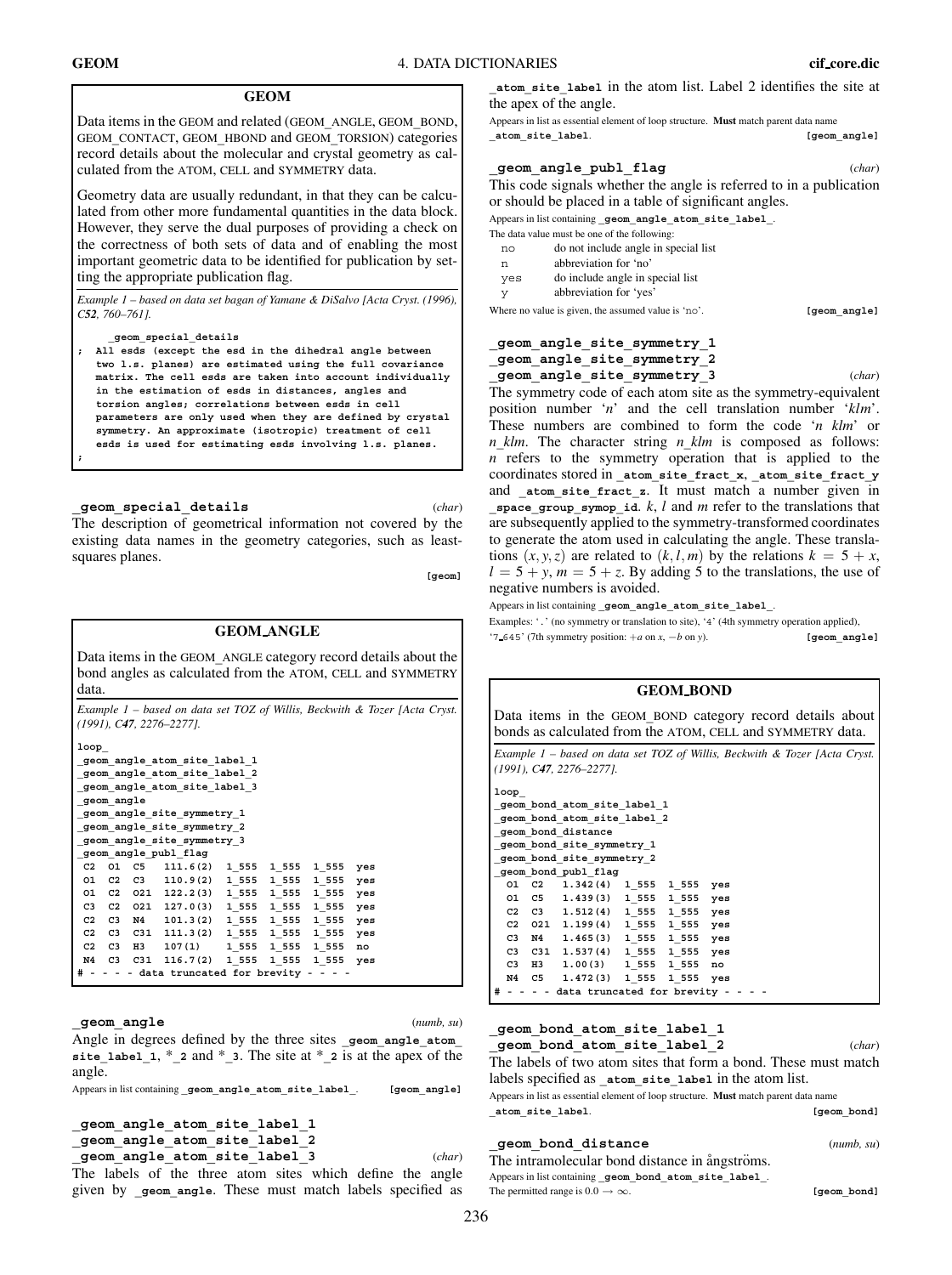## **\_geom\_bond\_publ\_flag** (*char*)

This code signals whether the bond distance is referred to in a publication or should be placed in a list of significant bond distances. Appears in list containing **\_geom\_bond\_atom\_site\_label\_**.

|     | The data value must be one of the following:        |             |
|-----|-----------------------------------------------------|-------------|
| no  | do not include bond in special list                 |             |
| n   | abbreviation for 'no'                               |             |
| yes | do include bond in special list                     |             |
| v   | abbreviation for 'yes'                              |             |
|     | Where no value is given, the assumed value is 'no'. | [geom bond] |

# **\_geom\_bond\_site\_symmetry\_1 \_geom\_bond\_site\_symmetry\_2** (*char*)

The symmetry code of each atom site as the symmetry-equivalent position number '*n*' and the cell translation number '*klm*'. These numbers are combined to form the code '*n klm*' or *n***\_***klm*. The character string *n***\_***klm* is composed as follows: *n* refers to the symmetry operation that is applied to the coordinates stored in **\_atom\_site\_fract\_x**, **\_atom\_site\_fract\_y** and atom site fract z. It must match a number given in space group symop id.  $k$ ,  $l$  and  $m$  refer to the translations that are subsequently applied to the symmetry-transformed coordinates to generate the atom used in calculating the bond. These translations  $(x, y, z)$  are related to  $(k, l, m)$  by the relations  $k = 5 + x$ ,  $l = 5 + y$ ,  $m = 5 + z$ . By adding 5 to the translations, the use of negative numbers is avoided.

Appears in list containing **\_geom\_bond\_atom\_site\_label\_**.

Examples: '.' (no symmetry or translation to site), '4' (4th symmetry operation applied), '7 645' (7th symmetry position: +*a* on *x*, −*b* on *y*). **[geom\_bond]**

**\_geom\_bond\_valence** (*numb*) The bond valence calculated from **\_geom\_bond\_distance**.

Appears in list containing **\_geom\_bond\_atom\_site\_label\_**. **[geom\_bond]**

# **GEOM CONTACT**

Data items in the GEOM**\_**CONTACT category record details about interatomic contacts as calculated from the ATOM, CELL and SYM-METRY data.

*Example 1 – based on data set CLPHO6 of Ferguson, Ruhl, McKervey & Browne [Acta Cryst. (1992), C48, 2262–2264].*

**loop\_**

| geom contact atom site label 1 |                              |  |         |    |  |  |
|--------------------------------|------------------------------|--|---------|----|--|--|
| geom contact atom site label 2 |                              |  |         |    |  |  |
|                                | geom contact distance        |  |         |    |  |  |
|                                | geom contact site symmetry 1 |  |         |    |  |  |
|                                | geom contact site symmetry 2 |  |         |    |  |  |
|                                | geom contact publ flag       |  |         |    |  |  |
|                                | $0(1)$ $0(2)$ $2.735(3)$ yes |  |         |    |  |  |
|                                | $H(01)$ $O(2)$ 1.82          |  | $\cdot$ | no |  |  |

# **\_geom\_contact\_atom\_site\_label\_1 \_geom\_contact\_atom\_site\_label\_2** (*char*) The labels of two atom sites that are within contact distance. The

labels must match atom site label codes in the atom list. Appears in list as essential element of loop structure. **Must** match parent data name **\_atom\_site\_label**. **[geom\_contact]**

## **\_geom\_contact\_distance** (*numb, su*)

The interatomic contact distance in ångströms. Appears in list containing **\_geom\_contact\_atom\_site\_label\_**.

The permitted range is  $0.0 \rightarrow \infty$ . **[geom contact]** 

### **\_geom\_contact\_publ\_flag** (*char*)

This code signals whether the contact distance is referred to in a publication or should be placed in a list of significant contact distances.

Appears in list containing **\_geom\_contact\_atom\_site\_label\_**.

|    | The data value must be one of the following: |  |
|----|----------------------------------------------|--|
| no | do not include distance in special list      |  |

n abbreviation for 'no'

yes do include distance in special list

y abbreviation for 'yes'

Where no value is given, the assumed value is 'no'. **[geom contact]** 

# **\_geom\_contact\_site\_symmetry\_1**

**\_geom\_contact\_site\_symmetry\_2** (*char*) The symmetry code of each atom site as the symmetry-equivalent position number '*n*' and the cell translation number '*klm*'. These numbers are combined to form the code '*n klm*' or *n***\_***klm*. The character string *n***\_***klm* is composed as follows: *n* refers to the symmetry operation that is applied to the coordinates stored in **\_atom\_site\_fract\_x**, **\_atom\_site\_fract\_y** and atom site fract z. It must match a number given in space group symop id.  $k$ ,  $l$  and  $m$  refer to the translations that are subsequently applied to the symmetry-transformed coordinates to generate the atom used in calculating the contact. These translations  $(x, y, z)$  are related to  $(k, l, m)$  by the relations  $k = 5 + x$ ,  $l = 5 + y$ ,  $m = 5 + z$ . By adding 5 to the translations, the use of negative numbers is avoided.

Appears in list containing **\_geom\_contact\_atom\_site\_label\_**.

Examples: '.' (no symmetry or translation to site), '4' (4th symmetry operation applied), '7 645' (7th symmetry position: +*a* on *x*, −*b* on *y*). **[geom\_contact]**

# **GEOM HBOND**

Data items in the GEOM**\_**HBOND category record details about hydrogen bonds as calculated from the ATOM, CELL and SYMME-TRY data.

*Example 1 – based on C14H13ClN2O.H2O, reported by Palmer, Puddle & Lisgarten [Acta Cryst. (1993), C49, 1777–1779].*

| loop |                      |     |                              |           |          |          |     |
|------|----------------------|-----|------------------------------|-----------|----------|----------|-----|
|      |                      |     | geom hbond atom site label D |           |          |          |     |
|      |                      |     | geom hbond atom site label H |           |          |          |     |
|      |                      |     | geom hbond atom site label A |           |          |          |     |
|      |                      |     | geom hbond distance DH       |           |          |          |     |
|      |                      |     | geom hbond distance HA       |           |          |          |     |
|      |                      |     | geom_hbond_distance_DA       |           |          |          |     |
|      | geom hbond angle DHA |     |                              |           |          |          |     |
|      |                      |     | geom hbond publ flag         |           |          |          |     |
|      |                      |     |                              |           |          |          |     |
| N6   | HN <sub>6</sub>      | OW  | 0.888(8)                     | 1.921(12) | 2.801(8) | 169.6(8) | yes |
| OW   | HO <sub>2</sub>      | 07  | 0.917(6)                     | 1.923(12) | 2.793(8) | 153.5(8) | yes |
| OW   | HO1                  | N10 | 0.894(8)                     | 1.886(11) | 2.842(8) | 179.7(9) | yes |
|      |                      |     |                              |           |          |          |     |

#### **\_geom\_hbond\_angle\_DHA** (*numb, su*)

Angle in degrees defined by the three sites **\_geom\_hbond\_atom\_ site\_label\_D**, \***\_H** and \***\_A**. The site at \***\_H** (the hydrogen atom participating in the interaction) is at the apex of the angle.

Appears in list containing **\_geom\_hbond\_atom\_site\_label\_**. **[geom\_hbond]**

**\_geom\_hbond\_atom\_site\_label\_D \_geom\_hbond\_atom\_site\_label\_H \_geom\_hbond\_atom\_site\_label\_A** (*char*)

The labels of three atom sites (respectively, the donor atom, hydrogen atom and acceptor atom) participating in a hydrogen bond. These must match labels specified as **\_atom\_site\_label** in the atom list.

Appears in list as essential element of loop structure. **Must** match parent data name **\_atom\_site\_label**. **[geom\_hbond]**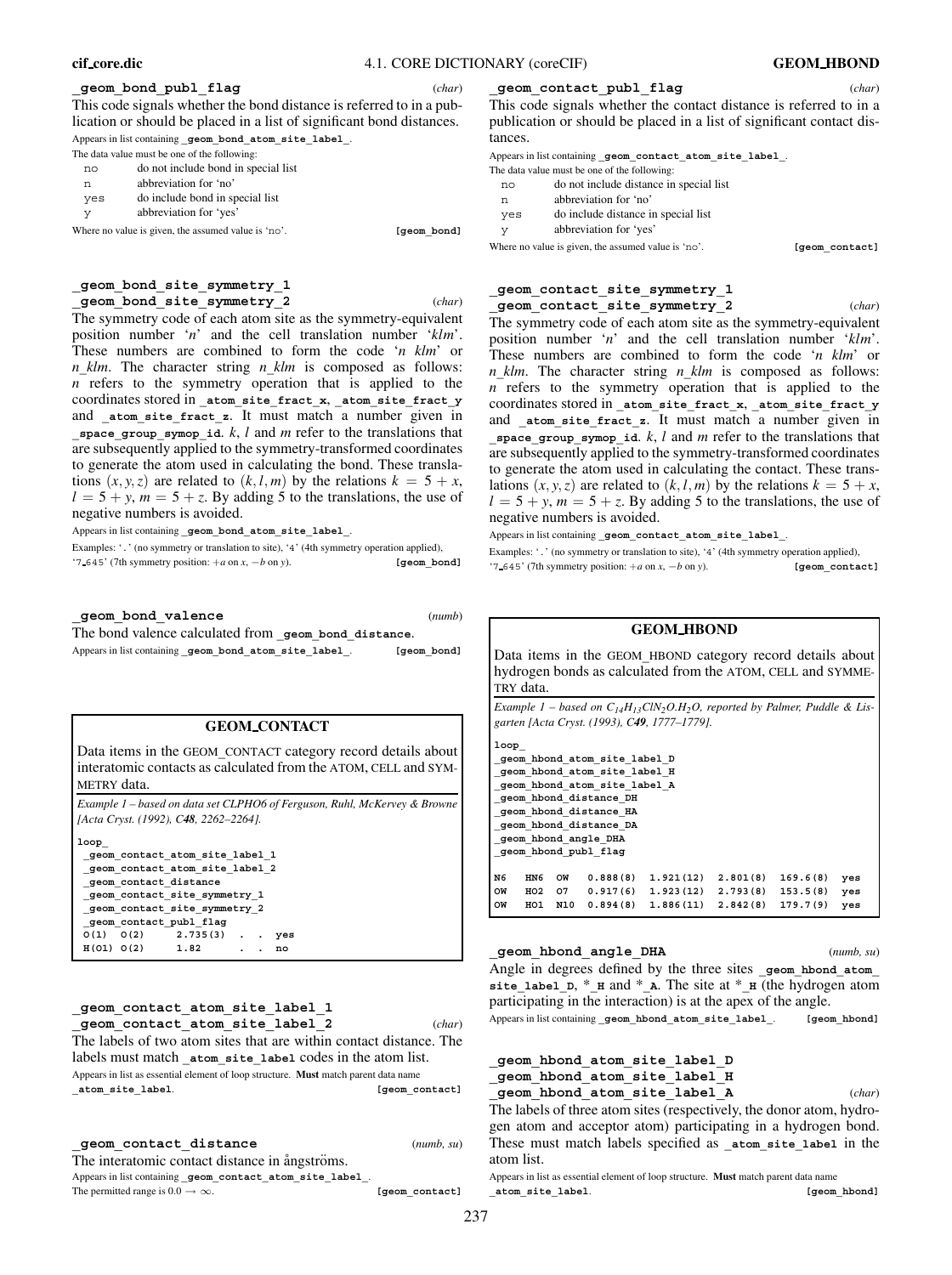**\_geom\_hbond\_distance\_HA \_geom\_hbond\_distance\_DA** (*numb, su*) Distances in ångströms between the donor and hydrogen (\*  $p$ H), hydrogen and acceptor (\***\_HA**) and donor and acceptor (\***\_DA**) sites in a hydrogen bond.

Appears in list containing **\_geom\_hbond\_atom\_site\_label\_**.

The permitted range is  $0.0 \rightarrow \infty$ . **[geom\_hbond]** 

**\_geom\_hbond\_distance\_DH**

**\_geom\_hbond\_publ\_flag** (*char*) This code signals whether the hydrogen-bond information is referred to in a publication or should be placed in a table of significant hydrogen-bond geometry.

Appears in list containing **\_geom\_hbond\_atom\_site\_label\_**.

The data value must be one of the following:

- no do not include bond in special list
- n abbreviation for 'no'
- yes do include bond in special list

y abbreviation for 'yes'

Where no value is given, the assumed value is 'no'. **[geom hbond]** 

|        | geom_hbond site symmetry D |  |
|--------|----------------------------|--|
|        | geom hbond site symmetry H |  |
| (char) | geom hbond site symmetry A |  |

The symmetry code of each atom site as the symmetry-equivalent position number '*n*' and the cell translation number '*klm*'. These numbers are combined to form the code '*n klm*' or *n***\_***klm*. The character string *n***\_***klm* is composed as follows: *n* refers to the symmetry operation that is applied to the coordinates stored in **\_atom\_site\_fract\_x**, **\_atom\_site\_fract\_y** and **\_atom\_site\_fract\_z**. It must match a number given in **\_space\_group\_symop\_id**. *k*, *l* and *m* refer to the translations that are subsequently applied to the symmetry-transformed coordinates to generate the atom used in calculating the hydrogen bond. These translations  $(x, y, z)$  are related to  $(k, l, m)$  by the relations  $k = 5 + x$ ,  $l = 5 + y$ ,  $m = 5 + z$ . By adding 5 to the translations, the use of negative numbers is avoided.

Appears in list containing **\_geom\_hbond\_atom\_site\_label\_**.

Examples: '.' (no symmetry or translation to site), '4' (4th symmetry operation applied), '7 645' (7th symmetry position: +*a* on *x*, −*b* on *y*). **[geom\_hbond]**

# **GEOM TORSION**

Data items in the GEOM**\_**TORSION category record details about interatomic torsion angles as calculated from the ATOM, CELL and SYMMETRY data.

*Example 1 – based on data set CLPHO6 of Ferguson, Ruhl, McKervey & Browne [Acta Cryst. (1992), C48, 2262–2264].*

| yes   |
|-------|
| yes   |
| yes   |
| yes   |
| no    |
| no    |
| 2 666 |

**\_geom\_torsion** (*numb, su*)

The torsion angle in degrees bounded by the four atom sites identified by the **\_geom\_torsion\_atom\_site\_label\_** codes. These must match labels specified as **\_atom\_site\_label** in the atom list. The torsion-angle definition should be that of Klyne and Prelog.

Reference: Klyne, W. & Prelog, V. (1960). *Experientia*, **16**, 521–523.

Appears in list containing **\_geom\_torsion\_atom\_site\_label\_**. **[geom\_torsion]**

**\_geom\_torsion\_atom\_site\_label\_1 \_geom\_torsion\_atom\_site\_label\_2 \_geom\_torsion\_atom\_site\_label\_3**

**\_geom\_torsion\_atom\_site\_label\_4** (*char*) The labels of the four atom sites which define the torsion angle specified by geom torsion. These must match codes specified as atom site label in the atom list. The torsion-angle definition should be that of Klyne and Prelog. The vector direction \***\_label\_2** to \***\_label\_3** is the viewing direction, and the torsion angle is the angle of twist required to superimpose the projection of the vector between site 2 and site 1 onto the projection of the vector between site 3 and site 4. Clockwise torsions are positive, anticlockwise torsions are negative.

Reference: Klyne, W. & Prelog, V. (1960). *Experientia*, **16**, 521–523.

Appears in list as essential element of loop structure. **Must** match parent data name **\_atom\_site\_label**. **[geom\_torsion]**

## **\_geom\_torsion\_publ\_flag** (*char*)

This code signals whether the torsion angle is referred to in a publication or should be placed in a table of significant torsion angles. Appears in list containing **\_geom\_torsion\_atom\_site\_label\_**.

The data value must be one of the following:

- no do not include angle in special list
- n abbreviation for 'no'
- yes do include angle in special list y abbreviation for 'yes'

Where no value is given, the assumed value is 'no'. [geom\_torsion]

|  | geom torsion site symmetry 1 |
|--|------------------------------|
|  | geom torsion site symmetry 2 |
|  | geom torsion site symmetry 3 |
|  | essa tamalan alta sumustus d |

**\_geom\_torsion\_site\_symmetry\_4** (*char*) The symmetry code of each atom site as the symmetry-equivalent position number '*n*' and the cell translation number '*klm*'. These numbers are combined to form the code '*n klm*' or *n***\_***klm*. The character string *n***\_***klm* is composed as follows: *n* refers to the symmetry operation that is applied to the coordinates stored in **\_atom\_site\_fract\_x**, **\_atom\_site\_fract\_y** and **\_atom\_site\_fract\_z**. It must match a number given in space group symop id.  $k$ ,  $l$  and  $m$  refer to the translations that are subsequently applied to the symmetry-transformed coordinates to generate the atom used in calculating the angle. These translations  $(x, y, z)$  are related to  $(k, l, m)$  by the relations  $k = 5 + x$ ,  $l = 5 + y$ ,  $m = 5 + z$ . By adding 5 to the translations, the use of negative numbers is avoided.

Appears in list containing **\_geom\_torsion\_atom\_site\_label\_**.

Examples: '.' (no symmetry or translation to site), '4' (4th symmetry operation applied), '7 645' (7th symmetry position: +*a* on *x*, −*b* on *y*). **[geom\_torsion]**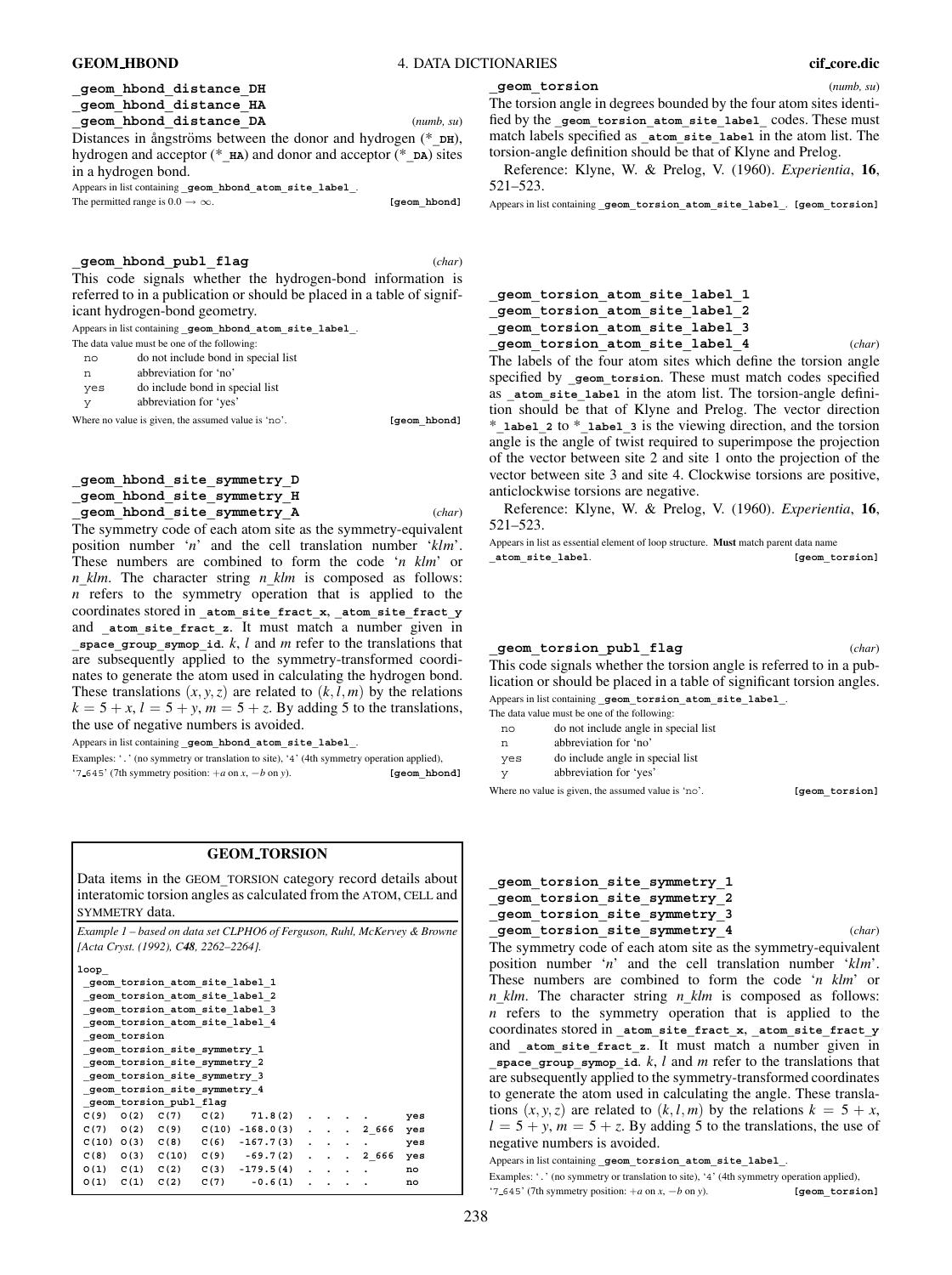# **JOURNAL**

Data items in the JOURNAL category record details about the book-keeping by the journal staff when processing a CIF submitted for publication. The creator of a CIF will not normally specify these data items. The data names are not defined in the dictionary because they are for journal use only.

| Example 1 – based on Acta Cryst. file for entry HL0007 [Willis, Beckwith & Tozer |  |
|----------------------------------------------------------------------------------|--|
| $(1991)$ . Acta Cryst. C47, 2276–2277].                                          |  |

| journal date recd electronic | $91 - 04 - 15$                     |
|------------------------------|------------------------------------|
| journal date from coeditor   | $91 - 04 - 18$                     |
| journal date accepted        | $91 - 04 - 18$                     |
| journal date printers first  | $91 - 08 - 07$                     |
| journal date proofs out      | $91 - 08 - 07$                     |
| journal coeditor code        | <b>HL0007</b>                      |
| journal techeditor code      | C910963                            |
| journal coden ASTM           | <b>ACSCEE</b>                      |
| journal name full            | 'Acta Crystallographica Section C' |
| journal year                 | 1991                               |
| journal volume               | 47                                 |
| journal issue                | NOV91                              |
| journal page first           | 2276                               |
| journal page last            | 2277                               |

**\_journal\_coden\_ASTM \_journal\_coden\_Cambridge \_journal\_coeditor\_address \_journal\_coeditor\_code \_journal\_coeditor\_email \_journal\_coeditor\_fax \_journal\_coeditor\_name \_journal\_coeditor\_notes \_journal\_coeditor\_phone \_journal\_data\_validation\_number \_journal\_date\_accepted \_journal\_date\_from\_coeditor \_journal\_date\_to\_coeditor \_journal\_date\_printers\_final \_journal\_date\_printers\_first \_journal\_date\_proofs\_in \_journal\_date\_proofs\_out \_journal\_date\_recd\_copyright \_journal\_date\_recd\_electronic \_journal\_date\_recd\_hard\_copy \_journal\_issue \_journal\_language \_journal\_name\_full \_journal\_page\_first \_journal\_page\_last \_journal\_paper\_category \_journal\_suppl\_publ\_number \_journal\_suppl\_publ\_pages \_journal\_techeditor\_address \_journal\_techeditor\_code \_journal\_techeditor\_email \_journal\_techeditor\_fax \_journal\_techeditor\_name \_journal\_techeditor\_notes \_journal\_techeditor\_phone \_journal\_volume \_journal\_year** (*char*) Data items specified by the journal staff.

**[journal]**

# **JOURNAL INDEX**

Data items in the JOURNAL**\_**INDEX category are used to list terms used to generate the journal indexes. The creator of a CIF will not normally specify these data items.

*Example 1 – based on a paper by Zhu, Reynolds, Klein & Trudell [Acta Cryst. (1994), C50, 2067–2069].* **loop\_ \_journal\_index\_type \_journal\_index\_term \_journal\_index\_subterm** O C16H19NO4<br>S alkaloids **S alkaloids (-)-norcocaine S (-)-norcocaine . S ; [2R,3S-(2**\**b,3**\**b)]-methyl 3-(benzoyloxy)-8-azabicyclo[3.2.1]octane-2-carboxylate ; .**

**\_journal\_index\_subterm \_journal\_index\_term \_journal\_index\_type** (*char*) Indexing terms supplied by the journal staff.

**[journal\_index]**

# **PUBL**

Data items in the PUBL category are used when submitting a manuscript for publication. They refer either to the paper as a whole, or to specific named elements within a paper (such as the title and abstract, or the *Comment* and *Experimental* sections of *Acta Crystallographica Section C*). The data items in the PUBL**\_**BODY category should be used for the text of other submissions. Typically, each journal will supply a list of the specific items it requires in its *Notes for Authors*.

*Example 1 – based on Willis, Beckwith & Tozer [Acta Cryst. (1991), C47, 2276– 2277].*

```
_publ_section_title
  ; trans-3-Benzoyl-2-(tert-butyl)-4-(iso-butyl)-
  1,3-oxazolidin-5-one
;
```
**\_publ\_section\_abstract ; The oxazolidinone ring is a shallow envelope conformation with the tert-butyl and iso-butyl groups occupying trans-positions with respect to the ring. The angles at the N atom sum to 356.2**\**%, indicating a very small degree of pyramidalization at this atom. This is consistent with electron delocalization between the N** atom and the carbonyl centre  $[N-C=0 = 1.374(3)\$ . **;**

*Example 2 – based on C31H48N4O4, reported by Coleman, Patrick, Andersen & Rettig [Acta Cryst. (1996), C52, 1525–1527].*

**\_publ\_section\_title**

**; Hemiasterlin methyl ester ; \_publ\_section\_title\_footnote ; IUPAC name: methyl 2,5-dimethyl-4-2-[3-methyl-2-methylamino-3-(N-methylbenzo[b]pyrrol-3-yl)butanamido]-3,3-dimethyl-N-methylbutanamido-2-hexenoate.**

### **\_publ\_contact\_author** (*char*)

The name and address of the author submitting the manuscript and data block. This is the person contacted by the journal editorial staff. It is preferable to use the separate data items **\_publ\_contact\_author\_name** and **\_publ\_contact\_author\_ address**.

```
Example:
; Professor George Ferguson
 Department of Chemistry and Biochemistry
 University of Guelph
 Ontario
 Canada
 N1G 2W1
; [publ]
```
**;**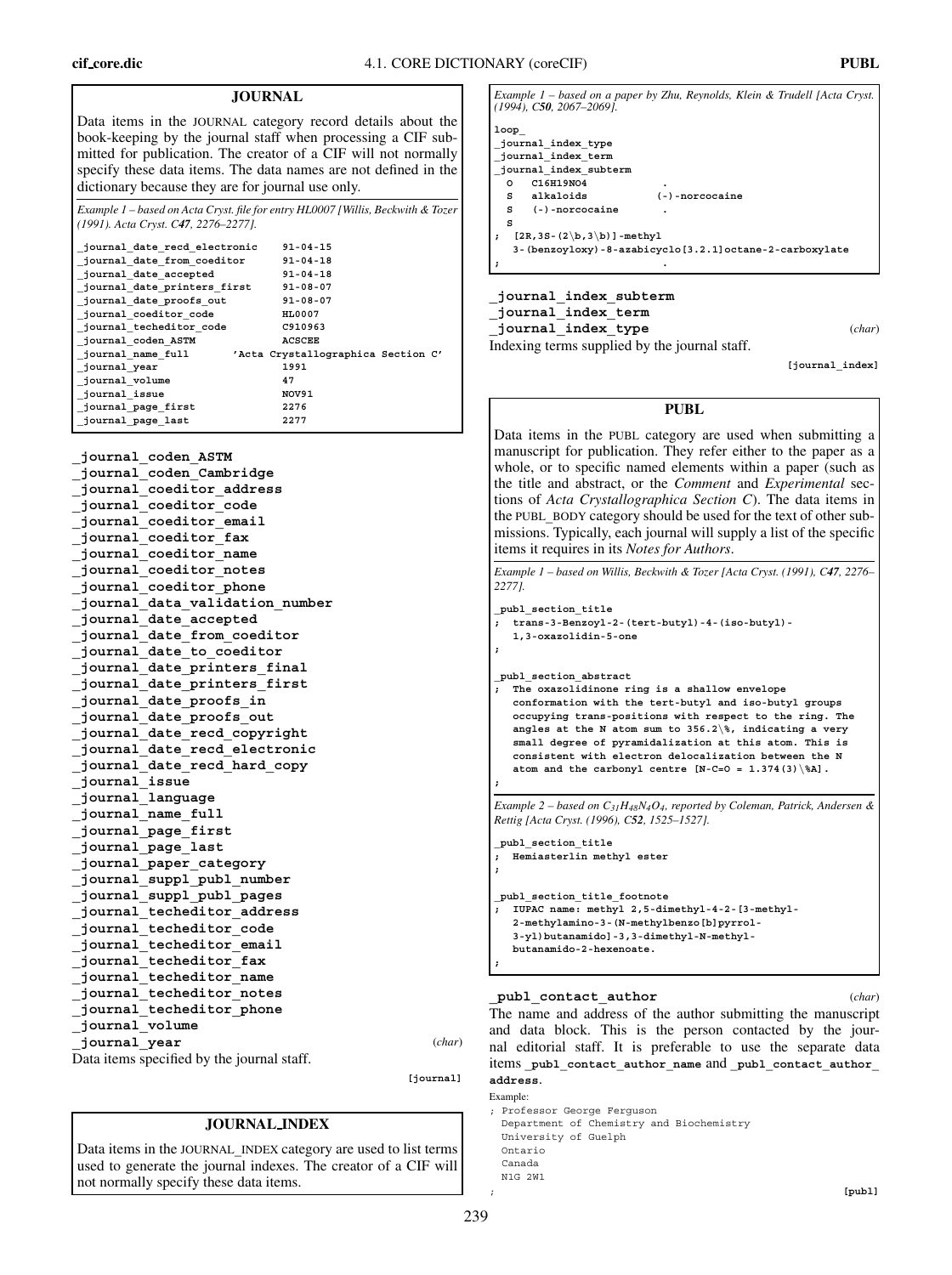Example:

Ontario Canada N1G 2W1

**\_publ\_contact\_author\_address** (*char*) The address of the author submitting the manuscript and data block. This is the person contacted by the journal editorial staff.

; **[publ]**

The format of e-mail addresses is given in Section 3.4, *Address Specification*, of *Internet Message Format*, RFC 2822, P. Resnick

Examples: 'name@host.domain.country', 'bm@iucr.org'. **[publ]**

national dialing prefix, followed by the area code in parentheses, followed by the local number with no spaces. The earlier convention of including the international dialing prefix in parentheses is

Examples: '12(34)9477334', '12()349477334'. **[publ]**

**\_publ\_contact\_author\_id\_iucr** (*char*) Identifier in the IUCr contact database of the author submitting the manuscript and data block. This identifier may be available from the *World Directory of Crystallographers* (http://wdc.iucr.org). Example: '2985'. **[publ]**

**\_publ\_contact\_author\_name** (*char*) The name of the author submitting the manuscript and data block.

Example: 'Professor George Ferguson'. **[publ]**

This is the person contacted by the journal editorial staff.

; Department of Chemistry and Biochemistry

(Editor), Network Standards Group, April 2001.

University of Guelph

no longer recommended.

**PUBL** 4. DATA DICTIONARIES **cif core.dic**

**\_publ\_manuscript\_processed** (*char*) The full manuscript of a paper (excluding possibly the figures and the tables) output in ASCII characters from a word processor. Information about the generation of this data item must be

specified in the data item **\_publ\_manuscript\_creation**.

**[publ]**

**\_publ\_manuscript\_text** (*char*) The full manuscript of a paper (excluding figures and possibly the

**\_publ\_contact\_author\_email** (*char*) E-mail address in a form recognizable to international networks. tables) output as standard ASCII text.

**\_publ\_requested\_category** (*char*)

**[publ]**

The category of paper submitted. For submission to *Acta Crystallographica Section C* or *Acta Crystallographica Section E*, *only* the codes indicated for use with these journals should be used. The data value must be one of the following: FA Full article FI Full submission – inorganic (*Acta C*) FO Full submission – organic (*Acta C*) FM Full submission – metal-organic (*Acta C*) CI CIF-access paper – inorganic (*Acta C*) (no longer in use)

CO CIF-access paper – organic (*Acta C*) (no longer in use) CM CIF-access paper – metal-organic (*Acta C*) (no longer in use) EI Electronic submission – inorganic (*Acta E*) EO Electronic submission – organic (*Acta E*)

EM Electronic submission – metal-organic (*Acta E*)

AD Addenda and Errata (*Acta C*, *Acta E*)

SC Short communication

Where no value is given, the assumed value is 'FA'. **[publ]** 

**\_publ\_requested\_coeditor\_name** (*char*)

The name of the co-editor whom the authors would like to handle the submitted manuscript.

**[publ]**

**\_publ\_requested\_journal** (*char*) The name of the journal to which the manuscript is being submit-

**[publ]**

**\_publ\_section\_title \_publ\_section\_title\_footnote \_publ\_section\_synopsis \_publ\_section\_abstract \_publ\_section\_comment \_publ\_section\_introduction \_publ\_section\_experimental \_publ\_section\_exptl\_prep \_publ\_section\_exptl\_refinement \_publ\_section\_exptl\_solution \_publ\_section\_discussion \_publ\_section\_acknowledgements \_publ\_section\_references \_publ\_section\_figure\_captions \_publ\_section\_table\_legends** (*char*)

The sections of a manuscript if submitted in parts. As an alternative, see **\_publ\_manuscript\_text** and **\_publ\_manuscript\_ processed**. The **\_publ\_section\_exptl\_prep**, **\_publ\_section\_ exptl\_refinement** and **\_publ\_section\_exptl\_solution** items are preferred for separating the chemical preparation, refinement and structure solution aspects of the experimental description.

**\_publ\_contact\_author\_phone** (*char*) Telephone number of the author submitting the manuscript and data block. The recommended style is the international dialing prefix, followed by the area code in parentheses, followed by the local number and any extension number prefixed by 'x', with no spaces. The earlier convention of including the international dialing prefix in parentheses is no longer recommended. Examples: '12(34)9477330', '12()349477330', '12(34)9477330x5543'. **[publ]**

**\_publ\_contact\_letter** (*char*) A letter submitted to the journal editor by the contact author.

**[publ]**

**\_publ\_manuscript\_creation** (*char*) A description of the word-processor package and computer used to create the word-processed manuscript stored as **\_publ\_ manuscript\_processed**.

Example: 'Tex file created by FrameMaker on a Sun 3/280'. **[publ]**

ted.

**[publ]**

Facsimile telephone number of the author submitting the manuscript and data block. The recommended style is the inter-

publ contact author fax (*char*)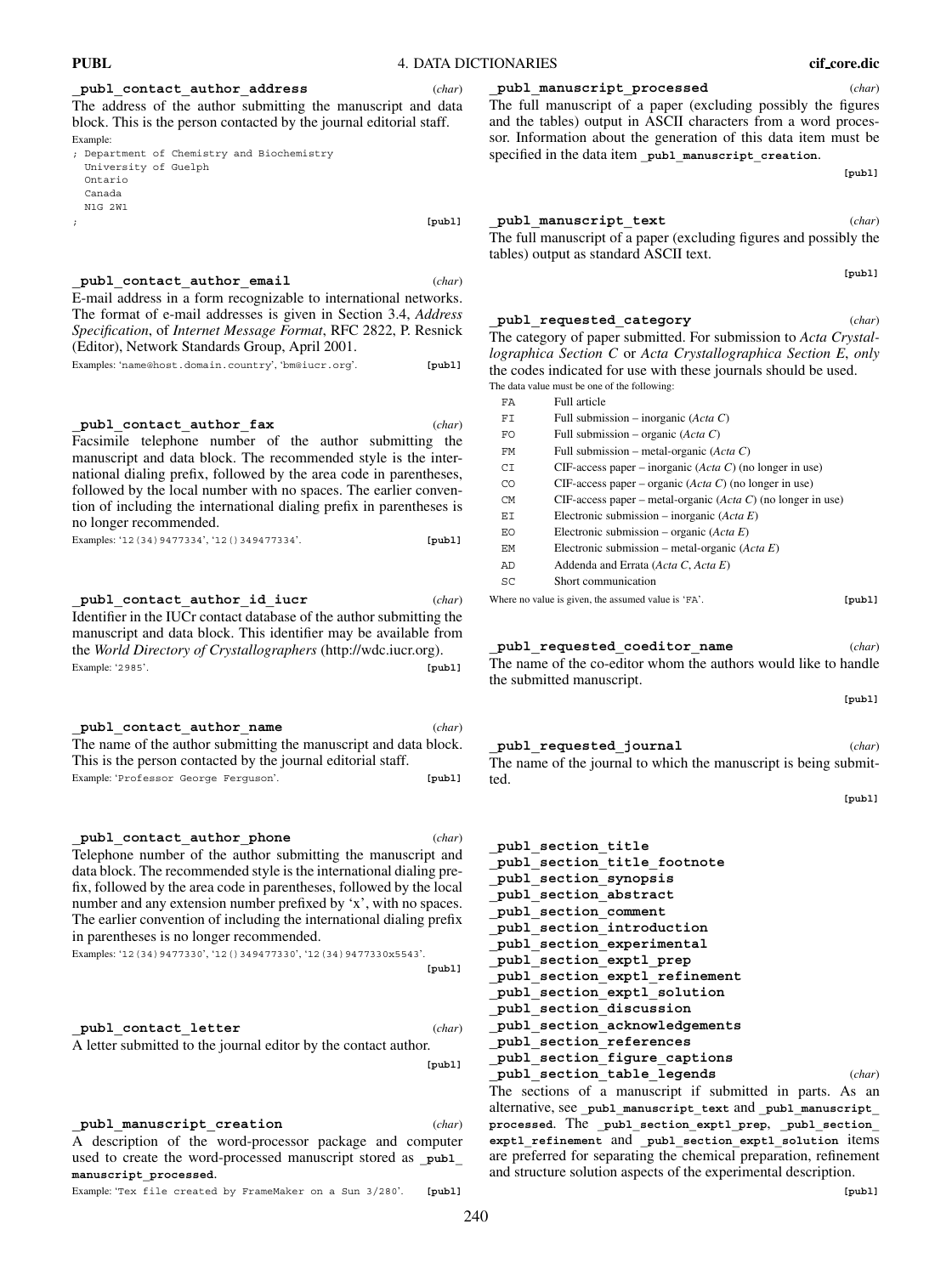| <b>PUBL_AUTHOR</b>                                                                                                                                                                                                                                                                                                                                     |                                                                     |
|--------------------------------------------------------------------------------------------------------------------------------------------------------------------------------------------------------------------------------------------------------------------------------------------------------------------------------------------------------|---------------------------------------------------------------------|
| Data items in the PUBL AUTHOR category record details of the<br>authors of a manuscript submitted for publication.                                                                                                                                                                                                                                     | Data ite<br>differer                                                |
| Example 1 – based on Willis, Beckwith & Tozer [Acta Cryst. (1991), C47, 2276–<br>2277].                                                                                                                                                                                                                                                                | should<br>sections                                                  |
| loop<br>publ_author_name                                                                                                                                                                                                                                                                                                                               | lograph<br>of the s                                                 |
| publ author address<br>'Willis, Anthony C.'                                                                                                                                                                                                                                                                                                            | Example<br>$(1996)$ , A                                             |
| Research School of Chemistry<br>;<br>Australian National University<br>GPO Box 4                                                                                                                                                                                                                                                                       | loop<br>publ b<br>publ b                                            |
| Canberra, ACT<br>Australia<br>2601                                                                                                                                                                                                                                                                                                                     | publ b<br>publ b<br>publ b                                          |
|                                                                                                                                                                                                                                                                                                                                                        | $\mathbf{s}$ e<br>; X-ray                                           |
| publ author address<br>(char)<br>The address of a publication author. If there is more than one                                                                                                                                                                                                                                                        | infor<br>elect<br>$\ddot{\phantom{0}}$<br>$\mathbf{s}$ e            |
| author, this will be looped with publ author name.<br>May appear in list containing publ author name.                                                                                                                                                                                                                                                  | ; In th<br>densi                                                    |
| Example:<br>; Department<br>Institute                                                                                                                                                                                                                                                                                                                  | produ<br>densi<br>\$\rho                                            |
| Street<br>City and postcode<br>COUNTRY                                                                                                                                                                                                                                                                                                                 | ;<br>Example                                                        |
| [publ author]<br>$\ddot{i}$                                                                                                                                                                                                                                                                                                                            | $Cryst.$ (19)<br>loop                                               |
| publ author email<br>(char)<br>The e-mail address of a publication author. If there is more than<br>one author, this will be looped with publ author name. The for-<br>mat of e-mail addresses is given in Section 3.4, Address Specifica-<br>tion, of Internet Message Format, RFC 2822, P. Resnick (Editor),<br>Network Standards Group, April 2001. | publ b<br>publ b<br>publ b<br>publ b<br>se<br>; The t<br>elect<br>; |
| May appear in list containing publ author name.<br>Examples: 'name@host.domain.country', 'bm@iucr.org'.<br>[publ author]                                                                                                                                                                                                                               | su<br>; As th<br>densi<br>;                                         |
| _publ_author_footnote<br>(char)<br>A footnote accompanying an author's name in the list of authors<br>of a paper. Typically indicates sabbatical address, additional affili-<br>ations or date of decease.                                                                                                                                             | su<br>'Unifor<br>su<br>; Strai<br>$\mathsf{to} \dots$               |
| May appear in list containing publ_author_name.<br>Examples: 'On leave from U. Western Australia',                                                                                                                                                                                                                                                     | ;                                                                   |
| 'Also at Department of Biophysics'.<br>[publ author]                                                                                                                                                                                                                                                                                                   |                                                                     |
| publ author id iucr<br>(char)<br>Identifier in the IUCr contact database of a publication author. This<br>identifier may be available from the World Directory of Crystallo-<br><i>graphers</i> (http://wdc.iucr.org).<br>May appear in list.                                                                                                          | publ<br>A text se<br>Appears in 1                                   |
| Example: '2985'.<br>[publ author]                                                                                                                                                                                                                                                                                                                      |                                                                     |
| publ author name<br>(char)<br>The name of a publication author. If there are multiple authors, this<br>will be looped with _publ_author_address. The family name(s),<br>followed by a comma and including any dynastic components, pre-                                                                                                                | publ<br>The funo<br>Appears in 1<br>The data va                     |

cedes the first names or initials. May appear in list as essential element of loop structure.

Examples: 'Bleary, Percival R.', 'O'Neil, F.K.', 'Van den Bossche, G.', 'Yang, D.-L.', 'Simonov, Yu.A.', 'M\"uller, H.A.', 'Ross II, C.R.'. **[publ\_author]**

| Data items in the PUBL_BODY category permit the labelling of<br>different text sections within the body of a paper. Note that these<br>should not be used in a paper which has a standard format with<br>sections tagged by specific data names (such as in Acta Crystal-<br>lographica Section C). Typically, each journal will supply a list<br>of the specific items it requires in its Notes for Authors. |
|---------------------------------------------------------------------------------------------------------------------------------------------------------------------------------------------------------------------------------------------------------------------------------------------------------------------------------------------------------------------------------------------------------------|
| Example $1$ – based on a paper by R. Restori & D. Schwarzenbach [Acta Cryst.<br>$(1996)$ , A52, 369–378].                                                                                                                                                                                                                                                                                                     |
| loop<br>publ_body_element<br>publ body label<br>publ body title<br>publ_body_format<br>publ_body_contents                                                                                                                                                                                                                                                                                                     |
| cif<br>section<br>1<br>Introduction<br>; X-ray diffraction from a crystalline material provides<br>information on the thermally and spatially averaged<br>electron density in the crystal<br>;                                                                                                                                                                                                                |
| section<br>2<br>Theory<br>tex<br>; In the rigid-atom approximation, the dynamic electron<br>density of an atom is described by the convolution<br>product of the static atomic density and a probability<br>density function,<br>$\rho(\bf{r}) = \rho \text{ with } \bf{r}$ * P(\bf r) . \eqno(1) \$                                                                                                          |
| ;<br>Example 2 – based on a paper by R. J. Papoular, Y. Vekhter & P. Coppens [Acta]<br>Cryst. (1996), A52, 397-407].                                                                                                                                                                                                                                                                                          |
| loop<br>$\verb publ_body_element $<br>publ_body_label<br>_publ_body_title<br>publ_body_contents                                                                                                                                                                                                                                                                                                               |
| section<br>З<br>; The two-channel method for retrieval of the deformation<br>electron density<br>;                                                                                                                                                                                                                                                                                                            |
| 3.1<br>'The two-channel entropy $S[\D\r(r)]'$<br>subsection<br>; As the wide dynamic range involved in the total electron<br>density<br>÷                                                                                                                                                                                                                                                                     |
| subsection<br>3.2<br>'Uniform vs informative prior model densities'<br>subsubsection 3.2.1<br>'Use of uniform models'                                                                                                                                                                                                                                                                                         |
| Straightforward algebra leads to expressions analogous<br>$\ddot{\phantom{0}}$                                                                                                                                                                                                                                                                                                                                |

**PUBL BODY**

| publ body contents                          | (char)      |
|---------------------------------------------|-------------|
| A text section of a paper.                  |             |
| Appears in list containing publ body label. | [publ body] |

| publ body element                                   | (char) |
|-----------------------------------------------------|--------|
| The functional role of the associated text section. |        |
| Appears in list containing publ body label.         |        |
| The data value must be one of the following:        |        |
| section                                             |        |
|                                                     |        |

subsection subsubsection appendix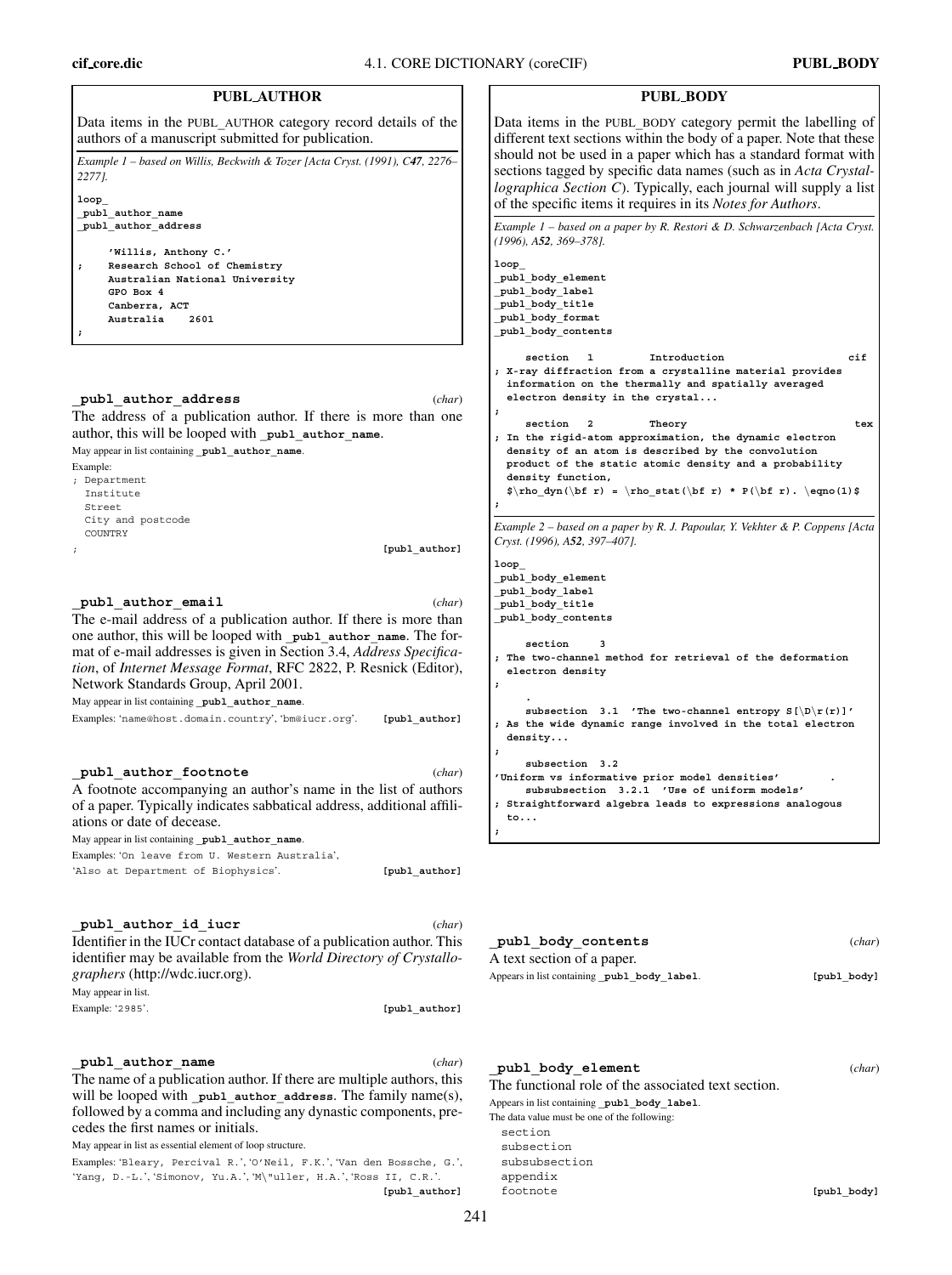### **PUBL BODY** 4. DATA DICTIONARIES **cif core.dic**

| <b>PUBL_BODY</b>     |                                                                    | 4. DATA D   |
|----------------------|--------------------------------------------------------------------|-------------|
|                      | publ body format                                                   | (char)      |
|                      | Code indicating the appropriate typesetting conventions for        |             |
|                      | accented characters and special symbols in the text section.       |             |
|                      | Appears in list containing publ body label.                        |             |
|                      | The data value must be one of the following:                       |             |
|                      | ascii no coding for special symbols                                |             |
| $\operatorname{cif}$ | CIF convention                                                     |             |
|                      | latex LaT <sub>F</sub> X                                           |             |
|                      | rtf Rich Text Format                                               |             |
|                      | $sgm1$ SGML (ISO 8879)                                             |             |
|                      | tex T <sub>F</sub> X                                               |             |
|                      | troff troff or nroff                                               |             |
|                      | Where no value is given, the assumed value is 'cif'.               | [publ body] |
|                      | publ body label                                                    | (char)      |
|                      | Code identifying the section of text. The combination of this with |             |
|                      | publ body element must be unique.                                  |             |
|                      | Appears in list as essential element of loop structure.            |             |
|                      | Examples: '1', '1.1', '2.1.3'.                                     | [publ body] |

| publ body title                             | (char)      |
|---------------------------------------------|-------------|
| Title of the associated section of text.    |             |
| Appears in list containing publ body label. | [publ body] |

# **PUBL MANUSCRIPT INCL**

Data items in the PUBL**\_**MANUSCRIPT**\_**INCL category allow the authors of a manuscript submitted for publication to list data names that should be added to the standard request list used by the journal printing software. Although these fields are primarily intended to identify CIF data items that the author wishes to include in a published paper, they can also be used to identify data names created so that non-CIF items can be included in the publication. Note that \***\_item** names *must* be enclosed in single quotes.

*Example 1 – directive to include a hydrogen-bonding table, including cosmetic headings in comments.*

```
loop_
_publ_manuscript_incl_extra_item
_publ_manuscript_incl_extra_info
_publ_manuscript_incl_extra_defn
#
# Include Hydrogen Bonding Geometry Description
# =============================================
# Name explanation standard?
# ---- ----------- ---------
 '_geom_hbond_atom_site_label_D' 'H-bond donor' yes
  '_geom_hbond_atom_site_label_H' 'H-bond hydrogen' yes
  '_geom_hbond_atom_site_label_A' 'H-bond acceptor' yes
  '_geom_hbond_distance_DH' 'H-bond D-H' yes
  '_geom_hbond_distance_HA' 'H-bond H...A' yes
  '_geom_hbond_distance_DA' 'H-bond D...A' yes
 '_geom_hbond_angle_DHA' 'H-bond D-H...A' yes
```
*Example 2 – hypothetical example including both standard CIF data items and a non-CIF quantity which the author wishes to list.*

| loop                               |     |
|------------------------------------|-----|
| publ manuscript incl extra item    |     |
| publ manuscript incl extra info    |     |
| publ manuscript incl extra defn    |     |
| ' atom site symmetry multiplicity' |     |
| 'to emphasise special sites'       | yes |
| ' chemical compound source'        |     |
| 'rare material, unusual source'    | yes |
| ' reflns d resolution high'        |     |
| 'limited data are a problem here'  | yes |
| ' crystal magnetic permeability'   |     |
| 'unusual value for this material'  | no  |

| publ manuscript incl extra defn                                   | (char) |
|-------------------------------------------------------------------|--------|
| Flags whether the corresponding data item marked for inclusion in |        |
| a journal request list is a standard CIF definition or not.       |        |
| Appears in list containing publ manuscript incl extra item.       |        |
| The data value must be one of the following:                      |        |

- no not a standard CIF data name
- n abbreviation for 'no'
- yes a standard CIF data name
- y abbreviation for 'yes'

Where no value is given, the assumed value is 'yes'. [publ\_manuscript\_incl]

# **\_publ\_manuscript\_incl\_extra\_info** (*char*)

A short note indicating the reason why the author wishes the corresponding data item marked for inclusion in the journal request list to be published.

Appears in list containing **\_publ\_manuscript\_incl\_extra\_item**.

**[publ\_manuscript\_incl]**

### **\_publ\_manuscript\_incl\_extra\_item** (*char*)

Specifies the inclusion of specific data into a manuscript which are not normally requested by the journal. The values of this item are the extra data names (which *must* be enclosed in single quotes) that will be added to the journal request list.

Appears in list as essential element of loop structure. **[publ\_manuscript\_incl]** 

#### **REFINE**

Data items in the REFINE category record details about the structure-refinement parameters.

*Example 1 – based on data set TOZ of Willis, Beckwith & Tozer [Acta Cryst. (1991), C47, 2276–2277].*

**\_refine\_special\_details sfls:\_F\_calc\_weight\_full\_matrix**

```
_refine_ls_structure_factor_coef F
_refine_ls_matrix_type full
_refine_ls_weighting_scheme calc<br>refine<sup>_</sup>ls_weighting_details /w=1/(u^2^(F)+0.0004F^2^)/
_refine_ls_weighting_details 'w=1/(uˆ2ˆ(F)+0.0004Fˆ2ˆ)'
_refine_ls_hydrogen_treatment refxyz
_refine_ls_extinction_method Zachariasen
_refine_ls_extinction_coef 3514(42)
_refine_ls_extinction_expression
; Larson, A. C. (1970). "Crystallographic Computing", edited
 by F. R. Ahmed. Eq. (22) p. 292. Copenhagen: Munksgaard.
;
_refine_ls_abs_structure_details
 ; The absolute configuration was assigned to agree with that
 of its precursor l-leucine at the chiral centre C3.
;
_refine_ls_number_reflns 1408
_refine_ls_number_parameters 272
_refine_ls_number_restraints 0
_refine_ls_number_constraints 0
_refine_ls_R_factor_all .038
_refine_ls_R_factor_gt .034
_refine_ls_wR_factor_all .044
_refine_ls_wR_factor_gt .042
_refine_ls_goodness_of_fit_all 1.462
_refine_ls_goodness_of_fit_gt 1.515
_refine_ls_shift/su_max .535
_refine_ls_shift/su_mean .044
_refine_diff_density_min -.108
_refine_diff_density_max .131
```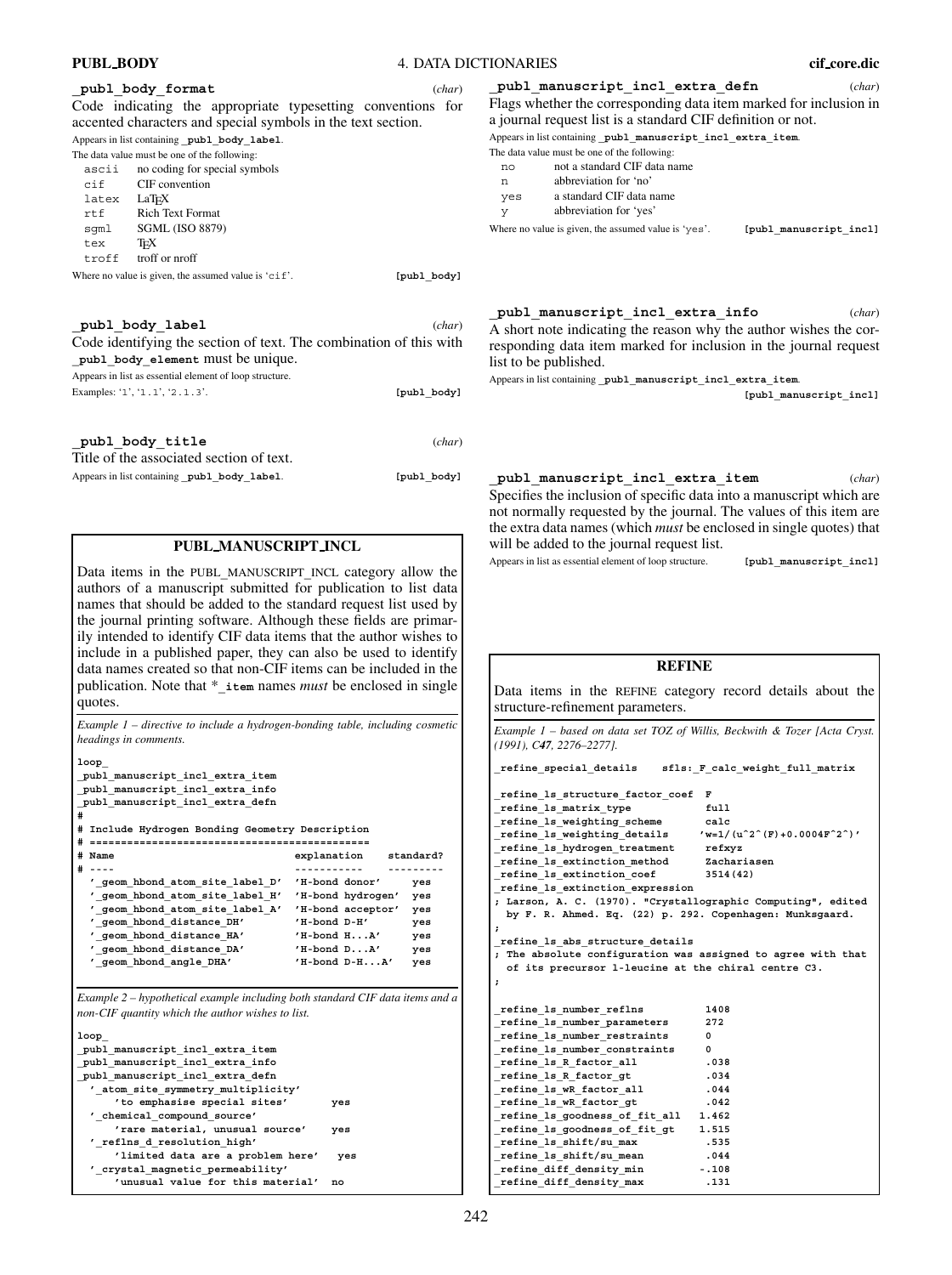**\_refine\_diff\_density\_max \_refine\_diff\_density\_min \_refine\_diff\_density\_rms** (*numb, su*)

The largest and smallest values and the root-mean-square deviation, in electrons per ångström cubed, of the final difference electron density. The \***\_rms** value is measured with respect to the arithmetic mean density and is derived from summations over each grid point in the asymmetric unit of the cell. This quantity is useful for assessing the significance of \***\_min** and \***\_max** values, and also for defining suitable contour levels.

**[refine]**

**\_refine\_ls\_abs\_structure\_details** (*char*) The nature of the absolute structure and how it was determined.

**[refine]**

**\_refine\_ls\_abs\_structure\_Flack** (*numb, su*) The measure of absolute structure as defined by Flack (1983). For centrosymmetric structures, the only permitted value, if the data name is present, is 'inapplicable', represented by '.' . For noncentrosymmetric structures, the value must lie in the 99.97% Gaussian confidence interval  $-3u$  ≤  $x$  ≤ 1 + 3*u* and a standard uncertainty (e.s.d.) *u* must be supplied. The **\_enumeration\_range** of  $0.0 \rightarrow$ 1.0 is correctly interpreted as meaning  $(0.0-3u)$  ≤  $x$  ≤  $(1.0+3u)$ .

Reference: Flack, H. D. (1983). *Acta Cryst.* A**39**, 876–881. The permitted range is  $0.0 \rightarrow 1.0$ . **[refine]** 

**\_refine\_ls\_abs\_structure\_Rogers** (*numb, su*) The measure of absolute structure as defined by Rogers (1981). The value must lie in the 99.97% Gaussian confidence interval  $-1 - 3u < n < 1 + 3u$  and a standard uncertainty (e.s.d.) *u* must be supplied. The **\_enumeration\_range** of −1.0 → 1.0 is correctly interpreted as meaning (−1.0 − 3*u*) ≤ η ≤ (1.0 + 3*u*).

Reference: Rogers, D. (1981). *Acta Cryst.* A**37**, 734–741. The permitted range is  $-1.0 \rightarrow 1.0$ . **[refine**]

**\_refine\_ls\_d\_res\_high** (*numb*) The smallest value in ångströms of the interplanar spacings of the reflections used in the refinement. This is called the highest resolution.

The permitted range is  $0.0 \rightarrow \infty$ . **[refine]** 

**\_refine\_ls\_d\_res\_low** (*numb*) The largest value in ångströms of the interplanar spacings of the reflections used in the refinement. This is called the lowest resolution.

The permitted range is  $0.0 \rightarrow \infty$ . **[refine]** 

**\_refine\_ls\_extinction\_coef** (*numb, su*) The extinction coefficient used to calculate the correction factor applied to the structure-factor data. The nature of the extinction coefficient is given in the definitions of **\_refine\_ls\_extinction\_expression** and **\_refine\_ls\_ extinction method.** For the 'Zachariasen' method it is the *r*<sup>∗</sup> value; for the 'Becker–Coppens type 1 isotropic' method it is the '*g*' value and for 'Becker–Coppens type 2 isotropic' corrections it is the ' $\rho$ ' value. Note that the magnitude of these values is usually of the order of 10 000.

References: Becker, P. J. & Coppens, P. (1974). *Acta Cryst.* A**30**, 129–147, 148–153. Zachariasen, W. H. (1967). *Acta Cryst.* **23**, 558–564. Larson, A. C. (1967). *Acta Cryst.* **23**, 664–665.

Example: '3472(52)' (Zachariasen coefficient *r*\* = 0.347(5) E04). **[refine]**

**\_refine\_ls\_extinction\_expression** (*char*)

A description of or reference to the extinction-correction equation used to apply the data item **\_refine\_ls\_extinction\_coef**. This information must be sufficient to reproduce the extinctioncorrection factors applied to the structure factors.

Example:

|                                          |  |  |  | ; Larson, A. C. (1970). "Crystallographic Computing", |  |
|------------------------------------------|--|--|--|-------------------------------------------------------|--|
| edited by F. R. Ahmed. Eq. (22), p. 292. |  |  |  |                                                       |  |
| Copenhagen: Munksgaard.                  |  |  |  |                                                       |  |

; **[refine]**

### **\_refine\_ls\_extinction\_method** (*char*)

A description of the extinction-correction method applied. This description should include information about the correction method, either 'Becker–Coppens' or 'Zachariasen'. The latter is sometimes referred to as the 'Larson' method even though it employs Zachariasen's formula. The Becker–Coppens procedure is referred to as 'type 1' when correcting secondary extinction dominated by the mosaic spread; as 'type 2' when secondary extinction is dominated by particle size and includes a primary extinction component; and as 'mixed' when there is a mixture of types 1 and 2. For the Becker–Coppens method, it is also necessary to set the mosaic distribution as either 'Gaussian' or 'Lorentzian' and the nature of the extinction as 'isotropic' or 'anisotropic'. Note that if either the 'mixed' or 'anisotropic' corrections are applied, the multiple coefficients cannot be contained in \***\_extinction\_coef** and must be listed in **\_refine\_special\_details**.

References: Becker, P. J. & Coppens, P. (1974). *Acta Cryst*. A**30**, 129–147, 148–153. Zachariasen, W. H. (1967). *Acta Cryst*. **23**, 558–564. Larson, A. C. (1967). *Acta Cryst*. **23**, 664–665. Where no value is given, the assumed value is 'Zachariasen'.

Examples: 'B-C type 2 Gaussian isotropic', 'none'. **[refine]**

**\_refine\_ls\_goodness\_of\_fit\_all** (*numb, su*) The least-squares goodness-of-fit parameter *S* for all reflections after the final cycle of refinement. Ideally, account should be taken of parameters restrained in the least-squares refinement. See also **\_refine\_ls\_restrained\_S\_** definitions.

$$
S = \left(\frac{\sum |w|Y_{\text{obs}} - Y_{\text{calc}}|^2|}{N_{\text{ref}} - N_{\text{param}}}\right)^{1/2},
$$

where  $Y_{obs}$  = the observed coefficients (see \_refine\_ls\_  $structure_factor\_coeff$ ,  $Y_{calc}$  = the calculated coefficients (see **\_refine\_ls\_structure\_factor\_coef**), *w* = the least-squares reflection weight  $(1/u^2)$ ,  $u =$  the standard uncertainty,  $N_{\text{ref}} =$  the number of reflections used in the refinement,  $N_{\text{param}} =$  the number of refined parameters and the sum is taken over the specified reflections.

The permitted range is  $0.0 \rightarrow \infty$ . **[refine]**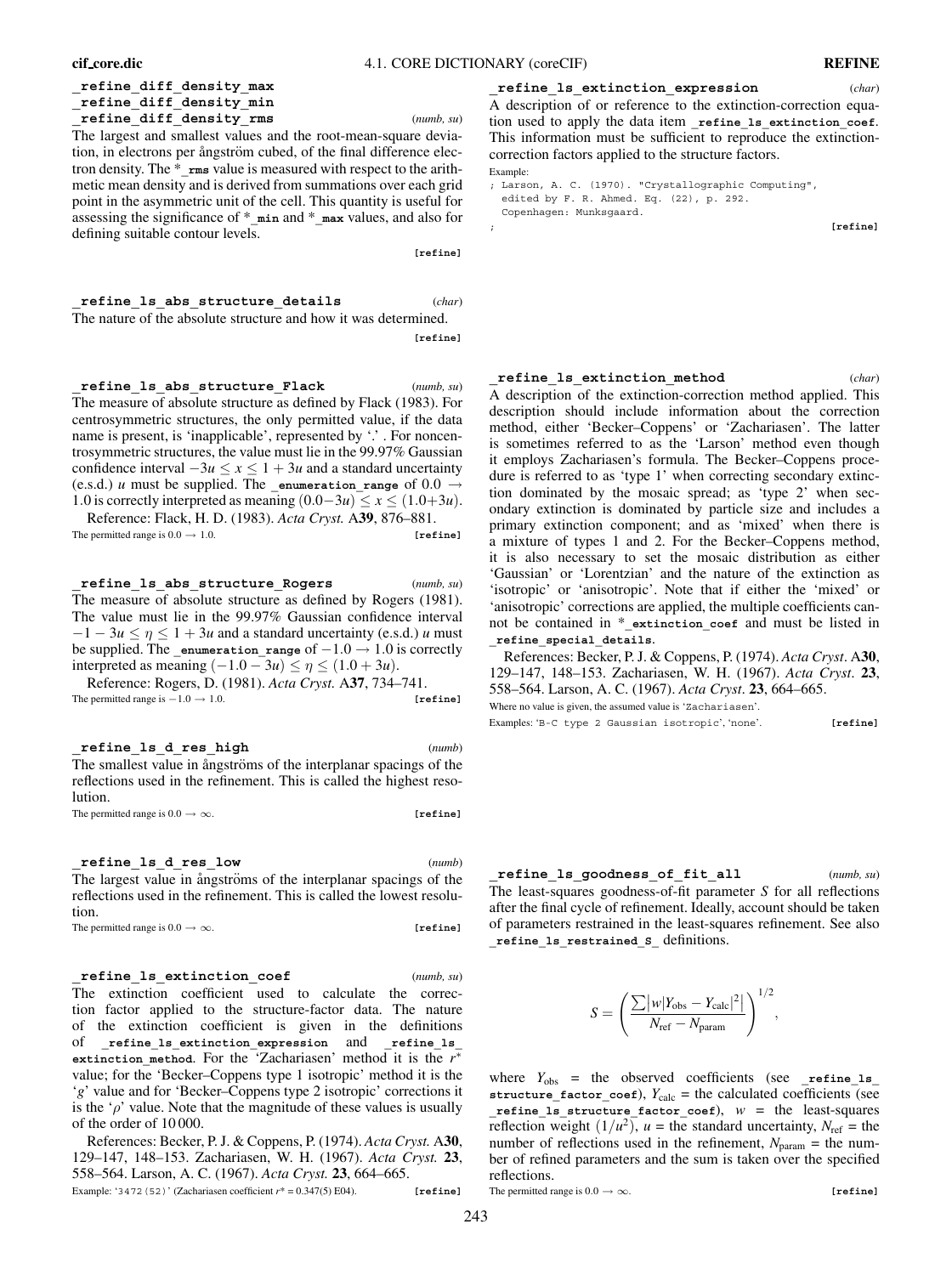### **\_refine\_ls\_goodness\_of\_fit\_gt** (*numb, su*)

The least-squares goodness-of-fit parameter *S* for significantly intense reflections (see **\_reflns\_threshold\_expression**) after the final cycle of refinement. Ideally, account should be taken of parameters restrained in the least-squares refinement. See also **\_refine\_ls\_restrained\_S\_** definitions.

$$
S = \left(\frac{\sum |w|Y_{\text{obs}} - Y_{\text{calc}}|^2|}{N_{\text{ref}} - N_{\text{param}}}\right)^{1/2}
$$

,

,

,

where  $Y_{obs}$  = the observed coefficients (see **\_refine\_ls structure** factor coef),  $Y_{\text{calc}}$  = the calculated coefficients (see **\_refine\_ls\_structure\_factor\_coef**), *w* = the least-squares reflection weight  $(1/u^2)$ ,  $u =$  the standard uncertainty,  $N_{\text{ref}} =$  the number of reflections used in the refinement,  $N_{\text{param}}$  = the number of refined parameters; the sum is taken over the specified reflections.

The permitted range is  $0.0 \rightarrow \infty$ .

Related item: **\_refine\_ls\_goodness\_of\_fit\_obs** (alternate). **[refine]**

**\_refine\_ls\_goodness\_of\_fit\_obs** (*numb, su*) **This definition has been superseded and is retained here only for archival purposes. Use instead \_refine\_ls\_goodness\_of\_fit\_gt.**

*The least-squares goodness-of-fit parameter S for observed reflections (see* **\_reflns\_observed\_criterion***) after the final cycle of refinement. Ideally, account should be taken of parameters restrained in the leastsquares refinement. See also* **\_refine\_ls\_restrained\_S\_** *definitions.*

$$
S = \left(\frac{\sum |w|Y_{\text{obs}} - Y_{\text{calc}}|^2}{N_{\text{ref}} - N_{\text{param}}}\right)^{1/2}
$$

*where*  $Y_{obs}$  = the observed coefficients (see **refine** 1s structure **factor** coef),  $Y_{\text{calc}} =$  the calculated coefficients (see **refine** 1s **structure\_factor\_coef***), w = the least-squares reflection weight*  $(1/u^2)$ ,  $u =$  the standard uncertainty,  $N_{\text{ref}} =$  the number of reflections used *in the refinement, N*param *= the number of refined parameters; the sum is taken over the specified reflections.*

*The permitted range is*  $0.0 \rightarrow \infty$ . **[refine]** 

**\_refine\_ls\_goodness\_of\_fit\_ref** (*numb, su*) The least-squares goodness-of-fit parameter *S* for all reflections included in the refinement after the final cycle of refinement. Ideally, account should be taken of parameters restrained in the leastsquares refinement. See also refine 1s restrained s definitions.

$$
S = \left(\frac{\sum |w|Y_{\text{obs}} - Y_{\text{calc}}|^2|}{N_{\text{ref}} - N_{\text{param}}}\right)^{1/2}
$$

where  $Y_{obs}$  = the observed coefficients (see **\_refine\_ls**  $structure_factor\_coeff,$   $Y_{calc}$  = the calculated coefficients (see **refine 1s structure factor coef),**  $w =$  the least-squares reflection weight  $(1/u^2)$ ,  $u =$  the standard uncertainty,  $N_{\text{ref}} =$  the number of reflections used in the refinement,  $N_{\text{param}}$  = the number of refined parameters; the sum is taken over the specified reflections.

The permitted range is  $0.0 \rightarrow \infty$ . **[refine]** 

**\_refine\_ls\_hydrogen\_treatment** (*char*)

Treatment of hydrogen atoms in the least-squares refinement.

| The data value must be one of the following: |                                 |
|----------------------------------------------|---------------------------------|
| refall                                       | refined all H-atom parameters   |
| refxyz                                       | refined H-atom coordinates only |

| refU   | refined H-atom $U$ 's only         |
|--------|------------------------------------|
| noref  | no refinement of H-atom parameters |
| constr | H-atom parameters constrained      |
| mixed  | some constrained, some independent |
| undef  | H-atom parameters not defined      |
|        |                                    |

Where no value is given, the assumed value is 'undef'. **[refine]** 

**\_refine\_ls\_matrix\_type** (*char*)

Type of matrix used to accumulate the least-squares derivatives. The data value must be one of the following:

| full      | full                               |
|-----------|------------------------------------|
| fullcycle | full with fixed elements per cycle |
| atomblock | block diagonal per atom            |
| userblock | user-defined blocks                |
| diagonal  | diagonal elements only             |
| sparse    | selected elements only             |
|           |                                    |

Where no value is given, the assumed value is 'full'. **[refine]** 

**\_refine\_ls\_number\_constraints** (*numb*)

The number of constrained (non-refined or dependent) parameters in the least-squares process. These may be due to symmetry or any other constraint process (*e.g.* rigid-body refinement). See also **\_atom\_site\_constraints** and **\_atom\_** site refinement flags. A general description of constraints may appear in **\_refine\_special\_details**.

The permitted range is  $0 \to \infty$ . Where no value is given, the assumed value is '0'. **[refine]**

# **\_refine\_ls\_number\_parameters** (*numb*)

The number of parameters refined in the least-squares process. If possible, this number should include some contribution from the restrained parameters. The restrained parameters are distinct from the constrained parameters (where one or more parameters are linearly dependent on the refined value of another). Leastsquares restraints often depend on geometry or energy considerations and this makes their direct contribution to this number, and to the goodness-of-fit calculation, difficult to assess. The permitted range is  $0 \rightarrow \infty$ . **[refine]** 

| refine ls number reflns                                            | (numb)   |
|--------------------------------------------------------------------|----------|
| The number of unique reflections contributing to the least-squares |          |
| refinement calculation.                                            |          |
| The permitted range is $0 \rightarrow \infty$ .                    | [refine] |
|                                                                    |          |

**\_refine\_ls\_number\_restraints** (*numb*) The number of restrained parameters. These are parameters which are not directly dependent on another refined parameter. Restrained parameters often involve geometry or energy dependencies. See also **\_atom\_site\_constraints** and **\_atom\_site\_ refinement\_flags**. A general description of refinement constraints may appear in **\_refine\_special\_details**. The permitted range is  $0 \rightarrow \infty$ . **[refine]** 

**\_refine\_ls\_R\_factor\_all** (*numb*) Residual factor for all reflections satisfying the resolution limits established by **\_refine\_ls\_d\_res\_high** and **\_refine\_ls\_d\_ res\_low**. This is the conventional *R* factor. See also **\_refine\_ls\_ wR\_factor\_** definitions.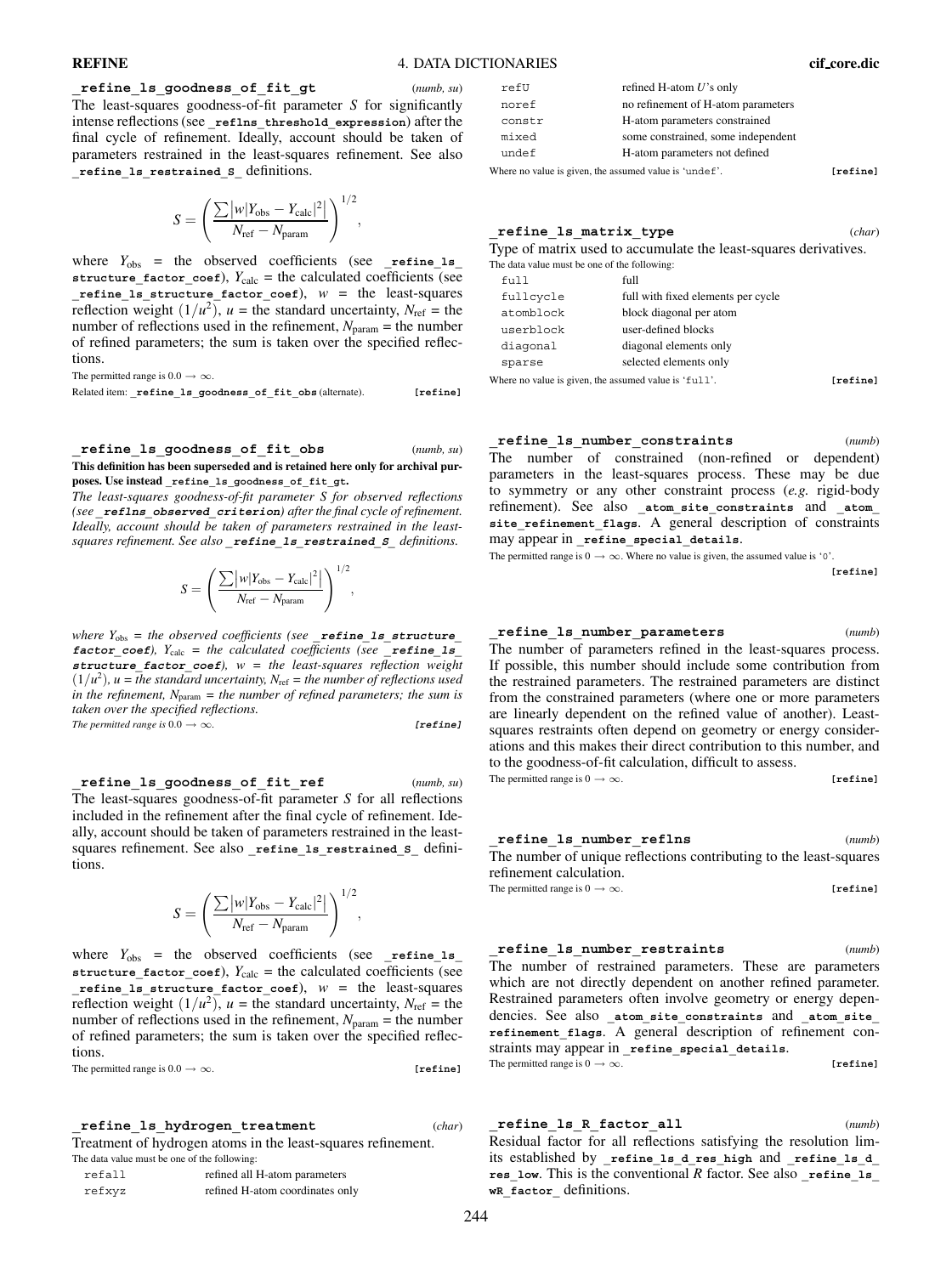$$
R = \frac{\sum |F_{\text{obs}} - F_{\text{calc}}|}{\sum |F_{\text{obs}}|},
$$

where  $F_{obs}$  = the observed structure-factor amplitudes,  $F_{calc}$  = the calculated structure-factor amplitudes and the sum is taken over the specified reflections.

The permitted range is 
$$
0.0 \rightarrow \infty
$$
. [refine]

**\_refine\_ls\_R\_factor\_gt** (*numb*) Residual factor for the reflections (with number given by **\_reflns\_number\_gt**) judged significantly intense (*i.e.* satisfying the threshold specified by reflns threshold expression) and included in the refinement. The reflections also satisfy the resolution limits established by **\_refine\_ls\_d\_res\_high** and **\_refine\_ls\_d\_res\_low**. This is the conventional *R* factor. See also **\_refine\_ls\_wR\_factor\_** definitions.

$$
R = \frac{\sum |F_{\text{obs}} - F_{\text{calc}}|}{\sum |F_{\text{obs}}|},
$$

where  $F_{obs}$  = the observed structure-factor amplitudes,  $F_{calc}$  = the calculated structure-factor amplitudes and the sum is taken over the specified reflections.

The permitted range is  $0.0 \rightarrow \infty$ .

Related item: **\_refine\_ls\_R\_factor\_obs** (alternate). **[refine]**

**\_refine\_ls\_R\_factor\_obs** (*numb*) **This definition has been superseded and is retained here only for archival purposes. Use instead \_refine\_ls\_R\_factor\_gt.**

*Residual factor for the reflections classified as 'observed' (see* **\_reflns\_observed\_criterion***) and included in the refinement. The reflections also satisfy the resolution limits established by* **\_refine\_ls\_d\_res\_high** *and* **\_refine\_ls\_d\_res\_low***. This is the conventional R factor. See also* **\_refine\_ls\_wR\_factor\_** *definitions.*

$$
R = \frac{\sum |F_{\text{obs}} - F_{\text{calc}}|}{\sum |F_{\text{obs}}|},
$$

where  $F_{obs}$  = the observed structure-factor amplitudes,  $F_{calc}$  = the calcu*lated structure-factor amplitudes and the sum is taken over the specified reflections.*

*The permitted range is*  $0.0 \rightarrow \infty$ *.* [**refine**]

**\_refine\_ls\_R\_Fsqd\_factor** (*numb*)

Residual factor  $\overline{R}(F^2)$ , calculated on the squared amplitudes of the observed and calculated structure factors, for significantly intense reflections (satisfying **\_reflns\_threshold\_expression**) and included in the refinement. The reflections also satisfy the resolution limits established by **\_refine\_ls\_d\_res\_high** and **\_refine\_ls\_d\_res\_low**.

$$
R(F^{2}) = \frac{\sum |F_{obs}^{2} - F_{calc}^{2}|}{\sum |F_{obs}^{2}|},
$$

where  $F_{obs}^2$  = squares of the observed structure-factor amplitudes,  $F_{\text{calc}}^2$  = squares of the calculated structure-factor amplitudes and the sum is taken over the specified reflections. The permitted range is  $0.0 \rightarrow \infty$ . **[refine]** 

**\_refine\_ls\_R\_I\_factor** (*numb*)

Residual factor  $R(I)$  for significantly intense reflections (satisfying **\_reflns\_threshold\_expression**) and included in the refinement. This is most often calculated in Rietveld refinements against powder data, where it is referred to as  $R_B$  or  $R_{\text{Bragg}}$ .

$$
R(I) = \frac{\sum |I_{\text{obs}} - I_{\text{calc}}|}{\sum |I_{\text{obs}}|},
$$

where  $I_{obs}$  = the net observed intensities,  $I_{calc}$  = the net calculated intensities and the sum is taken over the specified reflections. The permitted range is  $0.0 \rightarrow \infty$ . **[refine]** 

**\_refine\_ls\_restrained\_S\_all** (*numb*) The least-squares goodness-of-fit parameter  $S'$  for all reflections after the final cycle of least-squares refinement. This parameter explicitly includes the restraints applied in the least-squares process. See also **\_refine\_ls\_goodness\_of\_fit\_** definitions.

$$
S' = \left(\frac{\sum |w|Y_{\text{obs}} - Y_{\text{calc}}|^2 + \sum_r |w_r|P_{\text{calc}} - P_{\text{targ}}|^2|}{N_{\text{ref}} + N_{\text{restr}} - N_{\text{param}}}\right)^{1/2},
$$

where  $Y_{obs}$  = the observed coefficients (see **\_refine\_ls**  $structure\_factor\_coeff$ ,  $Y_{calc}$  = the calculated coefficients (see **\_refine\_ls\_structure\_factor\_coef**), *w* = the least-squares reflection weight [1/square of standard uncertainty (e.s.d.)],  $P_{\text{calc}}$  = the calculated restraint values,  $P_{\text{targ}}$  = the target restraint values,  $w_r$  = the restraint weight,  $N_{\text{ref}}$  = the number of reflections used in the refinement (see **\_refine\_ls\_**  $number_reflns_obs$ ),  $N_{restr}$  = the number of restraints (see **\_refine\_ls\_number\_restraints**) and *N*param = the number of refined parameters (see **\_refine\_ls\_number\_parameters**); the sum  $\sum$  is taken over the specified reflections and the sum  $\sum_{r}$  is taken over the restraints.

The permitted range is  $0.0 \rightarrow \infty$ . **[refine]** 

**\_refine\_ls\_restrained\_S\_gt** (*numb*) The least-squares goodness-of-fit parameter  $S'$  for significantly intense reflections (satisfying **\_reflns\_threshold\_expression**) after the final cycle of least-squares refinement. This parameter explicitly includes the restraints applied in the least-squares process. See also refine 1s goodness of fit definitions.

$$
S' = \left(\frac{\sum |w|Y_{\text{obs}} - Y_{\text{calc}}|^2 + \sum_r |w_r|P_{\text{calc}} - P_{\text{targ}}|^2|}{N_{\text{ref}} + N_{\text{restr}} - N_{\text{param}}}\right)^{1/2},
$$

where  $Y_{obs}$  = the observed coefficients (see \_refine\_ls\_  $structure_factor\_coeff$ ,  $Y_{calc}$  = the calculated coefficients (see **\_refine\_ls\_structure\_factor\_coef**), *w* = the least-squares reflection weight [1/square of standard uncertainty (e.s.d.)],  $P_{\text{calc}}$  = the calculated restraint values,  $P_{\text{targ}}$  = the target restraint values,  $w_r$  = the restraint weight,  $N_{\text{ref}}$  = the number of reflections used in the refinement (see **\_refine\_ls\_**  $number_reflns_obs$ ),  $N_{restr}$  = the number of restraints (see **\_refine\_ls\_number\_restraints**) and *N*param = the number of refined parameters (see **\_refine\_ls\_number\_parameters**); the sum  $\sum$  is taken over the specified reflections and the sum  $\sum_{r}$  is taken over the restraints.

The permitted range is  $0.0 \rightarrow \infty$ .

Related item: **\_refine\_ls\_restrained\_S\_obs** (alternate). **[refine]**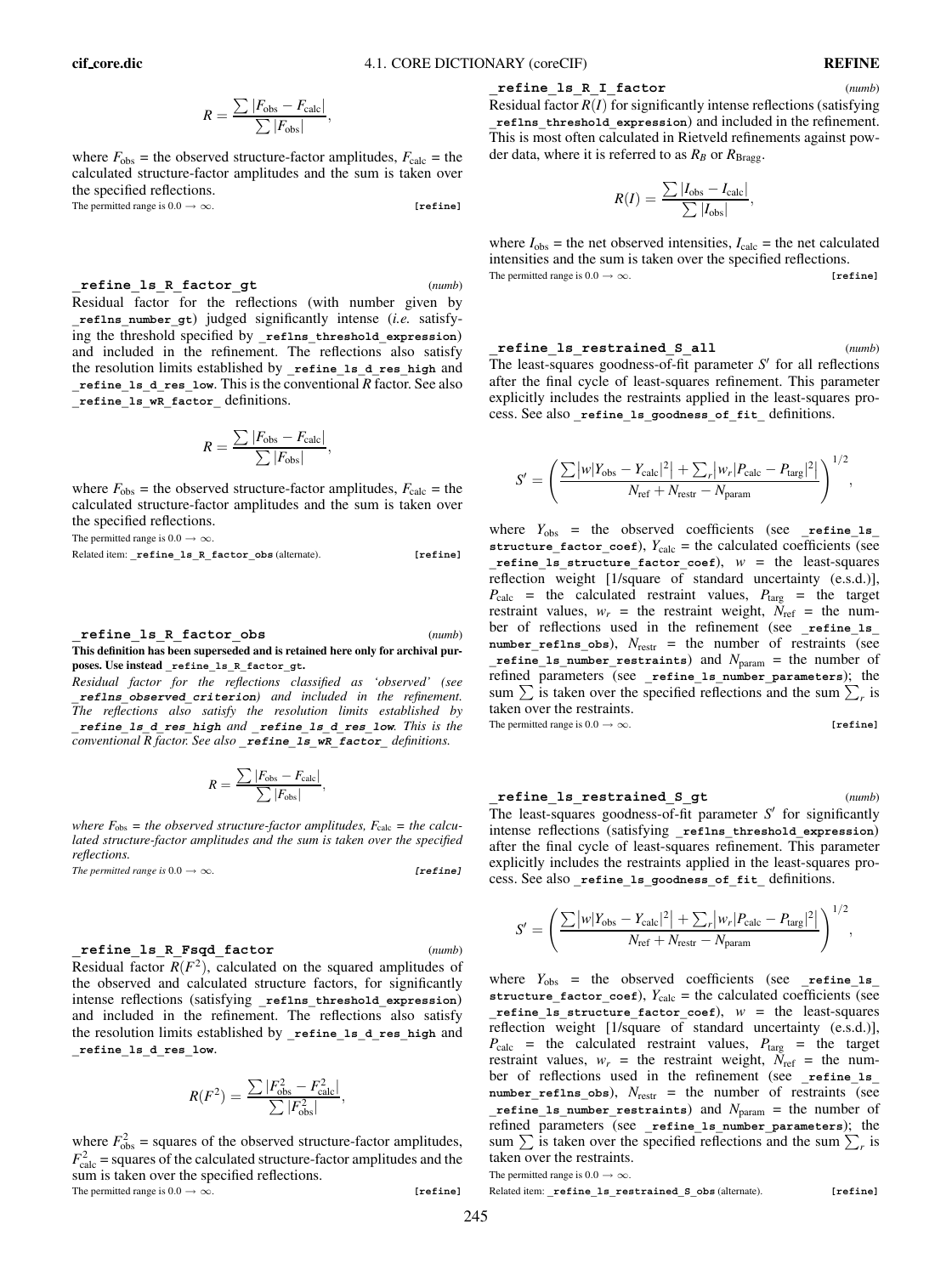**\_refine\_ls\_restrained\_S\_obs** (*numb*) **This definition has been superseded and is retained here only for archival pur-**

**poses. Use instead \_refine\_ls\_restrained\_S\_gt.** *The least-squares goodness-of-fit parameter S for observed reflections after the final cycle of least-squares refinement. This parameter explicitly includes the restraints applied in the least-squares process. See also* **\_refine\_ls\_goodness\_of\_fit\_** *definitions.*

$$
S' = \left(\frac{\sum |w|Y_{\text{obs}} - Y_{\text{calc}}|^2 + \sum_r |w_r|P_{\text{calc}} - P_{\text{targ}}|^2|}{N_{\text{ref}} + N_{\text{restr}} - N_{\text{param}}}\right)^{1/2},
$$

*where Y*obs *= the observed coefficients (see* **\_refine\_ls\_structure\_**  $\text{factor}$  coef),  $Y_{\text{calc}}$  = the calculated coefficients (see \_**refine**\_1s\_ **structure\_factor\_coef***), w = the least-squares reflection weight [1/square of standard uncertainty (e.s.d.)], P*calc *= the calculated restraint values,*  $P_{\text{targ}} =$  *the target restraint values,*  $w_r =$  *the restraint weight, N*ref *= the number of reflections used in the refinement (see refine 1s number reflns obs),*  $N_{\text{restr}} =$  *the number of restraints (see* **\_refine\_ls\_number\_restraints***) and N*param *= the number of*  $\sum$  *is taken over the specified reflections and the sum*  $\sum_{r}$  *is taken over refined parameters (see* **\_refine\_ls\_number\_parameters***); the sum the restraints.*

*The permitted range is*  $0.0 \rightarrow \infty$ . [**refine**]

**\_refine\_ls\_shift/esd\_max** (*numb*) **This definition has been superseded and is retained here only for archival purposes. Use instead \_refine\_ls\_shift/su\_max.**

*The largest ratio of the final least-squares parameter shift to the final standard uncertainty (s.u., formerly described as estimated standard deviation, e.s.d.).*

*The permitted range is*  $0.0 \rightarrow \infty$ . **[refine]** 

**\_refine\_ls\_shift/esd\_mean** (*numb*) **This definition has been superseded and is retained here only for archival purposes. Use instead \_refine\_ls\_shift/su\_mean.**

*The average ratio of the final least-squares parameter shift to the final standard uncertainty (s.u., formerly described as estimated standard deviation, e.s.d.).*

| The permitted range is $0.0 \rightarrow \infty$ . | <i>[refine]</i> |
|---------------------------------------------------|-----------------|
|---------------------------------------------------|-----------------|

**\_refine\_ls\_shift/su\_max** (*numb*) The largest ratio of the final least-squares parameter shift to the final standard uncertainty. The permitted range is  $0.0 \rightarrow \infty$ . Related item: **\_refine\_ls\_shift/esd\_max** (alternate). **[refine]**

**\_refine\_ls\_shift/su\_max\_lt** (*numb*) An upper limit for the largest ratio of the final least-squares parameter shift to the final standard uncertainty. This item is used when the largest value of the shift divided by the final standard uncertainty is too small to measure.

The permitted range is  $0.0 \rightarrow \infty$ .

| Related item: refine 1s shift/su max (alternate).<br>[refine] |  |
|---------------------------------------------------------------|--|
|---------------------------------------------------------------|--|

**\_refine\_ls\_shift/su\_mean** (*numb*) The average ratio of the final least-squares parameter shift to the final standard uncertainty.

The permitted range is  $0.0 \rightarrow \infty$ .

Related item: **\_refine\_ls\_shift/esd\_mean** (alternate). **[refine]**

**\_refine\_ls\_shift/su\_mean\_lt** (*numb*)

An upper limit for the average ratio of the final least-squares parameter shift to the final standard uncertainty. This item is used when the average value of the shift divided by the final standard uncertainty is too small to measure.

The permitted range is 0.0  $\rightarrow \infty$ .

Related item: **\_refine\_ls\_shift/su\_mean** (alternate). **[refine]**

| refine ls structure factor coef                                           | (char) |
|---------------------------------------------------------------------------|--------|
| Structure-factor coefficient $ F $ , $F^2$ or I used in the least-squares |        |
| refinement process.                                                       |        |

The data value must be one of the following:

- F structure-factor magnitude
- Fsqd structure factor squared
- Inet net intensity

Where no value is given, the assumed value is 'F'. **[refine]** 

**\_refine\_ls\_weighting\_details** (*char*) A description of special aspects of the weighting scheme used in the least-squares refinement. Used to describe the weighting when the value of **refine** 1s weighting scheme is specified as 'calc'. Example:

; Sigdel model of Konnert-Hendrickson: Sigdel = Afsig + Bfsig\*(sin(\q)/\l - 1/6) Afsig = 22.0, Bfsig = 150.0 at the beginning of refinement. Afsig =  $16.0$ , Bfsig =  $60.0$  at the end of refinement. ; **[refine]**

**\_refine\_ls\_weighting\_scheme** (*char*) The weighting scheme applied in the least-squares process. The standard code may be followed by a description of the weight (but see **\_refine\_ls\_weighting\_details** for a preferred approach).

|       | re data value must be one of the following.          |
|-------|------------------------------------------------------|
| siqma | based on measured s.u.'s                             |
| unit  | unit or no weights applied                           |
| . 7   | المستلف والمستحدث والمستند المستند المستندا والمستند |

calc calculated weights applied

**\_refine\_ls\_wR\_factor\_all** (*numb*) Weighted residual factors for all reflections. The reflections also satisfy the resolution limits established by **\_refine\_ls\_d\_res\_ high** and **\_refine\_ls\_d\_res\_low**. See also the **\_refine\_ls\_R\_ factor\_** definitions.

$$
wR = \left(\frac{\sum |w|Y_{\text{obs}} - Y_{\text{calc}}|^2|}{\sum |wY_{\text{obs}}^2|}\right)^{1/2},
$$

where  $Y_{obs}$  = the observed amplitude specified by **refine** 1s structure\_factor\_coef,  $Y_{\text{calc}}$  = the calculated amplitude specified by **refine** 1s structure factor coef,  $w =$  the leastsquares weight and the sum is taken over the specified reflections. The permitted range is  $0.0 \rightarrow \infty$ . **[refine]** 

Weighted residual factors for significantly intense reflections (satisfying **\_reflns\_threshold\_expression**) included in the refinement. The reflections also satisfy the resolution limits established by **\_refine\_ls\_d\_res\_high** and **\_refine\_ls\_d\_res\_low**. See also the **\_refine\_ls\_R\_factor\_** definitions.

**\_refine\_ls\_wR\_factor\_gt** (*numb*)

The data value must be one of the foll

Where no value is given, the assumed value is 'sigma'. **[refine]**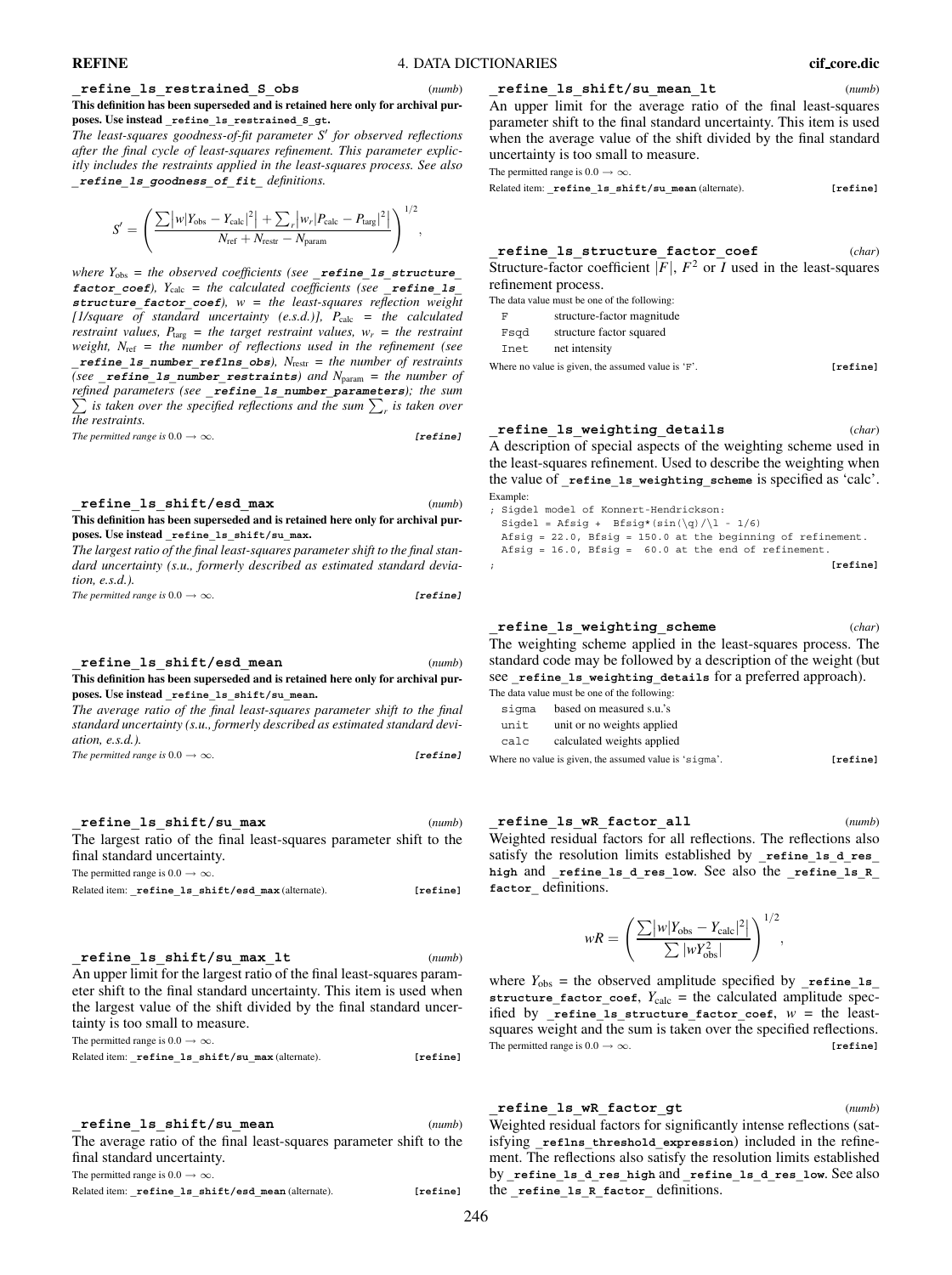$$
wR = \left(\frac{\sum |w|Y_{\text{obs}} - Y_{\text{calc}}|^2|}{\sum |wY_{\text{obs}}^2|}\right)^{1/2},
$$

where  $Y_{obs}$  = the observed amplitude specified by  $\text{refine}$  1s  $structure_factor\_coeff,$   $Y_{calc}$  = the calculated amplitude specified by **\_refine\_ls\_structure\_factor\_coef**, *w* = the leastsquares weight and the sum is taken over the specified reflections. The permitted range is  $0.0 \rightarrow \infty$ .

Related item: **refine** 1s wR factor obs (alternate). [**refine**]

**\_refine\_ls\_wR\_factor\_obs** (*numb*) **This definition has been superseded and is retained here only for archival purposes. Use instead \_refine\_ls\_wR\_factor\_gt.**

*Weighted residual factors for the reflections classified as 'observed' (see* **\_reflns\_observed\_criterion***) and included in the refinement. The reflections also satisfy the resolution limits established by* **\_refine\_ls\_d\_res\_high** *and* **\_refine\_ls\_d\_res\_low***. See also the* **\_refine\_ls\_R\_factor\_** *definitions.*

$$
wR = \left(\frac{\sum |w|Y_{\text{obs}} - Y_{\text{calc}}|^2|}{\sum |wY_{\text{obs}}^2|}\right)^{1/2},
$$

*where Y*obs *= the observed amplitude specified by* **\_refine\_ls\_ structure** factor coef,  $Y_{\text{calc}} =$  the calculated amplitude specified by **\_refine\_ls\_structure\_factor\_coef***, w = the least-squares weight and the sum is taken over the specified reflections.*

*The permitted range is*  $0.0 \rightarrow \infty$ . [**refine**]

**\_refine\_ls\_wR\_factor\_ref** (*numb*) Weighted residual factors for all reflections included in the refinement. The reflections also satisfy the resolution limits established by **\_refine\_ls\_d\_res\_high** and **\_refine\_ls\_d\_res\_low**. See also the **\_refine\_ls\_R\_factor\_** definitions.

$$
wR = \left(\frac{\sum |w|Y_{\text{obs}} - Y_{\text{calc}}|^2|}{\sum |wY_{\text{obs}}^2|}\right)^{1/2},
$$

where  $Y_{obs}$  = the observed amplitude specified by  $\text{__refine\_ls}\text{__}$ structure\_factor\_coef,  $Y_{\text{calc}}$  = the calculated amplitude specified by **refine** 1s structure factor coef,  $w =$  the leastsquares weight and the sum is taken over the specified reflections. The permitted range is  $0.0 \rightarrow \infty$ . **[refine]** 

**\_refine\_special\_details** (*char*)

Description of special aspects of the refinement process.

**[refine]**

# **REFINE LS CLASS**

Data items in the REFINE**\_**LS**\_**CLASS category record details (for each reflection class separately) about the reflections used for the structure refinement.

*Example 1 – example for a modulated structure extracted from van Smaalen [J. Phys. Condens. Matter (1991), 3, 1247–1263.]*

| loop |       |                             |
|------|-------|-----------------------------|
|      |       | refine ls class R factor gt |
|      |       | refine ls class code        |
|      | 0.057 | 'Main'                      |
|      | 0.074 | $'$ Com $'$                 |
|      | 0.064 | 'NbRefls'                   |
|      | 0.046 | 'LaRefls'                   |
|      | 0.112 | 'Satl'                      |
|      | 0.177 | $'s$ at2 $'$                |

**\_refine\_ls\_class\_code** (*char*)

The code identifying a certain reflection class. This code must match a **\_reflns\_class\_code**.

Appears in list. **Must** match parent data name **\_reflns\_class\_code**. Examples: '1', 'm1', 's2'. **[refine ls class]** 

**\_refine\_ls\_class\_d\_res\_high** (*numb*) For each reflection class, the highest resolution in ångströms for the reflections used in the refinement. This is the lowest *d* value in a reflection class.

Appears in list containing **\_refine\_ls\_class\_code**.

| The permitted range is $0.0 \rightarrow \infty$ . | [refine 1s class] |
|---------------------------------------------------|-------------------|
|                                                   |                   |



For each reflection class, the lowest resolution in angestroms for the reflections used in the refinement. This is the highest *d* value in a reflection class.

Appears in list containing **\_refine\_ls\_class\_code**.

The permitted range is  $0.0 \rightarrow \infty$ . **[refine ls class]** 

# **\_refine\_ls\_class\_R\_factor\_all \_refine\_ls\_class\_R\_factor\_gt** (*numb*)

For each reflection class, the residual factors for all reflections, and for significantly intense reflections (see **\_reflns\_threshold\_expression**), included in the refinement. The reflections also satisfy the resolution limits established by **\_refine\_ls\_class\_d\_res\_high** and **\_refine\_ ls\_class\_d\_res\_low**. This is the conventional *R* factor.

$$
R = \frac{\sum |F_{\text{obs}} - F_{\text{calc}}|}{\sum |F_{\text{obs}}|},
$$

where  $F_{obs}$  = the observed structure-factor amplitudes,  $F_{calc}$ = the calculated structure-factor amplitudes and the sum is taken over the specified reflections. See also **\_refine\_ls\_class\_ wR\_factor\_all** definitions.

Appears in list containing **\_refine\_ls\_class\_code**. The permitted range is  $0.0 \rightarrow \infty$ . **[refine ls class]** 

**\_refine\_ls\_class\_R\_Fsqd\_factor** (*numb*) For each reflection class, the residual factor  $R(F^2)$  calculated on the squared amplitudes of the observed and calculated structure factors for the reflections judged significantly intense (*i.e.* satisfying the threshold specified by reflns threshold expression) and included in the refinement. The reflections also satisfy the resolution limits established by **\_refine\_ls\_class\_d\_res\_high** and **\_refine\_ls\_class\_d\_res\_low**.

$$
R(F^{2}) = \frac{\sum |F_{\text{obs}}^{2} - F_{\text{calc}}^{2}|}{\sum |F_{\text{obs}}^{2}|},
$$

where  $F_{obs}^2$  = squares of the observed structure-factor amplitudes,  $F_{\text{calc}}^2$  = squares of the calculated structure-factor amplitudes and the sum is taken over the specified reflections.

Appears in list containing **\_refine\_ls\_class\_code**. The permitted range is  $0.0 \rightarrow \infty$ . **[refine\_ls\_class]**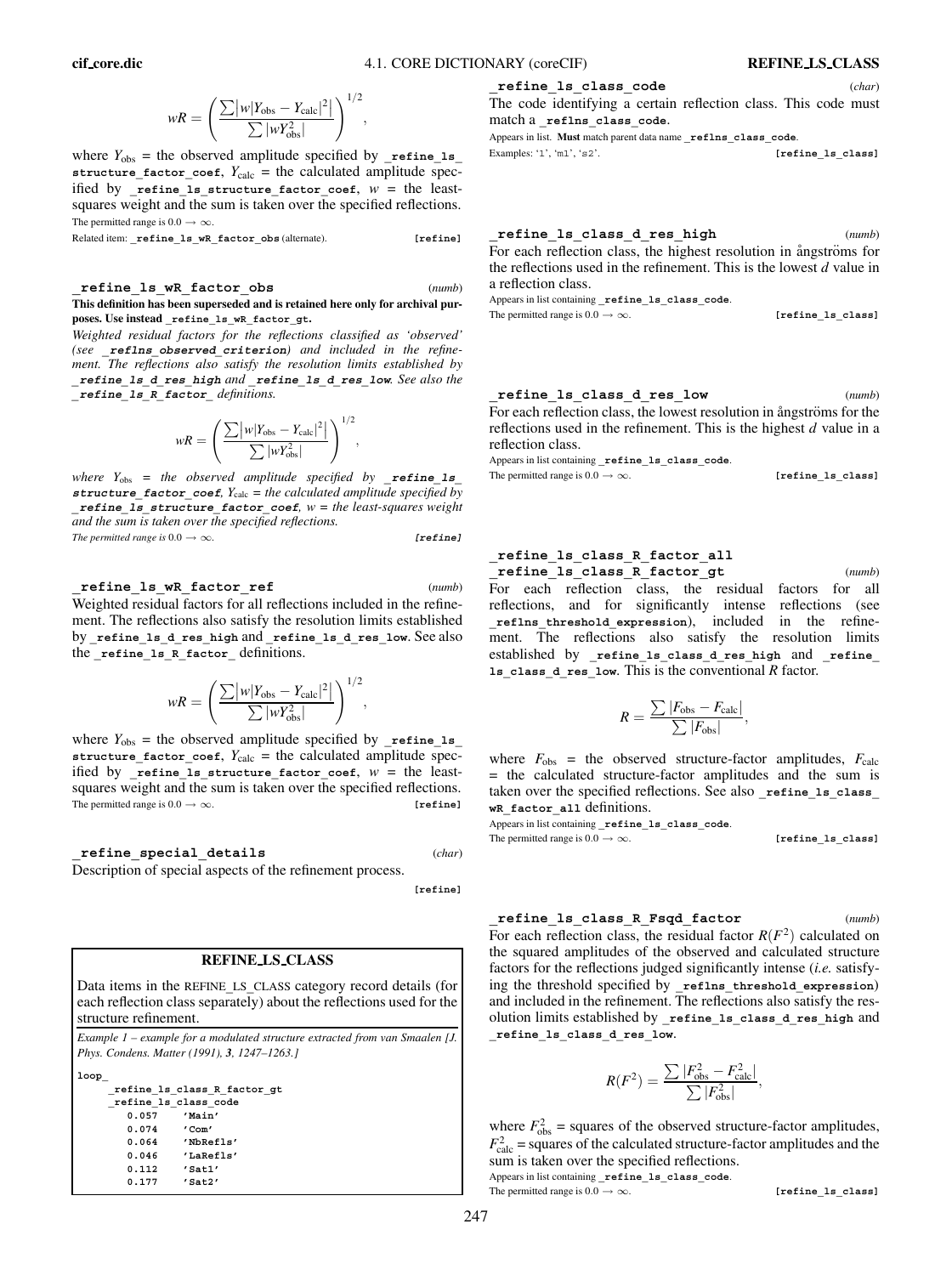# **\_refine\_ls\_class\_R\_I\_factor** (*numb*)

For each reflection class, the residual factor  $R(I)$  for the reflections judged significantly intense (*i.e.* satisfying the threshold specified by reflns threshold expression) and included in the refinement. This is most often calculated in Rietveld refinements against powder data, where it is referred to as  $R_B$  or  $R_{\text{Bragg}}$ .

$$
R(I) = \frac{\sum |I_{\text{obs}} - I_{\text{calc}}|}{\sum |I_{\text{obs}}|},
$$

where  $I_{obs}$  = the net observed intensities,  $I_{calc}$  = the net calculated intensities and the sum is taken over the specified reflections. Appears in list containing **\_refine\_ls\_class\_code**.

The permitted range is  $0.0 \rightarrow \infty$ . **[refine\_ls\_class]** 

**\_refine\_ls\_class\_wR\_factor\_all** (*numb*) For each reflection class, the weighted residual factors for all reflections included in the refinement. The reflections also satisfy the resolution limits established by refine 1s class **d\_res\_high** and **\_refine\_ls\_class\_d\_res\_low**.

$$
wR = \left(\frac{\sum |w|Y_{\text{obs}} - Y_{\text{calc}}|^2|}{\sum |wY_{\text{obs}}^2|}\right)^{1/2},
$$

where  $Y_{obs}$  = the observed amplitudes specified by refine 1s **structure factor coef,**  $Y_{\text{calc}}$  = the calculated amplitudes specified by **refine** 1s structure factor coef,  $w =$  the leastsquares weights and the sum is taken over the reflections of this class. See also **\_refine\_ls\_class\_R\_factor\_** definitions. Appears in list containing **\_refine\_ls\_class\_code**.

The permitted range is  $0.0 \rightarrow \infty$ . **[refine ls class]** 

#### **REFLN**

Data items in the REFLN category record details about the reflections used to determine the ATOM**\_**SITE data items. The REFLN data items refer to individual reflections and must be included in looped lists. The REFLNS data items specify the parameters that apply to all reflections. The REFLNS data items are not looped.

*Example 1 – based on data set fetod of Todres, Yanovsky, Ermekov & Struchkov [Acta Cryst. (1993), C49, 1352–1354].*

| loop |               |   |               |                       |          |                    |  |  |  |
|------|---------------|---|---------------|-----------------------|----------|--------------------|--|--|--|
|      | refln index h |   |               |                       |          |                    |  |  |  |
|      |               |   | refln index k |                       |          |                    |  |  |  |
|      |               |   | refln index l |                       |          |                    |  |  |  |
|      |               |   |               | refln F squared calc  |          |                    |  |  |  |
|      |               |   |               | refln F squared meas  |          |                    |  |  |  |
|      |               |   |               | refln F squared sigma |          |                    |  |  |  |
|      |               |   |               | refln include status  |          |                    |  |  |  |
|      | 2             | 0 | 0             | 85.57                 | 58.90    | $1.45$ o           |  |  |  |
|      | 3             | 0 | 0             | 15718.18              | 15631.06 | $30.40$ o          |  |  |  |
|      | 4             | 0 | 0             | 55613.11              | 49840.09 | $61.86$ $\circ$    |  |  |  |
|      | 5             | 0 | 0             | 246.85                | 241.86   | 10.02 <sub>o</sub> |  |  |  |
|      | 6             | 0 | 0             | 82.16                 | 69.97    | $1.93$ o           |  |  |  |
|      | 7             | 0 | 0             | 1133.62               | 947.79   | $11.78$ o          |  |  |  |
|      | 8             | 0 | 0             | 2558.04               | 2453.33  | $20.44$ o          |  |  |  |
|      | 9             | 0 | 0             | 283.88                | 393.66   | $7.79$ o           |  |  |  |
|      | 10            | 0 | 0             | 283.70                | 171.98   | $4.26$ o           |  |  |  |
|      |               |   |               |                       |          |                    |  |  |  |

*Example 2 – based on standard test data set p6122 of the Xtal distribution [Hall, King & Stewart (1995). Xtal3.4 User's Manual. University of Western Australia].*

| loop          |              |                |                        |                             |       |         |              |  |  |
|---------------|--------------|----------------|------------------------|-----------------------------|-------|---------|--------------|--|--|
| refln index h |              |                |                        |                             |       |         |              |  |  |
| refln_index k |              |                |                        |                             |       |         |              |  |  |
| refln_index 1 |              |                |                        |                             |       |         |              |  |  |
| refln F meas  |              |                |                        |                             |       |         |              |  |  |
| refln F calc  |              |                |                        |                             |       |         |              |  |  |
| refln F sigma |              |                |                        |                             |       |         |              |  |  |
|               |              |                | refln include status   |                             |       |         |              |  |  |
|               |              |                |                        |                             |       |         |              |  |  |
|               |              |                | refln scale group code |                             |       |         |              |  |  |
| 0             |              |                |                        | 0 6 34.935 36.034 3.143 o 1 |       |         |              |  |  |
| 0             | $\mathbf{0}$ | 12             |                        | 42.599 40.855 2.131         |       | $\circ$ | - 1          |  |  |
| 0             | $1 \quad$    | $\mathbf{0}$   |                        | 42.500 42.507 4.719 o       |       |         | - 1          |  |  |
| 0             | $1 \quad$    | $\mathbf{1}$   |                        | 59.172 57.976 4.719 o       |       |         | - 1          |  |  |
| 0             | $1 \quad$    | $\overline{a}$ |                        | 89.694 94.741 4.325         |       | $\circ$ | - 1          |  |  |
| 0             | $1 \quad$    | $\mathbf{3}$   |                        | 51.743 52.241 3.850         |       | $\circ$ | - 1          |  |  |
| 0             | $1 \quad$    | 4              |                        | 9.294 10.318 2.346 o        |       |         | $\mathbf{1}$ |  |  |
| 0             | $1 \quad$    | 5              |                        | 41.160 39.951 3.313         |       | $\circ$ | $\mathbf{1}$ |  |  |
| 0             | $1 \quad$    | 6              |                        | $6.755$ $7.102$ $.895$ < 1  |       |         |              |  |  |
| 0             | 1            | $7^{\circ}$    |                        | 30.693 31.171 2.668         |       | $\circ$ | - 1          |  |  |
| $\Omega$      | 1            | 8              |                        | 12.324 12.085 2.391         |       | $\circ$ | $\mathbf{1}$ |  |  |
| 0             | $\mathbf{1}$ | 9              |                        | 15.348 15.122 2.239 o       |       |         | 1            |  |  |
| 0             | $\mathbf{1}$ | 10             |                        | 17.622 19.605               | 1.997 | $\circ$ | $\mathbf{1}$ |  |  |
|               |              |                |                        |                             |       |         |              |  |  |

$$
\_refln\_A\_calc
$$

**\_refln\_A\_meas** (*numb*) The calculated and measured structure-factor component *A* (in

Appears in list containing **\_refln\_index\_**. **[refln]**

electrons for X-ray diffraction).

**\_refln\_B\_calc \_refln\_B\_meas** (*numb*)

The calculated and measured structure-factor component *B* (in electrons for X-ray diffraction).

 $A = |F| \cos(\text{phase}).$ 

 $B = |F| \sin(\text{phase}).$ 

Appears in list containing **\_refln\_index\_**. **[refln]**

**\_refln\_class\_code** (*char*) The code identifying the class to which this reflection has been assigned. This code must match a value of **\_reflns\_class\_code**. Reflections may be grouped into classes for a variety of purposes. For example, for modulated structures each reflection class may be defined by the number  $m = \sum |m_i|$ , where the  $m_i$  are the integer coefficients that, in addition to *h*, *k*, *l*, index the corresponding diffraction vector in the basis defined for the reciprocal lattice. Appears in list containing **\_refln\_index\_**. **Must** match parent data name **\_reflns\_class\_code**. **[refln]**

**\_refln\_crystal\_id** (*char*) Code identifying each crystal if multiple crystals are used. Is used to link with **exptl** crystal id in the **exptl** crystal list. Appears in list containing **\_refln\_index\_**. **Must** match parent data name **\_exptl\_crystal\_id**. **[refln]**

**\_refln\_d\_spacing** (*numb*) The  $d$  spacing in angströms for this reflection. This is related to the  $(\sin \theta)/\lambda$  value by the expression **\_refln\_d\_spacing** = 2/(**\_refln\_sint/lambda**).

Appears in list containing **\_refln\_index\_**. The permitted range is  $0.0 \rightarrow \infty$ . **[refln]**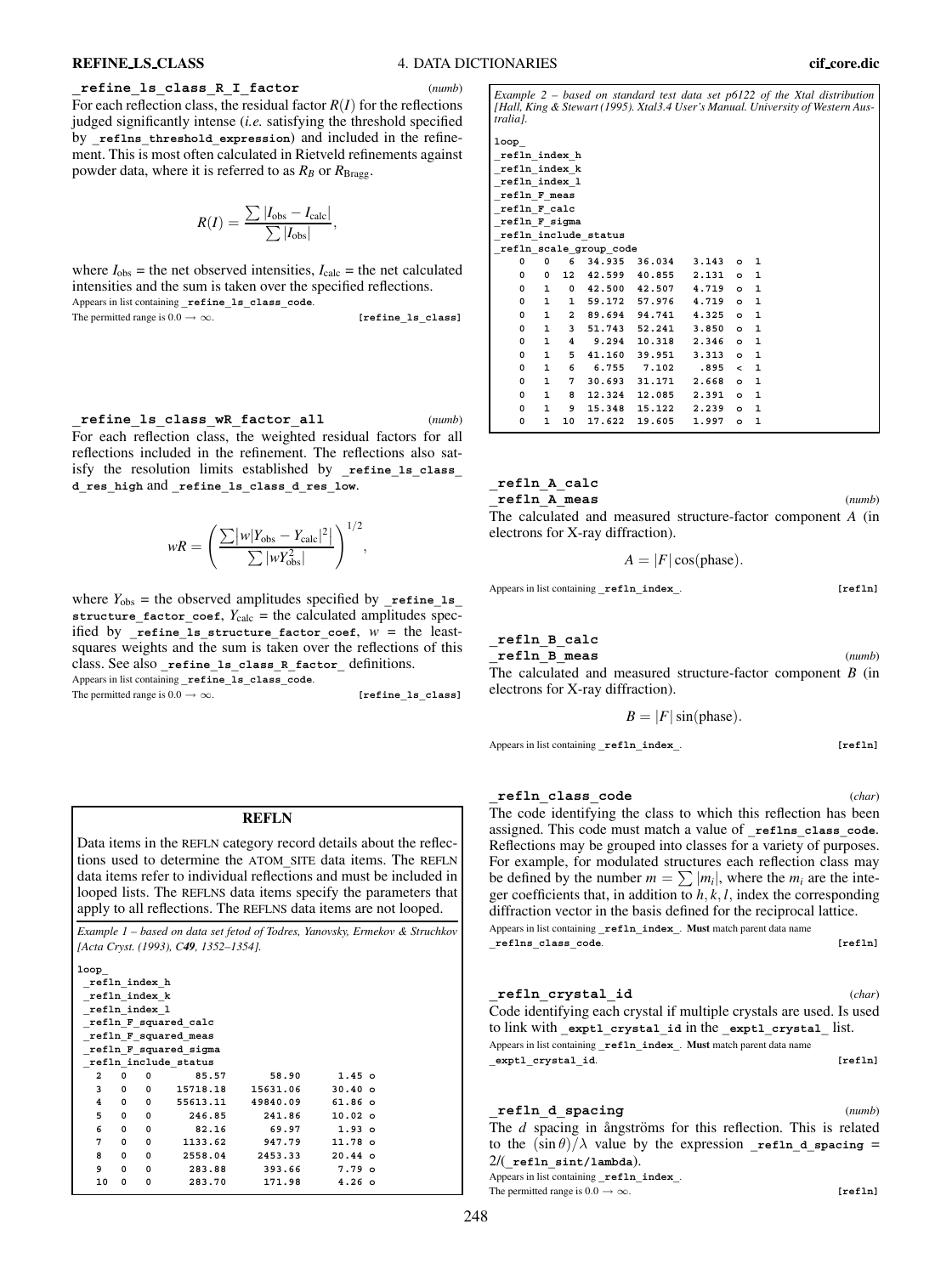|                | AE DICTIONART (COLCET)                                                                  | IVET ELY   |
|----------------|-----------------------------------------------------------------------------------------|------------|
|                | refln observed status                                                                   | (char)     |
|                | This definition has been superseded and is retained here only for archival pur-         |            |
| (numb)         | poses. Use instead refln include status.                                                |            |
| ed from        | Classification of a reflection indicating its status with respect to inclusion          |            |
| r X-ray        | in the refinement and the calculation of R factors.                                     |            |
|                | Appears in list containing refln index.<br>The data value must be one of the following: |            |
| [refln]        | satisfies _refine_ls_d_res_high,satisfies _refine_ls_d_res_<br>O                        |            |
|                | low and observed by reflns observed criterion                                           |            |
|                | satisfies _refine_1s_d_res_high, satisfies _refine_1s_d_res_<br>$\,<$                   |            |
|                | low and unobserved by _reflns_observed_criterion                                        |            |
|                | systematically absent reflection<br>unreliable measurement - not used                   |            |
|                | х<br>does not satisfy refine 1s d res high<br>h                                         |            |
|                | does not satisfy refine 1s d res_low<br>ı                                               |            |
| (numb)         | Where no value is given, the assumed value is ' $\circ$ '.                              | [refln]    |
| (derived       |                                                                                         |            |
| lectrons       |                                                                                         |            |
|                | refln phase calc                                                                        | (numb)     |
| [refln]        |                                                                                         |            |
|                | The calculated structure-factor phase in degrees.                                       | [refln]    |
|                | Appears in list containing refln index.                                                 |            |
|                |                                                                                         |            |
| (char)         |                                                                                         |            |
| spect to       | refln phase meas                                                                        | (numb, su) |
| ١.             | The measured structure-factor phase in degrees.                                         |            |
|                | Appears in list containing refln index.                                                 | [refln]    |
|                |                                                                                         |            |
|                |                                                                                         |            |
| <b>e ls d</b>  | refln refinement status                                                                 | (char)     |
| exceeds        | Status of a reflection in the structure-refinement process.                             |            |
|                | Appears in list containing refln index.                                                 |            |
| d_res_<br>sion | The data value must be one of the following:<br>incl                                    |            |
|                | included in least-squares process<br>excluded from least-squares process<br>excl        |            |
|                | excluded due to extinction<br>extn                                                      |            |
|                | Where no value is given, the assumed value is 'incl'.                                   | [refln]    |
|                |                                                                                         |            |
| [refln]        |                                                                                         |            |
|                | refln_scale_group code                                                                  | (char)     |
|                | Code identifying the structure-factor scale. This code must corre-                      |            |
|                | spond to one of the _reflns_scale_group_code values.                                    |            |
|                | Appears in list containing refln index. Must match parent data name                     |            |
|                | reflns_scale_group_code.                                                                |            |
| (numb)         | Examples: '1', '2', '3', 's1', 'A', 'B', 'c1', 'c2', 'c3'.                              | [refln]    |
| dices in       |                                                                                         |            |
| the cell       |                                                                                         |            |
|                | refln sint/lambda                                                                       | (numb)     |
| [refln]        | The $(\sin \theta)/\lambda$ value in reciprocal angströms for this reflection.          |            |
|                | Appears in list containing refln index.                                                 |            |
|                | The permitted range is $0.0 \rightarrow \infty$ .                                       | [refln]    |
|                |                                                                                         |            |
|                |                                                                                         |            |
|                | refln symmetry epsilon                                                                  | (numb)     |
|                | The symmetry reinforcement factor corresponding to the number                           |            |
| (numb)         | of times the reflection indices are generated identically from the                      |            |
| ed from        | space-group symmetry operations.                                                        |            |
| units as       | Appears in list containing refln index.                                                 |            |
|                | The permitted range is $1 \rightarrow 48$ .                                             | [refln]    |
| [refln]        |                                                                                         |            |
|                |                                                                                         |            |
|                | refln symmetry multiplicity                                                             | (numb)     |
|                | The number of reflections symmetry-equivalent under the Laue                            |            |
|                | symmetry to the present reflection. In the Laue symmetry, Friedel                       |            |
| (numb)         | opposites (hkl and $-h - k - l$ ) are equivalent. Tables of symmetry-                   |            |
| s reflec-      | equivalent reflections are available in International Tables for                        |            |

# **\_refln\_F\_calc \_refln\_F\_meas**

**\_refln\_F\_sigma** (*numb*) The calculated, measured and standard uncertainty (derived measurement) of the structure factors (in electrons for diffraction).

| Appears in list containing refln index |  | [refln] |
|----------------------------------------|--|---------|

# **\_refln\_F\_squared\_calc \_refln\_F\_squared\_meas \_refln\_F\_squared\_sigma** (*numb*)

Calculated, measured and estimated standard uncertainty ( from measurement) of the squared structure factors (in el squared for X-ray diffraction).

Appears in list containing **\_refln\_index**\_.

**\_refln\_include\_status** (*char*) Classification of a reflection indicating its status with rea inclusion in the refinement and the calculation of *R* factors.

Appears in list containing **\_refln\_index\_**.

Related item: **\_refln\_observed\_status** (alternate).

The data value must be one of the following:

- o (lower-case letter o for 'observed') satisfies **refine**  $res\_high$ , satisfies  $_refine\_ls\_d\_res\_low$  and **\_reflns\_threshold\_expression**
- < satisfies **\_refine\_ls\_d\_res\_high**, satisfies **\_refine\_ls\_d\_res\_** low and does not exceed <u>reflns</u>\_threshold\_expres
- systematically absent reflection
- x unreliable measurement not used
- h does not satisfy **\_refine\_ls\_d\_res\_high**
- l does not satisfy **\_refine\_ls\_d\_res\_low**

Where no value is given, the assumed value is  $\circ \circ$ .

| refln index h |                                                                       |
|---------------|-----------------------------------------------------------------------|
| refln index k |                                                                       |
| refln index l | (numb)                                                                |
|               | Miller indices of the reflection. The values of the Miller indices in |
|               |                                                                       |

# the REFLN category must correspond to the cell defined by lengths and cell angles in the CELL category.

Appears in list as essential element of loop structure.

| refln intensity calc  |        |
|-----------------------|--------|
| refln intensity meas  |        |
| refln intensity sigma | (numb) |

The calculated, measured and standard uncertainty (derived measurement) of the intensity, all in the same arbitrary **\_refln\_intensity\_meas**.

Appears in list containing **\_refln\_index\_**.

**\_refln\_mean\_path\_length\_tbar** (*numb*) Mean path length in millimetres through the crystal for thi tion. Appears in list containing **\_refln\_index\_**.

The permitted range is  $0.0 \rightarrow \infty$ . **[refln]** 

equivalent reflections are available in *International Tables for Crystallography* Volume A (2002), Chapter 10.1. Appears in list containing **\_refln\_index\_**.

The permitted range is  $1 \rightarrow 48$ . [refln]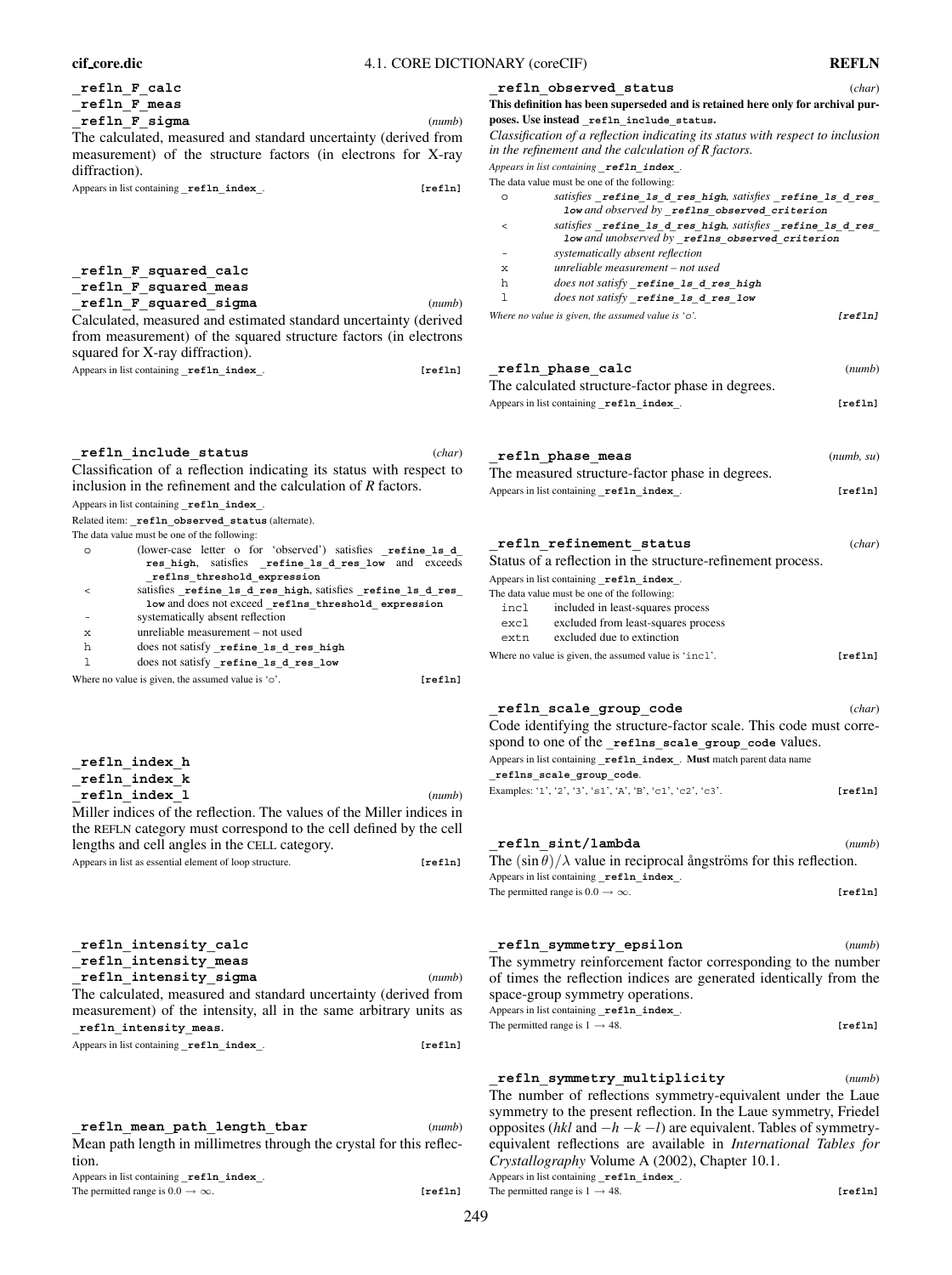# **\_refln\_wavelength** (*numb*)

The mean wavelength in ångströms of the radiation used to measure this reflection. This is an important parameter for data collected using energy-dispersive detectors or the Laue method. Appears in list containing **\_refln\_index\_**.

The permitted range is  $0.0 \rightarrow \infty$ . **[refln]** 

**\_refln\_wavelength\_id** (*char*) Code identifying the wavelength in the diffrn radiation list. See diffrn radiation wavelength id. Appears in list containing **\_refln\_index\_**. **Must** match parent data name **\_diffrn\_radiation\_wavelength\_id**. **[refln]**

# **REFLNS**

Data items in the REFLNS category record details about the reflections used to determine the ATOM**\_**SITE data items.

The REFLN data items refer to individual reflections and must be included in looped lists.

The REFLNS data items specify the parameters that apply to all reflections. The REFLNS data items are not looped.

*Example 1 – based on data set TOZ of Willis, Beckwith & Tozer [Acta Cryst. (1991), C47, 2276–2277].*

| reflns limit h min          | 0             |
|-----------------------------|---------------|
| reflns limit h max          | 6             |
| reflns limit k min          | 0             |
| reflns limit k max          | 17            |
| reflns limit 1 min          | 0             |
| reflns limit 1 max          | 22            |
| reflns number total         | 1592          |
| reflns number gt            | 1408          |
| reflns threshold expression | 'F > 6.0u(F)' |
| reflns d resolution high    | 0.8733        |
| reflns d resolution low     | 11.9202       |
|                             |               |

# **\_reflns\_d\_resolution\_high \_reflns\_d\_resolution\_low** (*numb*) The highest and lowest resolution in ångströms for the reflections. These are the smallest and largest *d* values.

The permitted range is  $0.0 \rightarrow \infty$ . **[reflns]** 

# **\_reflns\_Friedel\_coverage** (*numb*)

The proportion of Friedel-related reflections present in the number of 'independent' reflections specified by the item **\_reflns\_number\_total**. This proportion is calculated as the ratio

$$
\frac{[N(crystal class) - N(Laue symmetry)]}{N(Laue symmetry)},
$$

where, working from the diffrn refln list, *N*(crystal class) is the number of reflections obtained on averaging under the symmetry of the crystal class and *N*(Laue symmetry) is the number of reflections obtained on averaging under the Laue symmetry.

Examples: (*a*) For centrosymmetric structures, reflns Friedel coverage is necessarily equal to 0.0 as the crystal class is identical to the Laue symmetry. (*b*) For whole-sphere data for a crystal in the space group *P*1, **\_reflns\_Friedel\_coverage** is equal to 1.0, as no reflection *hkl* is equivalent to −*h* −*k* −*l* in the crystal class and all Friedel pairs  $\{hkl; -h -k -l\}$  have been measured. (*c*) For whole-sphere data in space group *Pmm*2, **\_reflns\_Friedel\_coverage** will be < 1.0 because although

reflections *hkl* and −*h* −*k* −*l* are not equivalent when *hkl* indices are nonzero, they are when  $l = 0$ . (*d*) For a crystal in the space group *Pmm*2, measurements of the two inequivalent octants  $h \geq$  $0, k \geq 0, l$  lead to the same value as in (*c*), whereas measurements of the two equivalent octants  $h \geq 0, k, l \geq 0$  will lead to a value of zero for **\_reflns\_Friedel\_coverage**. The permitted range is  $0.0 \rightarrow 1.0$ . **[reflns]** 

**\_reflns\_limit\_h\_max \_reflns\_limit\_h\_min \_reflns\_limit\_k\_max \_reflns\_limit\_k\_min \_reflns\_limit\_l\_max \_reflns\_limit\_l\_min** (*numb*)

Miller indices limits for the reported reflections. These need not be the same as the diffrn reflns limit values.

**[reflns]**

**\_reflns\_number\_gt** (*numb*) The number of reflections in the **refln** list (not the **\_diffrn\_refln\_** list) that are significantly intense, satisfying the criterion specified by reflns threshold expression. This may include Friedel-equivalent reflections (*i.e.* those which are symmetry-equivalent under the Laue symmetry but inequivalent under the crystal class) according to the nature of the structure and the procedures used. Special characteristics of the reflections included in the **refln** list should be given in the item **\_reflns\_special\_details**.

The permitted range is  $0 \rightarrow \infty$ .

Related item: **\_reflns\_number\_observed** (alternate). **[reflns]**

### **\_reflns\_number\_observed** (*numb*) **This definition has been superseded and is retained here only for archival purposes. Use instead \_reflns\_number\_gt.**

*The number of 'observed' reflections in the* **\_refln\_** *list (not the* **\_diffrn\_refln\_** *list). The observed reflections satisfy the threshold criterion specified by* **\_reflns\_threshold\_expression** *(or the deprecated item* **\_reflns\_observed\_criterion***). They may include Friedelequivalent reflections according to the nature of the structure and the procedures used. Special characteristics of the reflections included in the* **\_refln\_** *list should be given in the item* **\_reflns\_special\_details***. The permitted range is*  $0 \rightarrow \infty$ . **[reflns]** 

# **\_reflns\_number\_total** (*numb*) The total number of reflections in the **\_refln\_** list (not the **\_diffrn\_refln\_** list). This may include Friedel-equivalent reflections (*i.e.* those which are symmetry-equivalent under the Laue symmetry but inequivalent under the crystal class) according to the nature of the structure and the procedures used. Special characteristics of the reflections included in the **\_refln\_** list should be

given in the item **\_reflns\_special\_details**.

**\_reflns\_observed\_criterion** (*char*) **This definition has been superseded and is retained here only for archival purposes. Use instead \_reflns\_threshold\_expression.** *The criterion used to classify a reflection as 'observed'. This criterion is*

The permitted range is  $0 \to \infty$ . **[reflns]** 

*usually expressed in terms of a*  $\sigma(I)$  *or*  $\sigma(F)$  *threshold. Example: '*I>2u(I)*'.* **[reflns]**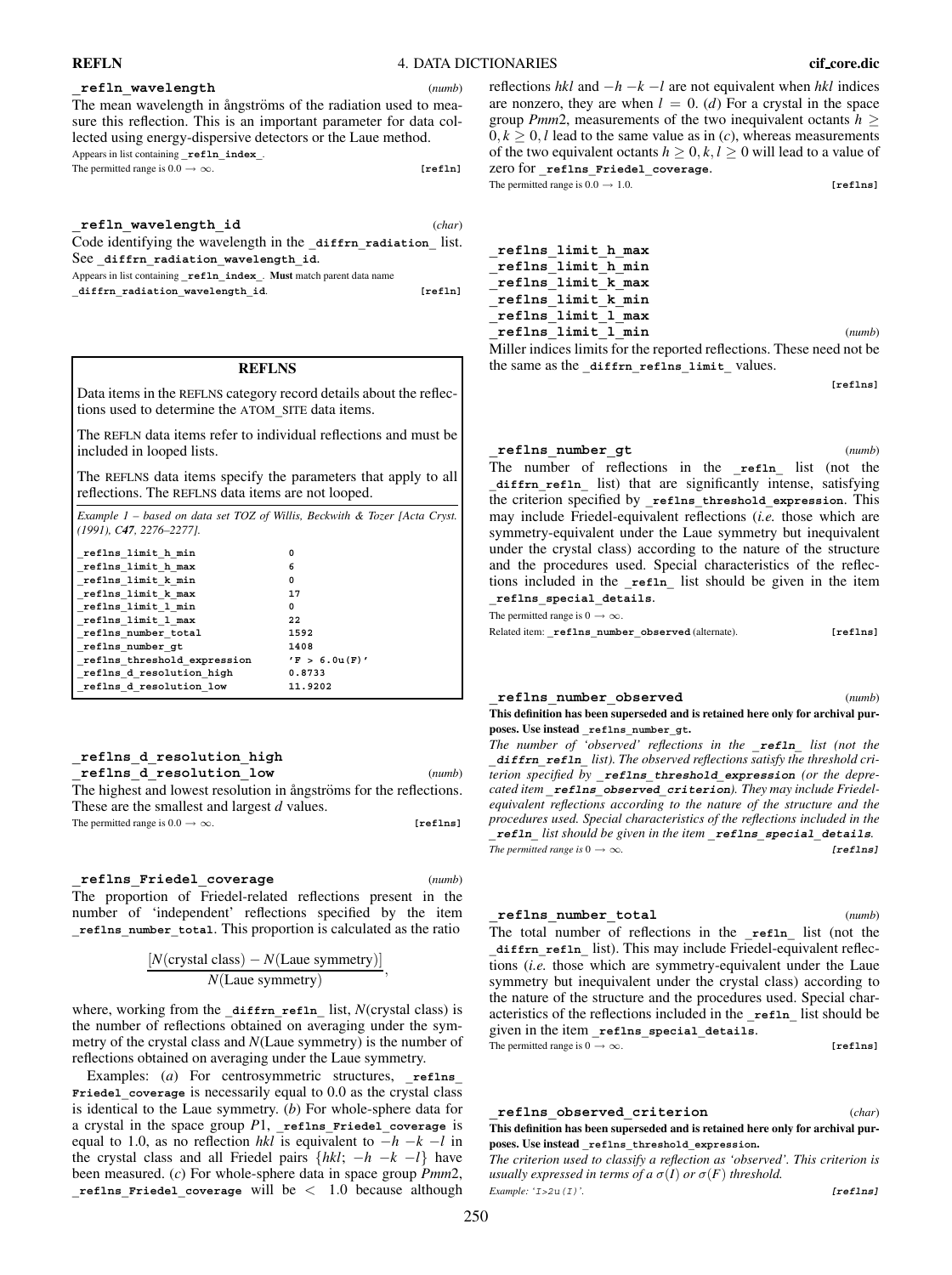### **cif core.dic** 4.1. CORE DICTIONARY (coreCIF) **REFLNS CLASS**

### **\_reflns\_special\_details** (*char*)

Description of the properties of the reported reflection list that are not given in other data items. In particular, this should include information about the averaging (or not) of symmetry-equivalent reflections including Friedel pairs.

**[reflns]**

**\_reflns\_threshold\_expression** (*char*) The threshold, usually based on multiples of  $u(I)$ ,  $u(F^2)$  or  $u(F)$ , that serves to identify significantly intense reflections, the number of which is given by **\_reflns\_number\_gt**. These reflections are used in the calculation of **\_refine\_ls\_R\_factor\_gt**. Related item: **\_reflns\_observed\_criterion** (alternate).

Example: 'I>2u(I)'. **[reflns]** 

# **REFLNS CLASS**

Data items in the REFLNS**\_**CLASS category record details, for each reflection class, about the reflections used to determine the structural parameters.

*Example 1 – corresponding to the one-dimensional incommensurately modulated structure of K2SeO4.*

**loop\_**

**\_reflns\_class\_number\_gt \_reflns\_class\_code 584 'Main' 226 'Sat1' 50 'Sat2'**

**\_reflns\_class\_code** (*char*) The code identifying a certain reflection class. Appears in list. May match child data name(s): **\_refln\_class\_code**, **\_refine\_ls\_class\_code**. Examples: '1', 'm1', 's2'. **[reflns\_class]**

**\_reflns\_class\_d\_res\_high** (*numb*) For each reflection class, the highest resolution in angströms for the reflections used in the refinement. This is the smallest *d* value. Appears in list containing reflns class code. The permitted range is  $0.0 \rightarrow \infty$ . **[reflns\_class]** 

**\_reflns\_class\_d\_res\_low** (*numb*) For each reflection class, the lowest resolution in angstroms for the reflections used in the refinement. This is the largest *d* value. Appears in list containing reflns class code. The permitted range is  $0.0 \rightarrow \infty$ . **[reflns\_class]** 

**\_reflns\_class\_description** (*char*)

Description of each reflection class.

Appears in list containing **\_reflns\_class\_code**. Examples: 'm=1 first order satellites', 'H0L0 common projection reflections'. **[reflns\_class]**

**\_reflns\_class\_number\_gt** (*numb*)

For each reflection class, the number of significantly intense reflections (see **\_reflns\_threshold\_expression**) in the **\_refln\_** list (not the diffrn refln list). This may include Friedelequivalent reflections (*i.e.* those which are symmetry-equivalent under the Laue symmetry but inequivalent under the crystal class) according to the nature of the structure and the procedures used. Special characteristics of the reflections included in the **refln** list should be given in the item reflns special details. Appears in list containing **\_reflns\_class\_code**.

The permitted range is  $0.0 \rightarrow \infty$ . **[reflns\_class]** 

**\_reflns\_class\_number\_total** (*numb*) For each reflection class, the total number of reflections in the **\_refln\_** list (not the **\_diffrn\_refln\_** list). This may include Friedel-equivalent reflections (*i.e.* those which are symmetryequivalent under the Laue symmetry but inequivalent under the crystal class) according to the nature of the structure and the procedures used. Special characteristics of the reflections included in the **\_refln\_** list should be given in the item **\_reflns\_special\_details**.

Appears in list containing **\_reflns\_class\_code**. The permitted range is  $0.0 \rightarrow \infty$ . **[reflns\_class]** 

# **\_reflns\_class\_R\_factor\_all**

**\_reflns\_class\_R\_factor\_gt** (*numb*) For each reflection class, the residual factors for all reflections, and for significantly intense reflections (see **\_reflns\_ threshold\_expression**), included in the refinement. The reflections also satisfy the resolution limits established by **\_reflns\_ class\_d\_res\_high** and **\_reflns\_class\_d\_res\_low**. This is the conventional *R* factor.

$$
R = \frac{\sum |F_{\text{obs}} - F_{\text{calc}}|}{\sum |F_{\text{obs}}|},
$$

where  $F_{\text{obs}}$  = the observed structure-factor amplitudes,  $F_{\text{calc}}$  = the calculated structure-factor amplitudes and the sum is taken over the reflections of this class. See also reflns class **wR\_factor\_all** definitions.

Appears in list containing **\_reflns\_class\_code**. The permitted range is  $0.0 \rightarrow \infty$ . **[reflns\_class]** 

**\_reflns\_class\_R\_Fsqd\_factor** (*numb*) For each reflection class, the residual factor  $R(F^2)$  calculated on the squared amplitudes of the observed and calculated structure factors, for the reflections judged significantly intense (*i.e.* satisfying the threshold specified by **\_reflns\_threshold\_expression**) and included in the refinement. The reflections also satisfy the resolution limits established by **\_reflns\_class\_d\_res\_high** and **\_reflns\_class\_d\_res\_low**.

$$
R(F^{2}) = \frac{\sum |F_{\text{obs}}^{2} - F_{\text{calc}}^{2}|}{\sum |F_{\text{obs}}^{2}|},
$$

where  $F_{obs}^2$  = squares of the observed structure-factor amplitudes,  $F_{\text{calc}}^2$  = squares of the calculated structure-factor amplitudes and the sum is taken over the reflections of this class. Appears in list containing **\_reflns\_class\_code**.

The permitted range is  $0.0 \rightarrow \infty$ . **[reflns\_class]**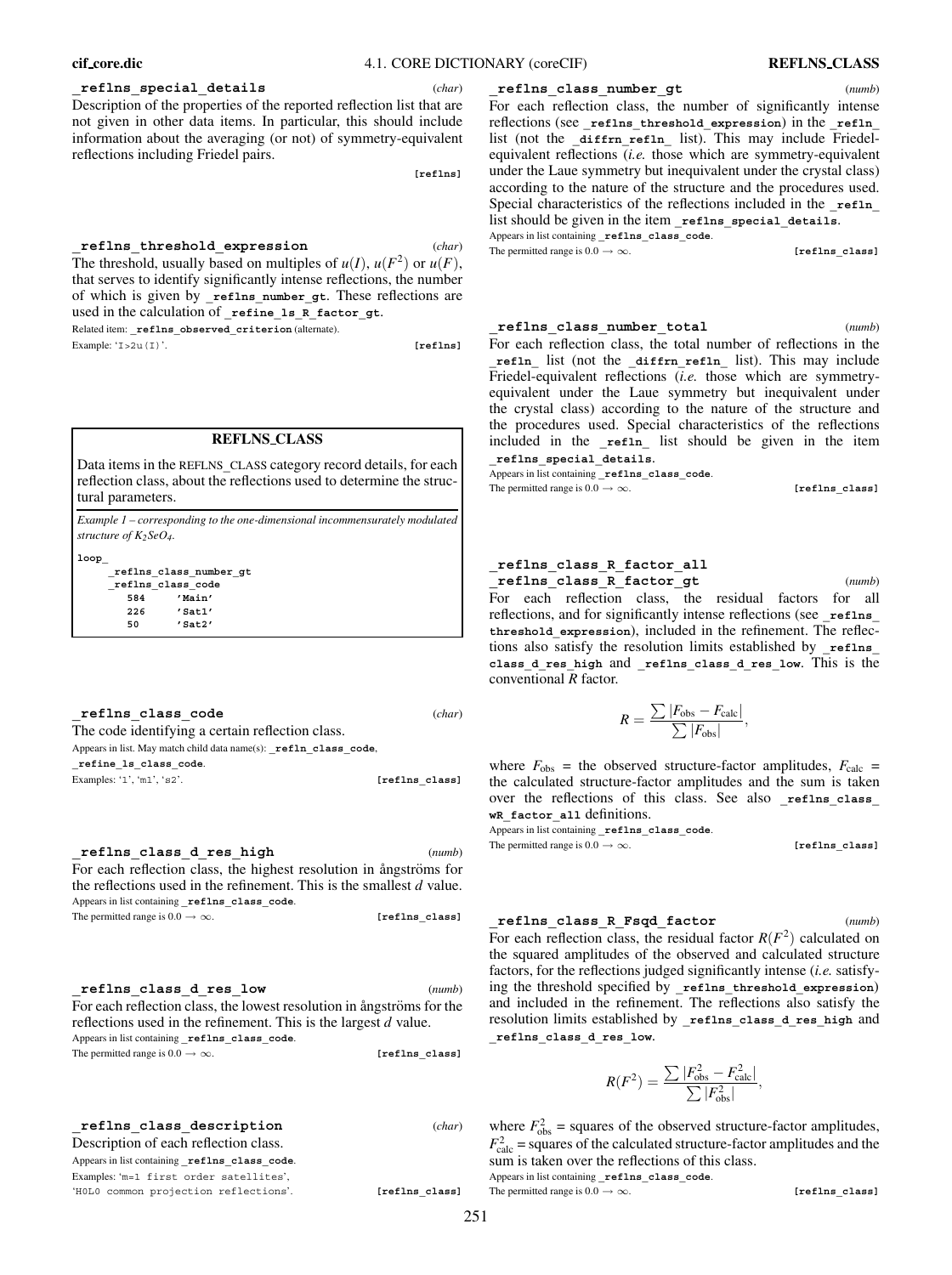## **\_reflns\_class\_R\_I\_factor** (*numb*)

For each reflection class, the residual factor  $R(I)$  for the reflections judged significantly intense (*i.e.* satisfying the threshold specified by reflns threshold expression) and included in the refinement. This is most often calculated in Rietveld refinements against powder data, where it is referred to as  $R_B$  or  $R_{\text{Bragg}}$ .

$$
R(I) = \frac{\sum |I_{\text{obs}} - I_{\text{calc}}|}{\sum |I_{\text{obs}}|},
$$

where  $I_{obs}$  = the net observed intensities,  $I_{calc}$  = the net calculated intensities and the sum is taken over the reflections of this class. Appears in list containing reflns class code.

The permitted range is  $0.0 \rightarrow \infty$ . **[reflns\_class]** 

**\_reflns\_class\_wR\_factor\_all** (*numb*)

For each reflection class, the weighted residual factors for all reflections included in the refinement. The reflections also satisfy the resolution limits established by reflns class d res high and reflns class d res low.

$$
wR = \left(\frac{\sum |w|Y_{\text{obs}} - Y_{\text{calc}}|^2|}{\sum |wY_{\text{obs}}^2|}\right)^{1/2},
$$

where  $Y_{obs}$  = the observed amplitudes specified by **refine** 1s **structure** factor coef,  $Y_{\text{calc}}$  = the calculated amplitudes specified by **refine** 1s structure factor coef,  $w =$  the leastsquares weights and the sum is taken over the reflections of this class. See also **\_reflns\_class\_R\_factor\_** definitions.

Appears in list containing reflns class code. The permitted range is  $0.0 \rightarrow \infty$ . **[reflns class]** 

### **REFLNS SCALE**

Data items in the REFLNS**\_**SCALE category record details about the structure-factor scales. They are referenced from within the REFLN list through **\_refln\_scale\_group\_code**.

*Example 1 – based on standard test data set p6122 of the Xtal distribution [Hall, King & Stewart (1995). Xtal3.4 User's Manual. University of Western Australia].*

**loop\_ \_reflns\_scale\_group\_code \_reflns\_scale\_meas\_F 1 .895447 2 .912743**

### **\_reflns\_scale\_group\_code** (*char*)

The code identifying a scale **\_reflns\_scale\_meas\_**. These are linked to the **refln** list by the **refln** scale group code. These codes need not correspond to those in the diffrn scale list.

Appears in list as essential element of loop structure. May match child data name(s): **\_refln\_scale\_group\_code**. **[reflns\_scale]**

**\_reflns\_scale\_meas\_F \_reflns\_scale\_meas\_F\_squared \_reflns\_scale\_meas\_intensity** (*numb, su*) Scales associated with **\_reflns\_scale\_group\_code**. Appears in list containing **\_reflns\_scale\_group\_code**.

The permitted range is  $0.0 \rightarrow \infty$ . **[reflns\_scale]** 

### **REFLNS SHELL**

Data items in the REFLNS**\_**SHELL category record details about the reflections used to determine the ATOM**\_**SITE data items, as broken down by shells of resolution.

|                                     |                                    |  |  |                                    | Example $1$ – based on PDB entry 5HVP and laboratory records for the structure |
|-------------------------------------|------------------------------------|--|--|------------------------------------|--------------------------------------------------------------------------------|
| corresponding to PDB entry 5HVP.    |                                    |  |  |                                    |                                                                                |
|                                     |                                    |  |  |                                    |                                                                                |
| loop                                |                                    |  |  |                                    |                                                                                |
| reflns_shell_d_res high             |                                    |  |  |                                    |                                                                                |
| reflns shell d res low              |                                    |  |  |                                    |                                                                                |
| reflns shell meanI over uI gt       |                                    |  |  |                                    |                                                                                |
| reflns shell number measured gt     |                                    |  |  |                                    |                                                                                |
| reflns shell number unique gt       |                                    |  |  |                                    |                                                                                |
| reflns shell percent possible gt    |                                    |  |  |                                    |                                                                                |
| reflns shell Rmerge F gt            |                                    |  |  |                                    |                                                                                |
| 31.38 3.82 69.8 9024 2540 96.8 1.98 |                                    |  |  |                                    |                                                                                |
|                                     |                                    |  |  | 3.82 3.03 26.1 7413 2364 95.1 3.85 |                                                                                |
|                                     | 3.03 2.65 10.5 5640 2123 86.2 6.37 |  |  |                                    |                                                                                |
|                                     | 2.65 2.41 6.4 4322 1882 76.8 8.01  |  |  |                                    |                                                                                |
|                                     |                                    |  |  | 2.41 2.23 4.3 3247 1714 70.4 9.86  |                                                                                |
|                                     | $2.23$ $2.10$ $3.1$ $1140$         |  |  | 812 33.3 13.99                     |                                                                                |

| reflns shell d res high                                                | (numb)         |
|------------------------------------------------------------------------|----------------|
| The highest resolution in ångströms for the reflections in this shell. |                |
| This is the smallest d value.                                          |                |
| Appears in list.                                                       |                |
| The permitted range is $0.0 \rightarrow \infty$ .                      | [reflns shell] |
|                                                                        |                |
|                                                                        |                |
|                                                                        |                |
|                                                                        |                |

**\_reflns\_shell\_d\_res\_low** (*numb*) The lowest resolution in ångströms for the reflections in this shell. This is the largest *d* value. Appears in list.

The permitted range is  $0.0 \rightarrow \infty$ . **[reflns\_shell**]

**\_reflns\_shell\_meanI\_over\_sigI\_all** (*numb*) **This definition has been superseded and is retained here only for archival purposes. Use instead \_reflns\_shell\_meanI\_over\_uI\_all.**

*The ratio of the mean of the intensities of all reflections in this shell to the mean of the standard uncertainties of the intensities of all reflections in the resolution shell.*

*Appears in list.* **[reflns\_shell]**

| reflns shell meanI over sigI gt                                                 | (numb) |
|---------------------------------------------------------------------------------|--------|
| This definition has been superseded and is retained here only for archival pur- |        |
| poses. Use instead reflns shell meanI over uI gt.                               |        |

*The ratio of the mean of the intensities of the significantly intense reflections (see* **\_reflns\_threshold\_expression***) in this shell to the mean of the standard uncertainties of the intensities of the significantly intense reflections in the resolution shell.*

*Appears in list.* **[reflns\_shell]**

**\_reflns\_shell\_meanI\_over\_sigI\_obs** (*numb*) **This definition has been superseded and is retained here only for archival purposes. Use instead \_reflns\_shell\_meanI\_over\_sigI\_gt.**

*The ratio of the mean of the intensities of the reflections classified as 'observed' (see* **\_reflns\_observed\_criterion***) in this shell to the mean of the standard uncertainties of the intensities of the 'observed' reflections in the resolution shell.*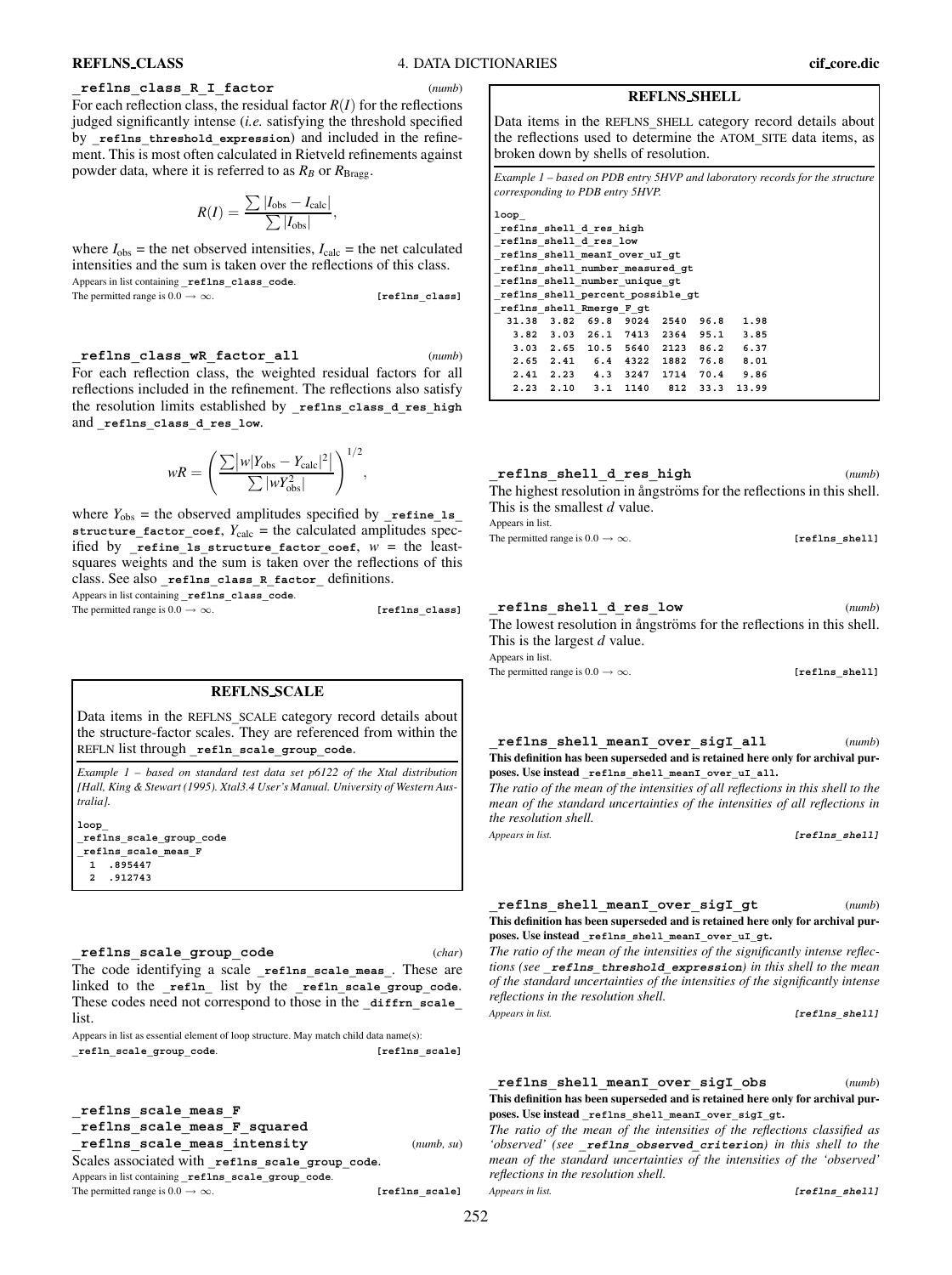| cif_core.dic                                                                                                                                                                                                                                                                                                                                        |                                            | 4.1. CORE DICTIONARY (coreCIF)                                                                                                                                                                                                                                                                                                                                                                                                                 | <b>REFLNS SHELL</b>      |
|-----------------------------------------------------------------------------------------------------------------------------------------------------------------------------------------------------------------------------------------------------------------------------------------------------------------------------------------------------|--------------------------------------------|------------------------------------------------------------------------------------------------------------------------------------------------------------------------------------------------------------------------------------------------------------------------------------------------------------------------------------------------------------------------------------------------------------------------------------------------|--------------------------|
| reflns shell meanI over uI all<br>The ratio of the mean of the intensities of all reflections in this<br>shell to the mean of the standard uncertainties of the intensities of<br>all reflections in the resolution shell.<br>Appears in list.<br>Related item: _reflns_shell_meanI_over_sigI_all(alternate).                                       | (numb)                                     | reflns shell number unique obs<br>This definition has been superseded and is retained here only for archival pur-<br>poses. Use instead _reflns_shell_number_unique_gt.<br>The total number of reflections classified as 'observed' (see reflns<br>observed_criterion) resulting from merging measured symmetry-<br>equivalent reflections for this resolution shell.<br>Appears in list.                                                      | (numb)                   |
|                                                                                                                                                                                                                                                                                                                                                     | [reflns shell]                             | The permitted range is $0 \rightarrow \infty$ .                                                                                                                                                                                                                                                                                                                                                                                                | [reflns shell]           |
| reflns shell meanI over uI gt<br>The ratio of the mean of the intensities of the significantly intense<br>reflections (see _reflns_threshold_expression) in this shell to<br>the mean of the standard uncertainties of the intensities of the sig-<br>nificantly intense reflections in the resolution shell.<br>Appears in list.<br>Related items: | (numb)                                     | reflns shell percent possible all<br>The percentage of geometrically possible reflections represented<br>by all reflections measured for this resolution shell.<br>Appears in list.<br>The permitted range is $0.0 \rightarrow 100.0$ .                                                                                                                                                                                                        | (numb)<br>[reflns_shell] |
| reflns_shell_meanI_over_sigI_gt(alternate),                                                                                                                                                                                                                                                                                                         |                                            |                                                                                                                                                                                                                                                                                                                                                                                                                                                |                          |
| reflns_shell_meanI_over_sigI_obs(alternate).<br>reflns shell number measured all<br>The total number of reflections measured for this resolution shell.<br>Appears in list.<br>The permitted range is $0.0 \rightarrow \infty$ .                                                                                                                    | [reflns_shell]<br>(numb)<br>[reflns_shell] | reflns shell percent possible gt<br>The percentage of geometrically possible reflections rep-<br>resented by significantly intense reflections (see _reflns<br>threshold_expression) measured for this resolution shell.<br>Appears in list.<br>The permitted range is $0.0 \rightarrow 100.0$ .<br>Related item: reflns shell percent possible obs (alternate).                                                                               | (numb)                   |
|                                                                                                                                                                                                                                                                                                                                                     |                                            |                                                                                                                                                                                                                                                                                                                                                                                                                                                | [reflns_shell]           |
| reflns shell number measured gt<br>The number of significantly intense reflections (see reflns<br>threshold expression) measured for this resolution shell.<br>Appears in list.<br>The permitted range is $0.0 \rightarrow \infty$ .<br>Related item: reflns shell number measured obs (alternate).                                                 | (numb)<br>[reflns_shell]                   | _reflns_shell_percent_possible_obs<br>This definition has been superseded and is retained here only for archival pur-<br>poses. Use instead reflns shell percent possible gt.<br>The percentage of geometrically possible reflections represented by reflec-<br>tions classified as 'observed' (see _reflns_observed_criterion)<br>measured for this resolution shell.<br>Appears in list.<br>The permitted range is $0.0 \rightarrow 100.0$ . | (numb)<br>[reflns shell] |
| reflns shell number measured obs                                                                                                                                                                                                                                                                                                                    | (numb)                                     |                                                                                                                                                                                                                                                                                                                                                                                                                                                |                          |
| This definition has been superseded and is retained here only for archival pur-<br>poses. Use instead _reflns_shell_number_measured_gt.<br>The number of reflections classified as 'observed' (see _ <b>reflns</b><br>observed_criterion) measured for this resolution shell.                                                                       |                                            | reflns_shell_Rmerge_F_all_<br>The value of $R_{\text{merge}}(F)$ for all reflections in a given shell.                                                                                                                                                                                                                                                                                                                                         | (numb)                   |
| Appears in list.<br>The permitted range is $0.0 \rightarrow \infty$ .                                                                                                                                                                                                                                                                               | [reflns shell]                             | $R_{\text{merge}} = \frac{\sum_i (\sum_j  F_j - \langle F \rangle )}{\sum_i (\sum_j \langle F \rangle)},$                                                                                                                                                                                                                                                                                                                                      |                          |
| _reflns_shell_number_possible<br>The number of unique reflections it is possible to measure in this<br>reflection shell.<br>Appears in list.<br>The permitted range is $0 \rightarrow \infty$ .                                                                                                                                                     | (numb)<br>[reflns_shell]                   | where $F_j$ = the amplitude of the <i>j</i> th observation of reflection <i>i</i> , $\langle F \rangle$<br>= the mean of the amplitudes of all observations of reflection i, $\sum_i$<br>is taken over all reflections and $\sum_i$ is taken over all observations<br>of each reflection.<br>Appears in list.<br>The permitted range is $0.0 \rightarrow \infty$ .                                                                             | [reflns_shell]           |
|                                                                                                                                                                                                                                                                                                                                                     |                                            |                                                                                                                                                                                                                                                                                                                                                                                                                                                |                          |
| _reflns_shell_number_unique_all<br>The total number of measured reflections resulting from merging<br>measured symmetry-equivalent reflections for this resolution shell.<br>Appears in list.                                                                                                                                                       | (numb)                                     | _reflns_shell_Rmerge_F_gt<br>The value of $R_{\text{merge}}(F)$ for significantly intense reflections (see<br>_reflns_threshold_expression) in a given shell.                                                                                                                                                                                                                                                                                  | (numb)                   |
| The permitted range is $0 \rightarrow \infty$ .                                                                                                                                                                                                                                                                                                     | [reflns_shell]                             | $R_{\text{merge}} = \frac{\sum_i (\sum_j  F_j - \langle F \rangle )}{\sum_i (\sum_i \langle F \rangle)},$                                                                                                                                                                                                                                                                                                                                      |                          |
| reflns shell number unique gt<br>The total number of significantly intense reflections (see<br>_reflns_threshold_expression) resulting from merging mea-                                                                                                                                                                                            | (numb)                                     | where $F_i$ = the amplitude of the <i>j</i> th observation of reflection <i>i</i> , $\langle F \rangle$<br>= the mean of the amplitudes of all observations of reflection i, $\sum_i$<br>is taken over all reflections and $\sum_i$ is taken over all observations                                                                                                                                                                             |                          |

The total number of significantly intense reflections (see **\_reflns\_threshold\_expression**) resulting from merging measured symmetry-equivalent reflections for this resolution shell. Appears in list.

The permitted range is 0  $\rightarrow \infty$ .

Related item: **\_reflns\_shell\_number\_unique\_obs** (alternate). **[reflns\_shell]**

of each reflection. Appears in list.

The permitted range is  $0.0 \rightarrow \infty$ .

Related item: **\_reflns\_shell\_Rmerge\_F\_obs** (alternate). **[reflns\_shell]**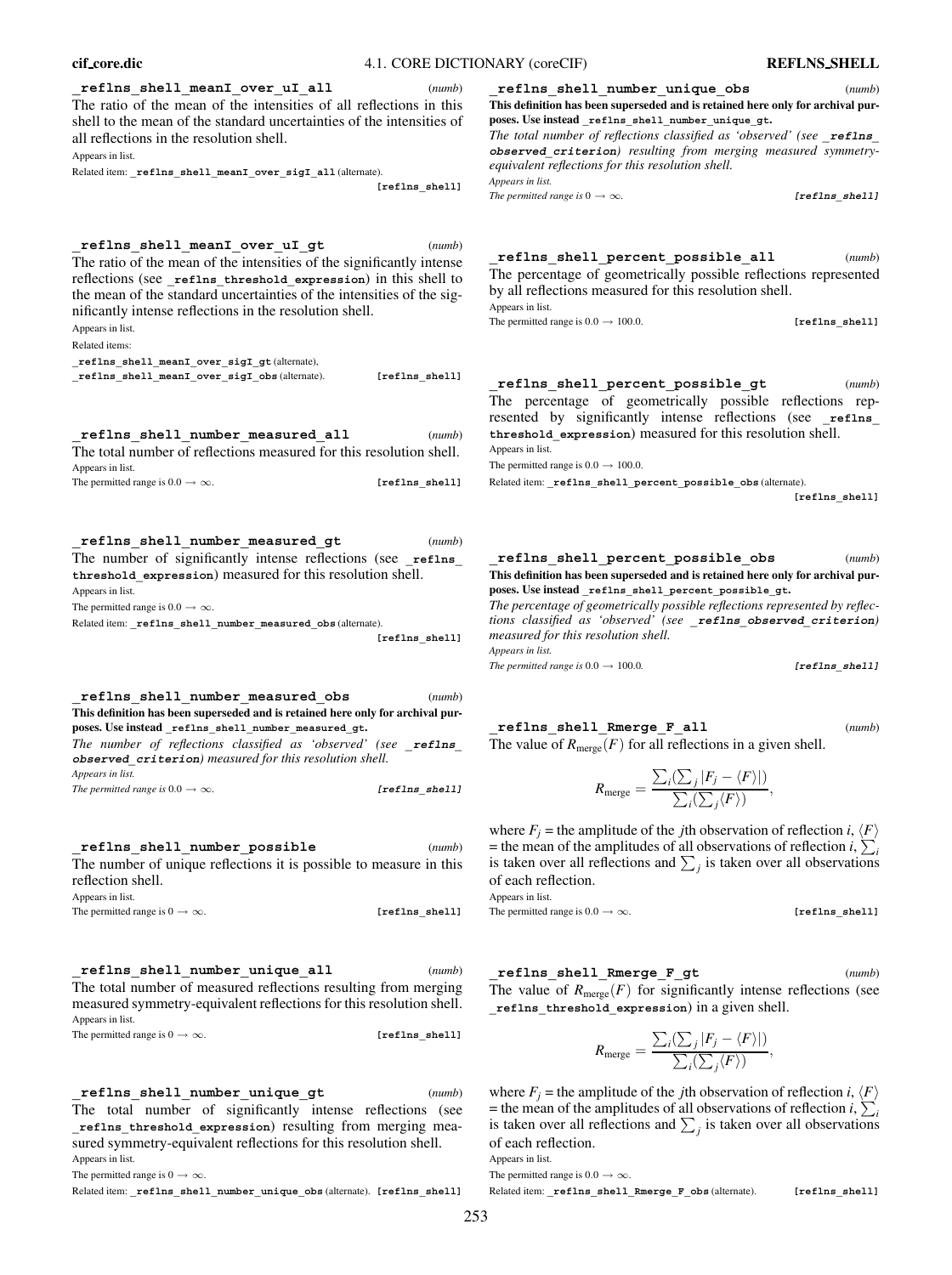**\_reflns\_shell\_Rmerge\_F\_obs** (*numb*) **This definition has been superseded and is retained here only for archival purposes. Use instead \_reflns\_shell\_Rmerge\_F\_gt.**

*The value of*  $R_{\text{merge}}(F)$  *for reflections classified as 'observed' (see* **\_reflns\_observed\_criterion***) in a given shell.*

$$
R_{\text{merge}} = \frac{\sum_i (\sum_j |F_j - \langle F \rangle|)}{\sum_i (\sum_j \langle F \rangle)},
$$

*where*  $F_j$  = *the amplitude of the jth observation of reflection i,*  $\langle F \rangle$  = *the* mean of the amplitudes of all observations of reflection i,  $\sum_i$  is taken over all reflections and  $\sum_j$  is taken over all observations of each reflection. *Appears in list.*

*The permitted range is*  $0.0 \rightarrow \infty$ . **[reflns shell]** 

**\_reflns\_shell\_Rmerge\_I\_all** (*numb*) The value of  $R_{\text{merge}}(I)$  for all reflections in a given shell.

$$
R_{\text{merge}}(I) = \frac{\sum_i (\sum_j |I_j - \langle I \rangle|)}{\sum_i (\sum_j \langle I \rangle)},
$$

where  $I_i$  = the intensity of the *j*th observation of reflection *i*,  $\langle I \rangle$  = the mean of the intensities of all observations of reflection  $i$ ,  $\sum_i$  is taken over all reflections and  $\sum_j$  is taken over all observations of each reflection.

Appears in list. The permitted range is  $0.0 \rightarrow \infty$ . **[reflns\_shell**]

**\_reflns\_shell\_Rmerge\_I\_gt** (*numb*) The value of  $R_{\text{merge}}(I)$  for significantly intense reflections (see

**\_reflns\_threshold\_expression**) in a given shell.

$$
R_{\text{merge}}(I) = \frac{\sum_i (\sum_j |I_j - \langle I \rangle|)}{\sum_i (\sum_j \langle I \rangle)},
$$

where  $I_j$  = the intensity of the *j*th observation of reflection *i*,  $\langle I \rangle$  = the mean of the intensities of all observations of reflection  $i$ ,  $\sum_i$  is taken over all reflections and  $\sum_j$  is taken over all observations of each reflection.

Appears in list.

The permitted range is  $0.0 \rightarrow \infty$ .

Related item: **\_reflns\_shell\_Rmerge\_I\_obs** (alternate). **[reflns\_shell]**

**\_reflns\_shell\_Rmerge\_I\_obs** (*numb*) **This definition has been superseded and is retained here only for archival pur-**

**poses. Use instead \_reflns\_shell\_Rmerge\_I\_gt.** *The value of R*merge(*I*) *for reflections classified as 'observed' (see*

**\_reflns\_observed\_criterion***) in a given shell.*

$$
R_{\text{merge}}(I) = \frac{\sum_i (\sum_j |I_j - \langle I \rangle|)}{\sum_i (\sum_j \langle I \rangle)},
$$

*where*  $I_j$  = *the intensity of the jth observation of reflection i,*  $\langle I \rangle$  = *the* mean of the intensities of all observations of reflection i,  $\sum_i$  is taken over all reflections and  $\sum_j$  is taken over all observations of each reflection. *Appears in list.*

*The permitted range is*  $0.0 \rightarrow \infty$ . **[reflns shell]** 

#### **SPACE GROUP**

Contains all the data items that refer to the space group as a whole, such as its name or crystal system. They may be looped, for example, in a list of space groups and their properties.

Only a subset of the SPACE**\_**GROUP category items appear in the core dictionary. The remainder are found in the symmetry CIF dictionary. Space-group types are identified by their number as given in *International Tables for Crystallography* Vol. A. Specific settings of the space groups can be identified either by their Hall symbol or by specifying their symmetry operations. The commonly used Hermann–Mauguin symbol determines the space-group type uniquely but several different Hermann–Mauguin symbols may refer to the same space-group type. A Hermann–Mauguin symbol contains information on the choice of the basis, but not on the choice of origin. Different formats for the Hermann–Mauguin symbol are found in the symmetry CIF dictionary.

| Example $1$ – the monoclinic space group No. 15 with unique axis b. |                               |
|---------------------------------------------------------------------|-------------------------------|
| space group id                                                      |                               |
| space group name H-M alt                                            | $^{\prime}$ C 2/c $^{\prime}$ |
| space group IT number                                               | 15                            |
| space group name Hall                                               | $'$ -C $2yc'$                 |
| space_group_crystal system                                          | monoclinic                    |

**\_space\_group\_crystal\_system** (*char*) The name of the system of geometric crystal classes of space groups (crystal system) to which the space group belongs. Note that rhombohedral space groups belong to the trigonal system. May appear in list containing **\_space\_group\_id**. Related item: **\_symmetry\_cell\_setting** (alternate). The data value must be one of the following: triclinic monoclinic orthorhombic tetragonal trigonal

hexagonal cubic *cubic cubic cubic cubic cubic cubic cubic cubic cubic c* 

**\_space\_group\_id** (*char*) This is an identifier needed if **\_space\_group\_** items are looped. Appears in list as essential element of loop structure. May match child data name(s): **\_space\_group\_symop\_sg\_id**. **[space\_group]**

**\_space\_group\_IT\_number** (*numb*) The number as assigned in *International Tables for Crystallography* Vol. A, specifying the proper affine class (*i.e.* the orientationpreserving affine class) of space groups (crystallographic spacegroup type) to which the space group belongs. This number defines the space-group type but not the coordinate system in which it is

expressed. May appear in list containing **\_space\_group\_id**. The permitted range is  $1 \rightarrow 230$ . Related item: **\_symmetry\_Int\_Tables\_number** (alternate). **[space\_group]**

### **\_space\_group\_name\_H-M\_alt** (*char*)

**\_space\_group\_name\_H-M\_alt** allows any Hermann–Mauguin symbol to be given. The way in which this item is used is determined by the user and in general is not intended to be interpreted by computer. It may, for example, be used to give one of the extended Hermann–Mauguin symbols given in Table 4.3.2.1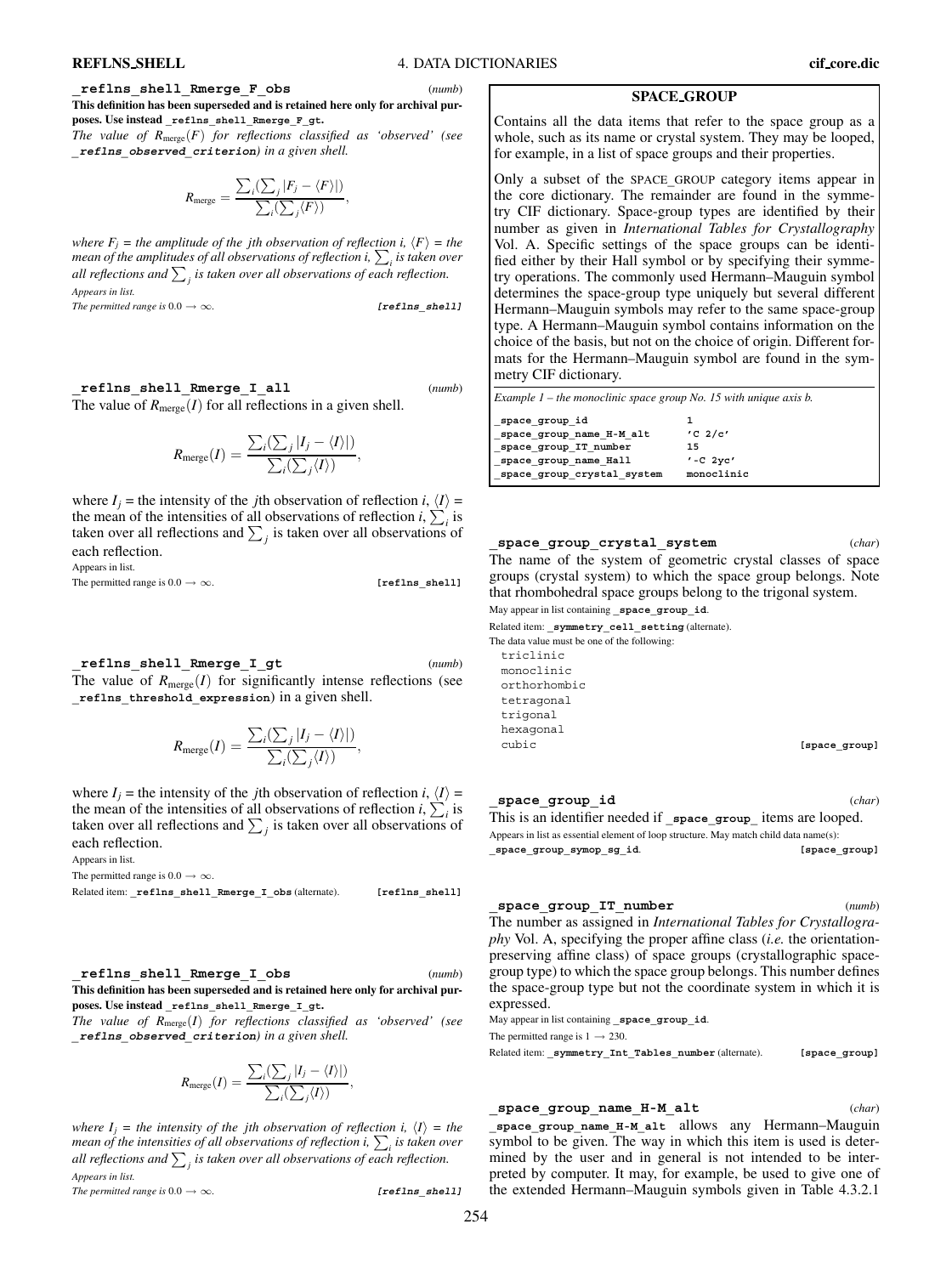Example: ; loop

space group id

1 'C m c m' 2 'C 2/c 2/m 21/m' 3 'A m a m'

space group name H-M alt

of *International Tables for Crystallography* Vol. A (2002) or a Hermann–Mauguin symbol for a conventional or unconventional setting. Each component of the space-group name is separated by a space or an underscore. The use of a space is strongly recommended. The underscore is only retained because it was used in older files. It should not be used in new CIFs. Subscripts should appear without special symbols. Bars should be given as negative signs before the numbers to which they apply. The commonly **\_space\_group\_symop\_operation\_xyz** (*char*) A parsable string giving one of the symmetry operations of the space group in algebraic form. If *W* is a matrix representation of the rotational part of the symmetry operation defined by the positions and signs of *x*, *y* and *z*, and **w** is a column of translations defined by fractions, an equivalent position  $x'$  is generated from a given position *x* by

 $x' = Wx + w$ .

When a list of symmetry operations is given, it must contain a complete set of coordinate representatives which generates all the operations of the space group by the addition of all primitive translations of the space group. Such representatives are to be found as the coordinates of the general-equivalent position in *International Tables for Crystallography* Vol. A (2002), to which it is necessary to add any centring translations shown above the generalequivalent position. That is to say, it is necessary to list explicitly all the symmetry operations required to generate all the atoms in the unit cell defined by the setting used.

May appear in list containing **\_space\_group\_symop\_id**.

Related item: **\_symmetry\_equiv\_pos\_as\_xyz** (alternate). Where no value is given, the assumed value is  $x, y, z'$ .

Example: 'x,  $1/2-y$ ,  $1/2+z$ ' (glide reflection through the plane  $(x, 1/4, z)$ , with glide vector (1/2)**c**). **[space\_group\_symop]**

**\_space\_group\_name\_Hall** (*char*)

May appear in list containing **\_space\_group\_id**.

Related item: symmetry space group name H-M (alternate).

Space-group symbol defined by Hall. Each component of the space-group name is separated by a space or an underscore. The use of a space is strongly recommended. The underscore is only retained because it was used in older files. It should not be used in new CIFs. **\_space\_group\_name\_Hall** uniquely defines the space group and its reference to a particular coordinate system.

; (three examples for space group No. 63) **[space\_group]**

used Hermann–Mauguin symbol determines the space-group type uniquely but a given space-group type may be described by more than one Hermann–Mauguin symbol. The space-group type is best described using **\_space\_group\_IT\_number**. The Hermann– Mauguin symbol may contain information on the choice of basis, but not on the choice of origin. To define the setting uniquely, use **\_space\_group\_name\_Hall** or list the symmetry operations.

References: Hall, S. R. (1981). *Acta Cryst.* A**37**, 517–525; erratum (1981), A**37**, 921. [See also *International Tables for Crystallography*, Vol. B (2001), Chapter 1.4, Appendix 1.4.2]. May appear in list containing **space** group id.

Related item: **\_symmetry\_space\_group\_name\_Hall** (alternate).

Examples: 'P 2c -2ac' (equivalent to  $Pca2_1$ ), '-I 4bd 2ab 3' (equivalent to  $Ia\bar{3}d$ ). **[space\_group]**

# **SPACE GROUP SYMOP**

Contains information about the symmetry operations of the space group.

*Example 1 – the symmetry operations for the space group P2*<sup>1</sup>/ $c$ .

#### **loop\_**

**\_space\_group\_symop\_id \_space\_group\_symop\_operation\_xyz**

- **1 x,y,z**
- **2 -x,-y,-z**
- **3 -x,1/2+y,1/2-z**
- **4 x,1/2-y,1/2+z**

#### **\_space\_group\_symop\_id** (*char*)

An arbitrary identifier that uniquely labels each symmetry operation in the list.

Appears in list as essential element of loop structure.

Related item: **\_symmetry\_equiv\_pos\_site\_id** (alternate).

**[space\_group\_symop]**

#### **\_space\_group\_symop\_sg\_id** (*numb*)

This must match a particular value of space group id, allowing the symmetry operation to be identified with a particular space group.

May appear in list containing **\_space\_group\_symop\_id**. **Must** match parent data name **\_space\_group\_id**. **[space\_group\_symop]**

# **SYMMETRY**

Data items in the SYMMETRY category record details about the space-group symmetry.

*Example 1 – based on data set TOZ of Willis, Beckwith & Tozer [Acta Cryst. (1991), C47, 2276–2277].*

**\_symmetry\_cell\_setting orthorhombic \_symmetry\_space\_group\_name\_H-M 'P 21 21 21' \_symmetry\_space\_group\_name\_Hall 'P 2ac 2ab'**

# **\_symmetry\_cell\_setting** (*char*) **This definition has been superseded and is retained here only for archival purposes. Use instead \_space\_group\_crystal\_system.**

*The cell settings for this space-group symmetry.* The data value must be one of the following:

triclinic monoclinic orthorhombic tetragonal rhombohedral trigonal hexagonal cubic **[symmetry]**

## **\_symmetry\_Int\_Tables\_number** (*numb*) **This definition has been superseded and is retained here only for archival purposes. Use instead \_space\_group\_IT\_number.**

*Space-group number from International Tables for Crystallography Vol. A (2002).*

*The permitted range is*  $1 \rightarrow 230$ . [symmetry]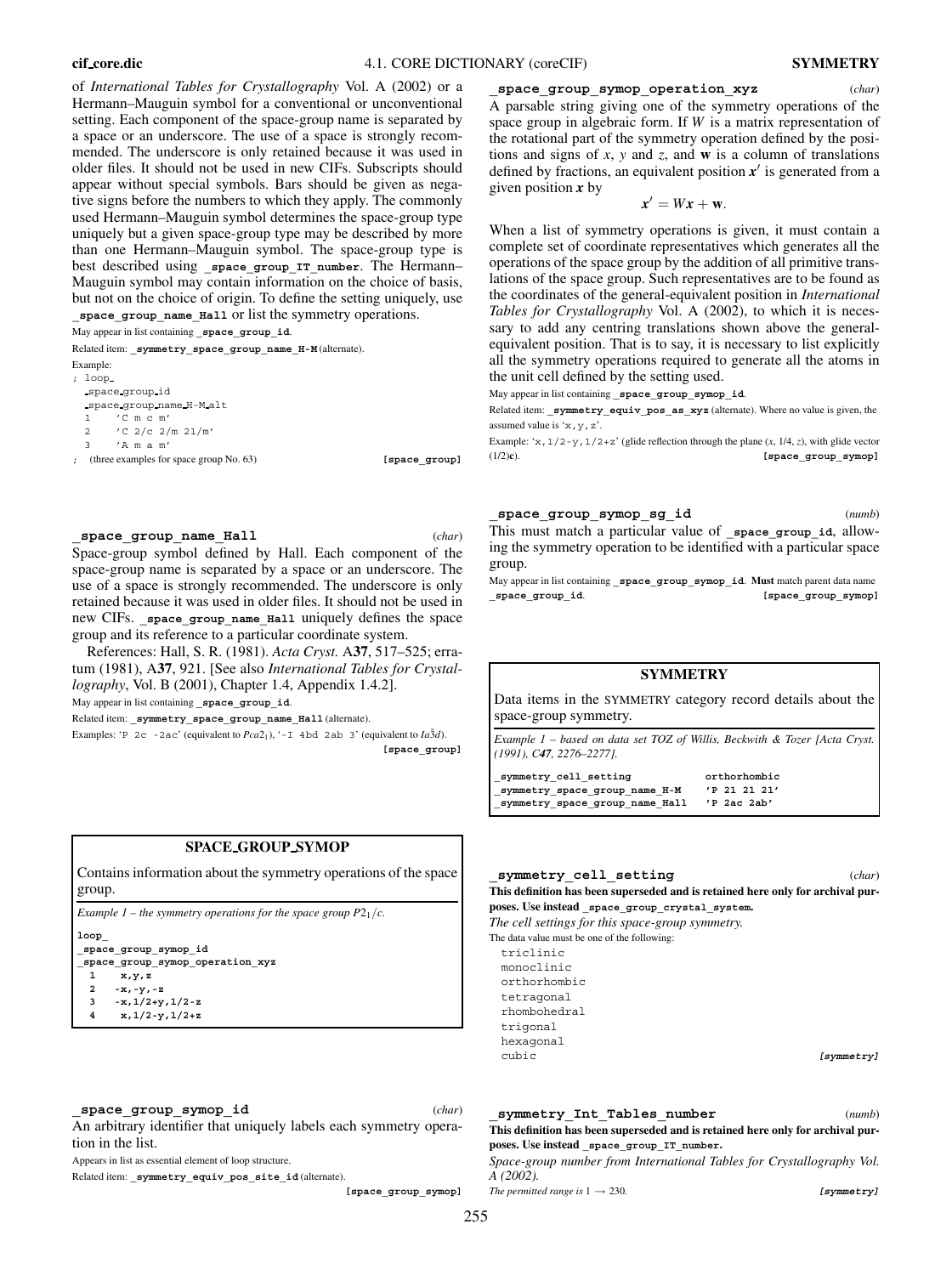#### **\_symmetry\_space\_group\_name\_H-M** (*char*)

**This definition has been superseded and is retained here only for archival purposes. Use instead \_space\_group\_name\_H-M\_alt.**

*Hermann–Mauguin space-group symbol. Note that the Hermann– Mauguin symbol does not necessarily contain complete information about the symmetry and the space-group origin. If used, always supply the* full *symbol from International Tables for Crystallography Vol. A (2002) and indicate the origin and the setting if it is not implicit. If there is any doubt that the equivalent positions can be uniquely deduced from this symbol, specify the* **\_symmetry\_equiv\_pos\_as\_xyz** *or \****\_Hall** *data items as well. Leave spaces between symbols referring to different axes.*

*Examples: '*<sup>P</sup> <sup>1</sup> 21/m <sup>1</sup>*', '*<sup>P</sup> 2/n 2/n 2/n (origin at -1)*', '*<sup>R</sup> -3 2/m*'.* **[symmetry]**

**\_symmetry\_space\_group\_name\_Hall** (*char*) **This definition has been superseded and is retained here only for archival purposes. Use instead \_space\_group\_name\_Hall.**

*Space-group symbol as described by Hall. This symbol gives the spacegroup setting explicitly. Leave spaces between the separate components of the symbol.*

*Reference: Hall, S. R. (1981). Acta Cryst. A37, 517–525; erratum (1981), A37, 921.*

*Examples: '*-P 2ac 2n*', '*-R <sup>3</sup> 2"*', '*<sup>P</sup> <sup>61</sup> <sup>2</sup> <sup>2</sup> (0 <sup>0</sup> -1)*'.* **[symmetry]**

### **SYMMETRY EQUIV**

Data items in the SYMMETRY**\_**EQUIV category list the symmetryequivalent positions for the space group.

*Example 1 – based on data set TOZ of Willis, Beckwith & Tozer [Acta Cryst. (1991), C47, 2276–2277].*

**loop\_**

**\_symmetry\_equiv\_pos\_as\_xyz +x,+y,+z 1/2-x,-y,1/2+z 1/2+x,1/2-y,-z -x,1/2+y,1/2-z**

*Example 2 – based on data set TOZ of Willis, Beckwith & Tozer [Acta Cryst. (1991), C47, 2276–2277].*

Formally, the value of **symmetry** equiv pos site id can be any unique character string; it is recommended that it be assigned the sequence number of the list of equivalent positions for compatibility with older files in which it did not appear.

**loop\_**

**\_symmetry\_equiv\_pos\_site\_id \_symmetry\_equiv\_pos\_as\_xyz**

**1 x,y,z 2 1/2-x,-y,1/2+z 3 1/2+x,1/2-y,-z 4 -x,1/2+y,1/2-z**

### **\_symmetry\_equiv\_pos\_as\_xyz** (*char*) **This definition has been superseded and is retained here only for archival pur-**

**poses. Use instead \_space\_group\_symop\_operation\_xyz.** *Symmetry-equivalent position in the 'xyz' representation. Except for the space group P*1*, these data will be repeated in a loop. The format of the data item is as per International Tables for Crystallography Vol. A.*

*(2002). All equivalent positions should be entered, including those for lattice centring and a centre of symmetry, if present. May appear in list.*

*Example: '*-y+x,-y,1/3+z*'.* **[symmetry\_equiv]**

**\_symmetry\_equiv\_pos\_site\_id** (*numb*) **This definition has been superseded and is retained here only for archival purposes. Use instead \_space\_group\_symop\_id.**

*A code identifying each entry in the* **\_symmetry\_equiv\_pos\_as\_xyz** *list. It is normally the sequence number of the entry in that list, and should be identified with the code 'n' in* **\_geom\_\*\_symmetry\_** *codes of the form 'n***\_***klm'.*

*Appears in list containing* **\_symmetry\_equiv\_pos\_as\_xyz***.* **[symmetry\_equiv]**

### **VALENCE PARAM**

Data items in the VALENCE**\_**PARAM category define the parameters used for calculating bond valences from bond lengths. In addition to the parameters, a pointer is given to the reference (in VALENCE**\_**REF) from which the bond-valence parameters were taken.

*Example 1 – a bond-valence parameter list with accompanying references.*

| loop                                                       |
|------------------------------------------------------------|
| valence param id                                           |
| valence param atom 1                                       |
| valence param atom 1 valence                               |
| valence param atom 2                                       |
| valence param atom 2 valence                               |
| valence param Ro                                           |
| valence param B                                            |
| valence param ref id                                       |
| valence param details                                      |
| 1 Cu 2 0 - 2 1.679 0.37 a.                                 |
| 2 Cu 2 O -2 1.649 0.37 i.                                  |
| 3 Cu 2 N -3 1.64 0.37 m '2-coordinate N'                   |
| 4 Cu 2 N -3 1.76 0.37 m '3-coordinate N'                   |
| loop                                                       |
| valence ref id                                             |
| valence ref reference                                      |
| a 'Brown & Altermatt (1985), Acta Cryst. B41, 244-247'     |
| j 'Liu & Thorp (1993), Inorg. Chem. 32, 4102-4205'         |
| m 'See, Krause & Strub (1998), Inorg. Chem. 37, 5369-5375' |

| valence param atom 1                                        |                 | (char) |
|-------------------------------------------------------------|-----------------|--------|
| The element symbol of the first atom forming the bond whose |                 |        |
| bond-valence parameters are given in this category.         |                 |        |
| Appears in list containing valence param id.                | [valence param] |        |
|                                                             |                 |        |
|                                                             |                 |        |
|                                                             |                 |        |

| valence param atom 1 valence                                                                                                                                                                                                                                                                                                                                            | (numb)          |
|-------------------------------------------------------------------------------------------------------------------------------------------------------------------------------------------------------------------------------------------------------------------------------------------------------------------------------------------------------------------------|-----------------|
| The valence (formal charge) of the first atom whose bond-valence<br>parameters are given in this category.                                                                                                                                                                                                                                                              |                 |
| Appears in list containing valence param id.                                                                                                                                                                                                                                                                                                                            | [valence param] |
| valence param atom 2<br>$\overline{r}$ , the company of $\overline{r}$ , $\overline{r}$ , $\overline{r}$ , $\overline{r}$ , $\overline{r}$ , $\overline{r}$ , $\overline{r}$ , $\overline{r}$ , $\overline{r}$ , $\overline{r}$ , $\overline{r}$ , $\overline{r}$ , $\overline{r}$ , $\overline{r}$ , $\overline{r}$ , $\overline{r}$ , $\overline{r}$ , $\overline{r}$ | (char)          |

The element symbol of the second atom forming the bond whose bond-valence parameters are given in this category. Appears in list containing **\_valence\_param\_id**. **[valence\_param]**

| valence param atom 2 valence                                    | (numb) |
|-----------------------------------------------------------------|--------|
| The valence (formal charge) of the second atom whose bond-      |        |
| valence parameters are given in this category.                  |        |
| Appears in list containing valence param id.<br>[valence param] |        |

**\_valence\_param\_B** (*numb*)

The bond-valence parameter *B* used in the expression

$$
s=\exp[(R_o-R)/B],
$$

where *s* is the valence of a bond of length *R*. Appears in list containing **\_valence\_param\_id**. **[valence\_param]**

# **\_valence\_param\_details** (*char*)

Details of or comments on the bond-valence parameters. Appears in list containing **\_valence\_param\_id**. **[valence\_param]**